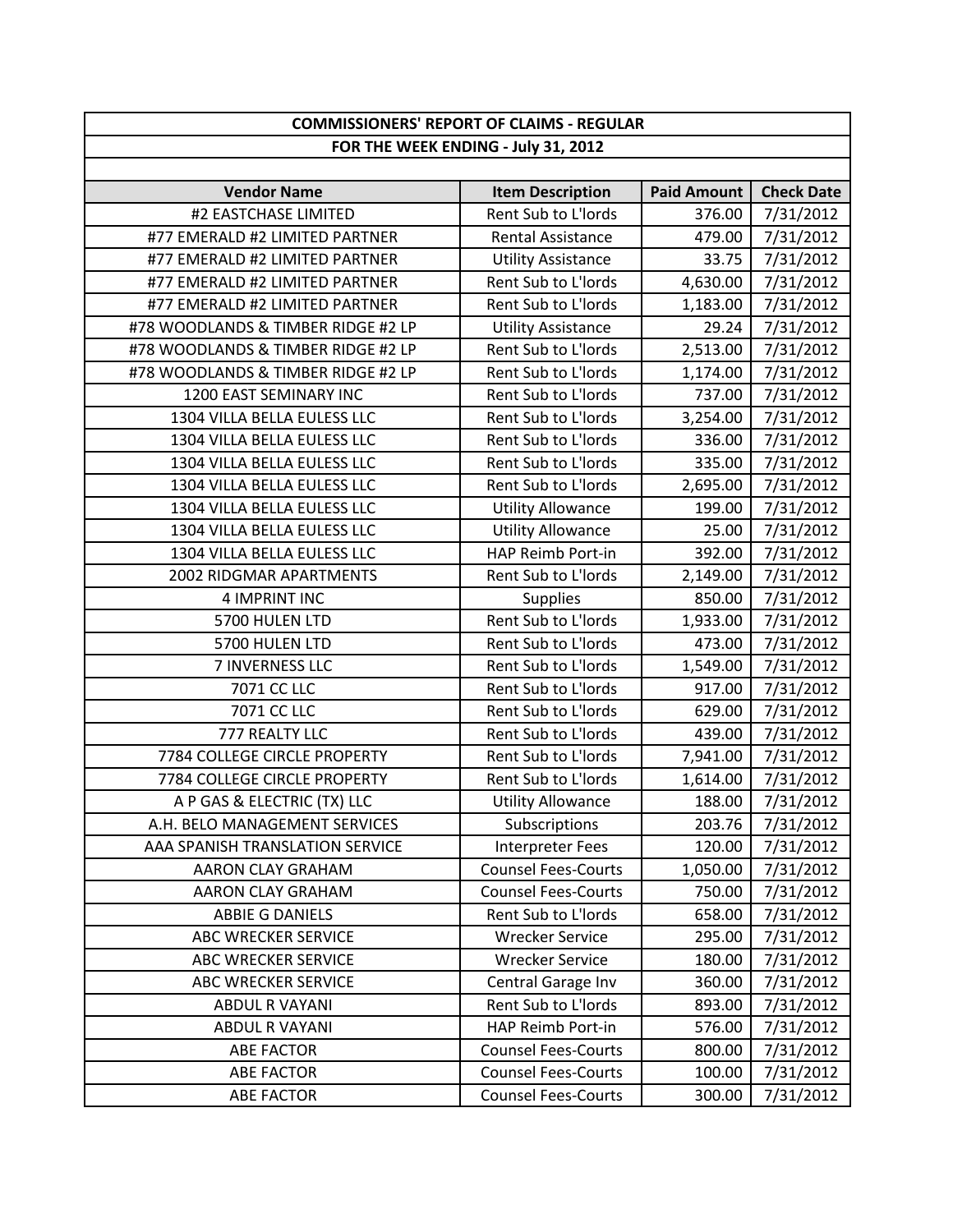| <b>ABILITY RESOURCES INC</b>         | Rent Sub to L'Iords         | 1,208.00   | 7/31/2012 |
|--------------------------------------|-----------------------------|------------|-----------|
| <b>ABILITY RESOURCES INC</b>         | Rent Sub to L'Iords         | 2,748.00   | 7/31/2012 |
| <b>ABILITY RESOURCES INC</b>         | HAP Reimb Port-in           | 376.00     | 7/31/2012 |
| ABLE COMMUNICATIONS INC              | <b>Professional Service</b> | 11,145.18  | 7/31/2012 |
| ABLE COMMUNICATIONS INC              | Non-Track Const/Bldg        | 1,107.50   | 7/31/2012 |
| <b>ABRAHAM NIMEH</b>                 | Rent Sub to L'Iords         | 808.00     | 7/31/2012 |
| ABREICO CO INC                       | Rent Sub to L'Iords         | 750.00     | 7/31/2012 |
| <b>ACACIA ENERGY LLC</b>             | <b>Utility Allowance</b>    | 153.00     | 7/31/2012 |
| ACCENTO, THE LANGUAGE COMPANY        | <b>Interpreter Fees</b>     | 180.00     | 7/31/2012 |
| ACCUCARE MORTUARY SERVICE INC        | Transportation              | 9,720.00   | 7/31/2012 |
| <b>ACCURATE FORMS &amp; SUPPLIES</b> | <b>Supplies</b>             | 1,586.60   | 7/31/2012 |
| ACH CHILD AND FAMILY SERVICES        | <b>Subrecipient Service</b> | 1,659.98   | 7/31/2012 |
| ADVANTAGE CAPITAL INVESTMENTS LP     | Rent Sub to L'Iords         | 925.00     | 7/31/2012 |
| <b>ADVANTAGE SUPPLY</b>              | <b>Equipment Maint</b>      | 133.58     | 7/31/2012 |
| <b>ADVANTAGE SUPPLY</b>              | <b>Supplies</b>             | 243.38     | 7/31/2012 |
| AFFORDABLE POWER LP                  | <b>Utility Allowance</b>    | 50.00      | 7/31/2012 |
| <b>AG VANTAGE</b>                    | Rent Sub to L'Iords         | 1,395.00   | 7/31/2012 |
| <b>AG VANTAGE</b>                    | Rent Sub to L'Iords         | 494.00     | 7/31/2012 |
| <b>AG-POWER INC</b>                  | Landscaping Expense         | 351.00     | 7/31/2012 |
| <b>AGR FUNDING INC</b>               | <b>Contract Labor</b>       | 702.72     | 7/31/2012 |
| AHC BRECKENRIDGE ASSOC LLC           | Rent Sub to L'Iords         | 2,447.00   | 7/31/2012 |
| <b>AHF-HILLCREST LLC</b>             | Rent Sub to L'Iords         | 1,901.00   | 7/31/2012 |
| AHF-HURST MANOR COMMUNITY DEV LLC    | Rent Sub to L'Iords         | 1,480.00   | 7/31/2012 |
| AHF-HURST MANOR COMMUNITY DEV LLC    | HAP Reimb Port-in           | 677.00     | 7/31/2012 |
| AHF-QUAIL RIDGE LLC                  | Rent Sub to L'Iords         | 516.00     | 7/31/2012 |
| <b>AHMAD RABIE</b>                   | Rent Sub to L'Iords         | 1,487.00   | 7/31/2012 |
| <b>AHMED BANDAR</b>                  | Rent Sub to L'Iords         | 932.00     | 7/31/2012 |
| AIDS OUTREACH CENTER                 | <b>Subrecipient Service</b> | 13,186.08  | 7/31/2012 |
| AIDS OUTREACH CENTER                 | <b>Subrecipient Service</b> | 9,831.71   | 7/31/2012 |
| <b>AIDS OUTREACH CENTER</b>          | <b>Subrecipient Service</b> | 126,900.97 | 7/31/2012 |
| AIDS OUTREACH CENTER                 | <b>Subrecipient Service</b> | 5,291.32   | 7/31/2012 |
| AIDS OUTREACH CENTER                 | <b>Subrecipient Service</b> | 10,098.34  | 7/31/2012 |
| AIDS OUTREACH CENTER                 | <b>Subrecipient Service</b> | 1,303.70   | 7/31/2012 |
| AL Z LAZARUS ATTORNEY AT LAW         | <b>Counsel Fees-Courts</b>  | 300.00     | 7/31/2012 |
| AL Z LAZARUS ATTORNEY AT LAW         | <b>Counsel Fees-Courts</b>  | 2,450.00   | 7/31/2012 |
| AL Z LAZARUS ATTORNEY AT LAW         | <b>Counsel Fees-Courts</b>  | 300.00     | 7/31/2012 |
| <b>ALAN PHILLIPS</b>                 | <b>Restitution Payable</b>  | 200.00     | 7/31/2012 |
| <b>ALAN WHEELOCK</b>                 | Rent Sub to L'Iords         | 302.00     | 7/31/2012 |
| ALARM SECURITY GROUP LLC             | <b>Burglar Systems</b>      | 14.50      | 7/31/2012 |
| ALARM SECURITY GROUP LLC             | <b>Burglar Systems</b>      | 29.00      | 7/31/2012 |
| ALARM SECURITY GROUP LLC             | <b>Burglar Systems</b>      | 65.00      | 7/31/2012 |
| ALARM SECURITY GROUP LLC             | <b>Equipment Maint</b>      | 18.50      | 7/31/2012 |
| ALARM SECURITY GROUP LLC             | <b>Equipment Maint</b>      | 14.50      | 7/31/2012 |
| ALARM SECURITY GROUP LLC             | <b>Building Maintenance</b> | 14.50      | 7/31/2012 |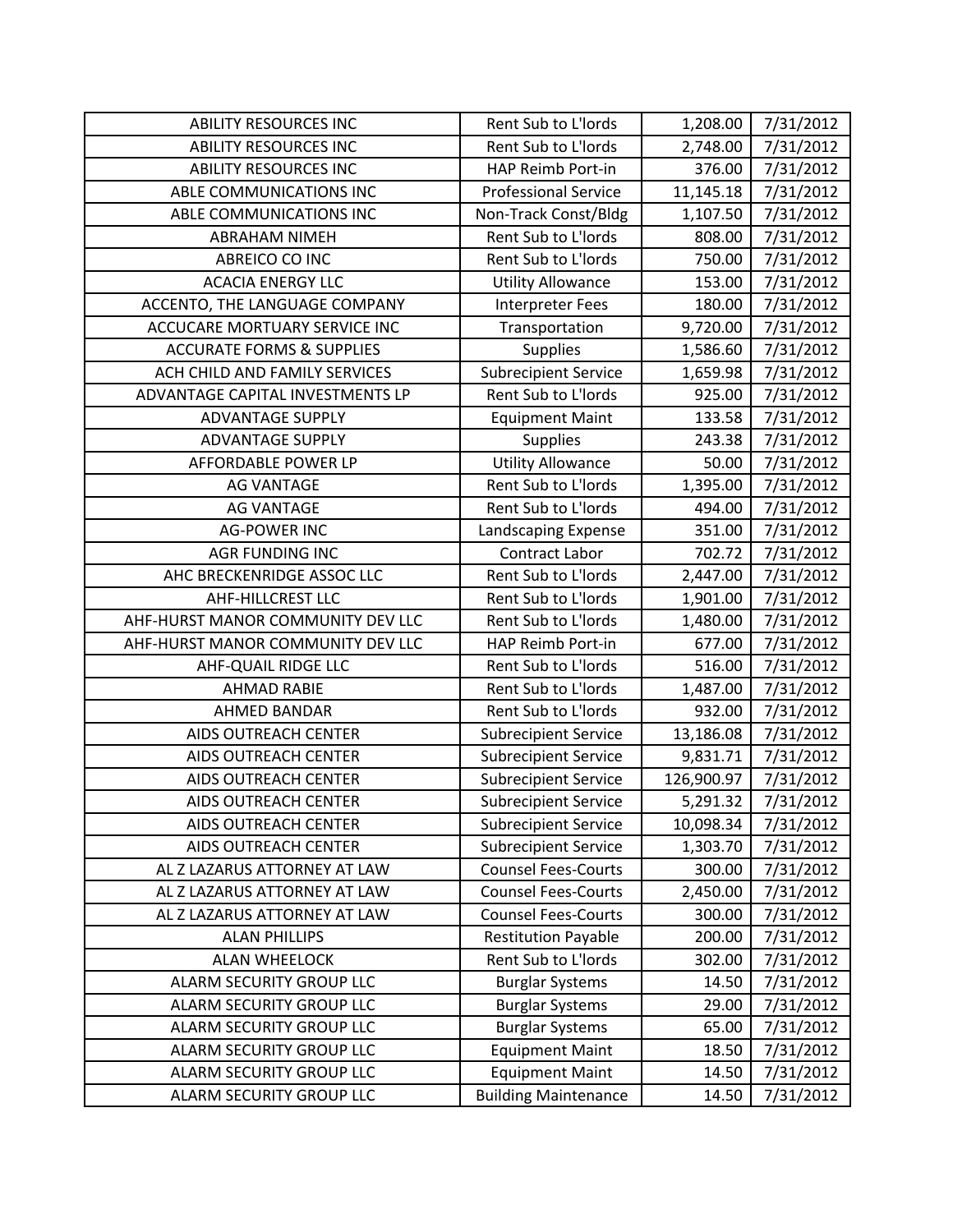| ALARM SECURITY GROUP LLC        | <b>Building Maintenance</b> | 58.00    | 7/31/2012 |
|---------------------------------|-----------------------------|----------|-----------|
| ALARM SECURITY GROUP LLC        | <b>Building Maintenance</b> | 29.00    | 7/31/2012 |
| ALARM SECURITY GROUP LLC        | <b>Building Maintenance</b> | 18.50    | 7/31/2012 |
| ALARM SECURITY GROUP LLC        | <b>Building Maintenance</b> | 14.50    | 7/31/2012 |
| ALARM SECURITY GROUP LLC        | <b>Building Maintenance</b> | 14.50    | 7/31/2012 |
| ALARM SECURITY GROUP LLC        | <b>Burglar Systems</b>      | 33.00    | 7/31/2012 |
| ALARM SECURITY GROUP LLC        | <b>Burglar Systems</b>      | 33.00    | 7/31/2012 |
| ALARM SECURITY GROUP LLC        | <b>Burglar Systems</b>      | 33.00    | 7/31/2012 |
| ALARM SECURITY GROUP LLC        | <b>Burglar Systems</b>      | 33.00    | 7/31/2012 |
| ALARM SECURITY GROUP LLC        | <b>Burglar Systems</b>      | 18.50    | 7/31/2012 |
| ALARM SECURITY GROUP LLC        | <b>Burglar Systems</b>      | 33.00    | 7/31/2012 |
| ALARM SECURITY GROUP LLC        | <b>Burglar Systems</b>      | 18.50    | 7/31/2012 |
| ALARM SECURITY GROUP LLC        | <b>Burglar Systems</b>      | 33.00    | 7/31/2012 |
| ALARM SECURITY GROUP LLC        | <b>Burglar Systems</b>      | 14.50    | 7/31/2012 |
| ALARM SECURITY GROUP LLC        | <b>Burglar Systems</b>      | 14.50    | 7/31/2012 |
| ALARM SECURITY GROUP LLC        | <b>Burglar Systems</b>      | 16.95    | 7/31/2012 |
| ALARM SECURITY GROUP LLC        | <b>Burglar Systems</b>      | 14.50    | 7/31/2012 |
| ALARM SECURITY GROUP LLC        | <b>Burglar Systems</b>      | 33.00    | 7/31/2012 |
| <b>ALARM SECURITY GROUP LLC</b> | <b>Burglar Systems</b>      | 47.50    | 7/31/2012 |
| ALARM SECURITY GROUP LLC        | <b>Burglar Systems</b>      | 37.00    | 7/31/2012 |
| ALARM SECURITY GROUP LLC        | <b>Building Maintenance</b> | 14.50    | 7/31/2012 |
| ALARM SECURITY GROUP LLC        | <b>Burglar Systems</b>      | 33.00    | 7/31/2012 |
| ALARM SECURITY GROUP LLC        | <b>Building Maintenance</b> | 217.50   | 7/31/2012 |
| ALARM SECURITY GROUP LLC        | <b>Burglar Systems</b>      | 43.50    | 7/31/2012 |
| <b>ALBERT MARTINEZ</b>          | Rent Sub to L'Iords         | 649.00   | 7/31/2012 |
| <b>ALBERT P O'CONNOR</b>        | Rent Sub to L'Iords         | 8,762.00 | 7/31/2012 |
| <b>ALBERT P O'CONNOR</b>        | Rent Sub to L'Iords         | 666.00   | 7/31/2012 |
| <b>ALBERT P O'CONNOR</b>        | HAP Reimb Port-in           | 890.00   | 7/31/2012 |
| ALBERTSON'S #4107               | Food/Hygiene Assist         | 17.00    | 7/31/2012 |
| ALBERTSONS #4272                | Food/Hygiene Assist         | 40.00    | 7/31/2012 |
| <b>ALBERTSONS 4286</b>          | Food/Hygiene Assist         | 59.78    | 7/31/2012 |
| ALBIN SLOVACEK                  | HAP Reimb Port-in           | 474.00   | 7/31/2012 |
| ALEMEDA VILLAS LP               | Rent Sub to L'Iords         | 7,448.00 | 7/31/2012 |
| ALEMEDA VILLAS LP               | Rent Sub to L'Iords         | 1,577.00 | 7/31/2012 |
| ALEMEDA VILLAS LP               | Rent Sub to L'Iords         | 699.00   | 7/31/2012 |
| ALEMEDA VILLAS LP               | HAP Reimb Port-in           | 787.00   | 7/31/2012 |
| ALEX JAY CLAUNCH                | Rent Sub to L'Iords         | 382.00   | 7/31/2012 |
| ALFRED DAVIS II                 | Rent Sub to L'Iords         | 686.00   | 7/31/2012 |
| ALI OLIVER HASSIBI              | <b>Counsel Fees-Courts</b>  | 475.00   | 7/31/2012 |
| ALI OLIVER HASSIBI              | <b>Counsel Fees-Courts</b>  | 256.25   | 7/31/2012 |
| <b>ALLEN &amp; WEAVER PC</b>    | Counsel Fees-Juv            | 200.00   | 7/31/2012 |
| <b>ALLEN &amp; WEAVER PC</b>    | <b>Counsel Fees - CPS</b>   | 100.00   | 7/31/2012 |
| <b>ALLEN FULSOM</b>             | Rent Sub to L'Iords         | 342.00   | 7/31/2012 |
| <b>ALLIED COURT REPORTERS</b>   | <b>Professional Service</b> | 175.42   | 7/31/2012 |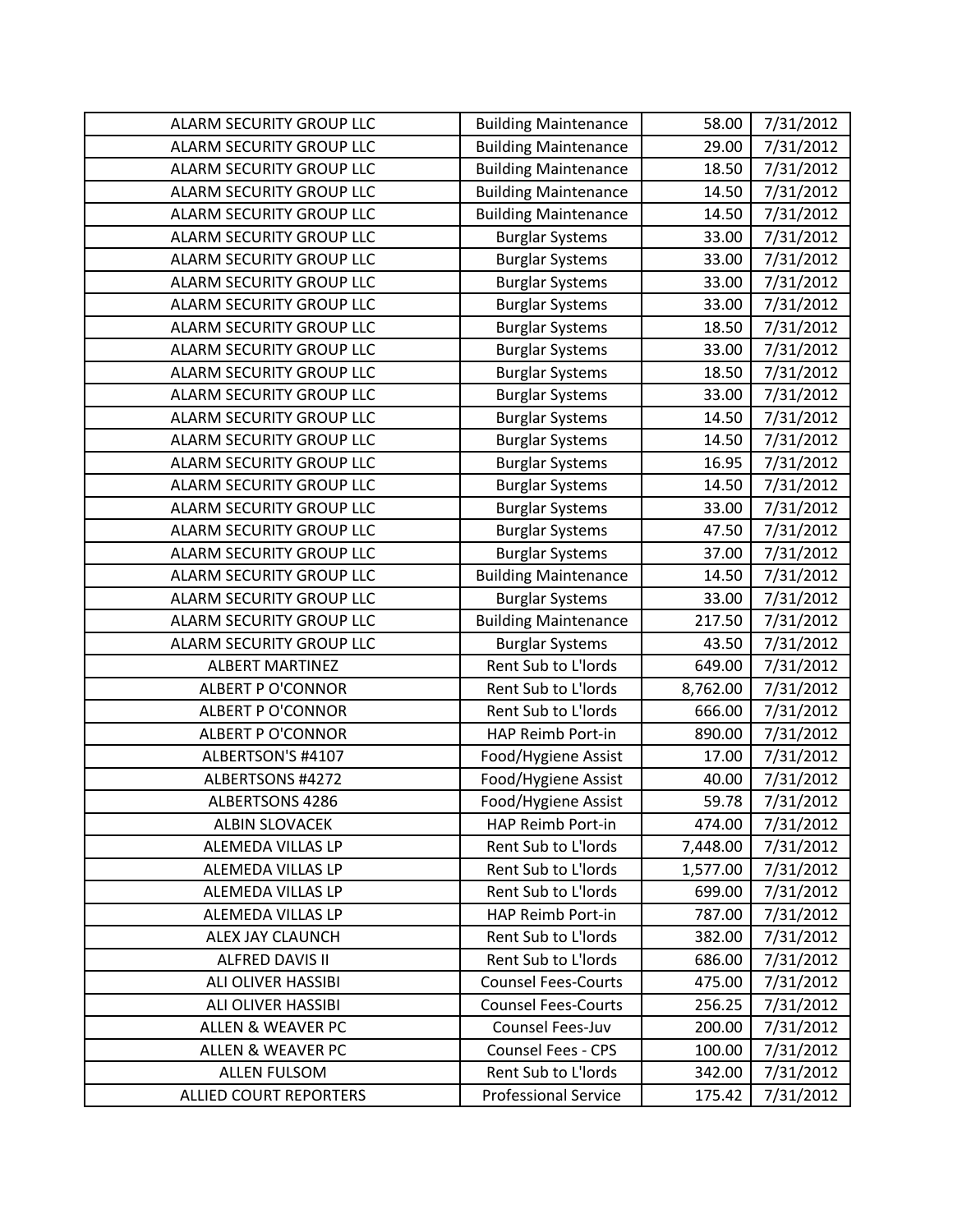| <b>ALLMARK IMPRESSIONS LTD</b>     | Supplies                    | 738.00   | 7/31/2012 |
|------------------------------------|-----------------------------|----------|-----------|
| ALTEC LANGUAGE AND TRANSLATION LLC | <b>Interpreter Fees</b>     | 600.00   | 7/31/2012 |
| <b>AMBIT ENERGY LLC</b>            | <b>Utility Assistance</b>   | 991.16   | 7/31/2012 |
| <b>AMBIT ENERGY LLC</b>            | <b>Utility Allowance</b>    | 1,885.00 | 7/31/2012 |
| <b>AMBIT ENERGY LLC</b>            | <b>Utility Allowance</b>    | 115.00   | 7/31/2012 |
| <b>AMBIT ENERGY LLC</b>            | HAP Reimb Port-in           | 34.00    | 7/31/2012 |
| AMERICAN FLAG SERVICE LLC          | <b>Building Maintenance</b> | 440.00   | 7/31/2012 |
| <b>AMERICAN HYDRAULICS</b>         | Parts and Supplies          | 1,360.00 | 7/31/2012 |
| <b>AMERISOUTH XXVI</b>             | Rent Sub to L'Iords         | 650.00   | 7/31/2012 |
| AMIN A ABBASHER                    | <b>HAP Reimb Port-in</b>    | 869.00   | 7/31/2012 |
| Amy M Schneider                    | Education                   | 315.05   | 7/31/2012 |
| AMY WILLETT AKANNI                 | Rent Sub to L'Iords         | 371.00   | 7/31/2012 |
| <b>ANDRE HUEY-YOU</b>              | Rent Sub to L'Iords         | 368.00   | 7/31/2012 |
| ANDRE LANDRUM                      | Rent Sub to L'Iords         | 1,667.00 | 7/31/2012 |
| ANDREW CHINCHILLA                  | HAP Reimb Port-in           | 319.00   | 7/31/2012 |
| ANDREW OPPONG-BAWUAH               | Rent Sub to L'Iords         | 1,114.00 | 7/31/2012 |
| ANGEL JOHNSON                      | Rent Sub to L'Iords         | 510.00   | 7/31/2012 |
| ANGELA CAUDURO                     | Rent Sub to L'Iords         | 701.00   | 7/31/2012 |
| ANGELA CAUDURO                     | Rent Sub to L'Iords         | 507.00   | 7/31/2012 |
| <b>ANKUR CHAWLA</b>                | Rent Sub to L'Iords         | 2,012.00 | 7/31/2012 |
| <b>ANN KESSEL</b>                  | Rent Sub to L'Iords         | 650.00   | 7/31/2012 |
| <b>ANN LAWLER</b>                  | <b>Counsel Fees-Courts</b>  | 325.00   | 7/31/2012 |
| ANNA D C SIMS                      | Rent Sub to L'Iords         | 615.00   | 7/31/2012 |
| <b>ANNA JOHNSON</b>                | Rent Sub to L'Iords         | 1,152.00 | 7/31/2012 |
| <b>ANQUY TONG</b>                  | Rent Sub to L'Iords         | 1,208.00 | 7/31/2012 |
| <b>ANQUY TONG</b>                  | Rent Sub to L'Iords         | 466.00   | 7/31/2012 |
| ANSHU ASSOCIATES INC               | Rent Sub to L'Iords         | 675.00   | 7/31/2012 |
| <b>ANSON FINANCIAL INC</b>         | Rent Sub to L'Iords         | 610.00   | 7/31/2012 |
| <b>ANTHONY GREEN</b>               | Counsel Fees-Juv            | 200.00   | 7/31/2012 |
| <b>ANTHONY LAMAR BROWN</b>         | Rent Sub to L'Iords         | 870.00   | 7/31/2012 |
| <b>ANTHONY PEREIRA</b>             | Rent Sub to L'Iords         | 475.00   | 7/31/2012 |
| <b>APANIS REALTY LLC</b>           | Rent Sub to L'Iords         | 1,127.00 | 7/31/2012 |
| APEX POINT REALTY LLC              | Rent Sub to L'Iords         | 748.00   | 7/31/2012 |
| APPROVED PROPERTY MANAGEMENT INC   | Rent Sub to L'Iords         | 2,472.00 | 7/31/2012 |
| APPROVED PROPERTY MANAGEMENT INC   | HAP Reimb Port-in           | 789.00   | 7/31/2012 |
| <b>APRIL STOLL</b>                 | <b>Witness Travel</b>       | 341.06   | 7/31/2012 |
| ARAMARK UNIFORM SERVICES INC       | <b>Graphics Inventory</b>   | 12.00    | 7/31/2012 |
| ARAMARK UNIFORM SERVICES INC       | <b>Custodian Services</b>   | 11.28    | 7/31/2012 |
| ARAMARK UNIFORM SERVICES INC       | <b>Custodian Services</b>   | 15.43    | 7/31/2012 |
| ARAMARK UNIFORM SERVICES INC       | <b>Custodian Services</b>   | 5.50     | 7/31/2012 |
| ARAMARK UNIFORM SERVICES INC       | <b>Custodian Services</b>   | 33.30    | 7/31/2012 |
| ARAMARK UNIFORM SERVICES INC       | <b>Custodian Services</b>   | 109.50   | 7/31/2012 |
| ARAMARK UNIFORM SERVICES INC       | <b>Custodian Services</b>   | 16.00    | 7/31/2012 |
| ARAMARK UNIFORM SERVICES INC       | <b>Custodian Services</b>   | 21.00    | 7/31/2012 |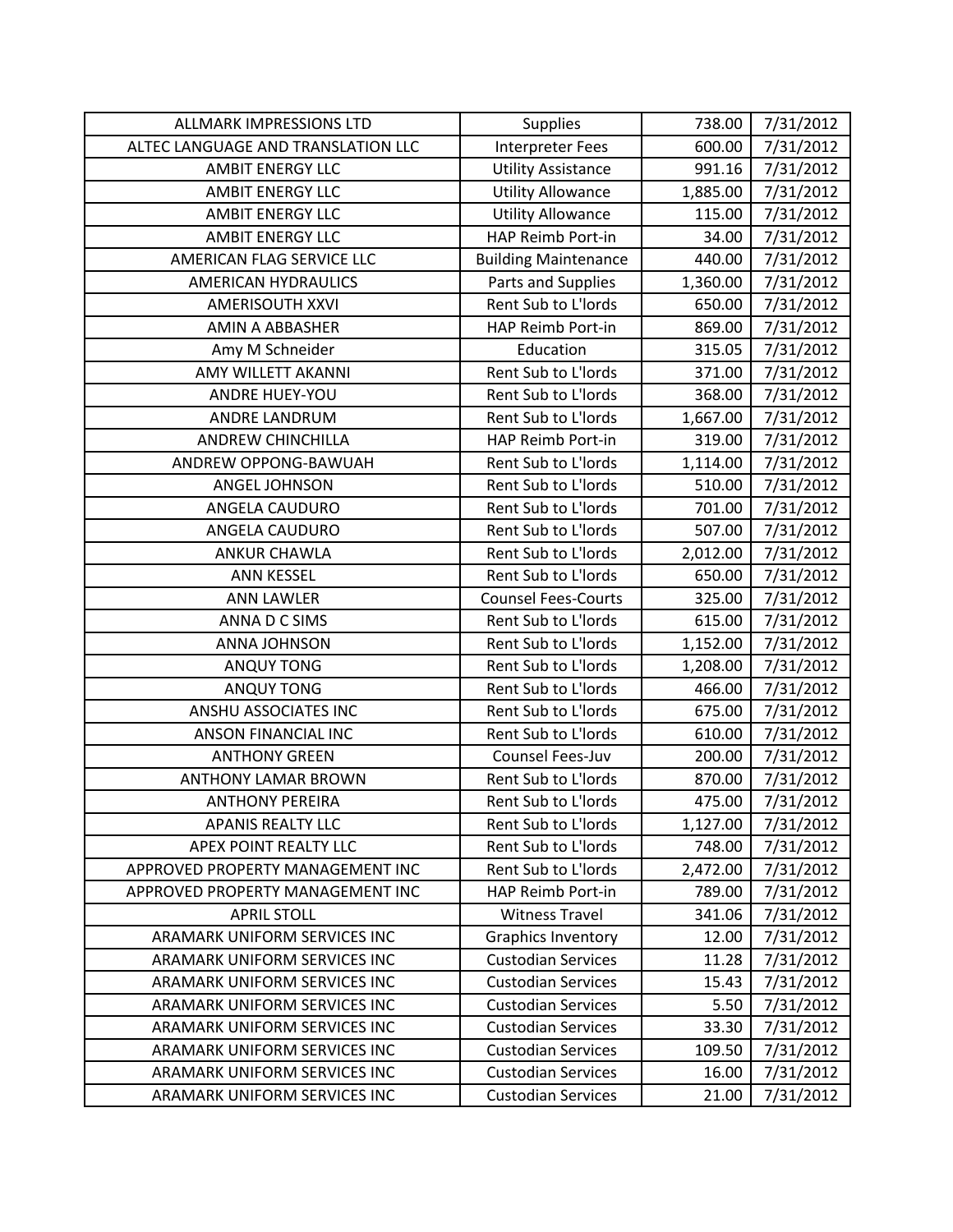| ARAMARK UNIFORM SERVICES INC     | <b>Custodian Services</b>   | 4.50     | 7/31/2012 |
|----------------------------------|-----------------------------|----------|-----------|
| ARAMARK UNIFORM SERVICES INC     | <b>Building Maintenance</b> | 20.75    | 7/31/2012 |
| ARAMARK UNIFORM SERVICES INC     | <b>Building Maintenance</b> | 20.95    | 7/31/2012 |
| ARAMARK UNIFORM SERVICES INC     | <b>Laundry Services</b>     | 5.50     | 7/31/2012 |
| ARBOR CP ASSOCIATES LP           | Rent Sub to L'Iords         | 812.00   | 7/31/2012 |
| ARC/ AUSTIN RIBBON & COMPUTER    | <b>Supplies</b>             | 87.50    | 7/31/2012 |
| ARC/ AUSTIN RIBBON & COMPUTER    | Capital Outlay-Low V        | 4,131.28 | 7/31/2012 |
| ARC/ AUSTIN RIBBON & COMPUTER    | Capital Outlay-Low V        | 5,132.43 | 7/31/2012 |
| ARC/ AUSTIN RIBBON & COMPUTER    | Non-Track Equipment         | 249.21   | 7/31/2012 |
| <b>ARIZPE PROPERTIES</b>         | Rent Sub to L'Iords         | 800.00   | 7/31/2012 |
| ARLINGTON HOUSING AUTHORITY      | Port HAP Port-out           | 8,178.00 | 7/31/2012 |
| ARLINGTON HOUSING AUTHORITY      | Port Admin Fee Expen        | 600.18   | 7/31/2012 |
| <b>ARLINGTON WATER UTILITIES</b> | Water                       | 31.12    | 7/31/2012 |
| <b>ARLINGTON WATER UTILITIES</b> | Water                       | 20.74    | 7/31/2012 |
| <b>ARLINGTON WATER UTILITIES</b> | <b>Utility Assistance</b>   | 494.17   | 7/31/2012 |
| ARTEX AIR COMPANY INC            | Rent Sub to L'Iords         | 1,309.00 | 7/31/2012 |
| <b>ASAAD AHMAD</b>               | <b>Hith Dept Immu Fees</b>  | 10.00    | 7/31/2012 |
| <b>ASHRAF ISHAK</b>              | Rent Sub to L'Iords         | 943.00   | 7/31/2012 |
| ASMARA AFFORDABLE HOUSING INC    | Rent Sub to L'Iords         | 1,615.00 | 7/31/2012 |
| ASMARA AFFORDABLE HOUSING INC    | Rent Sub to L'Iords         | 238.00   | 7/31/2012 |
| <b>ATMOS ENERGY CORP</b>         | Gas                         | 1.44     | 7/31/2012 |
| <b>ATMOS ENERGY CORP</b>         | Gas                         | 56.45    | 7/31/2012 |
| <b>ATMOS ENERGY CORP</b>         | Gas                         | 1.66     | 7/31/2012 |
| <b>ATMOS ENERGY CORP</b>         | Gas                         | 38.96    | 7/31/2012 |
| <b>ATMOS ENERGY CORP</b>         | Gas                         | 19.56    | 7/31/2012 |
| <b>ATMOS ENERGY CORP</b>         | Gas                         | 17.07    | 7/31/2012 |
| <b>ATMOS ENERGY CORP</b>         | Gas                         | 18.53    | 7/31/2012 |
| <b>ATMOS ENERGY CORP</b>         | Gas                         | 18.01    | 7/31/2012 |
| <b>ATMOS ENERGY CORP</b>         | Gas                         | 5,038.04 | 7/31/2012 |
| <b>ATMOS ENERGY CORP</b>         | Gas                         | 411.18   | 7/31/2012 |
| <b>ATMOS ENERGY CORP</b>         | Gas                         | 1,708.18 | 7/31/2012 |
| <b>ATMOS ENERGY CORP</b>         | Gas                         | 442.81   | 7/31/2012 |
| <b>ATMOS ENERGY CORP</b>         | Gas                         | 5,011.87 | 7/31/2012 |
| <b>ATMOS ENERGY CORP</b>         | Gas                         | 36.02    | 7/31/2012 |
| <b>ATMOS ENERGY CORP</b>         | <b>Utility Assistance</b>   | 105.25   | 7/31/2012 |
| <b>ATMOS ENERGY CORP</b>         | <b>Utility Assistance</b>   | 183.53   | 7/31/2012 |
| <b>ATMOS ENERGY CORP</b>         | Gas                         | 39.05    | 7/31/2012 |
| <b>ATMOS ENERGY CORP</b>         | Gas                         | 1,981.39 | 7/31/2012 |
| <b>ATMOS ENERGY CORP</b>         | Gas                         | 8.28     | 7/31/2012 |
| <b>ATMOS ENERGY CORP</b>         | <b>Utility Assistance</b>   | 421.47   | 7/31/2012 |
| <b>ATMOS ENERGY CORP</b>         | <b>Utility Assistance</b>   | 1,051.46 | 7/31/2012 |
| <b>ATTICUS J GILL</b>            | <b>Counsel Fees-Courts</b>  | 100.00   | 7/31/2012 |
| <b>AUBURN MANCHESTER LTD</b>     | Rent Sub to L'Iords         | 2,112.00 | 7/31/2012 |
| AUBURN MANCHESTER LTD            | HAP Reimb Port-in           | 607.00   | 7/31/2012 |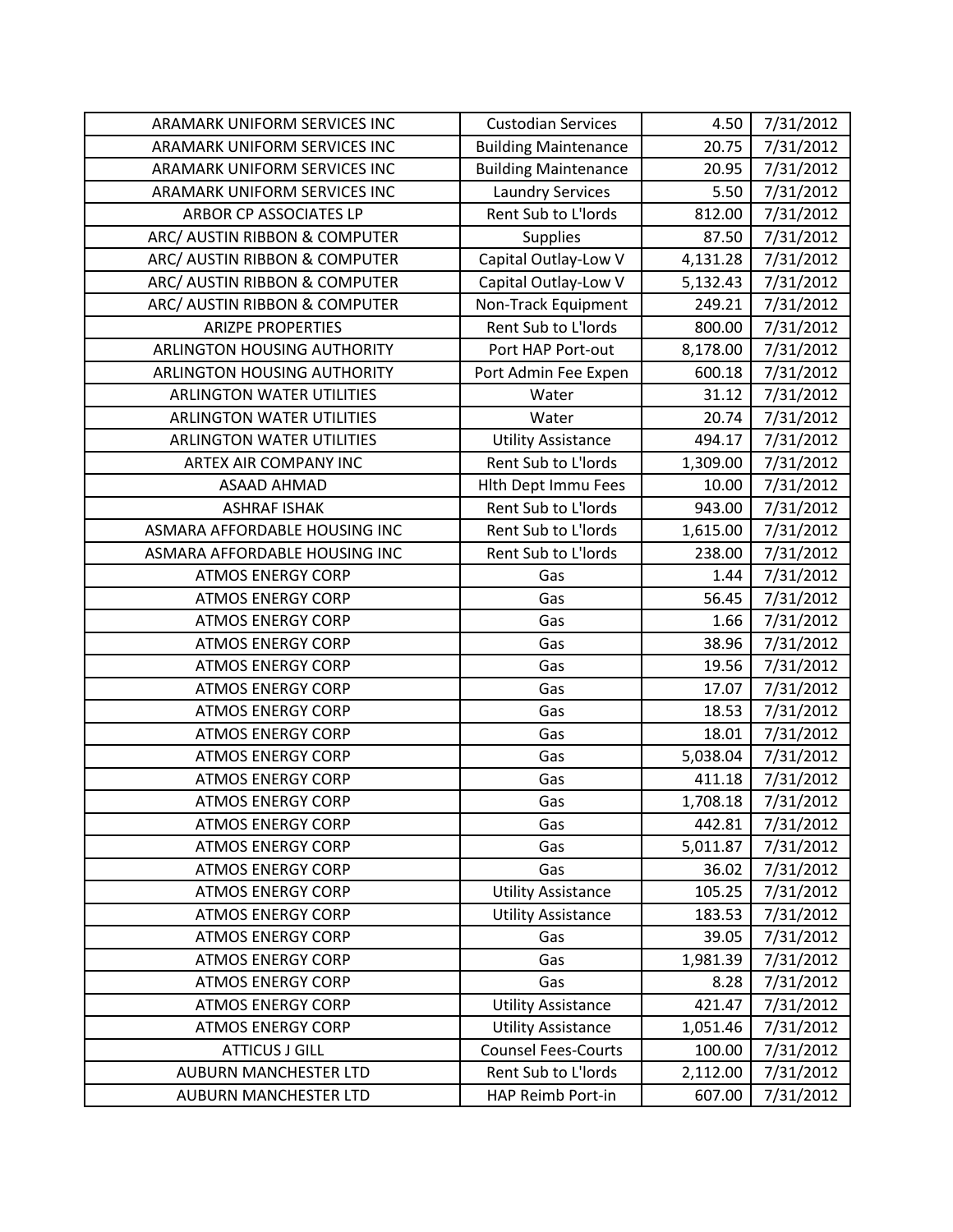| <b>AURORA HOUSING AUTHORITY</b>       | Port HAP Port-out           | 452.00     | 7/31/2012 |
|---------------------------------------|-----------------------------|------------|-----------|
| <b>AURORA HOUSING AUTHORITY</b>       | Port Admin Fee Expen        | 42.87      | 7/31/2012 |
| AUTOMATIC SPRINKLER OF TEXAS INC      | <b>Building Maintenance</b> | 1,800.00   | 7/31/2012 |
| AUTOMATIC SPRINKLER OF TEXAS INC      | <b>Building Maintenance</b> | 1,449.12   | 7/31/2012 |
| <b>AUTONATION FORT WORTH MOTORS</b>   | Central Garage Inv          | 216.81     | 7/31/2012 |
| AV OAK VILLAGE LLC                    | Rent Sub to L'Iords         | 99.00      | 7/31/2012 |
| AV OAK VILLAGE LLC                    | Rent Sub/Dep L'Iords        | 150.00     | 7/31/2012 |
| AV PARK PLACE ASSOCIATES              | Rent Sub to L'Iords         | 2,967.00   | 7/31/2012 |
| AV PARK PLACE ASSOCIATES              | Rent Sub to L'Iords         | 797.00     | 7/31/2012 |
| AVENTINE TARRANT PARKWAY APTS LP      | Rent Sub to L'Iords         | 8,661.00   | 7/31/2012 |
| AVENTINE TARRANT PARKWAY APTS LP      | Rent Sub to L'Iords         | 454.00     | 7/31/2012 |
| AVENTINE TARRANT PARKWAY APTS LP      | Rent Sub to L'Iords         | 1,572.00   | 7/31/2012 |
| AVENTINE TARRANT PARKWAY APTS LP      | HAP Reimb Port-in           | 1,105.00   | 7/31/2012 |
| <b>AVTAR S HAILER</b>                 | Rent Sub to L'Iords         | 600.00     | 7/31/2012 |
| AZLE AVENUE BAPTIST CHURCH            | Prepaid - Other             | 150.00     | 7/31/2012 |
| AZLE OAKS APARTMENTS PARTNERSHIP      | Rent Sub to L'Iords         | 263.00     | 7/31/2012 |
| AZLE OAKS APARTMENTS PARTNERSHIP      | Rent Sub to L'Iords         | 308.00     | 7/31/2012 |
| AZLE OAKS APARTMENTS PARTNERSHIP      | Rent Sub to L'Iords         | 236.00     | 7/31/2012 |
| <b>B &amp; H PARK INVESTMENTS LLC</b> | <b>Rental Assistance</b>    | 575.00     | 7/31/2012 |
| <b>B &amp; H PHOTO VIDEO</b>          | <b>Supplies</b>             | 299.00     | 7/31/2012 |
| <b>BAILEY &amp; GALYEN</b>            | <b>Counsel Fees-Courts</b>  | 500.00     | 7/31/2012 |
| <b>BAILEY &amp; GALYEN</b>            | <b>Counsel Fees-Courts</b>  | 500.00     | 7/31/2012 |
| <b>BAILEY &amp; GALYEN</b>            | <b>Counsel Fees-Courts</b>  | 350.00     | 7/31/2012 |
| <b>BAINBRIDGE REALTY GROUP LLC</b>    | Rent Sub to L'Iords         | 567.00     | 7/31/2012 |
| <b>BALL &amp; HASE PC</b>             | <b>Counsel Fees-Courts</b>  | 1,706.25   | 7/31/2012 |
| <b>BALL &amp; HASE PC</b>             | <b>Counsel Fees-Courts</b>  | 450.00     | 7/31/2012 |
| <b>BALL &amp; HASE PC</b>             | <b>Counsel Fees-Courts</b>  | 3,125.00   | 7/31/2012 |
| <b>BALL &amp; HASE PC</b>             | Cnsl Fees-Cap Murder        | 11,475.00  | 7/31/2012 |
| <b>BANCSOURCE INC</b>                 | <b>Supplies</b>             | 43.80      | 7/31/2012 |
| <b>BANE MACHINERY INC</b>             | Parts and Supplies          | 238.45     | 7/31/2012 |
| <b>BANE MACHINERY INC</b>             | Parts and Supplies          | 181.77     | 7/31/2012 |
| <b>BARBARA A BRADFORD</b>             | Rent Sub to L'Iords         | 382.00     | 7/31/2012 |
| BARBARA SLOAN NON-GST EXEMPT TRUST    | Rent Sub to L'Iords         | 10,381.00  | 7/31/2012 |
| BARBARA SLOAN NON-GST EXEMPT TRUST    | Rent Sub to L'Iords         | 1,092.00   | 7/31/2012 |
| BARBARA SLOAN NON-GST EXEMPT TRUST    | Rent Sub to L'Iords         | 650.00     | 7/31/2012 |
| <b>BARBRA COLEMAN</b>                 | Rent Sub to L'Iords         | 799.00     | 7/31/2012 |
| <b>BARNES PROX LAW PLLC</b>           | Counsel Fees - CPS          | 200.00     | 7/31/2012 |
| <b>BARRY ALFORD</b>                   | <b>Counsel Fees-Courts</b>  | 4,450.00   | 7/31/2012 |
| <b>BARRY ALFORD</b>                   | <b>Litigation Expense</b>   | 40.88      | 7/31/2012 |
| <b>BARRY YOUNG</b>                    | Rent Sub to L'Iords         | 154.00     | 7/31/2012 |
| <b>BARRY YOUNG</b>                    | Rent Sub to L'Iords         | 354.00     | 7/31/2012 |
| <b>BARSON UTILITIES</b>               | Non-Track Const/Bldg        | 167,706.00 | 7/31/2012 |
| <b>BASECOM INC</b>                    | Electricity                 | 229.24     | 7/31/2012 |
| <b>BASECOM INC</b>                    | <b>Building Maintenance</b> | 343.45     | 7/31/2012 |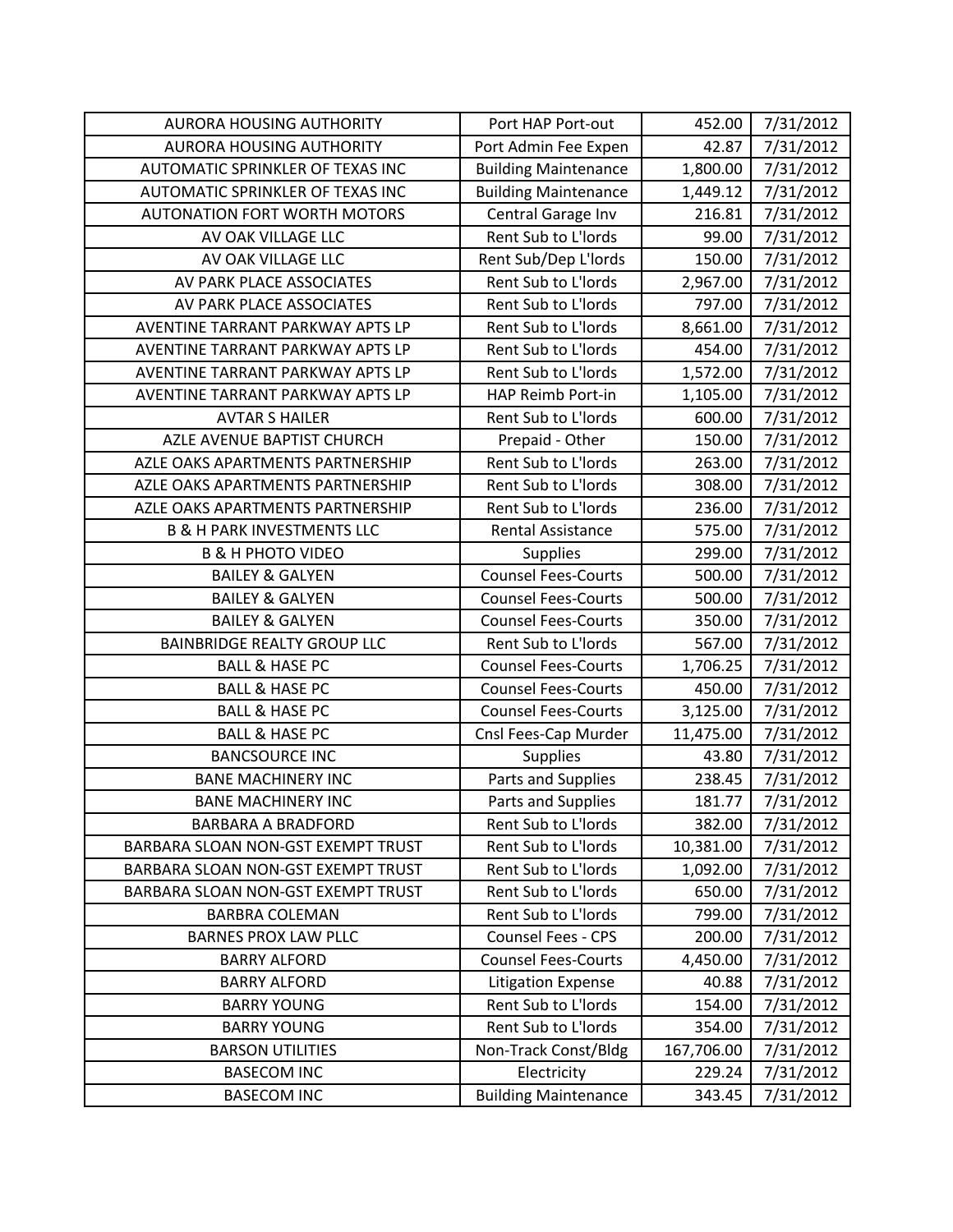| <b>BEAUTIFUL PROPERTIES INC</b>         | Rent Sub to L'Iords         | 4,190.00  | 7/31/2012 |
|-----------------------------------------|-----------------------------|-----------|-----------|
| <b>BEN DYESS &amp; ASSOCIATES</b>       | State Right of Way          | 2,400.00  | 7/31/2012 |
| <b>BEN LEONARD PLLC</b>                 | <b>Counsel Fees-Courts</b>  | 1,525.00  | 7/31/2012 |
| <b>BEN LEONARD PLLC</b>                 | <b>Counsel Fees-Courts</b>  | 150.00    | 7/31/2012 |
| <b>BEN LEONARD PLLC</b>                 | <b>Counsel Fees-Courts</b>  | 175.00    | 7/31/2012 |
| BENTLEY SQUARE APARTMENTS               | Rent Sub to L'Iords         | 2,364.00  | 7/31/2012 |
| <b>BERLEY E TRENTHAM JR</b>             | Rent Sub to L'Iords         | 538.00    | 7/31/2012 |
| <b>BERNARDINO SABADO</b>                | Rent Sub to L'Iords         | 484.00    | 7/31/2012 |
| <b>BETTY HUMPHRIES</b>                  | Rent Sub to L'Iords         | 857.00    | 7/31/2012 |
| <b>BETTY HUMPHRIES</b>                  | Rent Sub to L'Iords         | 407.00    | 7/31/2012 |
| BIG BROTHERS BIG SISTERS OF NORTH T     | <b>Subrecipient Service</b> | 2,807.33  | 7/31/2012 |
| <b>BIG COUNTRY AIDS RESOURCES</b>       | <b>Subrecipient Service</b> | 8,385.32  | 7/31/2012 |
| <b>BIG COUNTRY AIDS RESOURCES</b>       | <b>Subrecipient Service</b> | 17,726.03 | 7/31/2012 |
| <b>BIG COUNTRY AIDS RESOURCES</b>       | <b>Subrecipient Service</b> | 4,719.68  | 7/31/2012 |
| <b>BIG COUNTRY SUPPLY</b>               | Central Garage Inv          | 1,390.35  | 7/31/2012 |
| <b>BIG COUNTRY SUPPLY</b>               | Central Garage Inv          | 378.69    | 7/31/2012 |
| <b>BIG COUNTRY SUPPLY</b>               | Central Garage Inv          | 253.09    | 7/31/2012 |
| <b>BIG COUNTRY SUPPLY</b>               | Non-Track Equipment         | 323.30    | 7/31/2012 |
| BIG WINDMILL TERRACE LLC                | Rent Sub to L'Iords         | 267.00    | 7/31/2012 |
| <b>BILLY R SCOTT</b>                    | Rent Sub to L'Iords         | 1,248.00  | 7/31/2012 |
| <b>BILLY RAY MARCOM</b>                 | Rent Sub to L'Iords         | 986.00    | 7/31/2012 |
| <b>BILLY W SHEWMAKER</b>                | <b>Professional Service</b> | 1,756.00  | 7/31/2012 |
| <b>BIMBO BAKERIES USA INC</b>           | Food                        | 155.23    | 7/31/2012 |
| <b>BINSWANGER GLASS</b>                 | <b>Building Maintenance</b> | 1,369.27  | 7/31/2012 |
| <b>BLACK CONTRACTORS ASSOCIATION</b>    | <b>Meeting Expenses</b>     | 375.00    | 7/31/2012 |
| <b>BLAGG TIRE AND SERVICE</b>           | Central Garage Inv          | 1,519.96  | 7/31/2012 |
| <b>BLAKE BURNS</b>                      | <b>Counsel Fees-Courts</b>  | 575.00    | 7/31/2012 |
| <b>BLAKE BURNS</b>                      | <b>Counsel Fees-Courts</b>  |           |           |
|                                         |                             | 137.50    | 7/31/2012 |
| BLUE CROWN INVESTMENTS LLC              | Rent Sub to L'Iords         | 723.00    | 7/31/2012 |
| BLUE LAKES AT MARINE CREEK              | Rent Sub to L'Iords         | 6,251.00  | 7/31/2012 |
| BLUE LAKES AT MARINE CREEK              | HAP Reimb Port-in           | 1,840.00  | 7/31/2012 |
| BLUE PLAID INVESTMENTS LLC              | Rent Sub to L'Iords         | 303.00    | 7/31/2012 |
| <b>BOB BARKER</b>                       | Kitchen Supplies            | 10.80     | 7/31/2012 |
| <b>BOB VAN HOOSE</b>                    | Rent Sub to L'Iords         | 795.00    | 7/31/2012 |
| <b>BONNIE C WELLS</b>                   | Investigative               | 295.50    | 7/31/2012 |
| <b>BOUNCE ENERGY INC</b>                | <b>Utility Allowance</b>    | 135.00    | 7/31/2012 |
| BOWDEN'S GUARANTEED HYDROMULCH INC      | <b>Erosion Control</b>      | 1,519.38  | 7/31/2012 |
| <b>BOYS &amp; GIRLS CLUB OF GREATER</b> | <b>Subrecipient Service</b> | 5,618.38  | 7/31/2012 |
| <b>BRADFORD SHAW</b>                    | <b>Counsel Fees-Courts</b>  | 300.00    | 7/31/2012 |
| <b>BRADFORD SHAW</b>                    | <b>Counsel Fees-Courts</b>  | 625.00    | 7/31/2012 |
| <b>BRADFORD SHAW</b>                    | <b>Counsel Fees-Courts</b>  | 550.00    | 7/31/2012 |
| <b>BRADFORD SHAW</b>                    | Counsel Fees - CPS          | 100.00    | 7/31/2012 |
| <b>BRADFORD W MCCURRY</b>               | Rent Sub to L'Iords         | 501.00    | 7/31/2012 |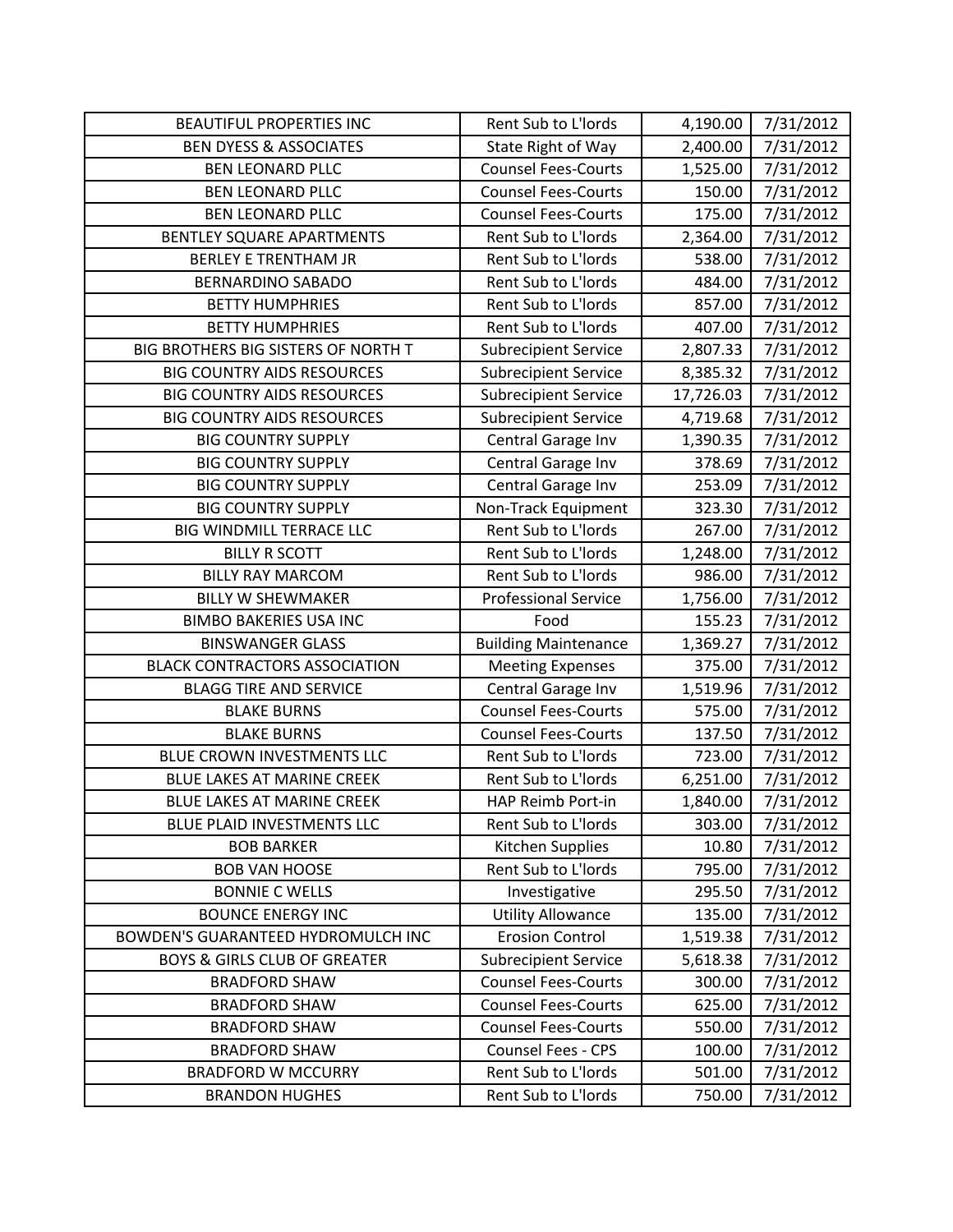| <b>BRENDA HANSEN</b>                   | <b>Counsel Fees-Courts</b> | 2,350.00 | 7/31/2012 |
|----------------------------------------|----------------------------|----------|-----------|
| <b>BRENDA HANSEN</b>                   | <b>Counsel Fees-Courts</b> | 200.00   | 7/31/2012 |
| <b>BRENDA HANSEN</b>                   | Counsel Fees-Juv           | 500.00   | 7/31/2012 |
| <b>BRENDA R VONJOE</b>                 | <b>Counsel Fees-Courts</b> | 650.00   | 7/31/2012 |
| <b>BRENT L HOCK</b>                    | Rent Sub to L'Iords        | 700.00   | 7/31/2012 |
| BRENTWOOD MULTIFAMILY LLC              | Rent Sub to L'Iords        | 669.00   | 7/31/2012 |
| <b>BRETT BOONE</b>                     | <b>Counsel Fees-Courts</b> | 530.00   | 7/31/2012 |
| <b>BRETT BOONE</b>                     | <b>Counsel Fees-Courts</b> | 6,740.00 | 7/31/2012 |
| <b>BRETT BOONE</b>                     | <b>Counsel Fees-Courts</b> | 225.00   | 7/31/2012 |
| <b>BRETT BOONE</b>                     | <b>Counsel Fees-Courts</b> | 125.00   | 7/31/2012 |
| <b>BRETT BOONE</b>                     | <b>Litigation Expense</b>  | 254.55   | 7/31/2012 |
| <b>BRIAN C SIMPSON</b>                 | <b>Counsel Fees - CPS</b>  | 100.00   | 7/31/2012 |
| <b>BRIAN J NEWMAN</b>                  | Counsel Fees-Juv           | 100.00   | 7/31/2012 |
| <b>BRIAN J NEWMAN</b>                  | <b>Counsel Fees - CPS</b>  | 100.00   | 7/31/2012 |
| <b>BRIAN J WILLETT</b>                 | <b>Counsel Fees-Courts</b> | 750.00   | 7/31/2012 |
| <b>BRIAN J WILLETT</b>                 | <b>Counsel Fees-Courts</b> | 125.00   | 7/31/2012 |
| <b>BRIAN K WALKER</b>                  | <b>Counsel Fees-Courts</b> | 175.00   | 7/31/2012 |
| <b>BRIAN K WALKER</b>                  | <b>Counsel Fees-Courts</b> | 675.00   | 7/31/2012 |
| <b>BRIAN K WALKER</b>                  | <b>Counsel Fees-Courts</b> | 450.00   | 7/31/2012 |
| <b>BRIAN K WALKER</b>                  | <b>Counsel Fees-Courts</b> | 425.00   | 7/31/2012 |
| <b>BRIAN SALVANT</b>                   | <b>Counsel Fees-Courts</b> | 1,150.00 | 7/31/2012 |
| <b>BRIAN SALVANT</b>                   | <b>Counsel Fees-Courts</b> | 900.00   | 7/31/2012 |
| <b>BRIAN SALVANT</b>                   | <b>Counsel Fees-Courts</b> | 400.00   | 7/31/2012 |
| <b>BRIAN ZWICK</b>                     | Rent Sub to L'Iords        | 297.00   | 7/31/2012 |
| <b>BRISBEN MERIDIAN LP</b>             | Rent Sub to L'Iords        | 2,338.00 | 7/31/2012 |
| <b>BRISBEN MERIDIAN LP</b>             | Rent Sub to L'Iords        | 688.00   | 7/31/2012 |
| <b>BROCK REALTORS LLC</b>              | Rent Sub to L'Iords        | 4,827.00 | 7/31/2012 |
| <b>BROWN PROPERTIES</b>                | Rent Sub to L'Iords        | 1,241.00 | 7/31/2012 |
| BROWN, OWENS AND BRUMLEY               | <b>County Burials</b>      | 990.00   | 7/31/2012 |
| <b>BROWNELLS INC</b>                   | <b>Range Supplies</b>      | 37.47    | 7/31/2012 |
| <b>BRUCE ASHWORTH</b>                  | <b>Counsel Fees-Courts</b> | 100.00   | 7/31/2012 |
| <b>BRUEN CHAUNDRE PERKINS</b>          | <b>Drug Seizures</b>       | 568.00   | 7/31/2012 |
| <b>BRUEN CHAUNDRE PERKINS</b>          | Drug Seizure Int           | 0.22     | 7/31/2012 |
| <b>BUD STARNES AND ASSOCIATES INC</b>  | Rent Sub to L'Iords        | 790.00   | 7/31/2012 |
| <b>BURLESON ARB LTD</b>                | Rent Sub to L'Iords        | 478.00   | 7/31/2012 |
| <b>BURLESON ARB LTD</b>                | Rent Sub to L'Iords        | 429.00   | 7/31/2012 |
| <b>BURLESON ARB LTD</b>                | HAP Reimb Port-in          | 438.00   | 7/31/2012 |
| C & J MULTI #1 LP                      | Rent Sub to L'Iords        | 515.00   | 7/31/2012 |
| C P CONTINENTAL LP                     | <b>Rental Assistance</b>   | 517.00   | 7/31/2012 |
| C P CONTINENTAL LP                     | Rent Sub to L'Iords        | 1,080.00 | 7/31/2012 |
| C P CONTINENTAL LP                     | Rent Sub to L'Iords        | 1,026.00 | 7/31/2012 |
| C RICHARD DAVIS JR                     | Rent Sub to L'Iords        | 545.00   | 7/31/2012 |
| <b>CALEB I MOORE</b>                   | <b>Counsel Fees - CPS</b>  | 445.00   | 7/31/2012 |
| <b>CAMELBACK INVESTMENT PROPERTIES</b> | Rent Sub to L'Iords        | 540.00   | 7/31/2012 |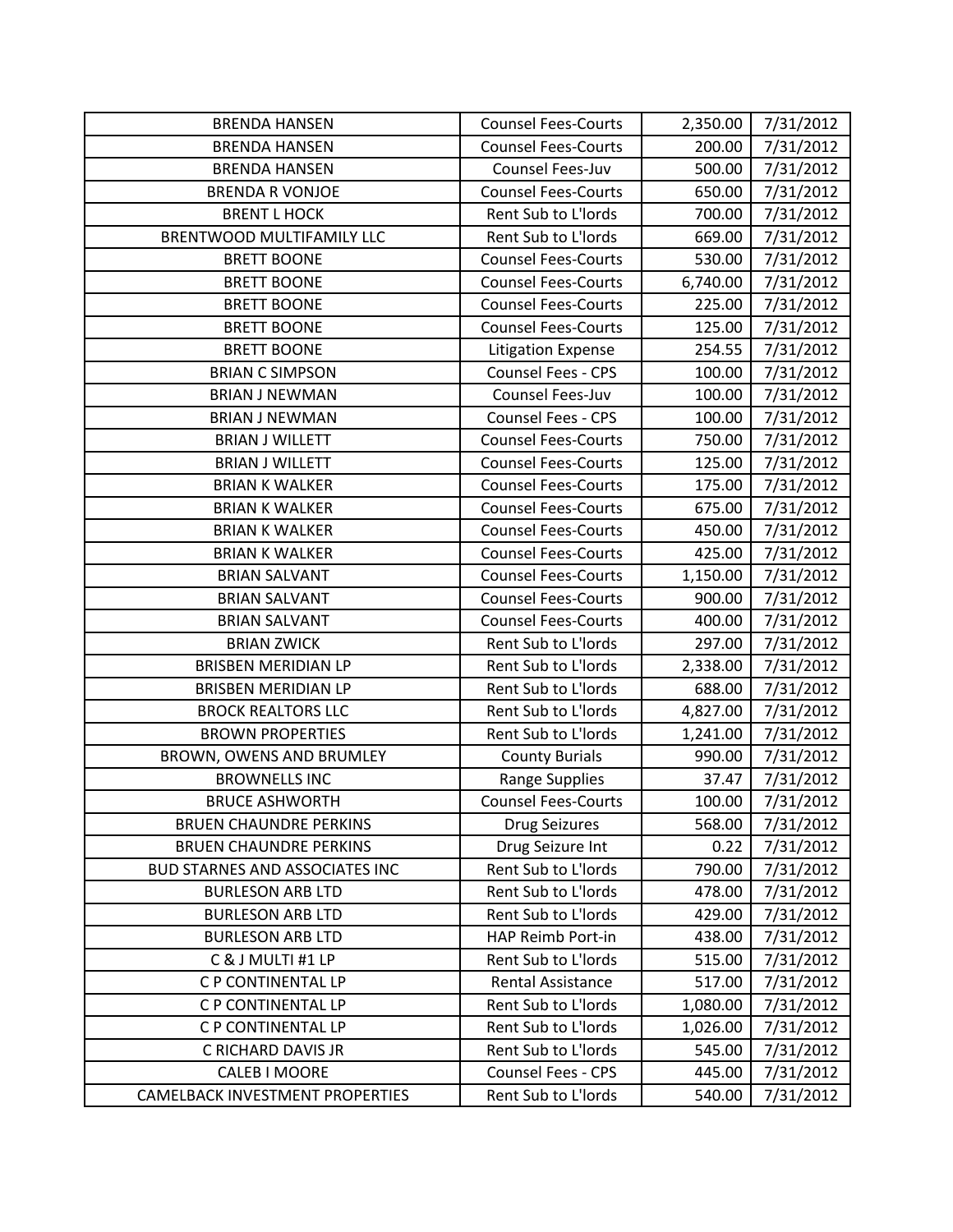| CAMP FIRE USA FIRST TEXAS COUNCIL      | <b>Subrecipient Service</b> | 6,972.86  | 7/31/2012 |
|----------------------------------------|-----------------------------|-----------|-----------|
| <b>CANAS &amp; FLORES</b>              | <b>Counsel Fees-Courts</b>  | 1,000.00  | 7/31/2012 |
| <b>CANAS &amp; FLORES</b>              | <b>Counsel Fees-Courts</b>  | 1,525.00  | 7/31/2012 |
| <b>CANAS &amp; FLORES</b>              | <b>Counsel Fees-Courts</b>  | 800.00    | 7/31/2012 |
| <b>CANAS &amp; FLORES</b>              | <b>Counsel Fees-Courts</b>  | 530.00    | 7/31/2012 |
| <b>CANAS &amp; FLORES</b>              | <b>Counsel Fees-Courts</b>  | 350.00    | 7/31/2012 |
| <b>CANCER CARE SERVICES</b>            | Food/Hygiene Assist         | 2,349.37  | 7/31/2012 |
| <b>CANDACE HENDERSON</b>               | Rent Sub to L'Iords         | 293.00    | 7/31/2012 |
| Candice L Fay                          | Transportation              | 43.57     | 7/31/2012 |
| <b>CANDLEWOOD ENTERPRISES LP</b>       | Rent Sub to L'Iords         | 649.00    | 7/31/2012 |
| <b>CARLSON INVESTMENTS INC</b>         | Rent Sub to L'Iords         | 1,002.00  | 7/31/2012 |
| <b>CARLSON INVESTMENTS INC</b>         | Rent Sub to L'Iords         | 280.00    | 7/31/2012 |
| <b>CAROLINE ELAD TABE</b>              | Rent Sub to L'Iords         | 1,540.00  | 7/31/2012 |
| <b>CAROLINE ELAD TABE</b>              | Rent Sub to L'Iords         | 468.00    | 7/31/2012 |
| <b>CAROLYN A CROSS</b>                 | Rent Sub to L'Iords         | 697.00    | 7/31/2012 |
| <b>CARRIE R MURPHY</b>                 | Rent Sub to L'Iords         | 516.00    | 7/31/2012 |
| <b>CARSCO ENT LLC</b>                  | Rent Sub to L'Iords         | 830.00    | 7/31/2012 |
| CASA ROYALE APARTMENTS, LTD.           | Rent Sub to L'Iords         | 706.00    | 7/31/2012 |
| CASA ROYALE APARTMENTS, LTD.           | Rent Sub to L'Iords         | 560.00    | 7/31/2012 |
| <b>CASEY COLE</b>                      | <b>Counsel Fees-Courts</b>  | 300.00    | 7/31/2012 |
| <b>CASEY COLE</b>                      | <b>Counsel Fees-Courts</b>  | 100.00    | 7/31/2012 |
| <b>CASSATA LEARNING CENTER</b>         | <b>Professional Service</b> | 7,058.20  | 7/31/2012 |
| <b>CATHERINE COX</b>                   | <b>Restitution Payable</b>  | 146.66    | 7/31/2012 |
| <b>CATHERINE DUNNAVANT</b>             | <b>Counsel Fees-Courts</b>  | 525.00    | 7/31/2012 |
| <b>CATHERINE DUNNAVANT</b>             | <b>Counsel Fees-Courts</b>  | 100.00    | 7/31/2012 |
| CATHOLIC CHARITIES DIOCESE OF          | <b>Rental Assistance</b>    | 3,071.42  | 7/31/2012 |
| <b>CATHOLIC CHARITIES DIOCESE OF</b>   | Rental Admn Fee             | 40.00     | 7/31/2012 |
| CATHOLIC CHARITIES DIOCESE OF FTW      | <b>Interpreter Fees</b>     | 260.00    | 7/31/2012 |
| <b>CBCF-CONGRESSIONAL BLACK CAUCUS</b> | Education                   | 35.00     | 7/31/2012 |
| CDJ HOLDINGS LLC                       | Rent Sub to L'Iords         | 911.00    | 7/31/2012 |
| <b>CDW GOVERNMENT INC</b>              | <b>Computer Supplies</b>    | 737.49    | 7/31/2012 |
| <b>CDW GOVERNMENT INC</b>              | Non-Track Equipment         | 100.62    | 7/31/2012 |
| <b>CDW GOVERNMENT INC</b>              | Capital Outlay-Low V        | 7,780.92  | 7/31/2012 |
| CECO INDUSTRIAL SALES CORP             | A/C Maint Contract          | 660.00    | 7/31/2012 |
| CEDAR HILL MEMORIAL PARK               | <b>County Burials</b>       | 1,015.00  | 7/31/2012 |
| <b>CEDAR POINT APTS LP</b>             | Rent Sub to L'Iords         | 13,042.00 | 7/31/2012 |
| <b>CEDAR POINT APTS LP</b>             | Rent Sub to L'Iords         | 801.00    | 7/31/2012 |
| <b>CEDAR POINT APTS LP</b>             | HAP Reimb Port-in           | 1,584.00  | 7/31/2012 |
| <b>CELIA J THORNTON</b>                | Rent Sub to L'Iords         | 650.00    | 7/31/2012 |
| <b>CENTAURUS GF TERRACE LLC</b>        | Rent Sub to L'Iords         | 3,096.00  | 7/31/2012 |
| CENTER FOR THERAPEUTIC CHANGE LTD      | <b>Counseling Services</b>  | 3,220.00  | 7/31/2012 |
| CEN-TEX UNIFORM SALES INC              | Clothing                    | 2,070.00  | 7/31/2012 |
| <b>CESAR MARTINEZ</b>                  | <b>Restitution Payable</b>  | 4.00      | 7/31/2012 |
| <b>CHAD TRIBBLE</b>                    | Rent Sub to L'Iords         | 762.00    | 7/31/2012 |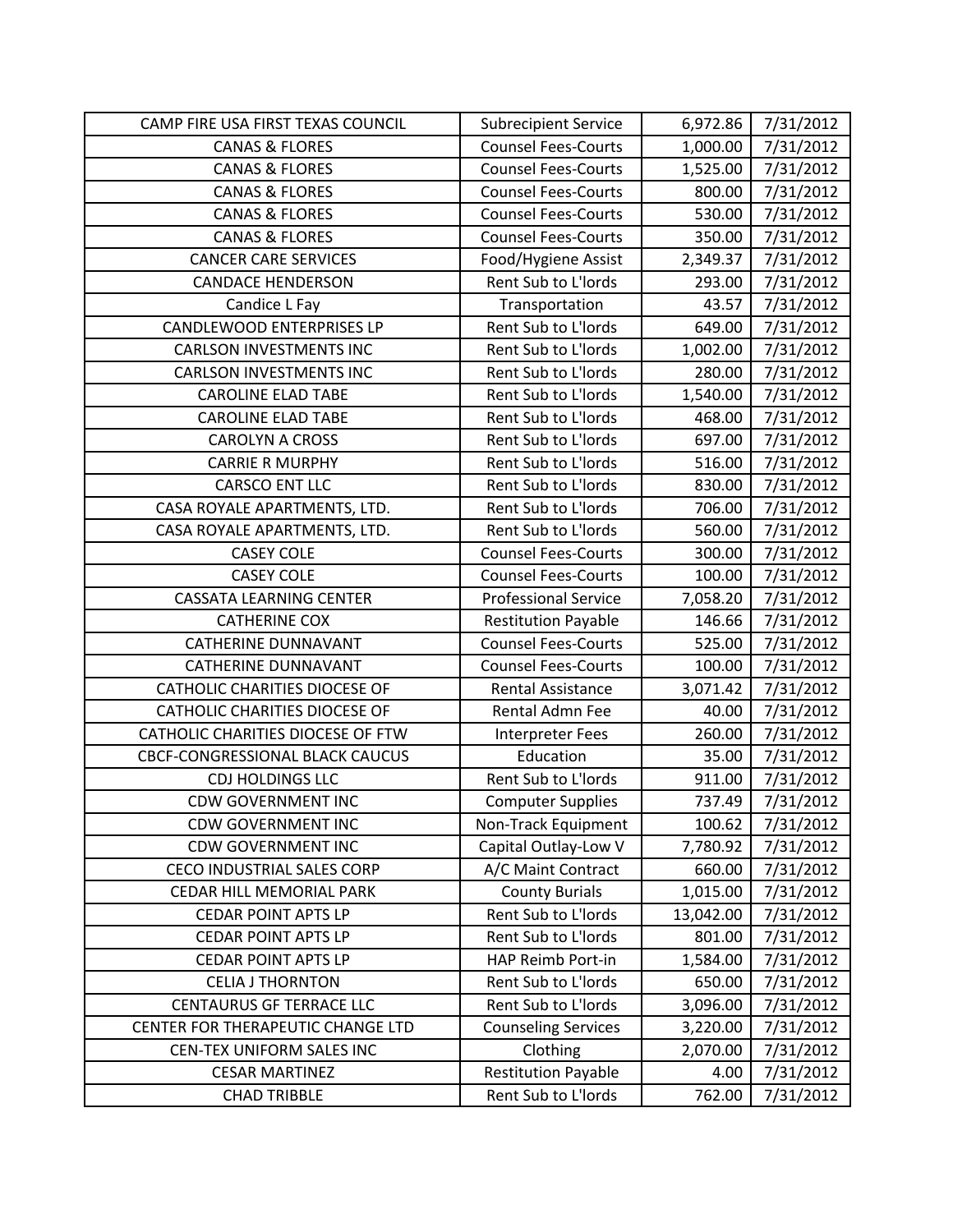| <b>CHADWELL GROUP LP</b>                | <b>Professional Service</b> | 208.50   | 7/31/2012 |
|-----------------------------------------|-----------------------------|----------|-----------|
| <b>CHADWELL GROUP LP</b>                | <b>Professional Service</b> | 1,614.00 | 7/31/2012 |
| <b>CHAMPION ENERGY SERVICES LLC</b>     | <b>Utility Assistance</b>   | 141.86   | 7/31/2012 |
| <b>CHAMPION ENERGY SERVICES LLC</b>     | <b>Utility Allowance</b>    | 82.00    | 7/31/2012 |
| <b>CHANDRA MUKHYALA</b>                 | Rent Sub to L'Iords         | 976.00   | 7/31/2012 |
| <b>CHARLES BURGESS</b>                  | <b>Counsel Fees-Courts</b>  | 100.00   | 7/31/2012 |
| <b>CHARLES R BLACKLEDGE</b>             | Rent Sub to L'Iords         | 723.00   | 7/31/2012 |
| <b>CHARLES ROACH</b>                    | <b>Counsel Fees-Courts</b>  | 600.00   | 7/31/2012 |
| <b>CHARLES ROACH</b>                    | <b>Counsel Fees-Courts</b>  | 200.00   | 7/31/2012 |
| <b>CHARLES WADE PARRISH</b>             | Rent Sub to L'Iords         | 489.00   | 7/31/2012 |
| <b>CHARLIE NICKERSON</b>                | Rent Sub to L'Iords         | 2,375.00 | 7/31/2012 |
| <b>CHARTER COMMUNICATIONS</b>           | Subscriptions               | 111.62   | 7/31/2012 |
| <b>CHECKPOINT SERVICES INC</b>          | <b>Supplies</b>             | 55.00    | 7/31/2012 |
| <b>CHEM AQUA</b>                        | A/C Maint Contract          | 1,050.00 | 7/31/2012 |
| <b>CHEM AQUA</b>                        | A/C Maint Contract          | 120.00   | 7/31/2012 |
| <b>CHEM AQUA</b>                        | A/C Maint Contract          | 450.00   | 7/31/2012 |
| <b>CHEM AQUA</b>                        | A/C Maint Contract          | 80.00    | 7/31/2012 |
| <b>CHEM AQUA</b>                        | A/C Maint Contract          | 240.00   | 7/31/2012 |
| <b>CHEM AQUA</b>                        | A/C Maint Contract          | 980.00   | 7/31/2012 |
| <b>CHEM AQUA</b>                        | A/C Maint Contract          | 240.00   | 7/31/2012 |
| <b>CHEM AQUA</b>                        | A/C Maint Contract          | 280.00   | 7/31/2012 |
| <b>CHEM AQUA</b>                        | A/C Maint Contract          | 240.00   | 7/31/2012 |
| <b>CHEM AQUA</b>                        | A/C Maint Contract          | 200.00   | 7/31/2012 |
| CHEMICAL DEPENDENT EDUCATION INC        | Electronic Monitor'g        | 144.00   | 7/31/2012 |
| <b>CHRIS MINTEER</b>                    | Rent Sub to L'Iords         | 543.00   | 7/31/2012 |
| <b>CHRIS SAUNDERS</b>                   | Rent Sub to L'Iords         | 685.00   | 7/31/2012 |
| <b>CHRISTINE CHAFFIN</b>                | Rent Sub to L'Iords         | 569.00   | 7/31/2012 |
| <b>CHRISTOPHER D BURDEN SR</b>          | Rent Sub to L'Iords         | 1,261.00 | 7/31/2012 |
| <b>CIBOLA ASSOCIATES</b>                | <b>Rental Assistance</b>    | 425.00   | 7/31/2012 |
| <b>CICI'S PIZZA</b>                     | <b>Supplies</b>             | 25.00    | 7/31/2012 |
| <b>CICI'S PIZZA</b>                     | <b>Supplies</b>             | 24.00    | 7/31/2012 |
| <b>CINDY LE</b>                         | Rent Sub to L'Iords         | 761.00   | 7/31/2012 |
| <b>CINDY LE</b>                         | Rent Sub to L'Iords         | 624.00   | 7/31/2012 |
| <b>CIRRO ENERGY</b>                     | <b>Utility Assistance</b>   | 97.38    | 7/31/2012 |
| <b>CIRRO ENERGY</b>                     | <b>Utility Allowance</b>    | 800.00   | 7/31/2012 |
| <b>CITY OF ARLINGTON</b>                | Rent                        | 3,598.33 | 7/31/2012 |
| CITY OF AZLE UTILITY DEPT               | <b>Utility Assistance</b>   | 84.88    | 7/31/2012 |
| <b>CITY OF EULESS WATER &amp; SEWER</b> | <b>Utility Assistance</b>   | 109.58   | 7/31/2012 |
| <b>CITY OF EVERMAN</b>                  | <b>Utility Assistance</b>   | 66.82    | 7/31/2012 |
| CITY OF FOREST HILL UTILITIES           | <b>Utility Assistance</b>   | 307.74   | 7/31/2012 |
| <b>CITY OF FORT WORTH</b>               | <b>Professional Service</b> | 376.00   | 7/31/2012 |
| <b>CITY OF GRAND PRAIRIE</b>            | <b>Utility Assistance</b>   | 82.69    | 7/31/2012 |
| <b>CITY OF GRAPEVINE</b>                | <b>Restitution Payable</b>  | 100.00   | 7/31/2012 |
| <b>CITY OF HALTOM CITY</b>              | <b>Utility Assistance</b>   | 61.76    | 7/31/2012 |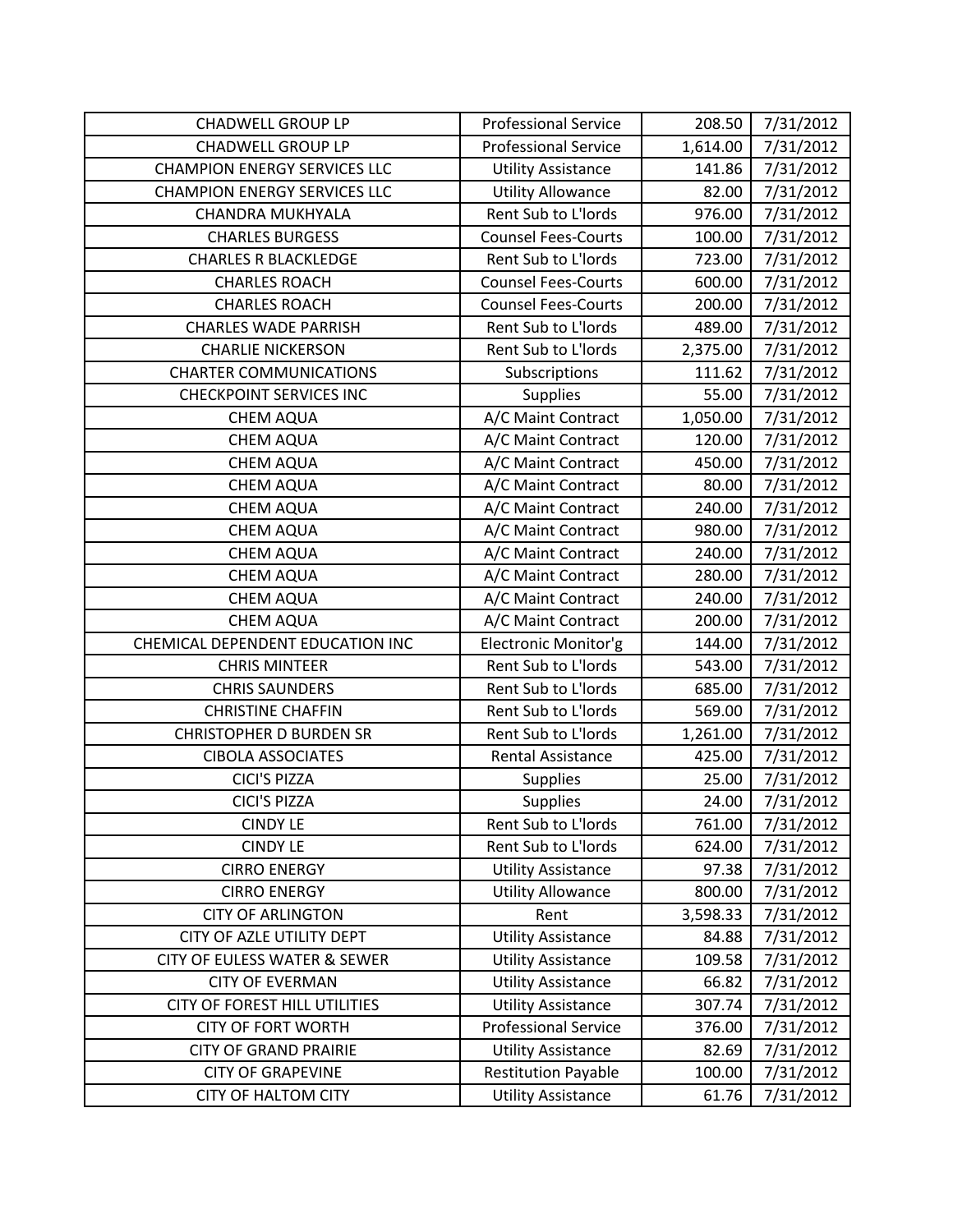| <b>CITY OF HURST WATER DEPT</b>            | Water                       | 213.84    | 7/31/2012 |
|--------------------------------------------|-----------------------------|-----------|-----------|
| <b>CITY OF HURST WATER DEPT</b>            | Water                       | 501.52    | 7/31/2012 |
| <b>CITY OF HURST WATER DEPT</b>            | Water                       | 613.98    | 7/31/2012 |
| <b>CITY OF WATAUGA</b>                     | <b>Utility Assistance</b>   | 58.82     | 7/31/2012 |
| <b>CITY OF WHITE SETTLEMENT</b>            | <b>Utility Assistance</b>   | 70.07     | 7/31/2012 |
| CIVIC RESEARCH INSTITUTE INC               | Law Books                   | 179.95    | 7/31/2012 |
| <b>CLARK PANNIER</b>                       | Rent Sub to L'Iords         | 900.00    | 7/31/2012 |
| <b>CLASSIC LOCATORS INC</b>                | Rent Sub to L'Iords         | 3,141.00  | 7/31/2012 |
| <b>CLAUDIE C LOFTON JR</b>                 | Rent Sub to L'Iords         | 929.00    | 7/31/2012 |
| <b>CLIFFORD GINN</b>                       | Investigative               | 499.95    | 7/31/2012 |
| <b>CLINICAL &amp; LABORATORY STANDARDS</b> | Books/Pamphlets             | 396.00    | 7/31/2012 |
| <b>CLOVIS PARTNERS LP</b>                  | Rent Sub to L'Iords         | 410.00    | 7/31/2012 |
| <b>CLOYCE E JONES</b>                      | Rent Sub to L'Iords         | 677.00    | 7/31/2012 |
| <b>COBB PARK TOWNHOMES II LP</b>           | Rent Sub to L'Iords         | 9,422.00  | 7/31/2012 |
| <b>CODY L COFER</b>                        | <b>Counsel Fees-Courts</b>  | 600.00    | 7/31/2012 |
| <b>CODY L COFER</b>                        | <b>Counsel Fees-Courts</b>  | 175.00    | 7/31/2012 |
| <b>CODY L COFER</b>                        | <b>Counsel Fees-Courts</b>  | 200.00    | 7/31/2012 |
| <b>CODY L COFER</b>                        | Counsel Fees-Juv            | 600.00    | 7/31/2012 |
| <b>CODY L COFER</b>                        | Counsel Fees - CPS          | 100.00    | 7/31/2012 |
| <b>COLONIAL HARDWARE CORP</b>              | LV Grant Equip(Mod)         | 2,522.85  | 7/31/2012 |
| <b>COMMUNITY ENRICHMENT CENTER</b>         | Rent Sub to L'Iords         | 2,823.00  | 7/31/2012 |
| <b>COMMUNITY ENRICHMENT CENTER</b>         | Rent Sub to L'Iords         | 812.00    | 7/31/2012 |
| <b>COMMUNITY ENRICHMENT CENTER</b>         | Rent Sub to L'Iords         | 585.00    | 7/31/2012 |
| COMPREHENSIVE BREAST CARE CNTR OF T        | <b>Professional Service</b> | 2,789.26  | 7/31/2012 |
| COMPREHENSIVE BREAST CARE CNTR OF T        | <b>Professional Service</b> | 4,247.86  | 7/31/2012 |
| <b>COMPUQUICK INC</b>                      | Sheriff Inventory           | 775.00    | 7/31/2012 |
| <b>CONCHO SUPPLY INC</b>                   | Central Garage Inv          | 565.52    | 7/31/2012 |
| CONCIERGE ASSET MANAGEMENT LLC             | Rent Sub to L'Iords         | 320.00    | 7/31/2012 |
| CONCORD SUMMIT LTD.                        | Rent Sub to L'Iords         | 299.00    | 7/31/2012 |
| <b>CONNIE HARRIS GILFEATHER</b>            | <b>Professional Service</b> | 1,578.78  | 7/31/2012 |
| <b>CONNIE TRUONG</b>                       | Rent Sub to L'Iords         | 645.00    | 7/31/2012 |
| COOK CHILDRENS MEDICAL CENTER              | <b>Subrecipient Service</b> | 23,189.99 | 7/31/2012 |
| COOK CHILDRENS MEDICAL CENTER              | <b>Subrecipient Service</b> | 2,527.66  | 7/31/2012 |
| COOK CHILDRENS MEDICAL CENTER              | <b>Subrecipient Service</b> | 683.72    | 7/31/2012 |
| <b>COREY NEUNER</b>                        | Rent Sub to L'Iords         | 995.00    | 7/31/2012 |
| <b>CORY WALTHALL</b>                       | Rent Sub to L'Iords         | 433.00    | 7/31/2012 |
| <b>COTTONWOOD HAMMER LP</b>                | Rent Sub to L'Iords         | 9,142.00  | 7/31/2012 |
| COTTONWOOD HAMMER LP                       | Rent Sub to L'Iords         | 498.00    | 7/31/2012 |
| <b>COTTONWOOD HAMMER LP</b>                | HAP Reimb Port-in           | 2,897.00  | 7/31/2012 |
| <b>COURT REPORTERS CLEARINGHOUSE</b>       | Test/Civil Serv Exp         | 170.28    | 7/31/2012 |
| <b>COURTYARD BY MARRIOTT BLACKSTONE</b>    | <b>Witness Travel</b>       | 161.85    | 7/31/2012 |
| <b>COURTYARDS PARTNERSHIP</b>              | Rent Sub to L'Iords         | 363.00    | 7/31/2012 |
| <b>COWTOWN PROPERTIES</b>                  | Rent Sub to L'Iords         | 879.00    | 7/31/2012 |
| CPH ASSOCIATES LTD                         | Rent Sub to L'Iords         | 353.00    | 7/31/2012 |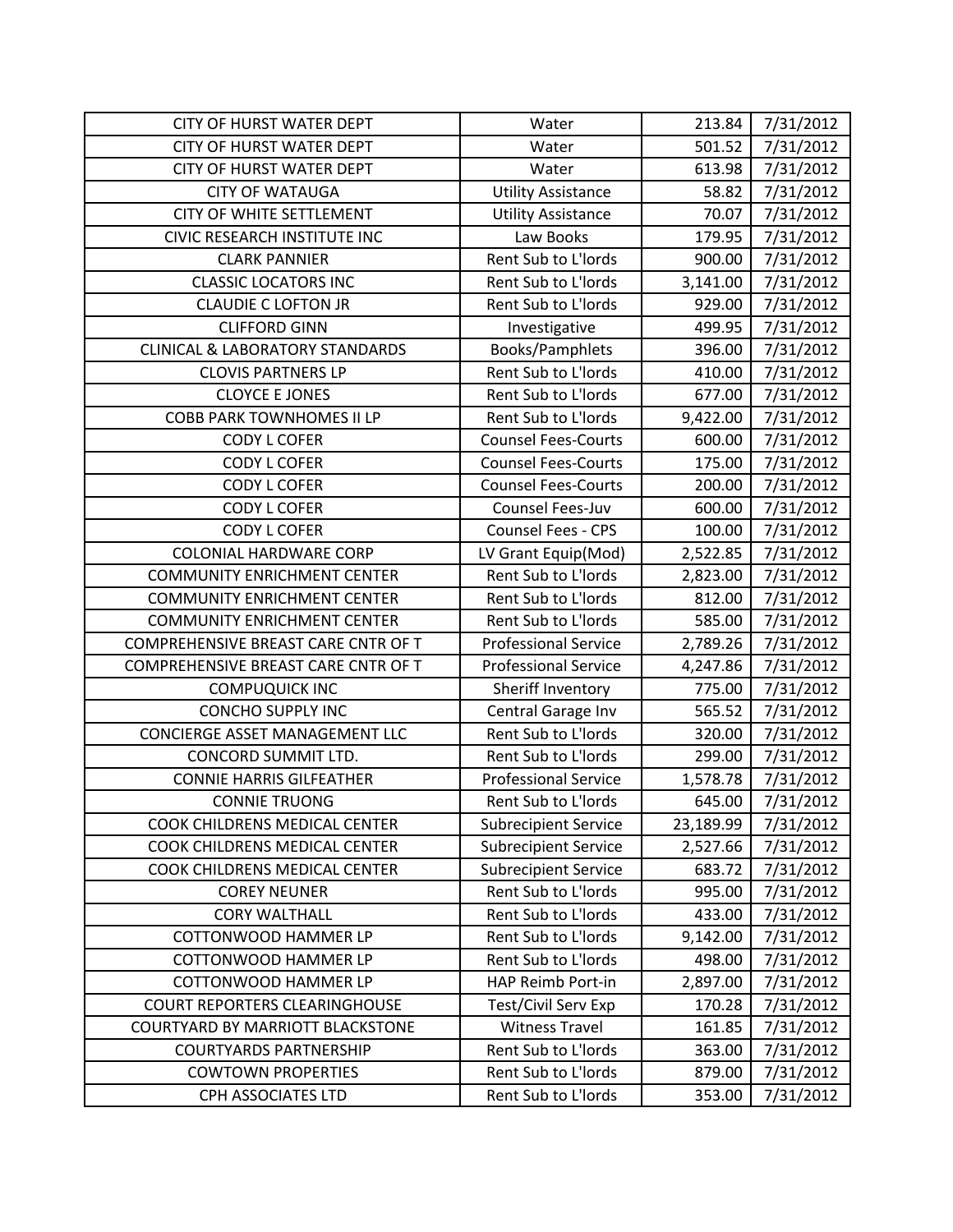| <b>CPR SAVERS</b>                  | Volunteer Program           | 2,999.99  | 7/31/2012 |
|------------------------------------|-----------------------------|-----------|-----------|
| <b>CROSS PROPERTIES</b>            | Rent Sub to L'Iords         | 559.00    | 7/31/2012 |
| CROWLEY RETIREMENT VILLAGE LP      | Rent Sub to L'Iords         | 1,997.00  | 7/31/2012 |
| CRV CLASSIC PROPERTIES LLC         | Rent Sub to L'Iords         | 516.00    | 7/31/2012 |
| <b>CRYSTAL ROSS</b>                | HAP Reimb Port-in           | 982.00    | 7/31/2012 |
| CTC FAMILY LIMITED PARTNERSHIP     | Rent Sub to L'Iords         | 4,218.00  | 7/31/2012 |
| CTC FAMILY LIMITED PARTNERSHIP     | Rent Sub to L'Iords         | 491.00    | 7/31/2012 |
| CTC FAMILY LIMITED PARTNERSHIP     | HAP Reimb Port-in           | 749.00    | 7/31/2012 |
| <b>CTJ MAINTENANCE INC</b>         | <b>Custodian Services</b>   | 10,864.37 | 7/31/2012 |
| <b>CUEVAS DISTRIBUTION INC</b>     | Lab Supplies                | 31.00     | 7/31/2012 |
| <b>CURTIS FORTINBERRY</b>          | <b>Counsel Fees-Courts</b>  | 500.00    | 7/31/2012 |
| <b>CURTIS FORTINBERRY</b>          | <b>Counsel Fees-Courts</b>  | 1,750.00  | 7/31/2012 |
| <b>CURTIS ROSEBERRY</b>            | Rent Sub to L'Iords         | 457.00    | 7/31/2012 |
| <b>CVR COMPUTER SUPPLIES INC</b>   | <b>Supplies</b>             | 47.00     | 7/31/2012 |
| <b>CYNTHIA A FITCH</b>             | <b>Counsel Fees-Courts</b>  | 525.00    | 7/31/2012 |
| <b>CYNTHIA A FITCH</b>             | Counsel Fees - CPS          | 1,855.00  | 7/31/2012 |
| <b>CYRUS D TATUM</b>               | HAP Reimb Port-in           | 775.00    | 7/31/2012 |
| <b>D E EQUITY GROUP</b>            | Rent Sub to L'Iords         | 676.00    | 7/31/2012 |
| DAICO SUPPLY COMPANY               | <b>Building Maintenance</b> | 394.50    | 7/31/2012 |
| DAICO SUPPLY COMPANY               | Non-Track Const/Bldg        | 905.77    | 7/31/2012 |
| DALE A BALLARD                     | Rent Sub to L'Iords         | 190.00    | 7/31/2012 |
| DALLAS AREA BREASTFEEDING ALLIANCE | Education                   | 100.00    | 7/31/2012 |
| DALLAS GET THERE FAST (GTF) INC    | Rent Sub to L'Iords         | 1,459.00  | 7/31/2012 |
| <b>DALLAS POLICE DEPARTMENT</b>    | <b>HIDTA Justice funds</b>  | 3,964.02  | 7/31/2012 |
| DALLAS POLICE DEPARTMENT           | <b>HIDTA Treasury funds</b> | 157.28    | 7/31/2012 |
| DALPHINE C HENDERSON               | Rent Sub to L'Iords         | 542.00    | 7/31/2012 |
| DANA A DUFFEY                      | Counsel Fees - CPS          | 2,795.00  | 7/31/2012 |
| <b>DANIEL D PHAM</b>               | Rent Sub to L'Iords         | 1,114.00  | 7/31/2012 |
| <b>DANIEL HERNANDEZ</b>            | <b>Counsel Fees-Courts</b>  | 300.00    | 7/31/2012 |
| <b>DANIEL HERNANDEZ</b>            | <b>Counsel Fees-Courts</b>  | 100.00    | 7/31/2012 |
| <b>DANIEL HERNANDEZ</b>            | <b>Counsel Fees-Courts</b>  | 450.00    | 7/31/2012 |
| DANIEL HERNANDEZ                   | <b>Counsel Fees-Courts</b>  | 1,250.00  | 7/31/2012 |
| <b>DANIEL HERNANDEZ</b>            | <b>Counsel Fees-Courts</b>  | 400.00    | 7/31/2012 |
| DANIEL HERNANDEZ                   | <b>Counsel Fees-Courts</b>  | 675.00    | 7/31/2012 |
| <b>DANIEL HERNANDEZ</b>            | <b>Counsel Fees-Courts</b>  | 200.00    | 7/31/2012 |
| <b>DANIEL KLU</b>                  | Rent Sub to L'Iords         | 785.00    | 7/31/2012 |
| DANIEL YOUNG                       | <b>Counsel Fees-Courts</b>  | 350.00    | 7/31/2012 |
| DANIEL YOUNG                       | <b>Counsel Fees-Courts</b>  | 420.00    | 7/31/2012 |
| <b>DANILO A ACEVEDO</b>            | Rent Sub to L'Iords         | 821.00    | 7/31/2012 |
| <b>DANNY D PITZER</b>              | <b>Counsel Fees-Courts</b>  | 350.00    | 7/31/2012 |
| DANNY D PITZER                     | <b>Counsel Fees-Courts</b>  | 750.00    | 7/31/2012 |
| DANNY L HELMS                      | Rent Sub to L'Iords         | 681.00    | 7/31/2012 |
| DARCY NILES DENO                   | <b>Counsel Fees - CPS</b>   | 100.00    | 7/31/2012 |
| <b>DARREL E THRASHER</b>           | Rent Sub to L'Iords         | 850.00    | 7/31/2012 |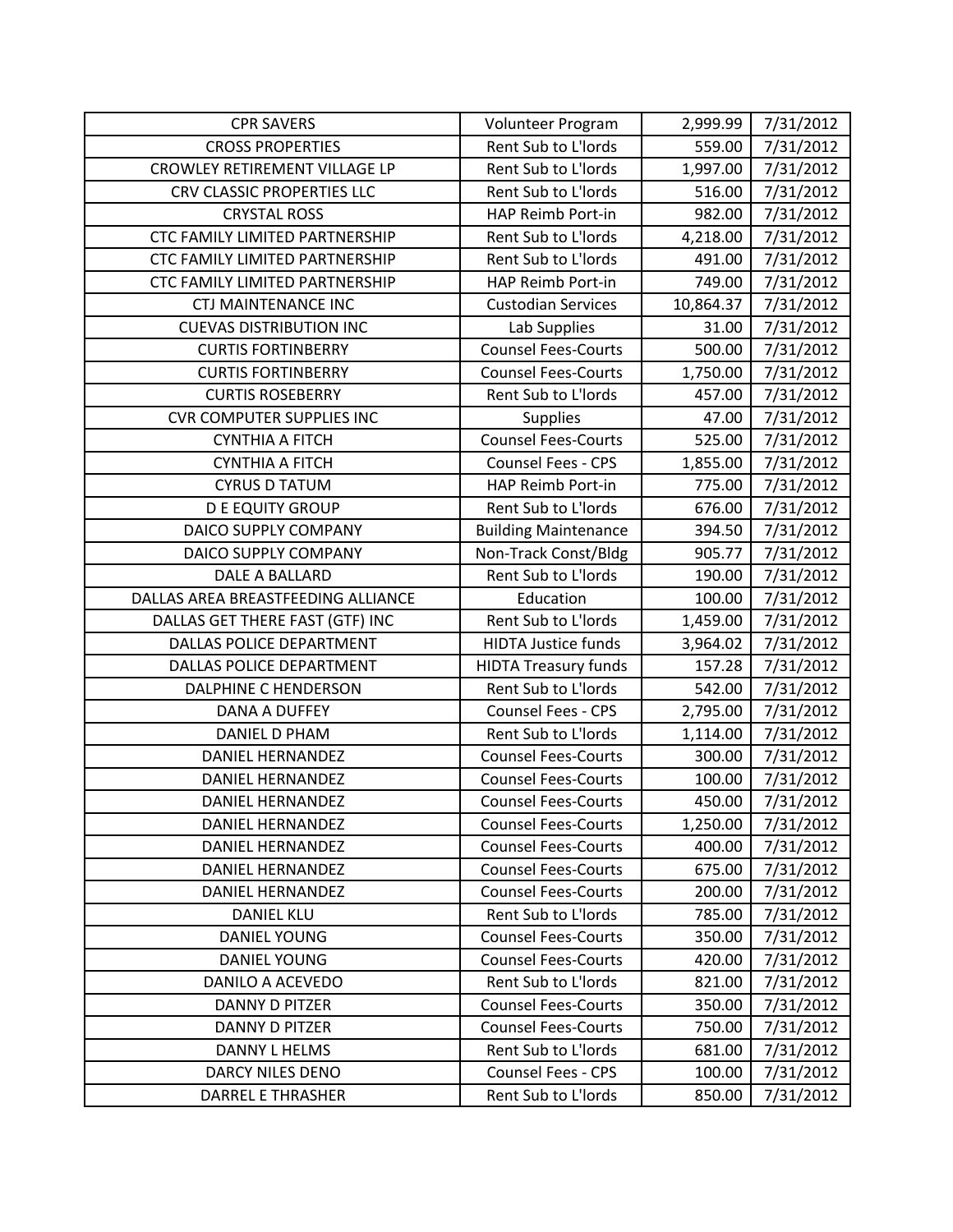| <b>DAVID BAYS</b>              | <b>Counsel Fees-Courts</b> | 14,860.00 | 7/31/2012 |
|--------------------------------|----------------------------|-----------|-----------|
| <b>DAVID BERNARD</b>           | Rent Sub to L'Iords        | 1,078.00  | 7/31/2012 |
| <b>DAVID DANIELS</b>           | Rent Sub to L'Iords        | 633.00    | 7/31/2012 |
| <b>DAVID GRAHAM</b>            | Damage Claims              | 54.50     | 7/31/2012 |
| DAVID I JOHNSON                | Rent Sub to L'Iords        | 700.00    | 7/31/2012 |
| <b>DAVID J KRIENER</b>         | Rent Sub to L'Iords        | 638.00    | 7/31/2012 |
| <b>DAVID LAGAT</b>             | Rent Sub to L'Iords        | 4,596.00  | 7/31/2012 |
| <b>DAVID MICHAEL PERAHIA</b>   | Rent Sub to L'Iords        | 352.00    | 7/31/2012 |
| DAVID MONROE INGRAM            | Rent Sub to L'Iords        | 679.00    | 7/31/2012 |
| <b>DAVID PALMER</b>            | <b>Counsel Fees-Courts</b> | 1,100.00  | 7/31/2012 |
| DAVID PEARSON, IV              | <b>Counsel Fees-Courts</b> | 100.00    | 7/31/2012 |
| DAVID PEARSON, IV              | <b>Counsel Fees-Courts</b> | 300.00    | 7/31/2012 |
| DAVID PEARSON, IV              | Counsel Fees-Juv           | 200.00    | 7/31/2012 |
| DAVID PEARSON, IV              | Cnsl Fees-Cap Murder       | 1,362.50  | 7/31/2012 |
| DAVID PEARSON, IV              | <b>Litigation Expense</b>  | 11.40     | 7/31/2012 |
| DAVID PEARSON, IV              | Cap Murder-Othr Cost       | 91.41     | 7/31/2012 |
| <b>DAVID POST</b>              | Rent Sub to L'Iords        | 1,650.00  | 7/31/2012 |
| DAVID R YALE                   | Rent Sub to L'Iords        | 219.00    | 7/31/2012 |
| <b>DAVID RICHARDS</b>          | <b>Counsel Fees-Courts</b> | 1,600.00  | 7/31/2012 |
| <b>DAVID RICHARDS</b>          | Cnsl Fees-Crim Appls       | 700.00    | 7/31/2012 |
| <b>DAVID RODRIGUEZ</b>         | Rent Sub to L'Iords        | 975.00    | 7/31/2012 |
| DAWN VAN WINKLE                | Rent Sub to L'Iords        | 314.00    | 7/31/2012 |
| <b>DBC FAMILY LAW</b>          | Counsel Fees - CPS         | 200.00    | 7/31/2012 |
| DCP SHADOWOOD LLC              | Rent Sub to L'Iords        | 419.00    | 7/31/2012 |
| DCTC SPHINX DEVELOPMENT LP     | Rent Sub to L'Iords        | 4,054.00  | 7/31/2012 |
| DCTC SPHINX DEVELOPMENT LP     | HAP Reimb Port-in          | (933.00)  | 7/31/2012 |
| DDRE MCDONALD FAMILY LP        | Rent Sub to L'Iords        | 1,925.00  | 7/31/2012 |
| DDRE MCDONALD FAMILY LP        | HAP Reimb Port-in          | 856.00    | 7/31/2012 |
| <b>DEAN SWANDA</b>             | Counsel Fees - CPS         | 200.00    | 7/31/2012 |
| DEANNA M VILLARREAL            | Rent Sub to L'Iords        | 447.00    | 7/31/2012 |
| <b>DEBBIE EDWARDS</b>          | Reporter's Records         | 1,064.70  | 7/31/2012 |
| DEBORAH ANN MADEWELL           | Rent Sub to L'Iords        | 778.00    | 7/31/2012 |
| <b>DEBORAH HOOVER</b>          | Rent Sub to L'Iords        | 853.00    | 7/31/2012 |
| DEBORAH RIPALDI WALKER         | Rent Sub to L'Iords        | 666.00    | 7/31/2012 |
| <b>DEBRA A FLOYD</b>           | Rent Sub to L'Iords        | 713.00    | 7/31/2012 |
| <b>DECASAS PROPERTIES LLC</b>  | <b>Rent Sub to L'Iords</b> | 453.00    | 7/31/2012 |
| DECASAS PROPERTIES LLC         | Rent Sub to L'Iords        | 445.00    | 7/31/2012 |
| DEEN FORT WORTH ASSOCIATES LTD | Rent Sub to L'Iords        | 2,394.00  | 7/31/2012 |
| DEEN FORT WORTH ASSOCIATES LTD | Rent Sub to L'Iords        | 1,262.00  | 7/31/2012 |
| DEEN FORT WORTH ASSOCIATES LTD | Rent Sub to L'Iords        | 644.00    | 7/31/2012 |
| DEEN FORT WORTH ASSOCIATES LTD | Rent Sub to L'Iords        | 805.00    | 7/31/2012 |
| DEEPDALE INVESTMENTS LTD       | Rent Sub to L'Iords        | 964.00    | 7/31/2012 |
| DEEPDALE INVESTMENTS LTD       | Rent Sub to L'Iords        | 633.00    | 7/31/2012 |
| DEIDRA KINDRED                 | HAP Reimb Port-in          | 657.00    | 7/31/2012 |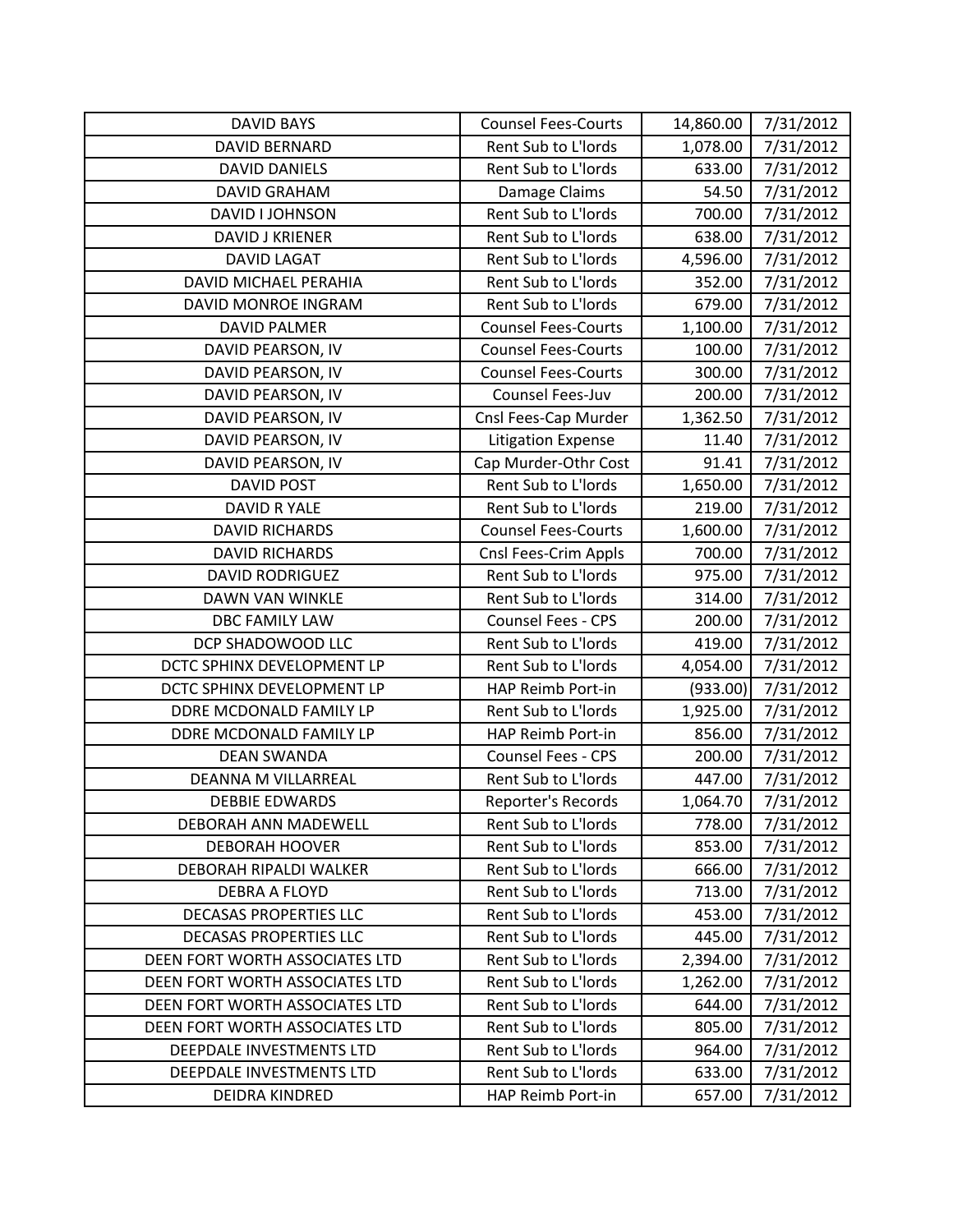| <b>DELARIO KIZZEE</b>               | Rent Sub to L'Iords         | 955.00    | 7/31/2012 |
|-------------------------------------|-----------------------------|-----------|-----------|
| DELSYIA M ALDANA                    | Rent Sub to L'Iords         | 373.00    | 7/31/2012 |
| DELTHAREAN HAMILTON                 | Rent Sub to L'Iords         | 702.00    | 7/31/2012 |
| <b>DENISE M JONES</b>               | Rent Sub to L'Iords         | 425.00    | 7/31/2012 |
| <b>DENTON HOUSING AUTHORITY</b>     | Port HAP Port-out           | 4,590.00  | 7/31/2012 |
| <b>DENTON HOUSING AUTHORITY</b>     | Port Admin Fee Expen        | 257.22    | 7/31/2012 |
| DEPARTMENT OF STATE HEALTH SERVICES | Dpt Vit Stats Rem BC        | 1,537.20  | 7/31/2012 |
| DEPARTMENT OF STATE HEALTH SERVICES | <b>CC Certified Copies</b>  | 53.07     | 7/31/2012 |
| DEPT OF INFORMATION RESOURCES       | Lab Equip Mainten           | 225.86    | 7/31/2012 |
| <b>DERRICK JOHN SAMUELS</b>         | Rent Sub to L'Iords         | 1,018.00  | 7/31/2012 |
| <b>DESIRUE CRUZ</b>                 | Rent Sub to L'Iords         | 886.00    | 7/31/2012 |
| DFW PROPERTIES LLC                  | Rent Sub to L'Iords         | 412.00    | 7/31/2012 |
| DHARMPAL SINGH CHAUHAN              | Rent Sub to L'Iords         | 1,398.00  | 7/31/2012 |
| DHARMPAL SINGH CHAUHAN              | Rent Sub to L'Iords         | 887.00    | 7/31/2012 |
| DIAGNOSTIC HYBRIDS, INC.            | Lab Supplies                | 212.58    | 7/31/2012 |
| <b>DIANE DEBRUYN</b>                | Rent Sub to L'Iords         | 679.00    | 7/31/2012 |
| <b>DIANE V SELLECK</b>              | Rent Sub to L'Iords         | 930.00    | 7/31/2012 |
| <b>DIANNA FUNCHES</b>               | Rent Sub to L'Iords         | 309.00    | 7/31/2012 |
| <b>DIANNE MBAI</b>                  | Rent Sub to L'Iords         | 584.00    | 7/31/2012 |
| DIDRAIL JENNINGS                    | Rent Sub to L'Iords         | 2,716.00  | 7/31/2012 |
| <b>DIMMIE WILLIS JR</b>             | Rent Sub to L'Iords         | 1,023.00  | 7/31/2012 |
| <b>DIRECT ENERGY</b>                | <b>Utility Assistance</b>   | 148.00    | 7/31/2012 |
| <b>DIRECT ENERGY LP</b>             | <b>Utility Assistance</b>   | 592.39    | 7/31/2012 |
| <b>DIRECT ENERGY LP</b>             | <b>Utility Assistance</b>   | 948.44    | 7/31/2012 |
| <b>DIRECT ENERGY LP</b>             | <b>Utility Allowance</b>    | 3,815.00  | 7/31/2012 |
| <b>DIRECT ENERGY LP</b>             | <b>Utility Allowance</b>    | 213.00    | 7/31/2012 |
| <b>DIRECT ENERGY LP</b>             | HAP Reimb Port-in           | 98.00     | 7/31/2012 |
| <b>DIRECTV INC</b>                  | Subscriptions               | 60.98     | 7/31/2012 |
| <b>DISPUTE RESOLUTION SERVICES</b>  | <b>Professional Service</b> | 31,454.21 | 7/31/2012 |
| DIVERSIFIED POWER SYSTEMS INC       | <b>Building Maintenance</b> | 1,500.00  | 7/31/2012 |
| D-NADERS INVESTMENTS LLC            | Rent Sub to L'Iords         | 995.00    | 7/31/2012 |
| <b>DOCULYNX INC</b>                 | <b>Professional Service</b> | 18,547.84 | 7/31/2012 |
| DOLORES STEWART & ASSOCIATES INC    | <b>Professional Service</b> | 1,754.36  | 7/31/2012 |
| DOLORES STEWART & ASSOCIATES INC    | <b>Professional Service</b> | 1,052.52  | 7/31/2012 |
| DOLORES STEWART & ASSOCIATES INC    | <b>Professional Service</b> | 175.42    | 7/31/2012 |
| DOLORES STEWART & ASSOCIATES INC    | <b>Professional Service</b> | 701.68    | 7/31/2012 |
| <b>DON A BROOKINS</b>               | Rent Sub to L'Iords         | 797.00    | 7/31/2012 |
| <b>DON GANDY</b>                    | <b>Counsel Fees-Courts</b>  | 400.00    | 7/31/2012 |
| <b>DONALD E FLECK</b>               | Rent Sub to L'Iords         | 568.00    | 7/31/2012 |
| <b>DONALD J HETLING</b>             | Rent Sub to L'Iords         | 850.00    | 7/31/2012 |
| <b>DONALD N TURNER</b>              | <b>Counsel Fees-Courts</b>  | 200.00    | 7/31/2012 |
| <b>DONNA FITZGERALD</b>             | Rent Sub to L'Iords         | 335.00    | 7/31/2012 |
| <b>DONNELL PARISH</b>               | Rent Sub to L'Iords         | 556.00    | 7/31/2012 |
| DOUBLE EAGLE MECHANICAL SERVICE     | <b>Building Maintenance</b> | 274.50    | 7/31/2012 |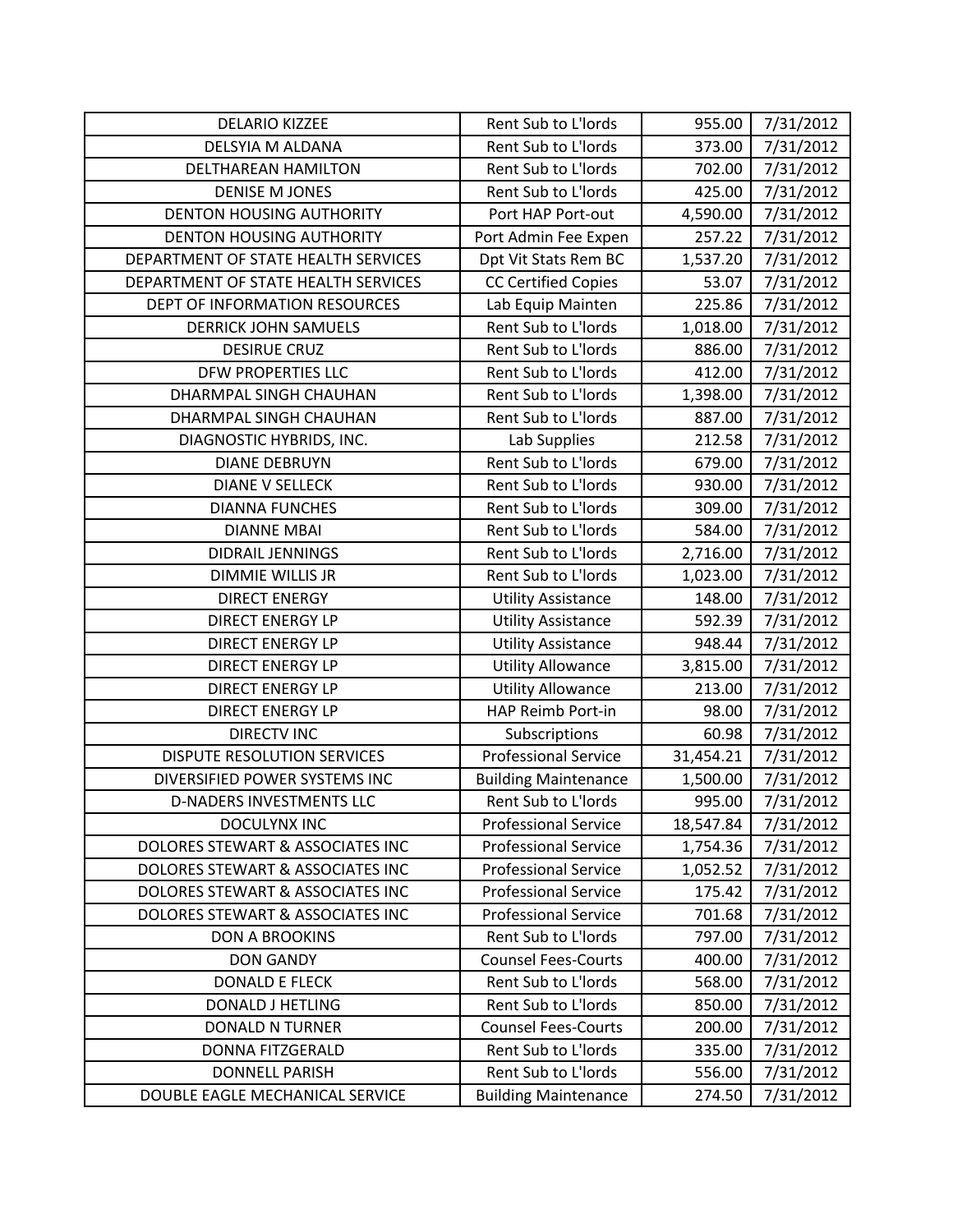| DOUBLE EAGLE MECHANICAL SERVICE  | <b>Building Maintenance</b> | 216.00   | 7/31/2012 |
|----------------------------------|-----------------------------|----------|-----------|
| DOUBLE EAGLE MECHANICAL SERVICE  | <b>Building Maintenance</b> | 180.00   | 7/31/2012 |
| DOUBLE EAGLE MECHANICAL SERVICE  | <b>Building Maintenance</b> | 180.00   | 7/31/2012 |
| DOUBLE EAGLE MECHANICAL SERVICE  | <b>Building Maintenance</b> | 1,046.11 | 7/31/2012 |
| DOUBLE EAGLE MECHANICAL SERVICE  | <b>Building Maintenance</b> | 724.94   | 7/31/2012 |
| <b>DPI ENERGY LLC</b>            | <b>Utility Allowance</b>    | 869.00   | 7/31/2012 |
| <b>DPI ENERGY LLC</b>            | HAP Reimb Port-in           | 92.00    | 7/31/2012 |
| DRAKE COMMUNICATIONS INC         | Telephone-Basic             | 145.00   | 7/31/2012 |
| <b>DRAKE DUNNAVENT PC</b>        | <b>Counsel Fees-Courts</b>  | 350.00   | 7/31/2012 |
| DSHS-DEPARTMENT OF STATE HEALTH  | <b>Professional Service</b> | 777.92   | 7/31/2012 |
| DSHS-DEPARTMENT OF STATE HEALTH  | Laboratory Costs            | 66.00    | 7/31/2012 |
| DT WOODLAND OAKS APARTMENTS LP   | Rent Sub to L'Iords         | 1,085.00 | 7/31/2012 |
| DT WOODLAND OAKS APARTMENTS LP   | Rent Sub to L'Iords         | 1,269.00 | 7/31/2012 |
| <b>DU T PHAM</b>                 | <b>HAP Reimb Port-in</b>    | 940.00   | 7/31/2012 |
| <b>DUNG Q TRAN</b>               | Rent Sub to L'Iords         | 1,797.00 | 7/31/2012 |
| DW REALTY INC                    | Rent Sub to L'Iords         | 707.00   | 7/31/2012 |
| <b>DYANN WILLIAMS</b>            | HAP Reimb Port-in           | 917.00   | 7/31/2012 |
| E STEVE MONTGOMERY               | Rent Sub to L'Iords         | 521.00   | 7/31/2012 |
| <b>EARL GREINETZ</b>             | Rent Sub to L'Iords         | 1,128.00 | 7/31/2012 |
| <b>EASTCHASE MILL VALLEY LLC</b> | Rent Sub to L'Iords         | 4,176.00 | 7/31/2012 |
| <b>EASTCHASE MILL VALLEY LLC</b> | Rent Sub to L'Iords         | 1,145.00 | 7/31/2012 |
| <b>ED FASKE</b>                  | Rent Sub to L'Iords         | 625.00   | 7/31/2012 |
| <b>EDGAR RAMIREZ</b>             | Rent Sub to L'Iords         | 1,469.00 | 7/31/2012 |
| <b>EDWARD BROOKS</b>             | HAP Reimb Port-in           | 815.00   | 7/31/2012 |
| <b>EDWARD G JONES</b>            | <b>Counsel Fees-Courts</b>  | 1,400.00 | 7/31/2012 |
| <b>EDWARD K HAHN</b>             | Rent Sub to L'Iords         | 363.00   | 7/31/2012 |
| <b>EDWIN YOUNGBLOOD</b>          | Cnsl Fees-Juv Det&Tr        | 200.00   | 7/31/2012 |
| <b>EJLAD INVESTMENTS LLC</b>     | Rent Sub to L'Iords         | 1,390.00 | 7/31/2012 |
| ELDON B MAHON INN OF COURT       | <b>Dues</b>                 | 200.00   | 7/31/2012 |
| ELDON B MAHON INN OF COURT       | Education                   | 195.00   | 7/31/2012 |
| <b>ELECTRIC NOW LP</b>           | <b>Utility Allowance</b>    | 55.00    | 7/31/2012 |
| <b>ELISA RAUCH</b>               | Rent Sub to L'Iords         | 933.00   | 7/31/2012 |
| <b>ELISABETH BRAGGS</b>          | <b>Witness Travel</b>       | 44.20    | 7/31/2012 |
| <b>ELIZABETH ANNE CORTRIGHT</b>  | <b>Counsel Fees-Courts</b>  | 150.00   | 7/31/2012 |
| <b>ELIZABETH RIVERA</b>          | <b>Counsel Fees-Courts</b>  | 600.00   | 7/31/2012 |
| <b>ELLEN B KAGEN</b>             | Education                   | 9,683.10 | 7/31/2012 |
| <b>ELOY SEPULVEDA</b>            | <b>Counsel Fees-Courts</b>  | 500.00   | 7/31/2012 |
| <b>ELOY SEPULVEDA</b>            | <b>Counsel Fees-Courts</b>  | 1,000.00 | 7/31/2012 |
| <b>ELOY SEPULVEDA</b>            | <b>Counsel Fees-Courts</b>  | 300.00   | 7/31/2012 |
| <b>EMERALD TRAILS LLC</b>        | Rent Sub to L'Iords         | 1,159.00 | 7/31/2012 |
| <b>EMMA J JOHNSON</b>            | Rent Sub to L'Iords         | 688.00   | 7/31/2012 |
| <b>EMMANUEL E AJAEGBU</b>        | Rent Sub to L'Iords         | 578.00   | 7/31/2012 |
| <b>EMPIRE PAPER</b>              | Sheriff Inventory           | 478.72   | 7/31/2012 |
| ENCLAVE @ PARKVIEW LP            | Rent Sub to L'Iords         | 2,073.00 | 7/31/2012 |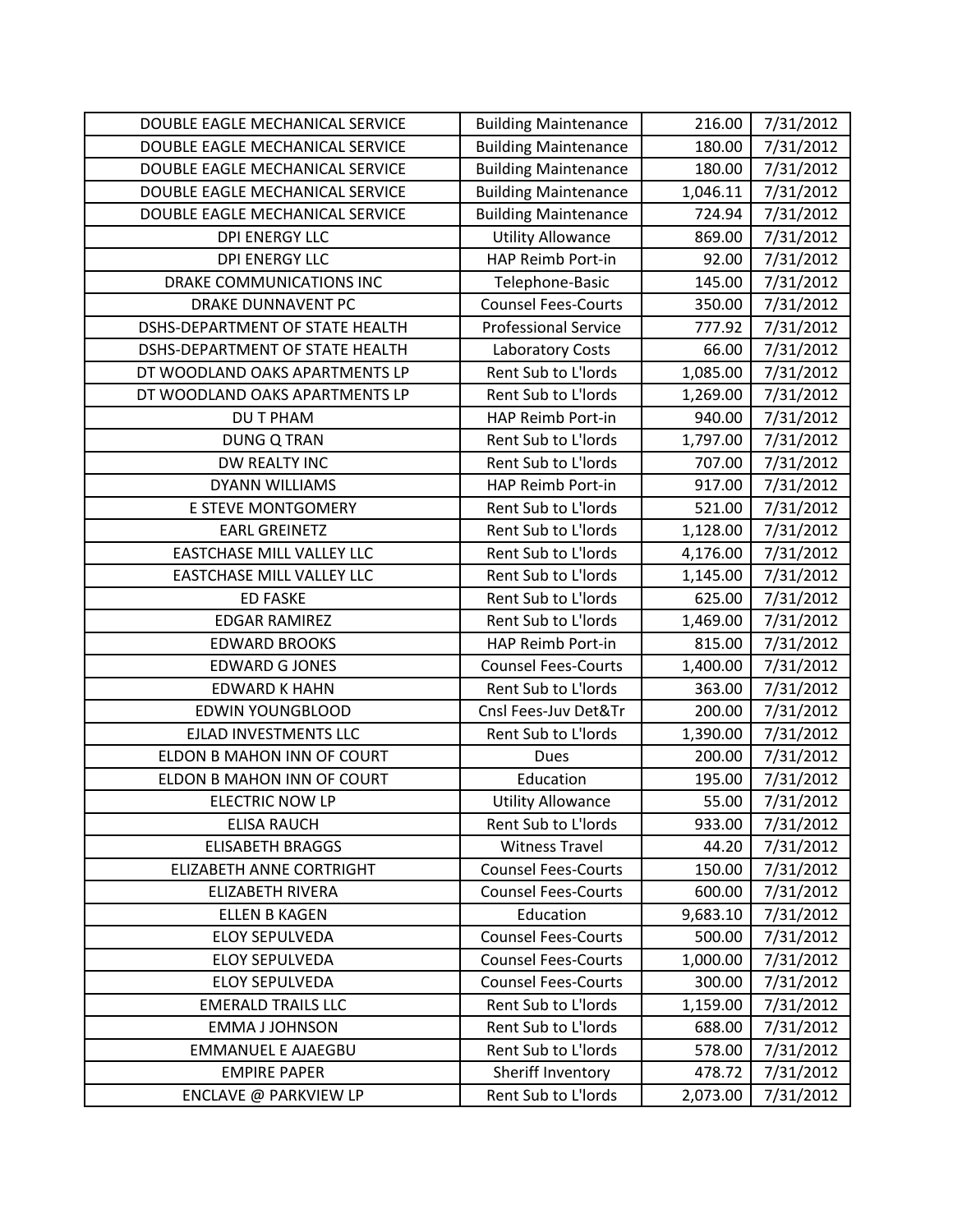| ENCLAVE @ PARKVIEW LP                    | Rent Sub to L'Iords         | 431.00     | 7/31/2012 |
|------------------------------------------|-----------------------------|------------|-----------|
| ENCLAVE @ PARKVIEW LP                    | Rent Sub to L'Iords         | 226.00     | 7/31/2012 |
| <b>ENEX HOSEA CARO</b>                   | Rent Sub to L'Iords         | 775.00     | 7/31/2012 |
| <b>ENTRUST ENERGY INC</b>                | <b>Utility Assistance</b>   | 151.87     | 7/31/2012 |
| <b>ENTRUST ENERGY INC</b>                | <b>Utility Allowance</b>    | 223.00     | 7/31/2012 |
| <b>ENTRUST ENERGY INC</b>                | HAP Reimb Port-in           | 38.00      | 7/31/2012 |
| <b>ENVIROMATIC SERVICES</b>              | <b>Building Maintenance</b> | 95.00      | 7/31/2012 |
| <b>EONG SHIUE</b>                        | Rent Sub to L'Iords         | 334.00     | 7/31/2012 |
| <b>EREKA JONES</b>                       | Rent Sub to L'Iords         | 665.00     | 7/31/2012 |
| <b>ERGON ASPHALT &amp; EMULSIONS INC</b> | Asphalt-Liquid              | 1,146.70   | 7/31/2012 |
| <b>ERIC B SIMMONS</b>                    | Rent Sub to L'Iords         | 900.00     | 7/31/2012 |
| <b>ERIC CUMMINGS</b>                     | <b>Counsel Fees-Courts</b>  | 10,650.00  | 7/31/2012 |
| <b>ERIC CUMMINGS</b>                     | <b>Counsel Fees-Courts</b>  | 580.00     | 7/31/2012 |
| <b>ERIC CUMMINGS</b>                     | <b>Litigation Expense</b>   | 353.76     | 7/31/2012 |
| <b>ERIC D BEAL</b>                       | <b>Counsel Fees - CPS</b>   | 100.00     | 7/31/2012 |
| <b>ERIC WHARTON</b>                      | <b>Witness Travel</b>       | 217.41     | 7/31/2012 |
| <b>ERICK MCNAIR</b>                      | Rent Sub to L'Iords         | 3,210.00   | 7/31/2012 |
| Erlinda S Villanueva                     | <b>Educational Material</b> | 35.00      | 7/31/2012 |
| ESTATE OF FRANK M PUSKARICH SR           | Rent Sub to L'Iords         | 169.00     | 7/31/2012 |
| <b>ESTELLE WILSON</b>                    | Rent Sub to L'Iords         | 350.00     | 7/31/2012 |
| <b>ESTHER AGUIRRE</b>                    | Rent Sub to L'Iords         | 138.00     | 7/31/2012 |
| <b>ESTHER RASHAD</b>                     | Rent Sub to L'Iords         | 702.00     | 7/31/2012 |
| <b>EUGENE HUNTER</b>                     | <b>Rental Assistance</b>    | 600.00     | 7/31/2012 |
| EULESS SYCAMORE CIRCLE LLC               | HAP Reimb Port-in           | 735.00     | 7/31/2012 |
| <b>EVCO PARTNERS LP</b>                  | <b>Supplies</b>             | 42.00      | 7/31/2012 |
| <b>EVCO PARTNERS LP</b>                  | <b>Building Maintenance</b> | 301.72     | 7/31/2012 |
| <b>EVCO PARTNERS LP</b>                  | A/C Maint Contract          | 2,404.12   | 7/31/2012 |
| <b>EVCO PARTNERS LP</b>                  | Parts and Supplies          | 1,052.16   | 7/31/2012 |
| <b>EVCO PARTNERS LP</b>                  | Parts and Supplies          | 169.32     | 7/31/2012 |
| <b>EVCO PARTNERS LP</b>                  | <b>Small Tools</b>          | 135.32     | 7/31/2012 |
| <b>EVCO PARTNERS LP</b>                  | <b>Building Maintenance</b> | 5,585.66   | 7/31/2012 |
| <b>EVCO PARTNERS LP</b>                  | <b>Supplies</b>             | 22.25      | 7/31/2012 |
| <b>EXECUTIVE FORMS &amp; SUPPLIES</b>    | <b>Supplies</b>             | 1,902.45   | 7/31/2012 |
| EZ ELECTRICAL CONTRACTORS LLC            | <b>Building Maintenance</b> | 856.03     | 7/31/2012 |
| EZ ELECTRICAL CONTRACTORS LLC            | <b>Building Maintenance</b> | 54.66      | 7/31/2012 |
| <b>EZ LEASE</b>                          | Rent Sub to L'Iords         | 1,450.00   | 7/31/2012 |
| F & S CAPITAL LLC                        | Rent Sub to L'Iords         | 2,516.00   | 7/31/2012 |
| <b>FABIN CAMACHO</b>                     | Rent Sub to L'Iords         | 386.00     | 7/31/2012 |
| <b>FACILITY SOLUTIONS GROUP INC</b>      | <b>Professional Service</b> | 105,052.00 | 7/31/2012 |
| <b>FACILITY SOLUTIONS GROUP INC</b>      | <b>Professional Service</b> | 11,405.00  | 7/31/2012 |
| FAMILY DOLLAR #1995                      | Food/Hygiene Assist         | 40.00      | 7/31/2012 |
| FAMILY DOLLAR #1365                      | Food/Hygiene Assist         | 257.00     | 7/31/2012 |
| FAMILY DOLLAR #4038                      | Food/Hygiene Assist         | 19.93      | 7/31/2012 |
| FAMILY DOLLAR #6962                      | Food/Hygiene Assist         | 40.00      | 7/31/2012 |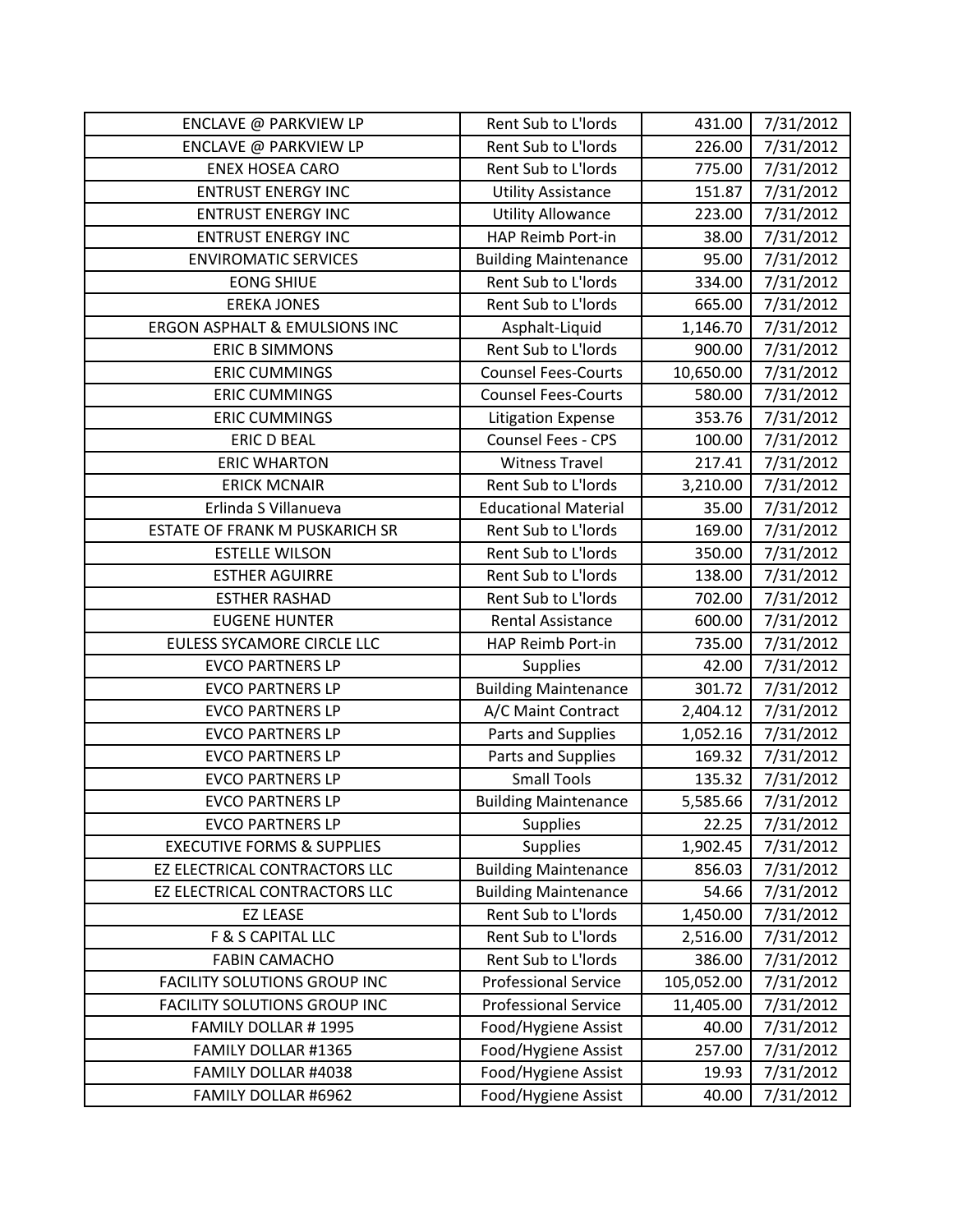| <b>FARMERS MARKET</b>               | Food                        | 297.61    | 7/31/2012 |
|-------------------------------------|-----------------------------|-----------|-----------|
| <b>FARSHID KHOSHGAM</b>             | Rent Sub to L'Iords         | 451.00    | 7/31/2012 |
| <b>FEDEX</b>                        | Postage                     | 17.05     | 7/31/2012 |
| <b>FEDEX</b>                        | Postage                     | 104.17    | 7/31/2012 |
| <b>FEDEX</b>                        | Postage                     | 811.43    | 7/31/2012 |
| <b>FEDEX</b>                        | Postage                     | 19.78     | 7/31/2012 |
| FELIPE O CALZADA                    | <b>Counsel Fees-Courts</b>  | 375.00    | 7/31/2012 |
| FELIPE O CALZADA                    | <b>Counsel Fees-Courts</b>  | 800.00    | 7/31/2012 |
| FELIPE O CALZADA                    | Counsel Fees-Juv            | 570.00    | 7/31/2012 |
| <b>FELIPE O CALZADA</b>             | <b>Counsel Fees - CPS</b>   | 100.00    | 7/31/2012 |
| <b>FELIX GALINDO</b>                | HAP Reimb Port-in           | 277.00    | 7/31/2012 |
| FERNANDO CARILLO                    | Drug Seizure Int            | 0.16      | 7/31/2012 |
| FERNANDO CARILLO                    | Drug Seizure-Unit           | 512.00    | 7/31/2012 |
| FIESTA MART #60                     | Food/Hygiene Assist         | 59.32     | 7/31/2012 |
| FIESTA MART #61                     | Food/Hygiene Assist         | 99.47     | 7/31/2012 |
| FIESTA MART #69                     | Food/Hygiene Assist         | 37.22     | 7/31/2012 |
| FIESTA MART #76                     | Food/Hygiene Assist         | 259.74    | 7/31/2012 |
| <b>FIESTA MART INC</b>              | Food/Hygiene Assist         | 20.00     | 7/31/2012 |
| FILTER SYSTEMS INC                  | A/C Maint Contract          | 962.66    | 7/31/2012 |
| <b>FIRST CHOICE POWER</b>           | <b>Utility Assistance</b>   | 971.06    | 7/31/2012 |
| <b>FIRST CHOICE POWER</b>           | <b>Utility Allowance</b>    | 2,615.00  | 7/31/2012 |
| <b>FIRST CHOICE POWER</b>           | <b>Utility Allowance</b>    | 2.00      | 7/31/2012 |
| <b>FIRST CHOICE POWER</b>           | HAP Reimb Port-in           | 12.00     | 7/31/2012 |
| FIRST CONSOLIDATED ASSET MGMT LLC   | Rent Sub to L'Iords         | 440.00    | 7/31/2012 |
| <b>FISHER SCIENTIFIC</b>            | Lab Supplies                | 238.20    | 7/31/2012 |
| <b>FISHER SCIENTIFIC</b>            | Lab Supplies                | 812.65    | 7/31/2012 |
| <b>FISHER SCIENTIFIC</b>            | Lab Supplies                | 16.46     | 7/31/2012 |
| FIVE STAR CORRECTIONAL SERVICES INC | <b>Food Contr/Prisoners</b> | 76,156.08 | 7/31/2012 |
| FIVE STAR CORRECTIONAL SERVICES INC | Food Contr/Employees        | 2,454.09  | 7/31/2012 |
| FIVE STAR FORD OF TEXAS LTD         | Central Garage Inv          | 2,019.18  | 7/31/2012 |
| <b>FLOYD L PETERSON</b>             | Rent Sub to L'Iords         | 698.00    | 7/31/2012 |
| <b>FLOYD ROBINSON</b>               | Rent Sub to L'Iords         | 773.00    | 7/31/2012 |
| FLYNN, FRANCIS & CLARK LLP          | <b>Counsel Fees-Probate</b> | 2,200.00  | 7/31/2012 |
| <b>FOOD CITY</b>                    | Food/Hygiene Assist         | 20.00     | 7/31/2012 |
| <b>FOODLAND MARKETS</b>             | Food/Hygiene Assist         | 38.27     | 7/31/2012 |
| FORD & SONS REAL ESTATE INVESTORS   | Rent Sub to L'Iords         | 788.00    | 7/31/2012 |
| FORT WORTH AFFORDABILITY INC        | Rent Sub to L'Iords         | 2,257.00  | 7/31/2012 |
| FORT WORTH AFFORDABILITY INC        | Rent Sub to L'Iords         | 239.00    | 7/31/2012 |
| FORT WORTH AFFORDABILITY INC        | HAP Reimb Port-in           | 751.00    | 7/31/2012 |
| FORT WORTH AFFORDABILITY INC        | <b>HAP Reimb Port-in</b>    | 684.00    | 7/31/2012 |
| FORT WORTH AMBASSADOR APARTMENTS    | Rent Sub to L'Iords         | 403.00    | 7/31/2012 |
| FORT WORTH AUTO GLASS CENTER LTD    | Central Garage Inv          | 169.81    | 7/31/2012 |
| FORT WORTH ELECTRIC                 | <b>Building Maintenance</b> | 827.10    | 7/31/2012 |
| FORT WORTH ELECTRIC                 | <b>Building Maintenance</b> | 673.75    | 7/31/2012 |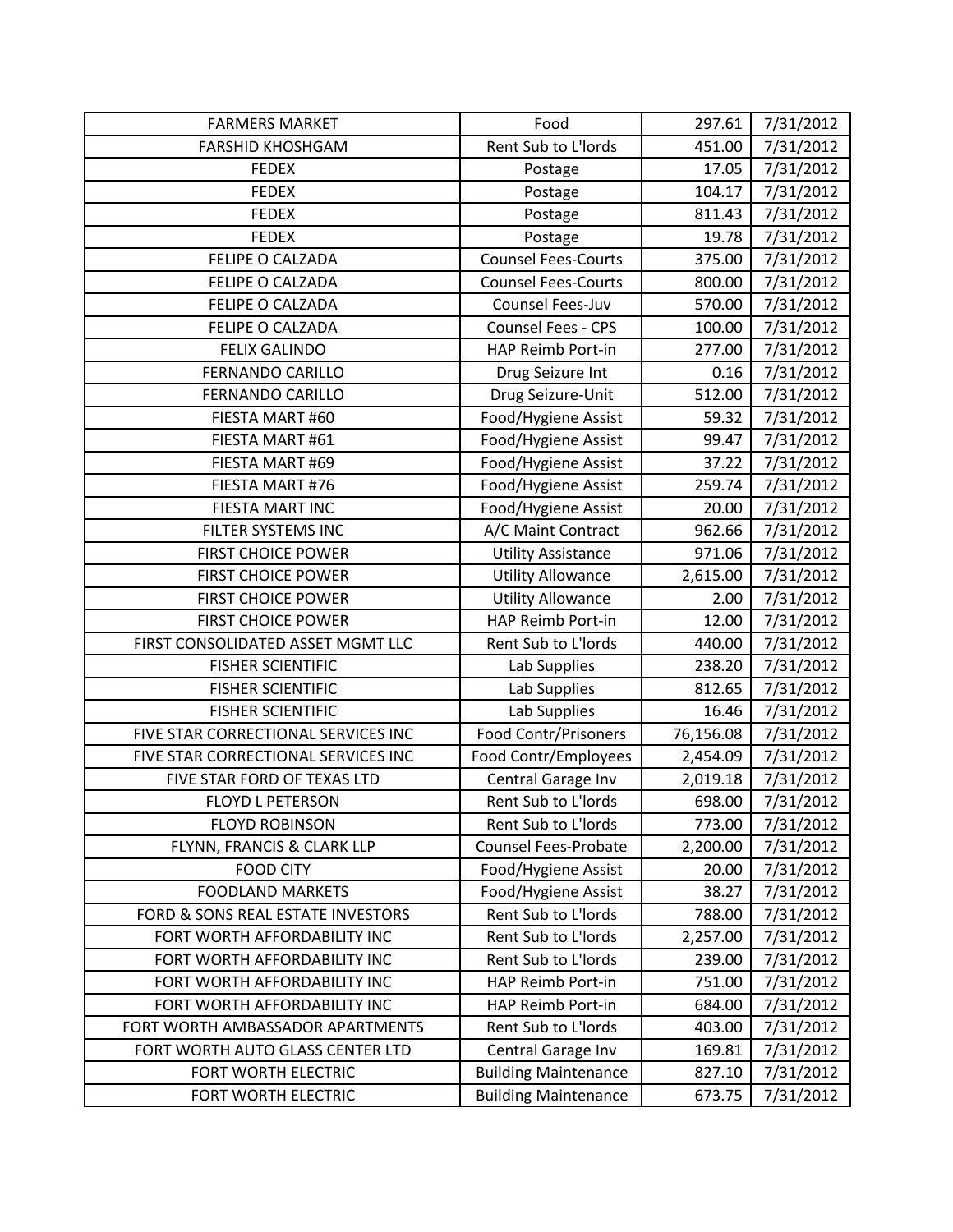| FORT WORTH WATER DEPARTMENT       | Water                       | 82.50     | 7/31/2012 |
|-----------------------------------|-----------------------------|-----------|-----------|
| FORT WORTH WATER DEPARTMENT       | Water                       | 3,633.20  | 7/31/2012 |
| FORT WORTH WATER DEPARTMENT       | Water                       | 40,456.25 | 7/31/2012 |
| FORT WORTH WATER DEPARTMENT       | Water                       | 1,597.55  | 7/31/2012 |
| FORT WORTH WATER DEPARTMENT       | Water                       | 827.56    | 7/31/2012 |
| FORT WORTH WATER DEPARTMENT       | Water                       | 4,126.90  | 7/31/2012 |
| FORT WORTH WATER DEPARTMENT       | Water                       | 768.09    | 7/31/2012 |
| FORT WORTH WATER DEPARTMENT       | Water                       | 1,549.15  | 7/31/2012 |
| FORT WORTH WATER DEPARTMENT       | <b>Utility Assistance</b>   | 6,535.08  | 7/31/2012 |
| FORT WORTH WATER DEPARTMENT       | Water                       | 7,542.32  | 7/31/2012 |
| <b>FORTUNE REAL PROPERTY</b>      | Rent Sub to L'Iords         | 514.00    | 7/31/2012 |
| <b>FOUR BUCKS LLC</b>             | Rent Sub to L'Iords         | 1,043.00  | 7/31/2012 |
| FOUR SEASONS AT CLEAR CREEK LTD   | Rent Sub to L'Iords         | 4,017.00  | 7/31/2012 |
| FOUR SEASONS AT CLEAR CREEK LTD   | <b>HAP Reimb Port-in</b>    | 669.00    | 7/31/2012 |
| FPC REGIONAL PLACE APTS LTD       | Rent Sub to L'Iords         | 705.00    | 7/31/2012 |
| FQFW LIMITED PARTNERSHIP          | Rent Sub to L'Iords         | 800.00    | 7/31/2012 |
| <b>FRANCES B JANEZIC</b>          | <b>Professional Service</b> | 1,754.20  | 7/31/2012 |
| <b>FRANCISCO HERNANDEZ JR</b>     | <b>Counsel Fees-Courts</b>  | 600.00    | 7/31/2012 |
| <b>FRANCISCO HERNANDEZ JR</b>     | <b>Counsel Fees-Courts</b>  | 200.00    | 7/31/2012 |
| <b>FRANCISCO HERNANDEZ JR</b>     | <b>Counsel Fees-Courts</b>  | 100.00    | 7/31/2012 |
| <b>FRANCISCO RIOS</b>             | Rent Sub to L'Iords         | 525.00    | 7/31/2012 |
| <b>FRANK ADLER</b>                | <b>Counsel Fees - CPS</b>   | 550.00    | 7/31/2012 |
| <b>FRANK ADLER</b>                | Counsel Fees - CPS          | 100.00    | 7/31/2012 |
| <b>FRANK R WARREN</b>             | Rent Sub to L'Iords         | 2,435.00  | 7/31/2012 |
| <b>FRANK R WARREN</b>             | <b>HAP Reimb Port-in</b>    | 704.00    | 7/31/2012 |
| FRANK W NEAL & ASSOC INC          | <b>Building Maintenance</b> | 2,710.00  | 7/31/2012 |
| <b>FRED A ANDREWS</b>             | Rent Sub to L'Iords         | 288.00    | 7/31/2012 |
| FRED ANTHONY UFOLLA               | <b>Restitution Payable</b>  | 400.00    | 7/31/2012 |
| <b>FRED CUMMINGS</b>              | <b>Counsel Fees-Courts</b>  | 450.00    | 7/31/2012 |
| <b>FRED CUMMINGS</b>              | <b>Counsel Fees-Courts</b>  | 357.50    | 7/31/2012 |
| <b>FRED CUMMINGS</b>              | Cnsl Fees-Cap Murder        | 8,380.00  | 7/31/2012 |
| FRED PRYOR SEMINARS, INC.         | Education                   | 149.00    | 7/31/2012 |
| FRED PRYOR SEMINARS, INC.         | Education                   | 99.00     | 7/31/2012 |
| FRED QUATRO                       | Rent Sub to L'Iords         | 631.00    | 7/31/2012 |
| <b>FREDDIE COX</b>                | <b>Restitution Payable</b>  | 10.00     | 7/31/2012 |
| <b>FREDDIE L RUFFIN</b>           | Rent Sub to L'Iords         | 437.00    | 7/31/2012 |
| <b>FREDERICK GLEN MCCARTHY</b>    | Rent Sub to L'Iords         | 372.00    | 7/31/2012 |
| FREMANI PROPERTIES LLC            | Rent Sub to L'Iords         | 622.00    | 7/31/2012 |
| <b>FRENCHELL WHITE</b>            | Rent Sub to L'Iords         | 615.00    | 7/31/2012 |
| Frieda C McCaskill                | <b>Travel</b>               | 1,098.13  | 7/31/2012 |
| <b>FRONTIER UTILITIES LLC</b>     | <b>Utility Assistance</b>   | 113.22    | 7/31/2012 |
| FRONTLINE PROPERTY MANAGEMENT INC | Rent Sub to L'Iords         | 4,764.00  | 7/31/2012 |
| FULCRUM RETAIL ENERGY LLC         | <b>Utility Allowance</b>    | 337.00    | 7/31/2012 |
| FULCRUM RETAIL ENERGY LLC         | <b>Utility Allowance</b>    | 50.00     | 7/31/2012 |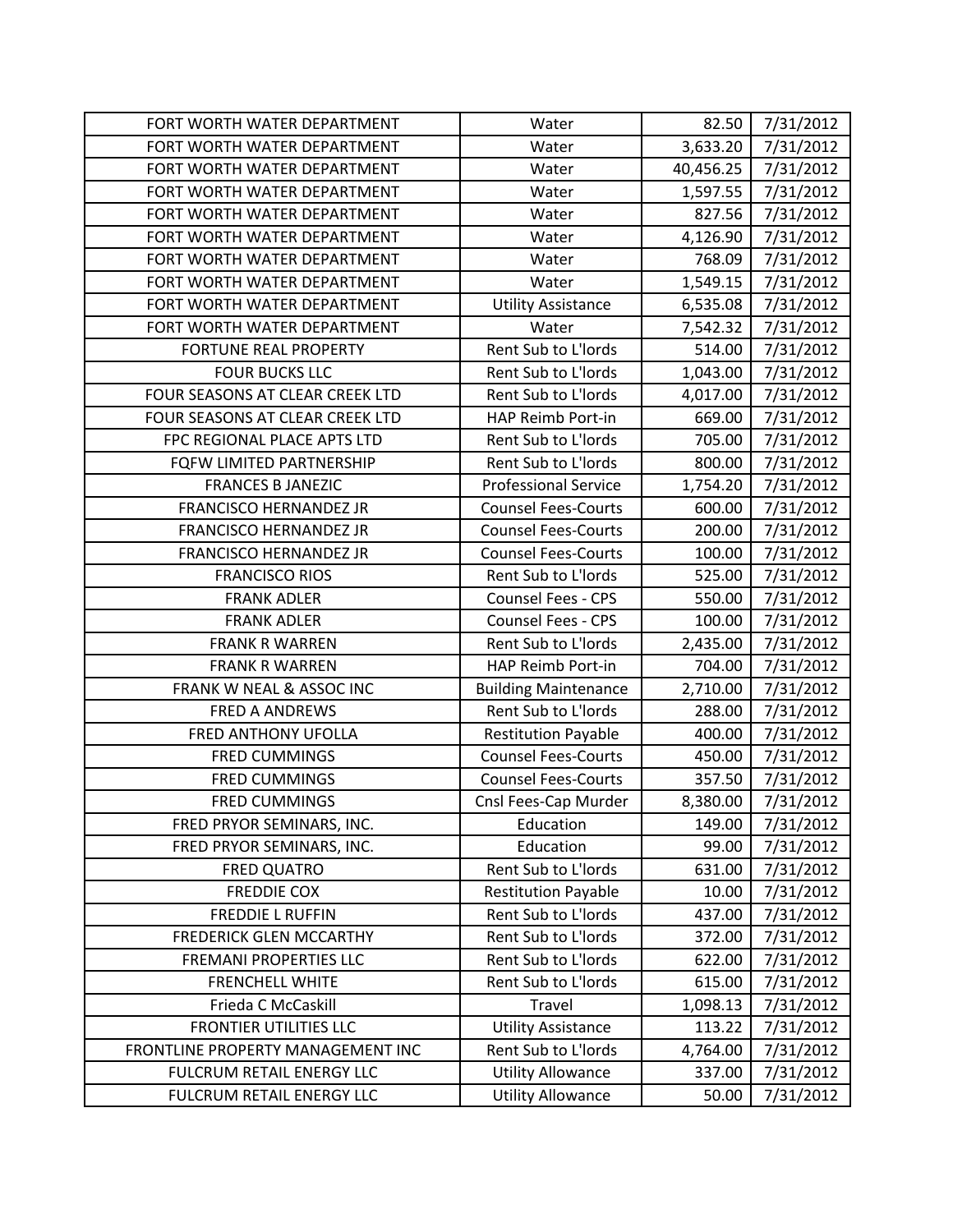| FULGHAM LAW FIRM PC                      | <b>Counsel Fees-Courts</b>  | 1,800.00 | 7/31/2012 |
|------------------------------------------|-----------------------------|----------|-----------|
| FULGHAM LAW FIRM PC                      | <b>Counsel Fees-Courts</b>  | 450.00   | 7/31/2012 |
| FULGHAM LAW FIRM PC                      | <b>Counsel Fees-Courts</b>  | 100.00   | 7/31/2012 |
| FULGHAM LAW FIRM PC                      | <b>Counsel Fees-Courts</b>  | 125.00   | 7/31/2012 |
| FULGHAM LAW FIRM PC                      | <b>Counsel Fees-Courts</b>  | 200.00   | 7/31/2012 |
| FW BRENTWOOD APTS LTD                    | Rental Assistance           | 640.00   | 7/31/2012 |
| FW BRENTWOOD APTS LTD                    | Rent Sub to L'Iords         | 3,433.00 | 7/31/2012 |
| FW BRENTWOOD APTS LTD                    | Rent Sub to L'Iords         | 518.00   | 7/31/2012 |
| FW BRENTWOOD APTS LTD                    | Rent Sub to L'Iords         | 1,185.00 | 7/31/2012 |
| FW BRENTWOOD APTS LTD                    | HAP Reimb Port-in           | 957.00   | 7/31/2012 |
| FW EASTLAND HOUSING PARTNERS LTD         | Rent Sub to L'Iords         | 5,888.00 | 7/31/2012 |
| FW MILLSTONE PARTNERS LP                 | Rent Sub to L'Iords         | 1,428.00 | 7/31/2012 |
| FW MILLSTONE PARTNERS LP                 | HAP Reimb Port-in           | 1,241.00 | 7/31/2012 |
| FW VALENCIA PALMS APARTMENTS LP          | Rent Sub to L'Iords         | 698.00   | 7/31/2012 |
| <b>G ALAN STEELE</b>                     | <b>Counsel Fees-Courts</b>  | 375.00   | 7/31/2012 |
| <b>G ALAN STEELE</b>                     | <b>Counsel Fees-Courts</b>  | 625.00   | 7/31/2012 |
| <b>G ALAN STEELE</b>                     | <b>Counsel Fees-Courts</b>  | 237.50   | 7/31/2012 |
| <b>G ALAN STEELE</b>                     | <b>Counsel Fees-Courts</b>  | 400.00   | 7/31/2012 |
| <b>G ALAN STEELE</b>                     | <b>Counsel Fees-Courts</b>  | 100.00   | 7/31/2012 |
| <b>GABRIEL CASTRO</b>                    | Rent Sub to L'Iords         | 1,352.00 | 7/31/2012 |
| GALLS, AN ARAMARK COMPANY                | Safety/Tact Supplies        | 71.23    | 7/31/2012 |
| <b>GARLAN HOLDEN</b>                     | Rent Sub to L'Iords         | 414.00   | 7/31/2012 |
| <b>GARLAND HOUSING AUTHORITY</b>         | Port HAP Port-out           | 324.00   | 7/31/2012 |
| <b>GARLAND HOUSING AUTHORITY</b>         | Port Admin Fee Expen        | 42.87    | 7/31/2012 |
| <b>GARRY T KNOTTS</b>                    | HAP Reimb Port-in           | 1,800.00 | 7/31/2012 |
| <b>GARY MEDLIN</b>                       | <b>Counsel Fees-Courts</b>  | 1,480.00 | 7/31/2012 |
| <b>GARY MEDLIN</b>                       | <b>Counsel Fees-Courts</b>  | 930.00   | 7/31/2012 |
| <b>GARY MEDLIN</b>                       | <b>Counsel Fees-Courts</b>  | 350.00   | 7/31/2012 |
| <b>GARY MEDLIN</b>                       | <b>Counsel Fees-Courts</b>  | 372.50   | 7/31/2012 |
| <b>GEM JONES</b>                         | Rent Sub to L'Iords         | 1,530.00 | 7/31/2012 |
| <b>GENE TIPPENS</b>                      | Rent Sub to L'Iords         | 1,330.00 | 7/31/2012 |
| <b>GENE TIPPENS</b>                      | HAP Reimb Port-in           | 900.00   | 7/31/2012 |
| <b>GEORGE MACKEY</b>                     | <b>Counsel Fees-Courts</b>  | 7,800.00 | 7/31/2012 |
| <b>GEORGE MACKEY</b>                     | <b>Counsel Fees-Courts</b>  | 300.00   | 7/31/2012 |
| <b>GEORGE W NORRIS</b>                   | Rent Sub to L'Iords         | 900.00   | 7/31/2012 |
| <b>GEORGIA DEPT OF COMMUNITY AFFAIRS</b> | Port HAP Port-out           | 1,581.00 | 7/31/2012 |
| GEORGIA DEPT OF COMMUNITY AFFAIRS        | Port Admin Fee Expen        | 85.74    | 7/31/2012 |
| <b>GERARD KARDONSKY</b>                  | <b>Counsel Fees-Courts</b>  | 150.00   | 7/31/2012 |
| <b>GERMAIN ROJO</b>                      | Rent Sub to L'Iords         | 361.00   | 7/31/2012 |
| <b>GERRY LYNN INC</b>                    | Rent Sub to L'Iords         | 2,551.00 | 7/31/2012 |
| <b>GERRY LYNN INC</b>                    | Rent Sub to L'Iords         | 685.00   | 7/31/2012 |
| <b>GES</b>                               | <b>Building Maintenance</b> | 744.00   | 7/31/2012 |
| <b>GES</b>                               |                             |          |           |
|                                          | A/C Maint Contract          | 248.00   | 7/31/2012 |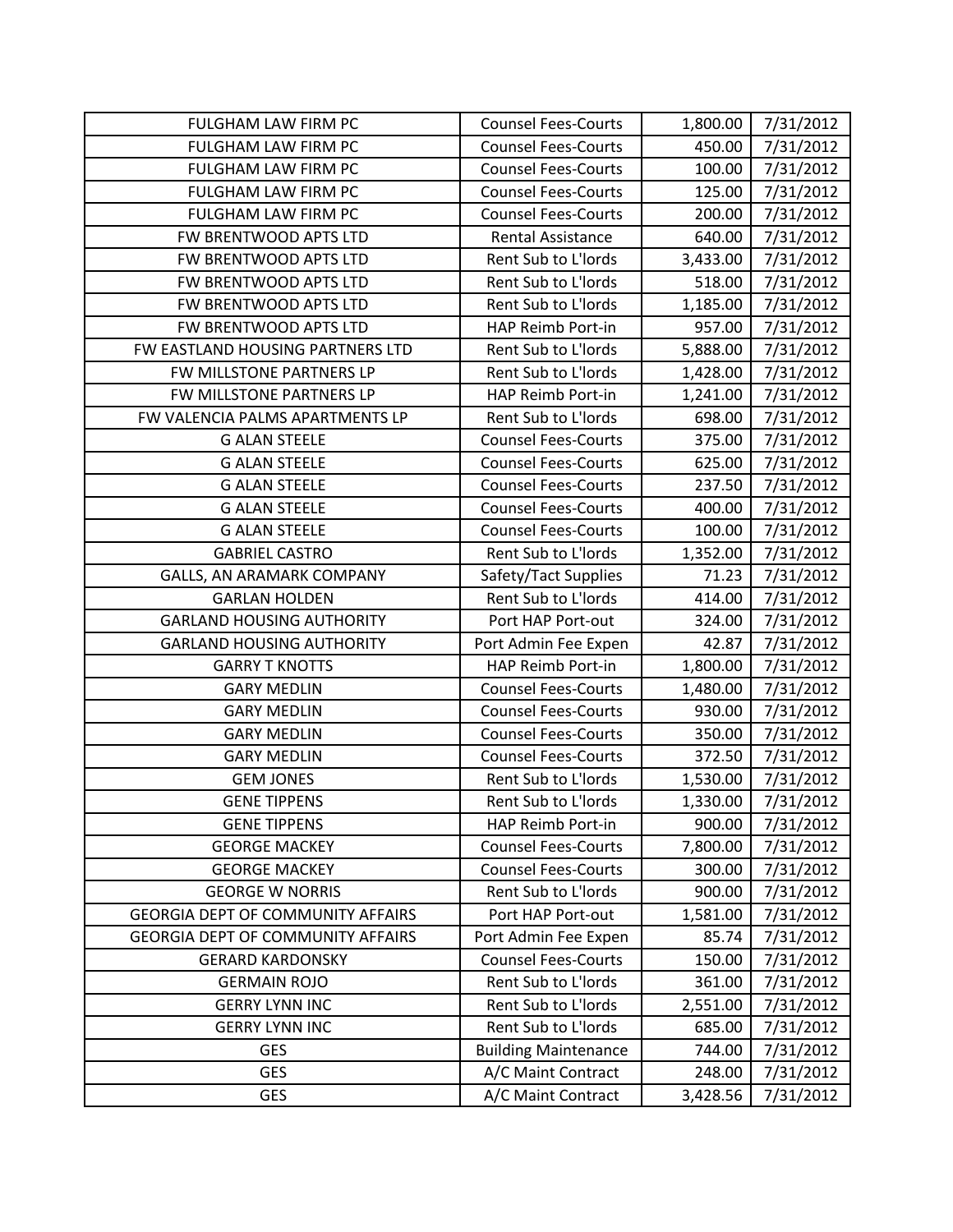| <b>GES</b>                                     | A/C Maint Contract          | 248.00    | 7/31/2012 |
|------------------------------------------------|-----------------------------|-----------|-----------|
| <b>GES</b>                                     | A/C Maint Contract          | 827.80    | 7/31/2012 |
| <b>GES</b>                                     | Kitchen Maintenance         | 228.25    | 7/31/2012 |
| <b>GEXA ENERGY CORPORATION</b>                 | <b>Utility Allowance</b>    | 80.00     | 7/31/2012 |
| <b>GEXA ENERGY LP</b>                          | <b>Utility Assistance</b>   | 411.58    | 7/31/2012 |
| <b>GIAN S TANWAR</b>                           | Rent Sub to L'Iords         | 3,242.00  | 7/31/2012 |
| <b>GILBERT RUSSELL ROWE</b>                    | <b>Counsel Fees-Courts</b>  | 600.00    | 7/31/2012 |
| <b>GILLES SENSENBRENNER</b>                    | Prepaid - Rent              | 8,305.02  | 7/31/2012 |
| <b>GJA INVESTMENTS LP</b>                      | Rent Sub to L'Iords         | 1,148.00  | 7/31/2012 |
| <b>GLAXO SMITH KLINE (GSK)</b>                 | <b>Medical Supplies</b>     | 9,499.20  | 7/31/2012 |
| <b>GLAXO SMITH KLINE (GSK)</b>                 | <b>Medical Supplies</b>     | 3,095.22  | 7/31/2012 |
| <b>GLAXO SMITH KLINE (GSK)</b>                 | <b>Medical Supplies</b>     | 1,619.64  | 7/31/2012 |
| <b>GLEN ROSE PARK APARTMENTS</b>               | Rent Sub to L'Iords         | 2,419.00  | 7/31/2012 |
| <b>GLYNIS MCGINTY</b>                          | <b>Counsel Fees-Courts</b>  | 300.00    | 7/31/2012 |
| <b>GONY LTD</b>                                | Prepaid - Rent              | 9,450.00  | 7/31/2012 |
| <b>GOPHER SPORT</b>                            | <b>Shrff Commissary Inv</b> | 182.52    | 7/31/2012 |
| <b>GORDON T ARMSTRONG</b>                      | Rent Sub to L'Iords         | 422.00    | 7/31/2012 |
| <b>GRAND PRAIRIE HOUSING ASSISTANCE</b>        | Port HAP Port-out           | 5,233.00  | 7/31/2012 |
| <b>GRAND PRAIRIE HOUSING ASSISTANCE</b>        | Port Admin Fee Expen        | 300.09    | 7/31/2012 |
| <b>GRANICUS INC</b>                            | Software Maintenance        | 2,500.00  | 7/31/2012 |
| <b>GRAPEVINE RELIEF &amp; COMMUNITY EXCHAN</b> | <b>Subrecipient Service</b> | 1,311.00  | 7/31/2012 |
| <b>GRAPEVINE RELIEF &amp; COMMUNITY EXCHAN</b> | <b>Subrecipient Service</b> | 2,706.00  | 7/31/2012 |
| Grasiela Alvarado                              | Education                   | 70.00     | 7/31/2012 |
| <b>GREATER FORT WORTH BUILDERS ASSOC</b>       | <b>County Projects</b>      | 300.00    | 7/31/2012 |
| <b>GREATEST-GEN SENIOR HOUSING LTD</b>         | Rent Sub to L'Iords         | 3,072.00  | 7/31/2012 |
| GREEN GUARD FIRST AID AND SAFETY               | <b>Supplies</b>             | 70.81     | 7/31/2012 |
| <b>GREEN GUARD FIRST AID AND SAFETY</b>        | <b>Supplies</b>             | 148.10    | 7/31/2012 |
| <b>GREEN MOUNTAIN ENERGY COMPANY</b>           | <b>Utility Assistance</b>   | 83.11     | 7/31/2012 |
| <b>GREEN MOUNTAIN ENERGY COMPANY</b>           | <b>Utility Assistance</b>   | 67.40     | 7/31/2012 |
| <b>GREEN MOUNTAIN ENERGY COMPANY</b>           | <b>Utility Assistance</b>   | 206.91    | 7/31/2012 |
| <b>GREEN MOUNTAIN ENERGY COMPANY</b>           | <b>Utility Assistance</b>   | 247.83    | 7/31/2012 |
| <b>GREEN MOUNTAIN ENERGY COMPANY</b>           | <b>Utility Allowance</b>    | 628.00    | 7/31/2012 |
| <b>GREEN MOUNTAIN ENERGY COMPANY</b>           | HAP Reimb Port-in           | 54.00     | 7/31/2012 |
| <b>GREEN TAM PROPERTIES INC</b>                | Rent Sub to L'Iords         | 758.00    | 7/31/2012 |
| <b>GREENWOOD MOUNT OLIVET</b>                  | <b>County Burials</b>       | 1,195.00  | 7/31/2012 |
| <b>GREG GRAY</b>                               | <b>Counsel Fees-Courts</b>  | 300.00    | 7/31/2012 |
| <b>GREG GRAY</b>                               | <b>Counsel Fees-Courts</b>  | 1,000.00  | 7/31/2012 |
| <b>GREGG GOODWIN</b>                           | Rent Sub to L'Iords         | 725.00    | 7/31/2012 |
| <b>GREGORY S STITH</b>                         | Rent Sub to L'Iords         | 706.00    | 7/31/2012 |
| <b>Grover G Fickes</b>                         | Travel                      | 1,346.75  | 7/31/2012 |
| <b>GSBS BATENHORST INC</b>                     | <b>Professional Service</b> | 17,929.93 | 7/31/2012 |
| <b>GST PUBLIC SAFETY SUPPLY</b>                | Clothing                    | 86.93     | 7/31/2012 |
| <b>GST PUBLIC SAFETY SUPPLY</b>                | Clothing                    | 153.94    | 7/31/2012 |
| <b>GST PUBLIC SAFETY SUPPLY</b>                | Clothing                    | 85.70     | 7/31/2012 |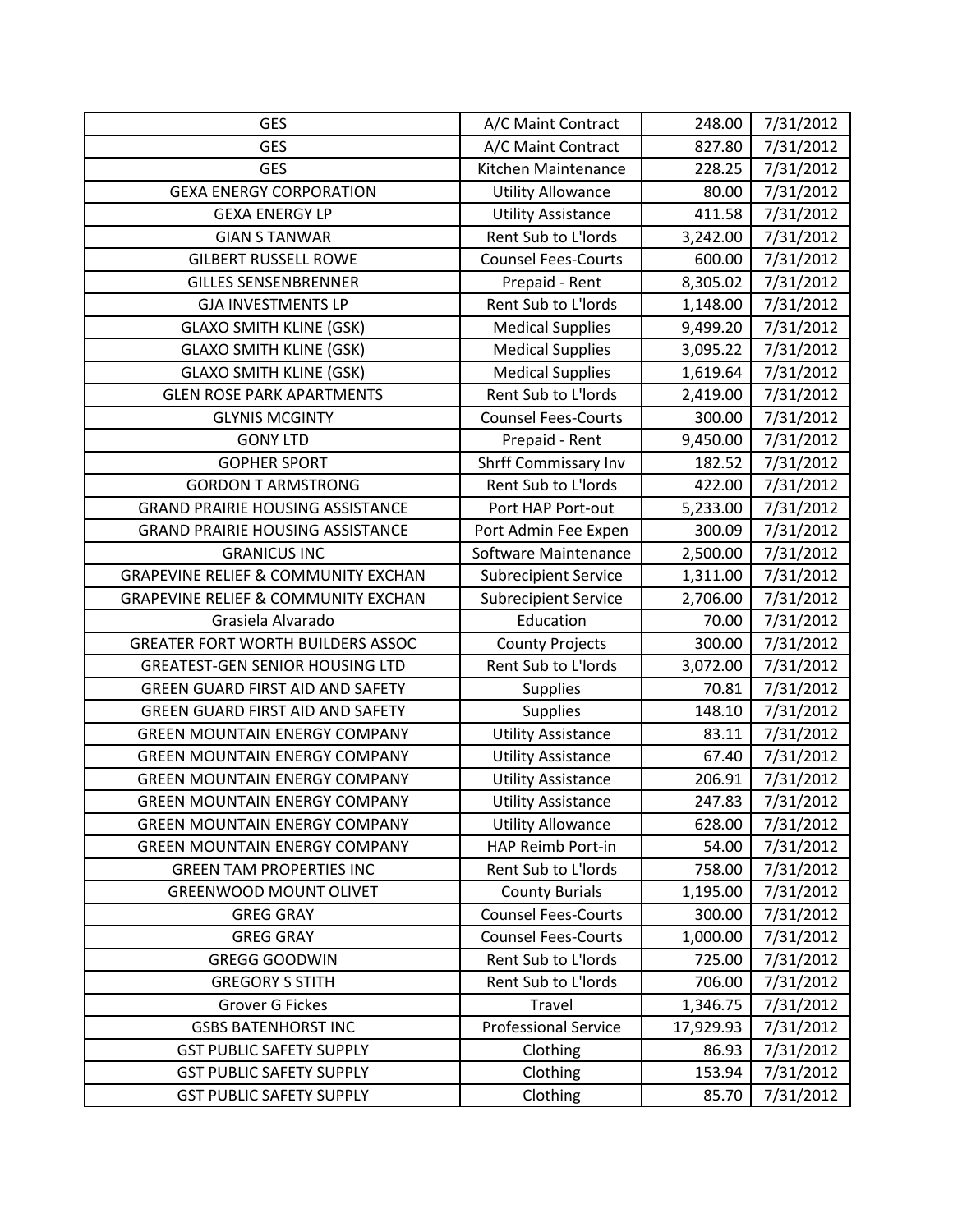| <b>GT DISTRIBUTORS INC</b>          | <b>Supplies</b>             | 194.25    | 7/31/2012 |
|-------------------------------------|-----------------------------|-----------|-----------|
| <b>GW OUTFITTERS LP</b>             | <b>Supplies</b>             | 297.00    | 7/31/2012 |
| <b>GW OUTFITTERS LP</b>             | <b>Supplies</b>             | 297.00    | 7/31/2012 |
| <b>GW OUTFITTERS LP</b>             | <b>Supplies</b>             | 99.00     | 7/31/2012 |
| <b>GW OUTFITTERS LP</b>             | <b>Supplies</b>             | 49.50     | 7/31/2012 |
| <b>GW OUTFITTERS LP</b>             | <b>Supplies</b>             | 49.50     | 7/31/2012 |
| <b>GWENDOLYN HOWARD</b>             | Rent Sub to L'Iords         | 625.00    | 7/31/2012 |
| <b>GWENDOLYN PRICE MCCOWEN</b>      | Rent Sub to L'Iords         | 594.00    | 7/31/2012 |
| H & H INVESTMENTS                   | <b>Rental Assistance</b>    | 600.00    | 7/31/2012 |
| H KENNETH JETT                      | Rent Sub to L'Iords         | 811.00    | 7/31/2012 |
| <b>HAI NGUYEN</b>                   | Prepaid - Rent              | 2,750.00  | 7/31/2012 |
| HALAWA VIEW APARTMENTS GP           | Prepaid - Rent              | 488.33    | 7/31/2012 |
| HALAWA VIEW APARTMENTS GP           | Prepaid - Rent              | 2,807.88  | 7/31/2012 |
| HALAWA VIEW APARTMENTS GP           | Prepaid - Rent              | 2,807.88  | 7/31/2012 |
| <b>HALE PUBLISHING LP</b>           | Education                   | 375.00    | 7/31/2012 |
| HALO BRANDED SOLUTIONS INC          | <b>Support Serv Supply</b>  | 775.84    | 7/31/2012 |
| <b>HAMID JAY ASKARI</b>             | <b>Rent Sub to L'Iords</b>  | 485.00    | 7/31/2012 |
| HAMIDA A ABDAL-KHALLAQ INC          | <b>Counsel Fees-Courts</b>  | 200.00    | 7/31/2012 |
| HAMIDA A ABDAL-KHALLAQ INC          | <b>Counsel Fees-Courts</b>  | 9,925.00  | 7/31/2012 |
| HAMMOND HOUSING AUTHORITY           | Port HAP Port-out           | 562.00    | 7/31/2012 |
| HAMMOND HOUSING AUTHORITY           | Port Admin Fee Expen        | 42.87     | 7/31/2012 |
| <b>HANG T NGUYEN-NHAN</b>           | Rent Sub to L'Iords         | 1,671.00  | 7/31/2012 |
| <b>HANNAH ISAACS</b>                | Rent Sub to L'Iords         | 637.00    | 7/31/2012 |
| <b>HAO WEI HSU</b>                  | Rent Sub to L'Iords         | 900.00    | 7/31/2012 |
| <b>HAPPY HABITATS LLC</b>           | Rent Sub to L'Iords         | 448.00    | 7/31/2012 |
| <b>HAPPY HABITATS LLC</b>           | Rent Sub to L'Iords         | 401.00    | 7/31/2012 |
| <b>HAPPY HABITATS LLC</b>           | Rent Sub to L'Iords         | 389.00    | 7/31/2012 |
| HARDIN MORTGAGE COMPANY INC         | Rent Sub to L'Iords         | 888.00    | 7/31/2012 |
| <b>HARMONY VITACCO</b>              | Rent Sub to L'Iords         | 549.00    | 7/31/2012 |
| HAROLD R & JOYCE SCHATZ REV TRUST   | Rent Sub to L'Iords         | 715.00    | 7/31/2012 |
| <b>HAROLD V JOHNSON</b>             | <b>Counsel Fees-Courts</b>  | 50.00     | 7/31/2012 |
| HARRIS COUNTY HOUSING AUTHORITY     | Port HAP Port-out           | 2,468.00  | 7/31/2012 |
| HARRIS COUNTY HOUSING AUTHORITY     | Port Admin Fee Expen        | 128.61    | 7/31/2012 |
| HARRY F KLINEFELTER, III            | Psych Exam/Testimony        | 460.00    | 7/31/2012 |
| <b>HARRY SWEETSER</b>               | Rent Sub to L'Iords         | 398.00    | 7/31/2012 |
| HD SUPPLY CONSTRUCTION SUPPLY LTD   | Field Equip&Supplies        | 82.51     | 7/31/2012 |
| HDC FOREST HILL LIMITED PARTNERSHIP | Rent Sub to L'Iords         | 7,508.00  | 7/31/2012 |
| HDC FOREST HILL LIMITED PARTNERSHIP | Rent Sub to L'Iords         | 1,104.00  | 7/31/2012 |
| HDC FOREST HILL LIMITED PARTNERSHIP | HAP Reimb Port-in           | 546.00    | 7/31/2012 |
| HEALTHY LIFE GOALS LLC              | Rent Sub to L'Iords         | 1,719.00  | 7/31/2012 |
| <b>HEATHER LARSEN</b>               | Rent Sub to L'Iords         | 379.00    | 7/31/2012 |
| <b>HELBING'S MOBIL SERVICE</b>      | Central Garage Inv          | 119.25    | 7/31/2012 |
| HELLMUTH, OBATA & KASSABAUM LP      | <b>Professional Service</b> | 36,204.89 | 7/31/2012 |
| HELPING OPEN PEOPLES EYES, INC.     | O/P Group Counseling        | 1,707.00  | 7/31/2012 |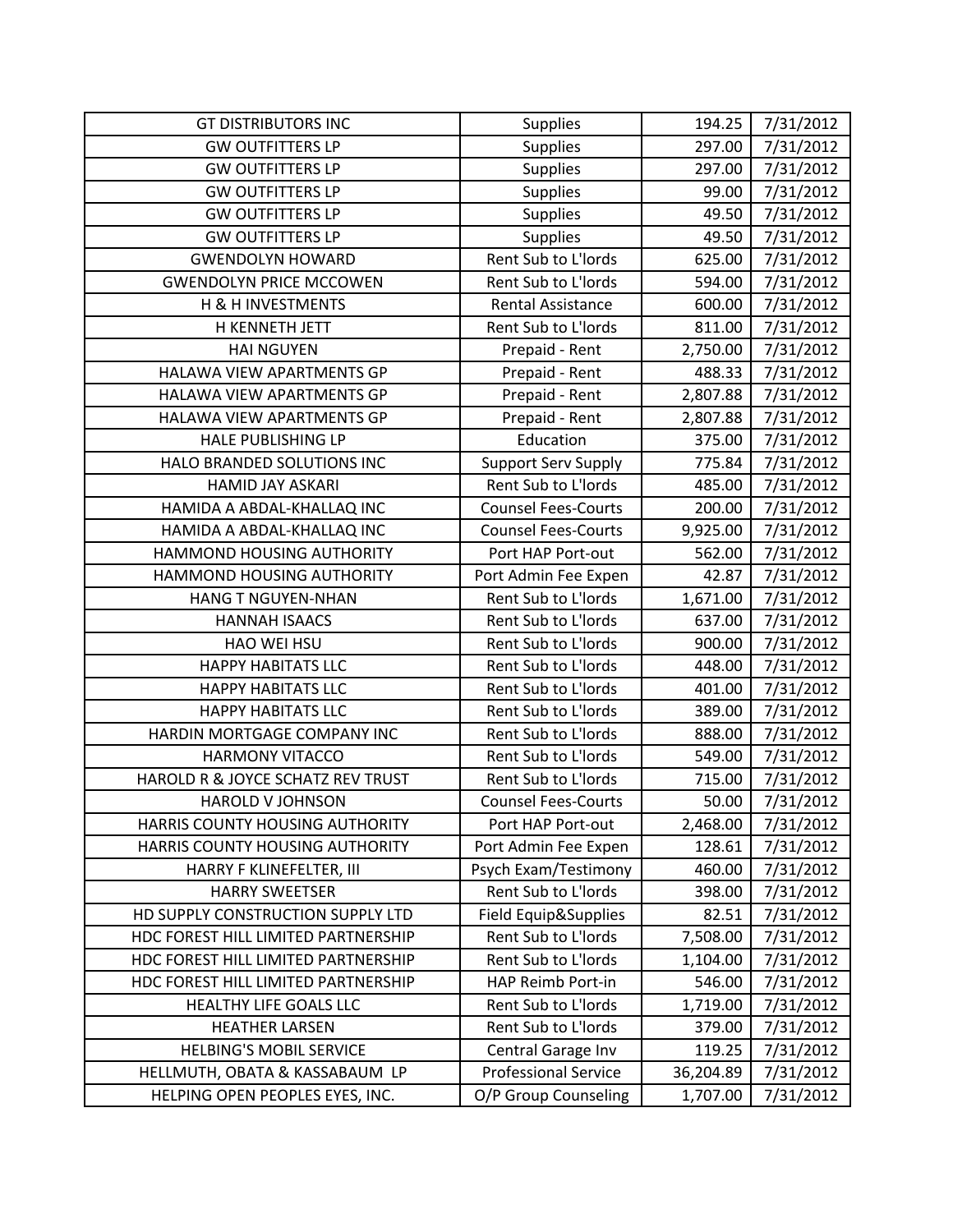| HEMPHILL SAMARITAN LP               | Rent Sub to L'Iords         | 1,014.00 | 7/31/2012 |
|-------------------------------------|-----------------------------|----------|-----------|
| <b>HENDERSON R PALMER</b>           | Rent Sub to L'Iords         | 1,166.00 | 7/31/2012 |
| <b>HENYA DIRECT LLC</b>             | <b>Supplies</b>             | 1,530.00 | 7/31/2012 |
| HERITAGE PARK VISTA HOUSING PARTNER | Rent Sub to L'Iords         | 348.00   | 7/31/2012 |
| HERITAGE PARK VISTA HOUSING PARTNER | HAP Reimb Port-in           | 260.00   | 7/31/2012 |
| <b>HERKIM LIMITED</b>               | Rent Sub to L'Iords         | 925.00   | 7/31/2012 |
| <b>HHA INVESTORS LLC</b>            | Rent Sub to L'Iords         | 5,544.00 | 7/31/2012 |
| <b>HHA INVESTORS LLC</b>            | Rent Sub to L'Iords         | 2,023.00 | 7/31/2012 |
| <b>HHA INVESTORS LLC</b>            | Rent Sub to L'Iords         | 1,684.00 | 7/31/2012 |
| HIRED HANDS INC                     | <b>Interpreter Fees</b>     | 140.00   | 7/31/2012 |
| HIRED HANDS INC                     | <b>Interpreter Fees</b>     | 210.00   | 7/31/2012 |
| <b>HIXLO LTD</b>                    | Rent Sub to L'Iords         | 509.00   | 7/31/2012 |
| HM TRAVEL LLC                       | Rent Sub to L'Iords         | 1,114.00 | 7/31/2012 |
| HM TRAVEL LLC                       | HAP Reimb Port-in           | 2,161.00 | 7/31/2012 |
| HOA THI VU                          | Rent Sub to L'Iords         | 850.00   | 7/31/2012 |
| <b>HOANG NGUYEN</b>                 | Rent Sub to L'Iords         | 428.00   | 7/31/2012 |
| <b>HOBART SERVICE</b>               | Kitchen Maintenance         | 2,038.75 | 7/31/2012 |
| HOLLIS SLOAN GST EXEMPT TRUST       | Rent Sub to L'Iords         | 1,250.00 | 7/31/2012 |
| HOLLIS SLOAN NON-GST EXEMPT TRUST   | Rent Sub to L'Iords         | 550.00   | 7/31/2012 |
| HOLLY JERILYN GONZALEZ              | Rent Sub to L'Iords         | 821.00   | 7/31/2012 |
| HOME BOUND MANAGEMENT LLC           | HAP Reimb Port-in           | 775.00   | 7/31/2012 |
| HOME INVENTORY LLC                  | <b>Educational Material</b> | 269.05   | 7/31/2012 |
| HOME TEX ENTERPRISES LLC            | Rent Sub to L'Iords         | 1,000.00 | 7/31/2012 |
| HOME TOWNE AT MATADOR RANCH LP      | Rent Sub to L'Iords         | 5,923.00 | 7/31/2012 |
| HOME TOWNE AT MATADOR RANCH LP      | Rent Sub to L'Iords         | 515.00   | 7/31/2012 |
| HOME TOWNE AT MATADOR RANCH LP      | HAP Reimb Port-in           | 524.00   | 7/31/2012 |
| HOMES OF PARKER COMMONS             | Rent Sub to L'Iords         | 1,451.00 | 7/31/2012 |
| HOMES OF PARKER COMMONS             | Rent Sub to L'Iords         | 568.00   | 7/31/2012 |
| <b>HOMETEX AFW LLC</b>              | Rent Sub to L'Iords         | 502.00   | 7/31/2012 |
| <b>HOSE TECH</b>                    | Parts and Supplies          | 70.89    | 7/31/2012 |
| <b>HOTEL DEREK</b>                  | Prepaid - Travel            | 255.06   | 7/31/2012 |
| <b>HOUSEHOLD DRIVERS REPORT</b>     | Subscriptions               | 10.00    | 7/31/2012 |
| <b>HOUSING AUTHORITY</b>            | Port HAP Port-out           | 1,892.00 | 7/31/2012 |
| <b>HOUSING AUTHORITY</b>            | Port Admin Fee Expen        | 128.61   | 7/31/2012 |
| HOUSING AUTHORITY OF COLLEGE PARK   | Port HAP Port-out           | 730.00   | 7/31/2012 |
| HOUSING AUTHORITY OF COLLEGE PARK   | Port Admin Fee Expen        | 42.87    | 7/31/2012 |
| HOUSING AUTHORITY OF SAVANNAH       | HAP Admn Fee Port-in        | 105.87   | 7/31/2012 |
| HOUSING AUTHORITY OF SAVANNAH       | HAP Port-in Reimb           | 1,965.00 | 7/31/2012 |
| HOUSING AUTHORITY OF THE CITY OF    | Port HAP Port-out           | 539.00   | 7/31/2012 |
| HOUSING AUTHORITY OF THE CITY OF    | Port Admin Fee Expen        | 42.87    | 7/31/2012 |
| <b>HUGH L ROBERTS JR</b>            | Rent Sub to L'Iords         | 402.00   | 7/31/2012 |
| HUNTER MORGAN BLAND                 | Counsel Fees - CPS          | 100.00   | 7/31/2012 |
| HUNTINGTON PLACE APARTMENTS LTD     | Rent Sub to L'Iords         | 753.00   | 7/31/2012 |
| HUNTINGTON PLACE APARTMENTS LTD     | Rent Sub to L'Iords         | 821.00   | 7/31/2012 |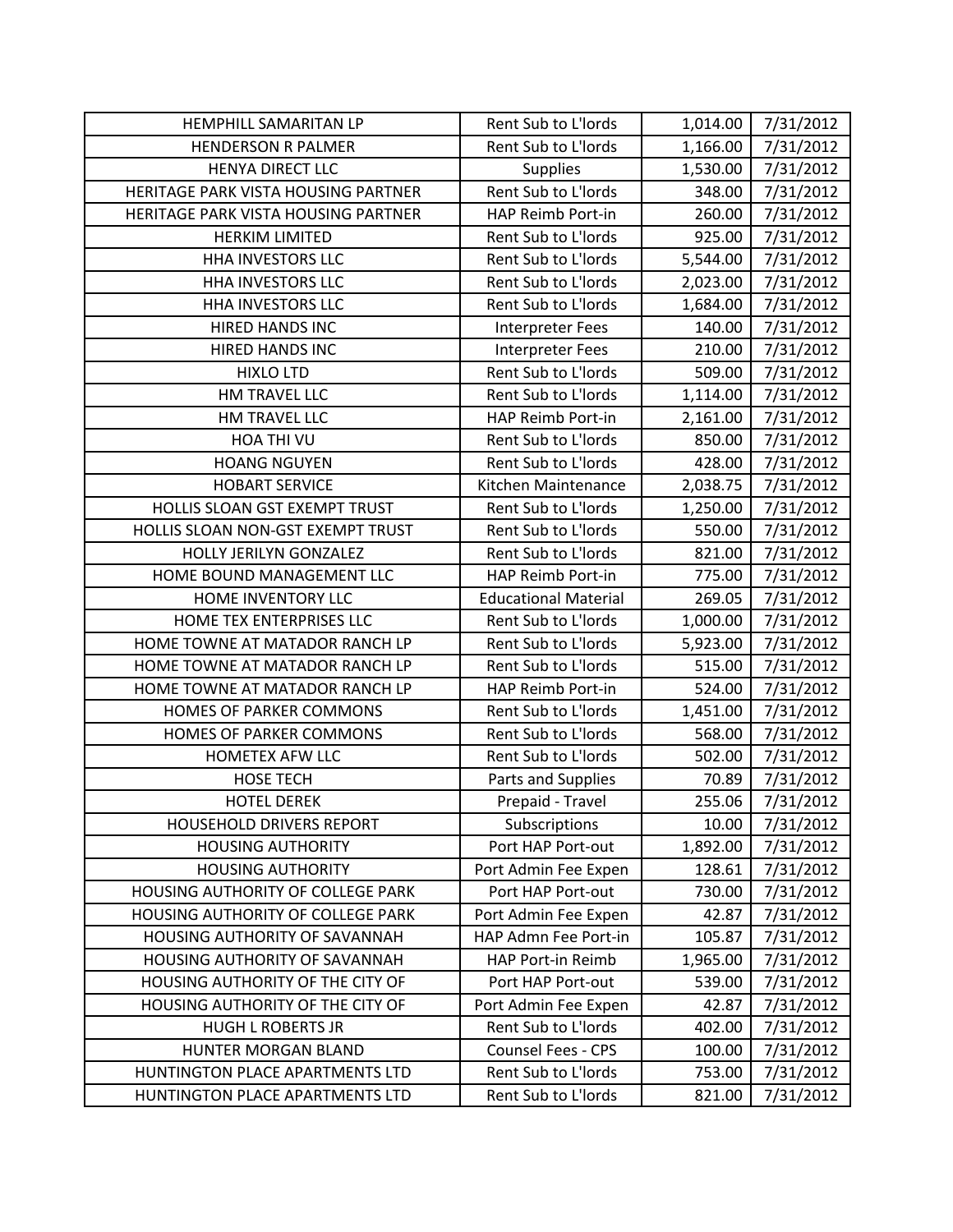| HURST-JEREMIAH 29:11 LP                  | Rent Sub to L'Iords         | 5,767.00  | 7/31/2012 |
|------------------------------------------|-----------------------------|-----------|-----------|
| HURST-JEREMIAH 29:11 LP                  | Rent Sub to L'Iords         | 1,165.00  | 7/31/2012 |
| HURST-JEREMIAH 29:11 LP                  | HAP Reimb Port-in           | 436.00    | 7/31/2012 |
| HUYNH'S PREMIER PROPERTIES HOLDING       | Rent Sub to L'Iords         | 322.00    | 7/31/2012 |
| <b>HYDN P VALES</b>                      | Rent Sub to L'Iords         | 951.00    | 7/31/2012 |
| <b>HYDRADYNE LLC</b>                     | Parts and Supplies          | 64.26     | 7/31/2012 |
| IAN KELLY MCGLOTHLIN                     | Drug Seizure Int            | 1.00      | 7/31/2012 |
| IAN KELLY MCGLOTHLIN                     | Drug Seizure-Unit           | 1,500.00  | 7/31/2012 |
| <b>IDEAL FIRE &amp; SECURITY LLC</b>     | <b>Equipment Maint</b>      | 3.00      | 7/31/2012 |
| <b>IDEAL FIRE &amp; SECURITY LLC</b>     | <b>Equipment Maint</b>      | 71.50     | 7/31/2012 |
| <b>IDEAL FIRE &amp; SECURITY LLC</b>     | <b>Equipment Maint</b>      | 9.00      | 7/31/2012 |
| <b>IDENTISYS INC</b>                     | <b>ID Dept Supplies</b>     | 4,553.11  | 7/31/2012 |
| IDN ACME INC                             | Safety/Tact Supplies        | 506.14    | 7/31/2012 |
| <b>IMAD FATEN DAOUK</b>                  | Rent Sub to L'Iords         | 785.00    | 7/31/2012 |
| INDEPENDENT ENVIRONMENTAL SERV           | <b>Disposal Service</b>     | 634.82    | 7/31/2012 |
| <b>INFINITE ELECTRIC LLC</b>             | <b>Utility Assistance</b>   | 107.19    | 7/31/2012 |
| INTEGRATED ACCESS SYSTEMS, LLC           | <b>Building Maintenance</b> | 2,935.32  | 7/31/2012 |
| INTERLINGUA INTERNATIONAL INC            | <b>Interpreter Fees</b>     | 440.00    | 7/31/2012 |
| <b>INVERNESS INTEREST GROUP</b>          | Rent Sub to L'Iords         | 873.00    | 7/31/2012 |
| <b>INX LLC</b>                           | <b>Computer Supplies</b>    | 145.20    | 7/31/2012 |
| <b>IRAM TANVEER MIAN</b>                 | Rent Sub to L'Iords         | 1,176.00  | 7/31/2012 |
| <b>IRONWOOD RANCH TOWNHOMES LP</b>       | Rent Sub to L'Iords         | 14,311.00 | 7/31/2012 |
| <b>IRONWOOD RANCH TOWNHOMES LP</b>       | Rent Sub to L'Iords         | 627.00    | 7/31/2012 |
| <b>IRONWOOD RANCH TOWNHOMES LP</b>       | HAP Reimb Port-in           | 1,393.00  | 7/31/2012 |
| <b>IRVING INVESTMENTS LTD</b>            | Rent Sub to L'Iords         | 483.00    | 7/31/2012 |
| <b>IRVING PD</b>                         | <b>HIDTA Justice funds</b>  | 3,999.23  | 7/31/2012 |
| <b>IRVING PD</b>                         | <b>HIDTA Treasury funds</b> | 157.28    | 7/31/2012 |
| IRVING WEST BUILDING CO., INC            | Rent Sub to L'Iords         | 553.00    | 7/31/2012 |
| IRVING WEST BUILDING CO., INC            | Rent Sub to L'Iords         | 382.00    | 7/31/2012 |
| <b>ISAAC JONES</b>                       | Rent Sub to L'Iords         | 671.00    | 7/31/2012 |
| <b>ISAAC PIEDRA</b>                      | Rent Sub to L'Iords         | 753.00    | 7/31/2012 |
| <b>ISABEL R OCHOA</b>                    | Rent Sub to L'Iords         | 911.00    | 7/31/2012 |
| <b>J ANTHONY SMITH</b>                   | Rent Sub to L'Iords         | 948.00    | 7/31/2012 |
| J H LADD                                 | Investigative               | 421.38    | 7/31/2012 |
| J H LADD                                 | Investigative               | 450.00    | 7/31/2012 |
| <b>J STEVEN BUSH</b>                     | <b>Counsel Fees-Courts</b>  | 430.00    | 7/31/2012 |
| <b>J STEVEN BUSH</b>                     | <b>Counsel Fees-Courts</b>  | 600.00    | 7/31/2012 |
| <b>J STEVEN BUSH</b>                     | <b>Counsel Fees-Courts</b>  | 1,000.00  | 7/31/2012 |
| <b>J STEVEN BUSH</b>                     | <b>Counsel Fees-Courts</b>  | 300.00    | 7/31/2012 |
| <b>J W BEARDEN &amp; ASSOCIATES PLLC</b> | Counsel Fees - CPS          | 100.00    | 7/31/2012 |
| <b>JACK B ADAMS</b>                      | Rent Sub to L'Iords         | 871.00    | 7/31/2012 |
| <b>JACK HENSON JR</b>                    | Rent Sub to L'Iords         | 757.00    | 7/31/2012 |
| <b>JACK L CASE</b>                       | Rent Sub to L'Iords         | 510.00    | 7/31/2012 |
| JACK L HINES JR                          | <b>Building Maintenance</b> | 472.00    | 7/31/2012 |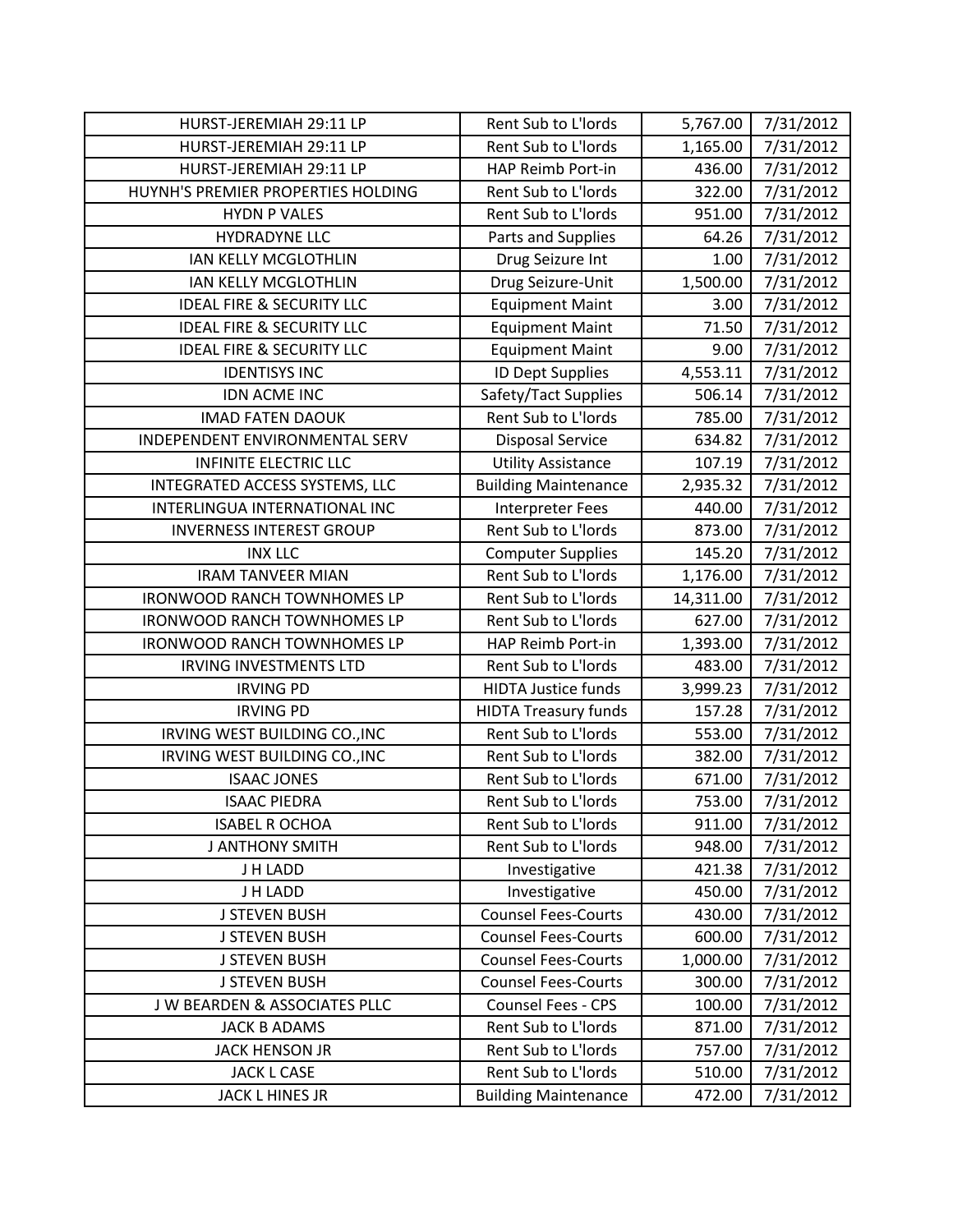| <b>JACQUELINE LEE</b>         | Rent Sub to L'Iords         | 956.00   | 7/31/2012 |
|-------------------------------|-----------------------------|----------|-----------|
| <b>JAMES EDWARD BAKER</b>     | <b>Counsel Fees-Courts</b>  | 100.00   | 7/31/2012 |
| <b>JAMES EDWARD BAKER</b>     | <b>Counsel Fees-Courts</b>  | 75.00    | 7/31/2012 |
| JAMES F CZACH JR              | Rent Sub to L'Iords         | 433.00   | 7/31/2012 |
| <b>JAMES G MARTIN</b>         | Rent Sub to L'Iords         | 493.00   | 7/31/2012 |
| <b>JAMES H LYNCH</b>          | Rent Sub to L'Iords         | 312.00   | 7/31/2012 |
| <b>JAMES MASEK</b>            | Counsel Fees-Juv            | 100.00   | 7/31/2012 |
| <b>JAMES MASEK</b>            | Counsel Fees - CPS          | 250.00   | 7/31/2012 |
| <b>JAMES MCNEILL</b>          | Rent Sub to L'Iords         | 545.00   | 7/31/2012 |
| <b>JAMES MICHAEL GALLEGOS</b> | Rent Sub to L'Iords         | 548.00   | 7/31/2012 |
| <b>JAMES MOORE</b>            | <b>Counsel Fees-Courts</b>  | 500.00   | 7/31/2012 |
| <b>JAMES P CAVANAUGH</b>      | Rent Sub to L'Iords         | 795.00   | 7/31/2012 |
| <b>JAMES R ESTERS SR</b>      | Rent Sub to L'Iords         | 950.00   | 7/31/2012 |
| <b>JAMES R HUDSON</b>         | Rent Sub to L'Iords         | 499.00   | 7/31/2012 |
| <b>JAMES R LAMPIN</b>         | Rent Sub to L'Iords         | 565.00   | 7/31/2012 |
| <b>JAMES R SHEPPARD</b>       | Trust - Constable 8         | 2,398.08 | 7/31/2012 |
| <b>JAMES R WILSON</b>         | <b>Counsel Fees-Courts</b>  | 467.50   | 7/31/2012 |
| <b>JAMES S DENNIS</b>         | Rent Sub to L'Iords         | 1,540.00 | 7/31/2012 |
| <b>JAMES W HOLLIDAY</b>       | <b>Counsel Fees-Probate</b> | 1,500.00 | 7/31/2012 |
| <b>JAMES WIGEN</b>            | Rent Sub to L'Iords         | 602.00   | 7/31/2012 |
| <b>JANA KAY BRAVO</b>         | <b>Professional Service</b> | 1,754.20 | 7/31/2012 |
| <b>JANA KAY BRAVO</b>         | Reporter's Records          | 36.00    | 7/31/2012 |
| JANE LANE APARTMENTS LLC      | Rent Sub to L'Iords         | 2,136.00 | 7/31/2012 |
| <b>JANICE F STEWART</b>       | Rent Sub to L'Iords         | 597.00   | 7/31/2012 |
| <b>JANIE BROWNLEE</b>         | Investigative               | 250.00   | 7/31/2012 |
| <b>JANPAK</b>                 | Kitchen Supplies            | 167.04   | 7/31/2012 |
| <b>JARC ASSOCIATES</b>        | Rent Sub to L'Iords         | 1,679.00 | 7/31/2012 |
| <b>JASON A STEWART</b>        | Rent Sub to L'Iords         | 495.00   | 7/31/2012 |
| <b>JASON LEE WALLACE</b>      | Drug Seizure Int            | 0.01     | 7/31/2012 |
| <b>JASON LEE WALLACE</b>      | Drug Seizure-Unit           | 20.00    | 7/31/2012 |
| JAVONNA L TUNSTALL            | Rent Sub to L'Iords         | 793.00   | 7/31/2012 |
| <b>JAY GILBERT CABALLERO</b>  | <b>Counsel Fees-Courts</b>  | 500.00   | 7/31/2012 |
| JAY GILBERT CABALLERO         | <b>Counsel Fees-Courts</b>  | 1,340.00 | 7/31/2012 |
| <b>JEANIE MORRIS</b>          | <b>Professional Service</b> | 1,052.52 | 7/31/2012 |
| <b>JEFF NEALE</b>             | Rent Sub to L'Iords         | 1,931.00 | 7/31/2012 |
| <b>JEFF NEALE</b>             | HAP Reimb Port-in           | 760.00   | 7/31/2012 |
| JEFFERY D KING SR             | Rent Sub to L'Iords         | 469.00   | 7/31/2012 |
| JEFFERY DAVID BONCEK          | <b>Counsel Fees-Courts</b>  | 800.00   | 7/31/2012 |
| <b>JEFFREY A HOKE</b>         | Rent Sub to L'Iords         | 813.00   | 7/31/2012 |
| <b>JEFFREY L QUICK</b>        | Rent Sub to L'Iords         | 432.00   | 7/31/2012 |
| JEFFREY S STEWART PC          | <b>Counsel Fees-Courts</b>  | 300.00   | 7/31/2012 |
| JEFFREY S STEWART PC          | <b>Counsel Fees-Courts</b>  | 3,550.00 | 7/31/2012 |
| <b>JENNIFER BOATRIGHT</b>     | Rent Sub to L'Iords         | 841.00   | 7/31/2012 |
| JENNIFER K PRATT              | Rent Sub to L'Iords         | 528.00   | 7/31/2012 |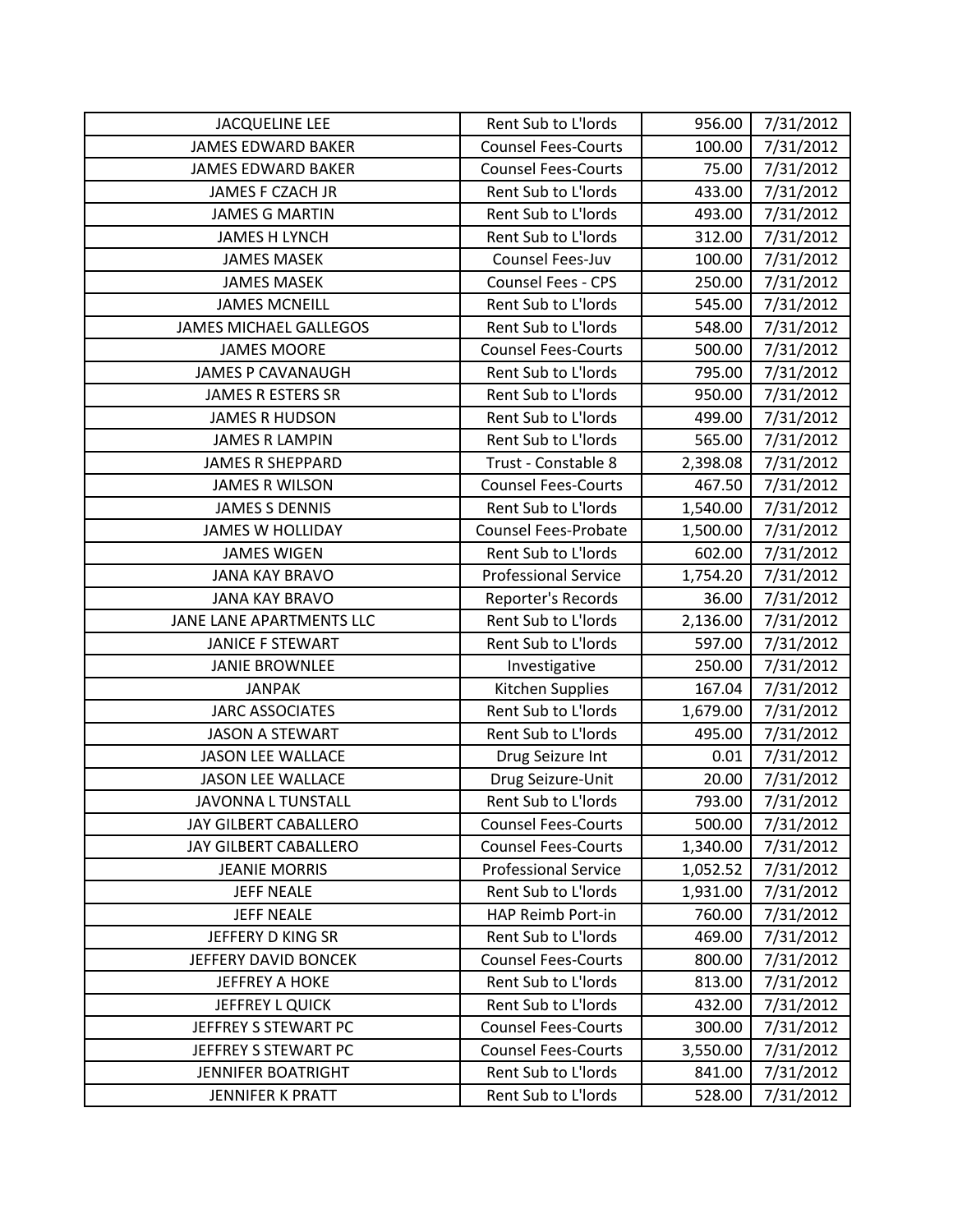| <b>JENNIFER TRAN</b>         | Rent Sub to L'Iords        | 1,050.00  | 7/31/2012 |
|------------------------------|----------------------------|-----------|-----------|
| <b>JEREMIAH BALLEJOS</b>     | <b>Witness Travel</b>      | 47.21     | 7/31/2012 |
| <b>JEROLD S MOORE</b>        | Rent Sub to L'Iords        | 780.00    | 7/31/2012 |
| <b>JERRY A WINN</b>          | Rent Sub to L'Iords        | 821.00    | 7/31/2012 |
| <b>JERRY L BOYETT</b>        | Rent Sub to L'Iords        | 500.00    | 7/31/2012 |
| <b>JERRY NELSON JENKINS</b>  | Rent Sub to L'Iords        | 451.00    | 7/31/2012 |
| <b>JERRY PIERCE</b>          | Rent Sub to L'Iords        | 601.00    | 7/31/2012 |
| <b>JERRY WALKER</b>          | <b>Counsel Fees-Courts</b> | 100.00    | 7/31/2012 |
| <b>JERRY WALKER</b>          | <b>Counsel Fees-Courts</b> | 200.00    | 7/31/2012 |
| <b>JESSE L MORRIS</b>        | Rent Sub to L'Iords        | 686.00    | 7/31/2012 |
| <b>JESUS NEVAREZ</b>         | <b>Counsel Fees-Courts</b> | 500.00    | 7/31/2012 |
| <b>JESUS NEVAREZ</b>         | <b>Counsel Fees - CPS</b>  | 1,140.00  | 7/31/2012 |
| <b>JIM CULBERTSON</b>        | Counsel Fees-Juv           | 300.00    | 7/31/2012 |
| <b>JIM CULBERTSON</b>        | <b>Counsel Fees - CPS</b>  | 250.00    | 7/31/2012 |
| <b>JIM LANE</b>              | <b>Counsel Fees-Courts</b> | 700.00    | 7/31/2012 |
| <b>JIM LANE</b>              | <b>Counsel Fees-Courts</b> | 700.00    | 7/31/2012 |
| <b>JIMMIE LEE BELL</b>       | Rent Sub to L'Iords        | 2,907.00  | 7/31/2012 |
| <b>JJW PROPERTIES</b>        | Rent Sub to L'Iords        | 407.00    | 7/31/2012 |
| <b>JMP INTEREST LTD</b>      | Law Books                  | 873.00    | 7/31/2012 |
| <b>JODY KUCZEK</b>           | HAP Reimb Port-in          | 978.00    | 7/31/2012 |
| <b>JOE LEE NORTON</b>        | Rent Sub to L'Iords        | 521.00    | 7/31/2012 |
| <b>JOE TEAKELL</b>           | Rent Sub to L'Iords        | 1,825.00  | 7/31/2012 |
| <b>JOE TEAKELL</b>           | Rent Sub to L'Iords        | 534.00    | 7/31/2012 |
| <b>JOEL'S AIR INC</b>        | Rent Sub to L'Iords        | 1,048.00  | 7/31/2012 |
| <b>JOETTA KEENE</b>          | <b>Counsel Fees-Courts</b> | 2,300.00  | 7/31/2012 |
| <b>JOETTA KEENE</b>          | <b>Counsel Fees-Courts</b> | 1,100.00  | 7/31/2012 |
| <b>JOETTA KEENE</b>          | <b>Counsel Fees-Courts</b> | 700.00    | 7/31/2012 |
| <b>JOETTA KEENE</b>          | <b>Counsel Fees-Courts</b> | 150.00    | 7/31/2012 |
| <b>JOETTA KEENE</b>          | <b>Counsel Fees-Courts</b> | 150.00    | 7/31/2012 |
| <b>JOHN CARL BEATTY</b>      | <b>Counsel Fees-Courts</b> | 450.00    | 7/31/2012 |
| <b>JOHN CARL BEATTY</b>      | <b>Counsel Fees-Courts</b> | 500.00    | 7/31/2012 |
| <b>JOHN CARL BEATTY</b>      | <b>Counsel Fees-Courts</b> | 100.00    | 7/31/2012 |
| JOHN CHARLES OSWALT          | Investigative              | 450.00    | 7/31/2012 |
| JOHN DAVID ALVAREZ           | Rent Sub to L'Iords        | 695.00    | 7/31/2012 |
| <b>JOHN ECK</b>              | Counsel Fees - CPS         | 560.00    | 7/31/2012 |
| <b>JOHN HARDING</b>          | <b>Counsel Fees-Courts</b> | 2,310.00  | 7/31/2012 |
| <b>JOHN HARDING</b>          | <b>Counsel Fees-Courts</b> | 1,600.00  | 7/31/2012 |
| <b>JOHN HART</b>             | <b>Restitution Payable</b> | 50.00     | 7/31/2012 |
| <b>JOHN J HALE</b>           | Rent Sub to L'Iords        | 651.00    | 7/31/2012 |
| JOHN KELLY BRITTAIN PROPERTY | Rent Sub to L'Iords        | 11,980.00 | 7/31/2012 |
| <b>JOHN LINEBARGER</b>       | <b>Counsel Fees-Courts</b> | 675.00    | 7/31/2012 |
| <b>JOHN LINEBARGER</b>       | <b>Counsel Fees-Courts</b> | 100.00    | 7/31/2012 |
| <b>JOHN LINEBARGER</b>       | <b>Counsel Fees-Courts</b> | 100.00    | 7/31/2012 |
| <b>JOHN M RAHIMI</b>         | Rent Sub to L'Iords        | 420.00    | 7/31/2012 |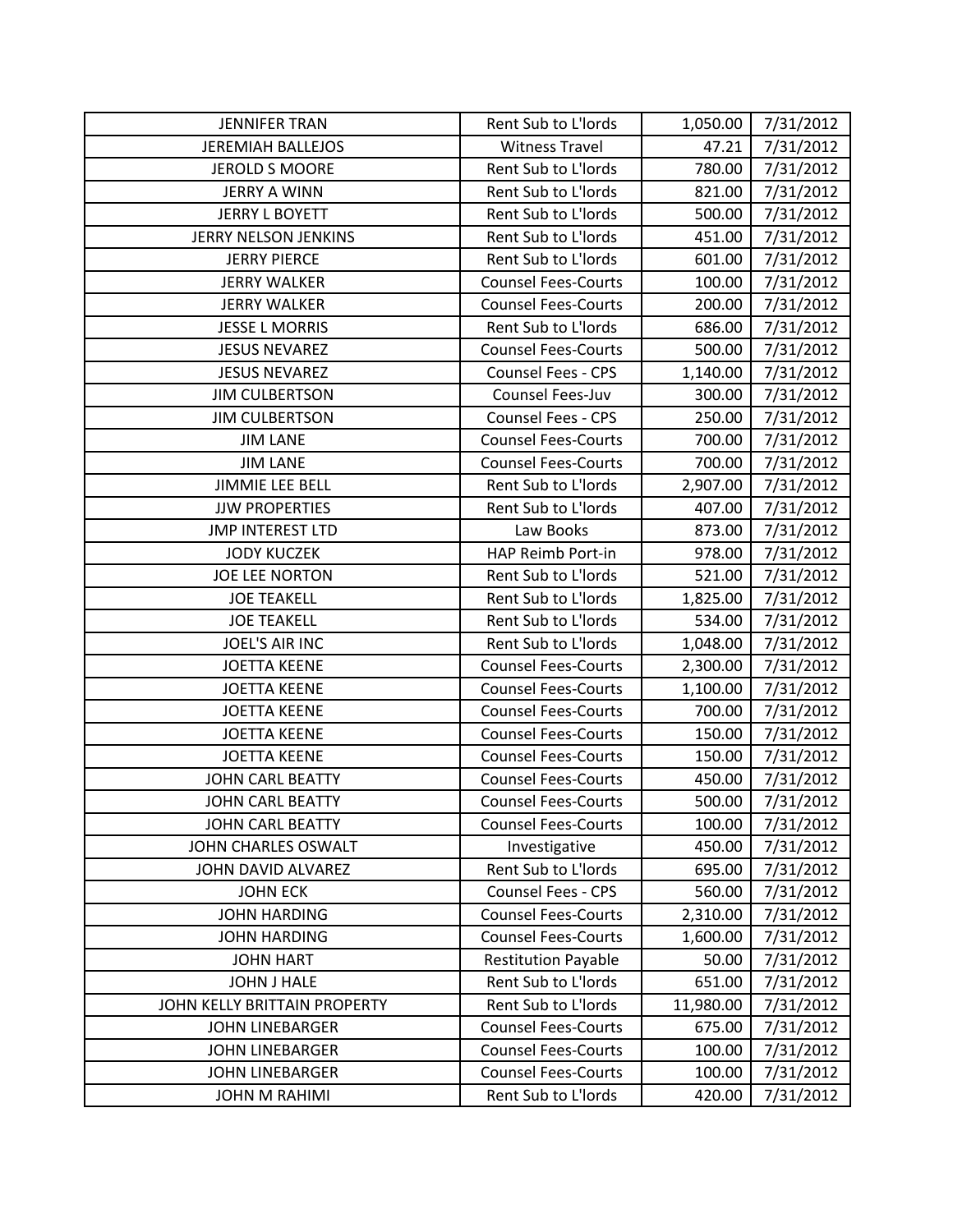| <b>JOHN RUDDER</b>            | Rent Sub to L'Iords        | 432.00   | 7/31/2012 |
|-------------------------------|----------------------------|----------|-----------|
| JOHN W HOCK COMPANY           | Field Equip&Supplies       | 599.49   | 7/31/2012 |
| <b>JOHN W MCNARY</b>          | Rent Sub to L'Iords        | 360.00   | 7/31/2012 |
| <b>JOHN W STICKELS</b>        | <b>Counsel Fees-Courts</b> | 700.00   | 7/31/2012 |
| <b>JOHN W STICKELS</b>        | <b>Counsel Fees-Courts</b> | 300.00   | 7/31/2012 |
| <b>JOHN W STICKELS</b>        | <b>Counsel Fees-Courts</b> | 125.00   | 7/31/2012 |
| <b>JOHN W STICKELS</b>        | <b>Counsel Fees-Courts</b> | 100.00   | 7/31/2012 |
| JOHNNIE LEE WHITE             | Rent Sub to L'Iords        | 340.00   | 7/31/2012 |
| <b>JOHNNY L MIKLE</b>         | Rent Sub to L'Iords        | 927.00   | 7/31/2012 |
| <b>JOHNNY R STEPHENS</b>      | Rent Sub to L'Iords        | 421.00   | 7/31/2012 |
| <b>JOHNSON &amp; JOHNSON</b>  | <b>Counsel Fees-Courts</b> | 1,100.00 | 7/31/2012 |
| <b>JOHNSON &amp; JOHNSON</b>  | <b>Counsel Fees-Courts</b> | 500.00   | 7/31/2012 |
| <b>JOHNSON &amp; JOHNSON</b>  | <b>Counsel Fees-Courts</b> | 500.00   | 7/31/2012 |
| <b>JOHNSON &amp; JOHNSON</b>  | <b>Counsel Fees-Courts</b> | 500.00   | 7/31/2012 |
| JOHNSON CONTROLS INC          | A/C Maint Contract         | 1,111.08 | 7/31/2012 |
| JOHNSON FAMILY PARTNERSHIP    | Rent Sub to L'Iords        | 2,820.00 | 7/31/2012 |
| JOHNSON FAMILY PARTNERSHIP    | <b>Rent Sub to L'Iords</b> | 427.00   | 7/31/2012 |
| <b>JOHNSON PROPERTIES</b>     | Rent Sub to L'Iords        | 264.00   | 7/31/2012 |
| <b>JON WESTROM</b>            | Rent Sub to L'Iords        | 1,057.00 | 7/31/2012 |
| <b>JONATHAN SIMPSON</b>       | <b>Counsel Fees-Courts</b> | 500.00   | 7/31/2012 |
| <b>JORDON WEHNER</b>          | Rent Sub to L'Iords        | 6,192.00 | 7/31/2012 |
| <b>JORGE MENDOZA</b>          | Rent Sub to L'Iords        | 470.00   | 7/31/2012 |
| <b>JOSE HECTOR HUANTE</b>     | Rent Sub to L'Iords        | 821.00   | 7/31/2012 |
| <b>JOSE R MERCED</b>          | Rent Sub to L'Iords        | 446.00   | 7/31/2012 |
| <b>JOSEPH J SIMELARO</b>      | Rent Sub to L'Iords        | 660.00   | 7/31/2012 |
| <b>JOVITA ANAYA</b>           | Rent Sub to L'Iords        | 772.00   | 7/31/2012 |
| JOYCE E STEVENS P.C.          | <b>Counsel Fees-Courts</b> | 400.00   | 7/31/2012 |
| JOYCE E STEVENS P.C.          | <b>Counsel Fees-Courts</b> | 100.00   | 7/31/2012 |
| JP-FT WORTH APARTMENTS        | Rent Sub to L'Iords        | 1,207.00 | 7/31/2012 |
| JP-FT WORTH APARTMENTS        | HAP Reimb Port-in          | 699.00   | 7/31/2012 |
| JPMORGAN CHASE BANK NA        | Travel                     | 55.52    | 7/31/2012 |
| <b>JUAN M GONZALES</b>        | Rent Sub to L'Iords        | 821.00   | 7/31/2012 |
| <b>JUDITH VAN HOOF</b>        | <b>Counsel Fees - CPS</b>  | 100.00   | 7/31/2012 |
| <b>JUDY M BUNCH</b>           | Rent Sub to L'Iords        | 600.00   | 7/31/2012 |
| <b>JULES DEHI KOUE</b>        | Rent Sub to L'Iords        | 1,017.00 | 7/31/2012 |
| <b>JULIA COOK</b>             | Rent Sub to L'Iords        | 596.00   | 7/31/2012 |
| <b>JULIANNE B SHAUGHNESSY</b> | Rent Sub to L'Iords        | 1,867.00 | 7/31/2012 |
| JULIANNE B SHAUGHNESSY        | Rent Sub to L'Iords        | 821.00   | 7/31/2012 |
| <b>JULIE JACOBSON</b>         | Counsel Fees-Juv           | 200.00   | 7/31/2012 |
| <b>JULIE JACOBSON</b>         | <b>Counsel Fees - CPS</b>  | 200.00   | 7/31/2012 |
| <b>JUNIOR LEE MARTIN</b>      | Rent Sub to L'Iords        | 1,093.00 | 7/31/2012 |
| JUNIPER GG FORT WORTH LLC     | Rent Sub to L'Iords        | 7,084.00 | 7/31/2012 |
| JUNIPER GG FORT WORTH LLC     | Rent Sub to L'Iords        | 748.00   | 7/31/2012 |
| JUNIPER GG FORT WORTH LLC     | HAP Reimb Port-in          | 806.00   | 7/31/2012 |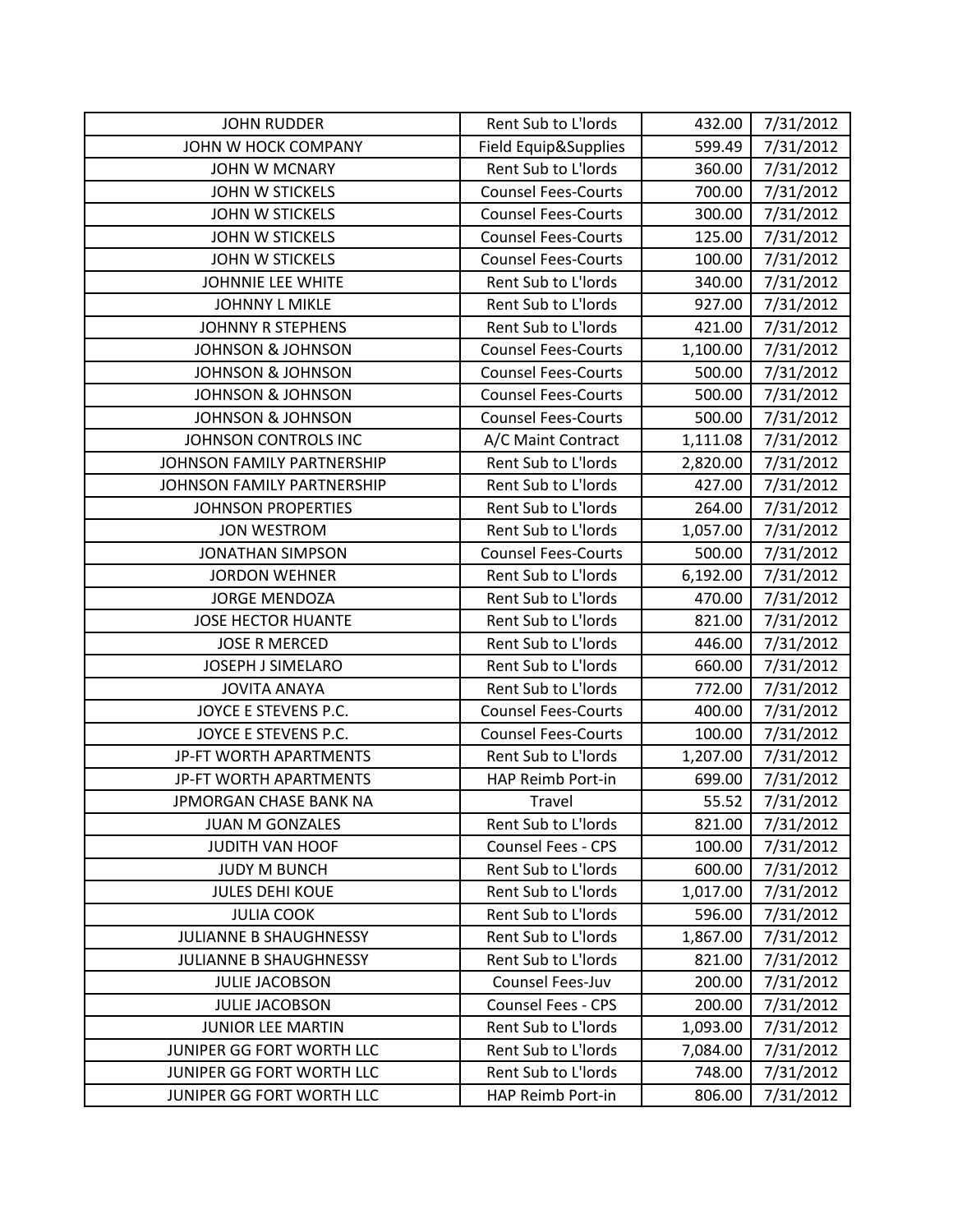| <b>JUST ENERGY TEXAS I CORP</b>   | <b>Utility Assistance</b>   | 237.19   | 7/31/2012 |
|-----------------------------------|-----------------------------|----------|-----------|
| <b>JUST ENERGY TEXAS I CORP</b>   | <b>Utility Allowance</b>    | 322.00   | 7/31/2012 |
| <b>JUST ENERGY TEXAS I CORP</b>   | <b>Utility Allowance</b>    | 31.00    | 7/31/2012 |
| <b>JUST ENERGY TEXAS I CORP</b>   | HAP Reimb Port-in           | 546.00   | 7/31/2012 |
| <b>JUSTICE &amp; WHITE PLLC</b>   | <b>Counsel Fees-Courts</b>  | 450.00   | 7/31/2012 |
| K C MAXWELL PLLC ATTORNEYS AT LAW | <b>Counsel Fees - CPS</b>   | 100.00   | 7/31/2012 |
| K C MAXWELL PLLC ATTORNEYS AT LAW | <b>Counsel Fees-Probate</b> | 500.00   | 7/31/2012 |
| KAILO REAL ESTATE INVESTMENTS     | HAP Reimb Port-in           | 1,239.00 | 7/31/2012 |
| <b>KARA CARRERAS</b>              | <b>Counsel Fees-Courts</b>  | 300.00   | 7/31/2012 |
| <b>KAREN A POWELL</b>             | Rent Sub to L'Iords         | 1,010.00 | 7/31/2012 |
| <b>KAREN BORGHESI SMITH</b>       | Reporter's Records          | 144.00   | 7/31/2012 |
| <b>KAREN C BOHLING</b>            | Rent Sub to L'Iords         | 675.00   | 7/31/2012 |
| <b>KARMEN JOHNSON</b>             | Counsel Fees - CPS          | 5,677.60 | 7/31/2012 |
| KARTEN PSYCHOLOGICAL SERVICES     | Psych Exam/Testimony        | 700.00   | 7/31/2012 |
| <b>KASHIF KHAN</b>                | Rent Sub to L'Iords         | 1,233.00 | 7/31/2012 |
| <b>KATHERYN HAYWOOD</b>           | <b>Counsel Fees-Courts</b>  | 200.00   | 7/31/2012 |
| <b>KATHERYN HAYWOOD</b>           | <b>Counsel Fees-Courts</b>  | 125.00   | 7/31/2012 |
| <b>KATHERYN HAYWOOD</b>           | <b>Counsel Fees-Courts</b>  | 200.00   | 7/31/2012 |
| KATHLEEN GALLAGHER REALTY         | Rent Sub to L'Iords         | 2,893.00 | 7/31/2012 |
| KATHLEEN JEANNE MEGONIGAL         | <b>Counsel Fees - CPS</b>   | 100.00   | 7/31/2012 |
| <b>KATHRYN B HARGIS</b>           | Rent Sub to L'Iords         | 570.00   | 7/31/2012 |
| <b>KATHRYN B THOMPSON</b>         | Rent Sub to L'Iords         | 363.00   | 7/31/2012 |
| <b>KATHRYN CRAVEN</b>             | Cnsl Fees-Fam Drg Ct        | 150.00   | 7/31/2012 |
| <b>KATHRYN S STEPHAN</b>          | Rent Sub to L'Iords         | 372.00   | 7/31/2012 |
| <b>KATHY WALKER</b>               | Rent Sub to L'Iords         | 1,725.00 | 7/31/2012 |
| KEARNEY/WYNN ATTORNEYS AT LAW     | <b>Counsel Fees-Courts</b>  | 200.00   | 7/31/2012 |
| KEARNEY/WYNN ATTORNEYS AT LAW     | <b>Counsel Fees-Courts</b>  | 125.00   | 7/31/2012 |
| <b>KEITH MCKAY</b>                | <b>Counsel Fees-Courts</b>  | 800.00   | 7/31/2012 |
| <b>KEITH MCKAY</b>                | <b>Counsel Fees-Courts</b>  | 200.00   | 7/31/2012 |
| KELLER SENIOR COMMUNITY LP        | Rent Sub to L'Iords         | 2,238.00 | 7/31/2012 |
| KELLER SENIOR COMMUNITY LP        | HAP Reimb Port-in           | 518.00   | 7/31/2012 |
| <b>KELLI D STEVENS</b>            | <b>Professional Service</b> | 315.00   | 7/31/2012 |
| <b>KELLYE SWANDA</b>              | <b>Counsel Fees - CPS</b>   | 100.00   | 7/31/2012 |
| <b>KENNETH N MORTON</b>           | Rent Sub to L'Iords         | 2,067.00 | 7/31/2012 |
| <b>KENNETH R GORDON PC</b>        | <b>Counsel Fees-Courts</b>  | 200.00   | 7/31/2012 |
| <b>KENNETH R GORDON PC</b>        | <b>Counsel Fees-Courts</b>  | 350.00   | 7/31/2012 |
| <b>KENNETH W MULLEN</b>           | <b>Counsel Fees-Courts</b>  | 350.00   | 7/31/2012 |
| <b>KENNETH WEATHERFORD</b>        | Culverts                    | 37.20    | 7/31/2012 |
| <b>KERRI MARSHALL</b>             | Rent Sub to L'Iords         | 688.00   | 7/31/2012 |
| <b>KERRI WEBB</b>                 | Rent Sub to L'Iords         | 411.00   | 7/31/2012 |
| <b>KERRY CRAWFORD</b>             | Rent Sub to L'Iords         | 434.00   | 7/31/2012 |
| <b>KERRY OWENS</b>                | <b>Counsel Fees - CPS</b>   | 865.00   | 7/31/2012 |
| <b>KEVIN D RILEY</b>              | Rent Sub to L'Iords         | 657.00   | 7/31/2012 |
| <b>KEYANNA L HUDSPETH</b>         | Rent Sub to L'Iords         | 571.00   | 7/31/2012 |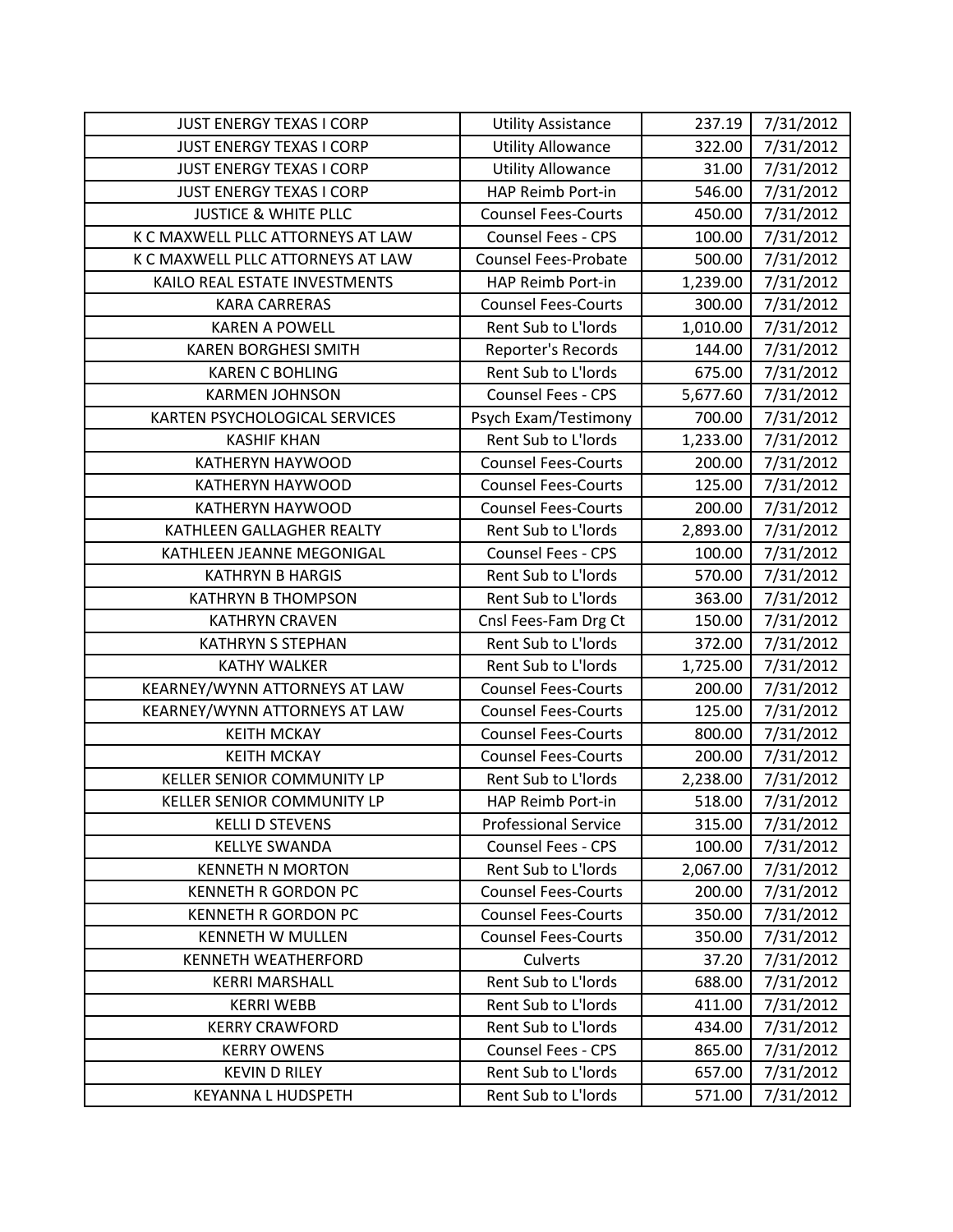| <b>KHANH LE</b>                    | Rent Sub to L'Iords         | 726.00   | 7/31/2012 |
|------------------------------------|-----------------------------|----------|-----------|
| <b>KHANH V NGUYEN</b>              | Rent Sub to L'Iords         | 546.00   | 7/31/2012 |
| KILPATRICK INSURANCE AGNCY         | <b>Bonds</b>                | 169.00   | 7/31/2012 |
| <b>KIM CATALANO</b>                | <b>Counsel Fees-Courts</b>  | 2,160.00 | 7/31/2012 |
| KIMBERLY A CHERRY                  | Reporter's Records          | 5,200.00 | 7/31/2012 |
| KIMLEY-HORN AND ASSOCIATES, INC    | <b>Professional Service</b> | 750.17   | 7/31/2012 |
| <b>KINSEY KROEGER</b>              | Rent Sub to L'Iords         | 750.00   | 7/31/2012 |
| <b>KIRPAL BHOGAL</b>               | Rent Sub to L'Iords         | 2,519.00 | 7/31/2012 |
| <b>KOBBY T WARREN</b>              | <b>Counsel Fees-Courts</b>  | 1,200.00 | 7/31/2012 |
| <b>KOBBY T WARREN</b>              | <b>Counsel Fees-Courts</b>  | 400.00   | 7/31/2012 |
| <b>KOBBY T WARREN</b>              | <b>Counsel Fees-Courts</b>  | 900.00   | 7/31/2012 |
| <b>KOBBY T WARREN</b>              | <b>Counsel Fees-Courts</b>  | 200.00   | 7/31/2012 |
| <b>KOBBY T WARREN</b>              | <b>Counsel Fees-Courts</b>  | 100.00   | 7/31/2012 |
| <b>KOBBY T WARREN</b>              | <b>Counsel Fees-Courts</b>  | 100.00   | 7/31/2012 |
| KONICA MINOLTA BUSINESS SOLUTIONS  | <b>Equipment Maint</b>      | 20.10    | 7/31/2012 |
| KONICA MINOLTA BUSINESS SOLUTIONS  | <b>Equipment Maint</b>      | 31.90    | 7/31/2012 |
| KOSEL INVESTMENTS INC              | <b>Rent Sub to L'Iords</b>  | 945.00   | 7/31/2012 |
| <b>KRISTI LYNN JONES</b>           | Rent Sub to L'Iords         | 276.00   | 7/31/2012 |
| <b>KRR VILLAS ON BEAR CREEK LP</b> | Rent Sub to L'Iords         | 2,801.00 | 7/31/2012 |
| <b>KRR VILLAS ON BEAR CREEK LP</b> | HAP Reimb Port-in           | 389.00   | 7/31/2012 |
| <b>KSM EXCHANGE LLC</b>            | Parts and Supplies          | 1,265.32 | 7/31/2012 |
| <b>KSM EXCHANGE LLC</b>            | Parts and Supplies          | 174.37   | 7/31/2012 |
| <b>KULVIR BHOGAL</b>               | Rent Sub to L'Iords         | 5,333.00 | 7/31/2012 |
| <b>KULVIR BHOGAL</b>               | HAP Reimb Port-in           | 868.00   | 7/31/2012 |
| L C JACKSON                        | <b>Utility Allowance</b>    | 24.00    | 7/31/2012 |
| LA PRIMAVERA ASSOCIATES LP         | Rent Sub to L'Iords         | 922.00   | 7/31/2012 |
| LA PRIMAVERA ASSOCIATES LP         | Rent Sub to L'Iords         | (678.00) | 7/31/2012 |
| LA PRIMAVERA ASSOCIATES LP         | Rent Sub to L'Iords         | 1,639.00 | 7/31/2012 |
| LA QUINTA MOPAC                    | Travel                      | 97.75    | 7/31/2012 |
| LAAUNDREANETTE L WILLIAMS          | Rent Sub to L'Iords         | 446.00   | 7/31/2012 |
| <b>LACKLAND TAJ LP</b>             | Rent Sub to L'Iords         | 621.00   | 7/31/2012 |
| LACKLAND TAJ LP                    | Rent Sub to L'Iords         | 474.00   | 7/31/2012 |
| <b>LACY BRITTEN</b>                | <b>Counsel Fees-Courts</b>  | 3,390.00 | 7/31/2012 |
| <b>LADONNA GAIL AUBREY</b>         | Rent Sub to L'Iords         | 396.00   | 7/31/2012 |
| <b>LAHAINA GROUP INC</b>           | <b>Equipment Maint</b>      | 65.00    | 7/31/2012 |
| <b>LAHAINA GROUP INC</b>           | Non-Track Equipment         | 650.00   | 7/31/2012 |
| <b>LAHAINA GROUP INC</b>           | <b>Equipment Maint</b>      | 65.00    | 7/31/2012 |
| <b>LAJONDA HARRIS</b>              | Rent Sub to L'Iords         | 850.00   | 7/31/2012 |
| <b>LAKESIDE BUSINESS WORKS</b>     | <b>Rental Assistance</b>    | 275.00   | 7/31/2012 |
| <b>LAKESIDE BUSINESS WORKS</b>     | <b>Utility Assistance</b>   | 67.64    | 7/31/2012 |
| LAKEVIEW ON SHADY OAKS LLC         | Rent Sub to L'Iords         | 4,361.00 | 7/31/2012 |
| LAKEVIEW ON SHADY OAKS LLC         | Rent Sub to L'Iords         | 403.00   | 7/31/2012 |
| LAKEVIEW ON SHADY OAKS LLC         | HAP Reimb Port-in           | 971.00   | 7/31/2012 |
| <b>LAL CHAUHAN</b>                 | Rent Sub to L'Iords         | 482.00   | 7/31/2012 |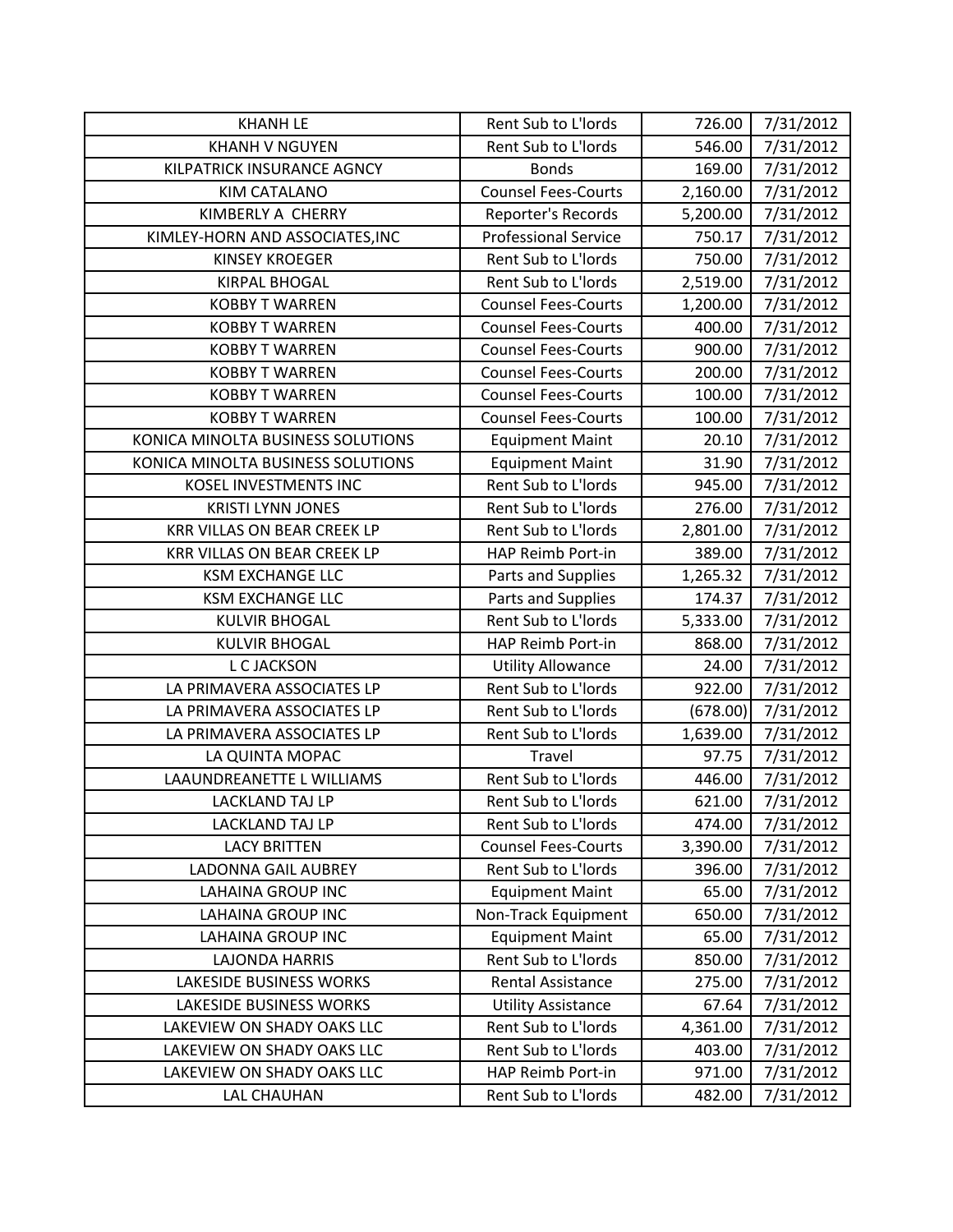| LAMAR Q WILLIAMS                  | Rent Sub to L'Iords         | 975.00   | 7/31/2012 |
|-----------------------------------|-----------------------------|----------|-----------|
| LAN NINH HUYNH                    | Rent Sub to L'Iords         | 453.00   | 7/31/2012 |
| LANGUAGE LINE SERVICES INC        | <b>Professional Service</b> | 12.84    | 7/31/2012 |
| <b>LARRY E REED</b>               | <b>Counsel Fees-Courts</b>  | 300.00   | 7/31/2012 |
| <b>LARRY E REED</b>               | <b>Counsel Fees-Courts</b>  | 125.00   | 7/31/2012 |
| <b>LARRY E REED</b>               | <b>Counsel Fees-Courts</b>  | 475.00   | 7/31/2012 |
| <b>LARRY E REED</b>               | <b>Counsel Fees-Courts</b>  | 225.00   | 7/31/2012 |
| <b>LARRY HUMPHRIES</b>            | Rent Sub to L'Iords         | 747.00   | 7/31/2012 |
| <b>LARRY M MOORE</b>              | <b>Counsel Fees-Courts</b>  | 300.00   | 7/31/2012 |
| LASERLINK INTERNATIONAL INC       | <b>Supplies</b>             | 1,000.00 | 7/31/2012 |
| LASERLINK INTERNATIONAL INC       | <b>Supplies</b>             | 500.00   | 7/31/2012 |
| LASERLINK INTERNATIONAL INC       | <b>Supplies</b>             | 250.00   | 7/31/2012 |
| LASERLINK INTERNATIONAL INC       | Supplies                    | 200.00   | 7/31/2012 |
| LASERLINK INTERNATIONAL INC       | <b>Supplies</b>             | 100.00   | 7/31/2012 |
| LASERLINK INTERNATIONAL INC       | <b>Supplies</b>             | 150.00   | 7/31/2012 |
| LASERLINK INTERNATIONAL INC       | <b>Supplies</b>             | 400.00   | 7/31/2012 |
| LASERLINK INTERNATIONAL INC       | <b>Supplies</b>             | 200.00   | 7/31/2012 |
| LASERLINK INTERNATIONAL INC       | <b>Computer Supplies</b>    | 360.00   | 7/31/2012 |
| LASERLINK INTERNATIONAL INC       | <b>Supplies</b>             | 573.87   | 7/31/2012 |
| LASERLINK INTERNATIONAL INC       | <b>Supplies</b>             | 134.97   | 7/31/2012 |
| LASERLINK INTERNATIONAL INC       | Sheriff Inventory           | 432.00   | 7/31/2012 |
| LASERLINK INTERNATIONAL INC       | <b>Supplies</b>             | 872.66   | 7/31/2012 |
| LASERLINK INTERNATIONAL INC       | Supplies                    | 224.00   | 7/31/2012 |
| LASERLINK INTERNATIONAL INC       | <b>Supplies</b>             | 180.00   | 7/31/2012 |
| LASERLINK INTERNATIONAL INC       | <b>Supplies</b>             | 179.85   | 7/31/2012 |
| LASERLINK INTERNATIONAL INC       | <b>Supplies</b>             | 366.00   | 7/31/2012 |
| LASERLINK INTERNATIONAL INC       | <b>Supplies</b>             | 720.00   | 7/31/2012 |
| LASERLINK INTERNATIONAL INC       | <b>Supplies</b>             | 144.00   | 7/31/2012 |
| LASERLINK INTERNATIONAL INC       | <b>Supplies</b>             | 81.50    | 7/31/2012 |
| LASERLINK INTERNATIONAL INC       | <b>Supplies</b>             | 90.00    | 7/31/2012 |
| LASERLINK INTERNATIONAL INC       | <b>Supplies</b>             | 156.00   | 7/31/2012 |
| LASERLINK INTERNATIONAL INC       | <b>Supplies</b>             | 388.00   | 7/31/2012 |
| LASERLINK INTERNATIONAL INC       | <b>Computer Supplies</b>    | 1,813.64 | 7/31/2012 |
| LASERLINK INTERNATIONAL INC       | <b>Computer Supplies</b>    | 1,470.00 | 7/31/2012 |
| LATEPH ADENIJI                    | <b>Counsel Fees-Courts</b>  | 450.00   | 7/31/2012 |
| <b>LATEPH ADENIJI</b>             | Counsel Fees-Juv            | 300.00   | 7/31/2012 |
| <b>LAUCO ENTERPRISES</b>          | Rent Sub to L'Iords         | 1,508.00 | 7/31/2012 |
| LAURA MICHELE DELOTTO             | <b>Counsel Fees-Probate</b> | 500.00   | 7/31/2012 |
| <b>LAURANCE TRAYLOR</b>           | Rent Sub to L'Iords         | 775.00   | 7/31/2012 |
| Laurie Taylor                     | Travel                      | 521.77   | 7/31/2012 |
| <b>LAURIVA DAY</b>                | Rent Sub to L'Iords         | 510.00   | 7/31/2012 |
| LAW OFFICE EDWARD E CASTILLO PLLC | <b>Counsel Fees-Courts</b>  | 218.75   | 7/31/2012 |
| LAW OFFICE OF ALICE RODRIGUEZ     | Counsel Fees - CPS          | 1,300.00 | 7/31/2012 |
| LAW OFFICE OF BRADLEY L CLARK PC  | Cnsl Fees-Fam Drg Ct        | 100.00   | 7/31/2012 |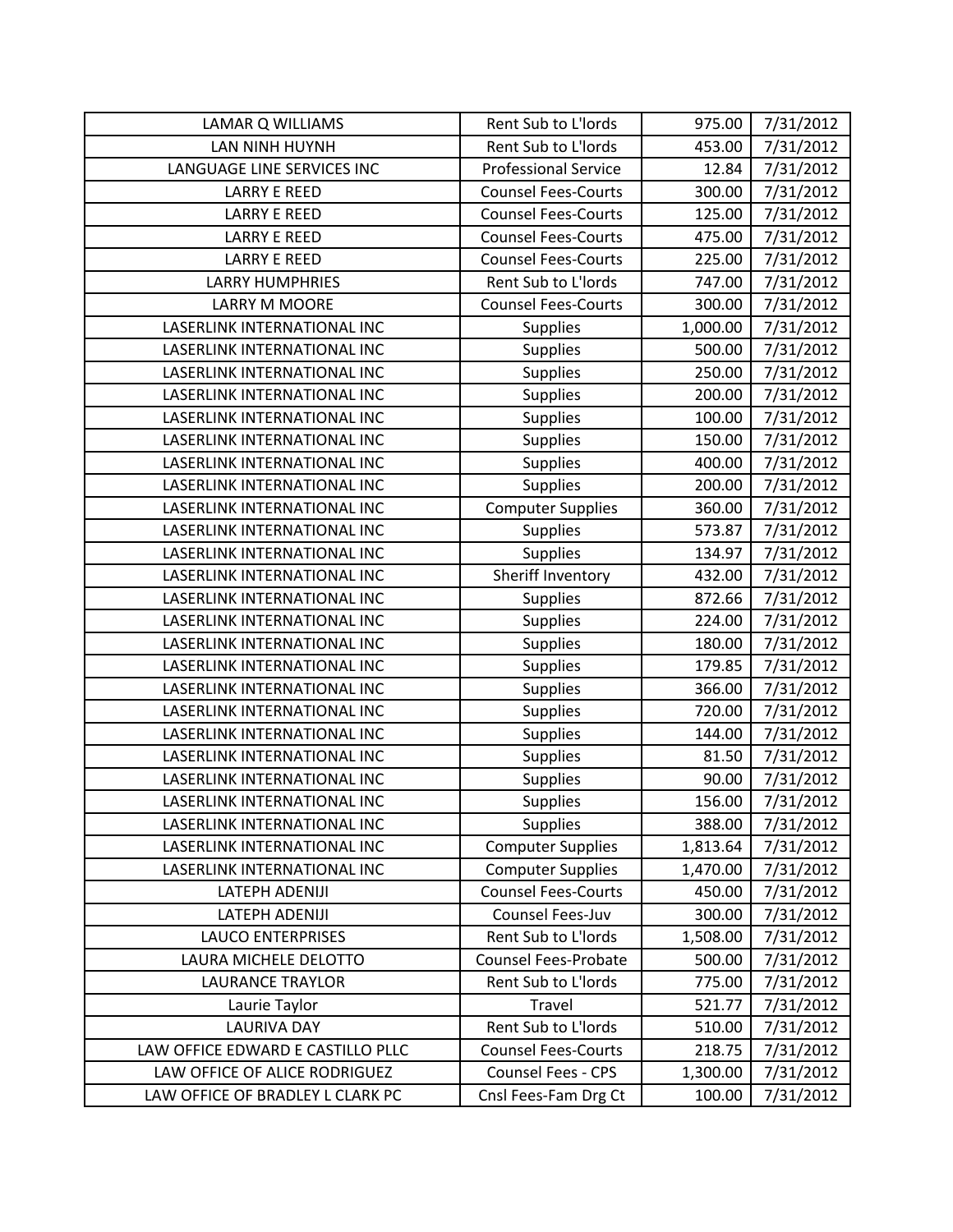| LAW OFFICE OF COURTNEY MILLER PC    | <b>Counsel Fees-Courts</b> | 1,025.00  | 7/31/2012 |
|-------------------------------------|----------------------------|-----------|-----------|
| LAW OFFICE OF GANOZA & RODRIGUEZ    | <b>Counsel Fees-Courts</b> | 1,000.00  | 7/31/2012 |
| LAW OFFICE OF GANOZA & RODRIGUEZ    | <b>Counsel Fees-Courts</b> | 650.00    | 7/31/2012 |
| LAW OFFICE OF GARY L NICKELSON      | <b>Counsel Fees-Courts</b> | 837.50    | 7/31/2012 |
| LAW OFFICE OF GARY L NICKELSON      | <b>Counsel Fees - CPS</b>  | 1,225.00  | 7/31/2012 |
| LAW OFFICE OF HARMONY M SCHUERMAN P | <b>Counsel Fees-Courts</b> | 100.00    | 7/31/2012 |
| LAW OFFICE OF KEE A ABLES PC        | <b>Counsel Fees - CPS</b>  | 200.00    | 7/31/2012 |
| LAW OFFICE OF KENNETH NEWELL PLLC   | <b>Counsel Fees - CPS</b>  | 200.00    | 7/31/2012 |
| LAW OFFICE OF LISA HAINES           | <b>Counsel Fees-Courts</b> | 950.00    | 7/31/2012 |
| LAW OFFICE OF LISA HAINES           | <b>Counsel Fees-Courts</b> | 2,500.00  | 7/31/2012 |
| LAW OFFICE OF LISA HAINES           | Counsel Fees - CPS         | 1,000.00  | 7/31/2012 |
| LAW OFFICE OF TIM CHOY              | <b>Counsel Fees-Courts</b> | 400.00    | 7/31/2012 |
| LAW OFFICES OF TIOMBE JONES         | <b>Counsel Fees-Courts</b> | 1,072.00  | 7/31/2012 |
| <b>LAWANDA HURST</b>                | Rent Sub to L'Iords        | 869.00    | 7/31/2012 |
| LAWRENCE ALEXANDER                  | HAP Reimb Port-in          | 922.00    | 7/31/2012 |
| <b>LAWTON HOUSING AUTHORITY</b>     | Port HAP Port-out          | 132.00    | 7/31/2012 |
| LAWTON HOUSING AUTHORITY            | Port Admin Fee Expen       | 42.87     | 7/31/2012 |
| <b>LAYTON MANOR PARTNERS INC</b>    | Rent Sub to L'Iords        | 430.00    | 7/31/2012 |
| LAZARUS LEASING INC                 | Rent Sub to L'Iords        | 825.00    | 7/31/2012 |
| LEAH PALOMERO PARRENO WILDE         | Rent Sub to L'Iords        | 346.00    | 7/31/2012 |
| LEE E WEST JR                       | Rent Sub to L'Iords        | 772.00    | 7/31/2012 |
| LEGAL DIRECTORIES PUBLISHING        | Law Books                  | 82.50     | 7/31/2012 |
| LEGG MASON REAL ESTATE CAPITAL II   | Rent Sub to L'Iords        | 3,704.00  | 7/31/2012 |
| <b>LEIGH ANN SCHENK</b>             | <b>Counsel Fees - CPS</b>  | 100.00    | 7/31/2012 |
| <b>LEIGH DAVIS</b>                  | <b>Counsel Fees-Courts</b> | 700.00    | 7/31/2012 |
| Leighton G Iles                     | Travel                     | 161.17    | 7/31/2012 |
| LENA POPE HOME INC                  | Prepaid - Rent             | 21,185.25 | 7/31/2012 |
| <b>LEON REED JR</b>                 | <b>Counsel Fees-Courts</b> | 300.00    | 7/31/2012 |
| <b>LEON REED JR</b>                 | <b>Counsel Fees-Courts</b> | 450.00    | 7/31/2012 |
| <b>LEONARD BAKER</b>                | Rent Sub to L'Iords        | 821.00    | 7/31/2012 |
| LEONARD W MOORE III                 | Rent Sub to L'Iords        | 4,700.00  | 7/31/2012 |
| LEONARD W MOORE III                 | Rent Sub to L'Iords        | 637.00    | 7/31/2012 |
| <b>LEONARDS FARM AND RANCH</b>      | Landscaping Expense        | 2,452.48  | 7/31/2012 |
| <b>LEROY YORK</b>                   | Rent Sub to L'Iords        | 5,657.00  | 7/31/2012 |
| <b>LEROY YORK</b>                   | Rent Sub to L'Iords        | 700.00    | 7/31/2012 |
| <b>LESLIE NORMAN</b>                | Rent Sub to L'Iords        | 533.00    | 7/31/2012 |
| <b>LESTER K REED</b>                | Counsel Fees - CPS         | 550.00    | 7/31/2012 |
| <b>LEX JOHNSTON</b>                 | <b>Counsel Fees-Courts</b> | 250.00    | 7/31/2012 |
| LEXISNEXIS                          | <b>On-Line Service</b>     | 1,170.47  | 7/31/2012 |
| LEXISNEXIS RISK DATA MANAGEMENT INC | Subscriptions              | 2,060.00  | 7/31/2012 |
| LIBBY BRADY REAL ESTATE INC         | Rent Sub to L'Iords        | 1,494.00  | 7/31/2012 |
| LIFE TECHNOLOGIES CORPORATION       | Computer SW (Mod)          | 10,279.95 | 7/31/2012 |
| LILLIE HATCHETT                     | Rent Sub to L'Iords        | 1,035.00  | 7/31/2012 |
| <b>LIONEL ROBINSON</b>              | Rent Sub to L'Iords        | 960.00    | 7/31/2012 |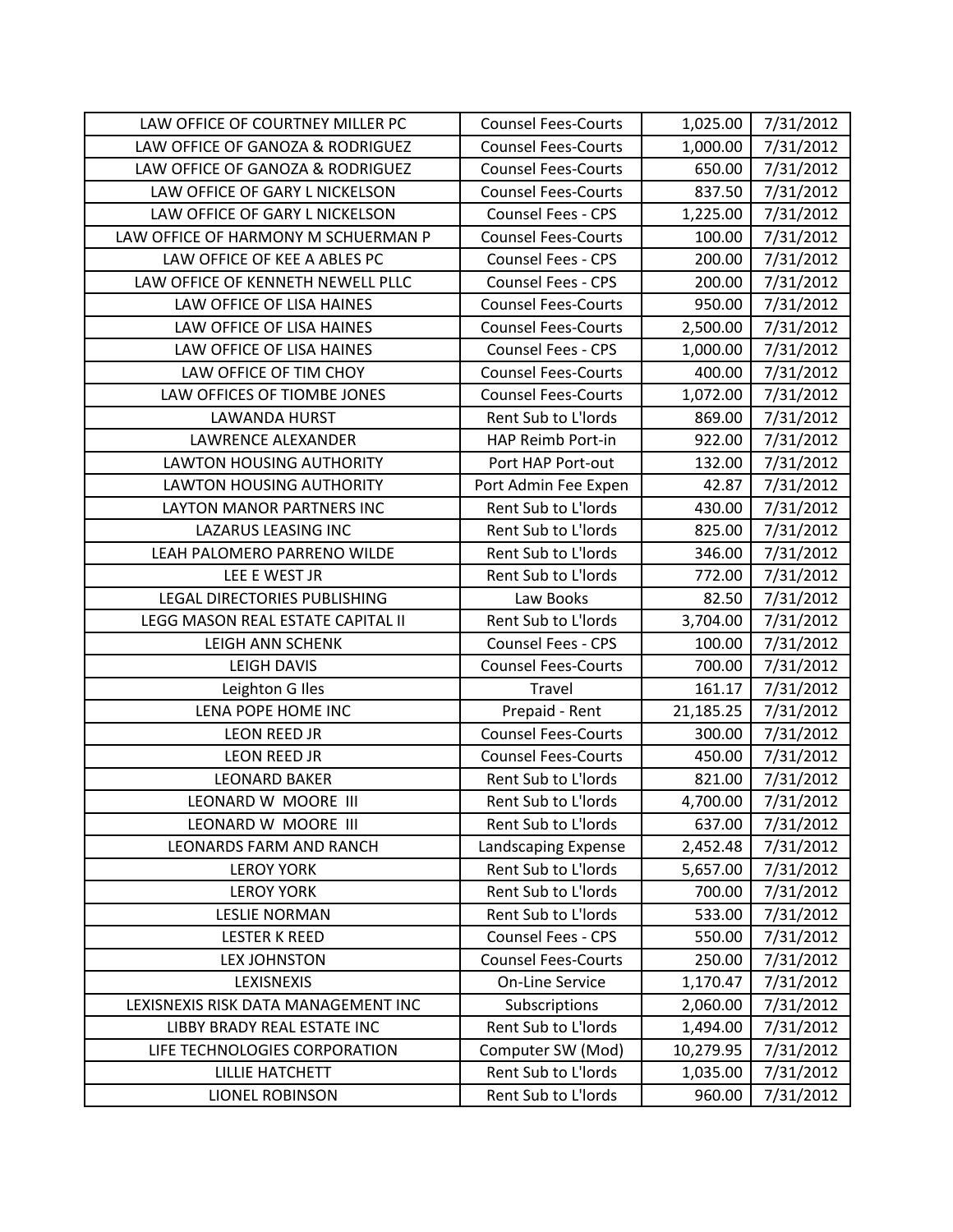| <b>LISA C BELL</b>                  | Rent Sub to L'Iords         | 923.00    | 7/31/2012 |
|-------------------------------------|-----------------------------|-----------|-----------|
| <b>LISA HOOBLER</b>                 | <b>Counsel Fees-Courts</b>  | 1,720.00  | 7/31/2012 |
| <b>LISA HOOBLER</b>                 | <b>Counsel Fees-Courts</b>  | 200.00    | 7/31/2012 |
| <b>LISA L DAWSON</b>                | Rent Sub to L'Iords         | 642.00    | 7/31/2012 |
| <b>LISA MORTON</b>                  | Reporter's Records          | 56.00     | 7/31/2012 |
| <b>LISA MULLEN</b>                  | <b>Counsel Fees-Courts</b>  | 2,596.87  | 7/31/2012 |
| LISA MULLEN                         | <b>Counsel Fees-Courts</b>  | 590.00    | 7/31/2012 |
| <b>LISA MULLEN</b>                  | <b>Counsel Fees-Courts</b>  | 200.00    | 7/31/2012 |
| <b>LISA MULLEN</b>                  | Cnsl Fees-Cap Murder        | 2,596.88  | 7/31/2012 |
| <b>LMW REALTY TRUST</b>             | HAP Reimb Port-in           | 278.00    | 7/31/2012 |
| <b>LOCK TIGHT SECURITY INC</b>      | Supplies                    | 76.50     | 7/31/2012 |
| LOCK TIGHT SECURITY INC             | <b>Support Serv Supply</b>  | 16.00     | 7/31/2012 |
| LOCK TIGHT SECURITY INC             | <b>Building Maintenance</b> | 119.75    | 7/31/2012 |
| <b>LOCK TIGHT SECURITY INC</b>      | <b>Building Maintenance</b> | 109.95    | 7/31/2012 |
| <b>LOCK TIGHT SECURITY INC</b>      | <b>Building Maintenance</b> | 457.00    | 7/31/2012 |
| LODGE PROPERTIES MANAGEMENT LLC     | Rent Sub to L'Iords         | 1,088.00  | 7/31/2012 |
| <b>LONG NGUYEN</b>                  | Rent Sub to L'Iords         | 684.00    | 7/31/2012 |
| LOOMIS FARGO & COMPANY              | Supplies                    | 54.00     | 7/31/2012 |
| <b>LORD KRISHNA LTD</b>             | Travel                      | 461.20    | 7/31/2012 |
| <b>LOREN C GREEN PC</b>             | <b>Counsel Fees-Courts</b>  | 1,520.00  | 7/31/2012 |
| <b>LOREN C GREEN PC</b>             | <b>Counsel Fees-Courts</b>  | 175.00    | 7/31/2012 |
| LOREN C GREEN PC                    | <b>Counsel Fees-Courts</b>  | 150.00    | 7/31/2012 |
| <b>LORIE GRAHAM</b>                 | Reporter's Records          | 5,164.00  | 7/31/2012 |
| <b>LORINE FAYE DUFFEY</b>           | Rent Sub to L'Iords         | 588.00    | 7/31/2012 |
| <b>LOUIE BRICE HARTGRAVES</b>       | Rent Sub to L'Iords         | 1,291.00  | 7/31/2012 |
| LOUIE M HEERWAGEN JR                | Rent Sub to L'Iords         | 519.00    | 7/31/2012 |
| LOWE'S                              | <b>Supplies</b>             | 117.03    | 7/31/2012 |
| LOWE'S                              | <b>Supplies</b>             | (59.82)   | 7/31/2012 |
| LOWE'S                              | <b>Supplies</b>             | 290.43    | 7/31/2012 |
| LOWE'S                              | Landscaping Expense         | 89.94     | 7/31/2012 |
| LOWE'S                              | Parts and Supplies          | 46.95     | 7/31/2012 |
| LOWE'S                              | Field Equip&Supplies        | 284.80    | 7/31/2012 |
| LOWE'S                              | <b>Small Tools</b>          | 380.40    | 7/31/2012 |
| LOWE'S                              | A/C Maint Contract          | 535.00    | 7/31/2012 |
| <b>LPD REALTY LLC</b>               | Rent Sub to L'Iords         | 874.00    | 7/31/2012 |
| LUTHERAN SOCIAL SERV OF THE SOUTH I | <b>Residential Servc</b>    | 10,092.25 | 7/31/2012 |
| <b>LUVAN T TRAN</b>                 | Rent Sub to L'Iords         | 950.00    | 7/31/2012 |
| <b>LYNDA S TARWATER</b>             | <b>Counsel Fees-Courts</b>  | 525.00    | 7/31/2012 |
| <b>LYNDA S TARWATER</b>             | <b>Counsel Fees-Courts</b>  | 500.00    | 7/31/2012 |
| <b>LYNDA S TARWATER</b>             | <b>Counsel Fees-Courts</b>  | 2,300.00  | 7/31/2012 |
| <b>LYNDA S TARWATER</b>             | <b>Counsel Fees-Courts</b>  | 550.00    | 7/31/2012 |
| <b>LYNDA S TARWATER</b>             | <b>Counsel Fees-Courts</b>  | 100.00    | 7/31/2012 |
| LYNNETTE WALLACE                    | Rent Sub to L'Iords         | 625.00    | 7/31/2012 |
| MAEDC-FAIR OAKS LLP                 | Rent Sub to L'Iords         | 2,263.00  | 7/31/2012 |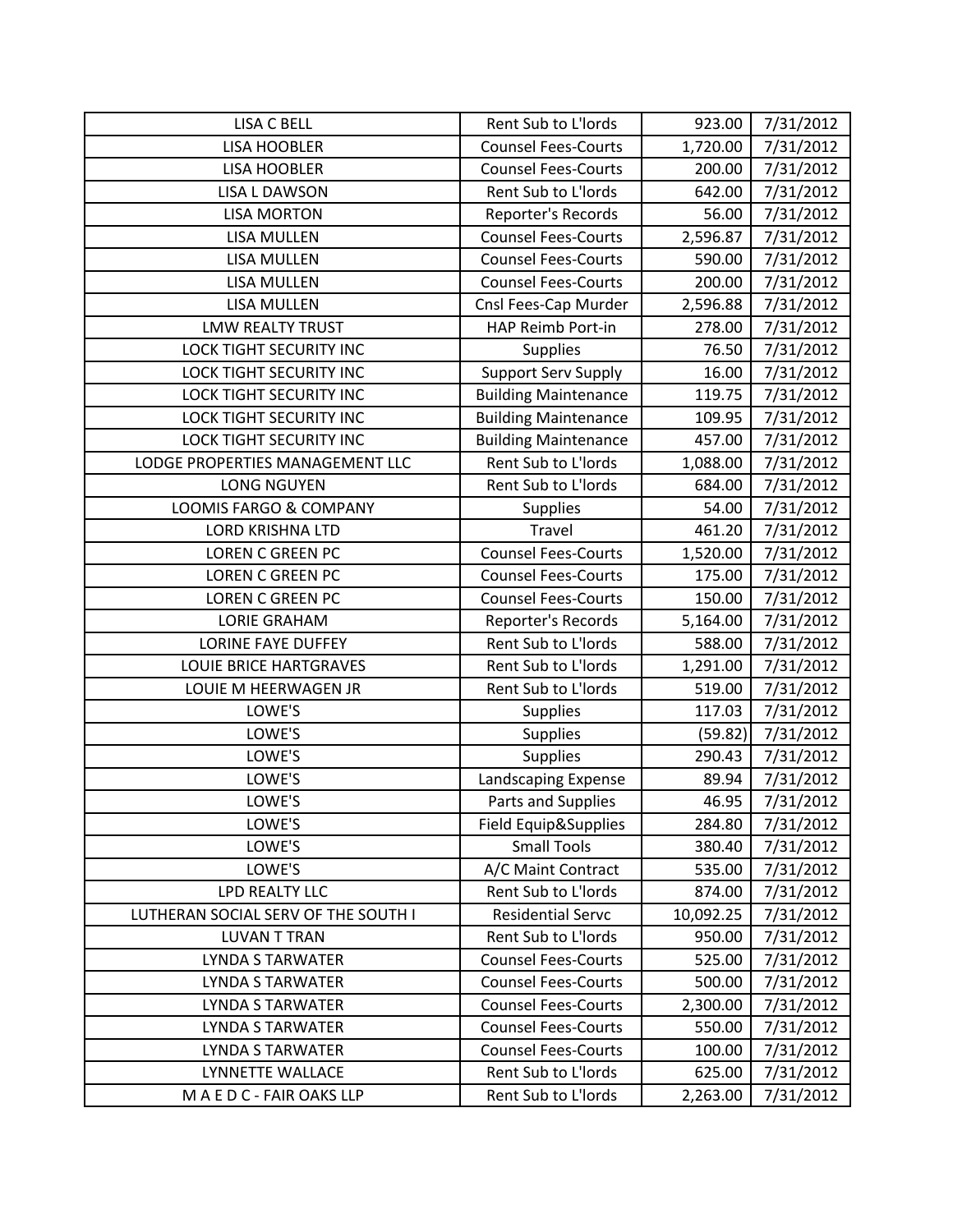| MAEDC-FAIR OAKS LLP                 | HAP Reimb Port-in          | 510.00   | 7/31/2012 |
|-------------------------------------|----------------------------|----------|-----------|
| M MONIQUE WALTERS                   | Counsel Fees-Juv           | 200.00   | 7/31/2012 |
| M SUZANNE FROSSARD PC               | Counsel Fees-Juv           | 100.00   | 7/31/2012 |
| M TRENT LOFTIN                      | <b>Counsel Fees-Courts</b> | 900.00   | 7/31/2012 |
| <b>M TRENT LOFTIN</b>               | <b>Counsel Fees-Courts</b> | 1,000.00 | 7/31/2012 |
| <b>MACK TIPPENS</b>                 | Rent Sub to L'Iords        | 724.00   | 7/31/2012 |
| <b>MACKJ INC</b>                    | Rent Sub to L'Iords        | 393.00   | 7/31/2012 |
| MADERA LINCOLN MEADOWS LP           | Rent Sub to L'Iords        | 886.00   | 7/31/2012 |
| <b>MADISON SUMMIT LTD</b>           | Prepaid - Rent             | 5,515.00 | 7/31/2012 |
| MAEDC HULEN BEND SENIOR COMMUNITY L | Rent Sub to L'Iords        | 6,862.00 | 7/31/2012 |
| MAEDC HULEN BEND SENIOR COMMUNITY L | Rent Sub to L'Iords        | 398.00   | 7/31/2012 |
| MAEDC PALM HOUSE LLC                | Rent Sub to L'Iords        | 276.00   | 7/31/2012 |
| MAGNOLIA PROJECTS, LTD              | Rent Sub to L'Iords        | 304.00   | 7/31/2012 |
| <b>MAHIN JAN KIANI</b>              | Rent Sub to L'Iords        | 1,373.00 | 7/31/2012 |
| <b>MAHIN JAN KIANI</b>              | Rent Sub to L'Iords        | 900.00   | 7/31/2012 |
| MAINSTREAM PROPERTIES INC           | Rent Sub to L'Iords        | 2,100.00 | 7/31/2012 |
| <b>MAKATI GROUP INC</b>             | Rent Sub to L'Iords        | 822.00   | 7/31/2012 |
| <b>MAMIE BUSH JOHNSON</b>           | <b>Counsel Fees-Courts</b> | 400.00   | 7/31/2012 |
| MANAGEMENT OF SURREY OAKS LLC       | Rent Sub to L'Iords        | 516.00   | 7/31/2012 |
| <b>MANOHAR RAJPUT</b>               | Rent Sub to L'Iords        | 462.00   | 7/31/2012 |
| MANUEL DELGADO JR                   | Rent Sub to L'Iords        | 152.00   | 7/31/2012 |
| <b>MANUEL MURILLO</b>               | Rent Sub to L'Iords        | 1,515.00 | 7/31/2012 |
| <b>MARGARET G ANDERSON</b>          | Rent Sub to L'Iords        | 850.00   | 7/31/2012 |
| <b>MARIA RAMIREZ</b>                | Rent Sub to L'Iords        | 749.00   | 7/31/2012 |
| MARIA ROSARIO SAI MADIGAN           | Rent Sub to L'Iords        | 581.00   | 7/31/2012 |
| <b>MARIA SANCHEZ</b>                | Rent Sub to L'Iords        | 335.00   | 7/31/2012 |
| <b>MARIE PIGG REAL ESTATE</b>       | Rent Sub to L'Iords        | 800.00   | 7/31/2012 |
| MARINE CREEK RESIDENTIAL LP         | Rent Sub to L'Iords        | 5,096.00 | 7/31/2012 |
| MARINE CREEK RESIDENTIAL LP         | Rent Sub to L'Iords        | 1,819.00 | 7/31/2012 |
| MARINE CREEK RESIDENTIAL LP         | <b>HAP Reimb Port-in</b>   | 482.00   | 7/31/2012 |
| <b>MARION BAUGH</b>                 | <b>HAP Reimb Port-in</b>   | 918.00   | 7/31/2012 |
| <b>MARION J AIKEN</b>               | Rent Sub to L'Iords        | 925.00   | 7/31/2012 |
| <b>MARK D HIXSON</b>                | Rent Sub to L'Iords        | 650.00   | 7/31/2012 |
| MARK D SCOTT & ASSOCIATES PLLC      | <b>Counsel Fees-Courts</b> | 850.00   | 7/31/2012 |
| MARK D SCOTT & ASSOCIATES PLLC      | <b>Counsel Fees-Courts</b> | 200.00   | 7/31/2012 |
| <b>MARK D SHEARER</b>               | Rent Sub to L'Iords        | 1,969.00 | 7/31/2012 |
| <b>MARK MCGINNIS</b>                | Rent Sub to L'Iords        | 832.00   | 7/31/2012 |
| <b>MARK ROSTEET</b>                 | <b>Counsel Fees-Courts</b> | 700.00   | 7/31/2012 |
| <b>MARK SCOTT WILLIS</b>            | Rent Sub to L'Iords        | 627.00   | 7/31/2012 |
| <b>MARTHA TRAN</b>                  | Rent Sub to L'Iords        | 821.00   | 7/31/2012 |
| MARTINEZ & BONE REALTY INC          | Rent Sub to L'Iords        | 651.00   | 7/31/2012 |
| <b>MARY B THORNTON</b>              | <b>Counsel Fees-Courts</b> | 550.00   | 7/31/2012 |
| MARY ELLEN ECKLUND                  | Rent Sub to L'Iords        | 427.00   | 7/31/2012 |
| <b>MARY R THOMSEN</b>               | Counsel Fees - CPS         | 100.00   | 7/31/2012 |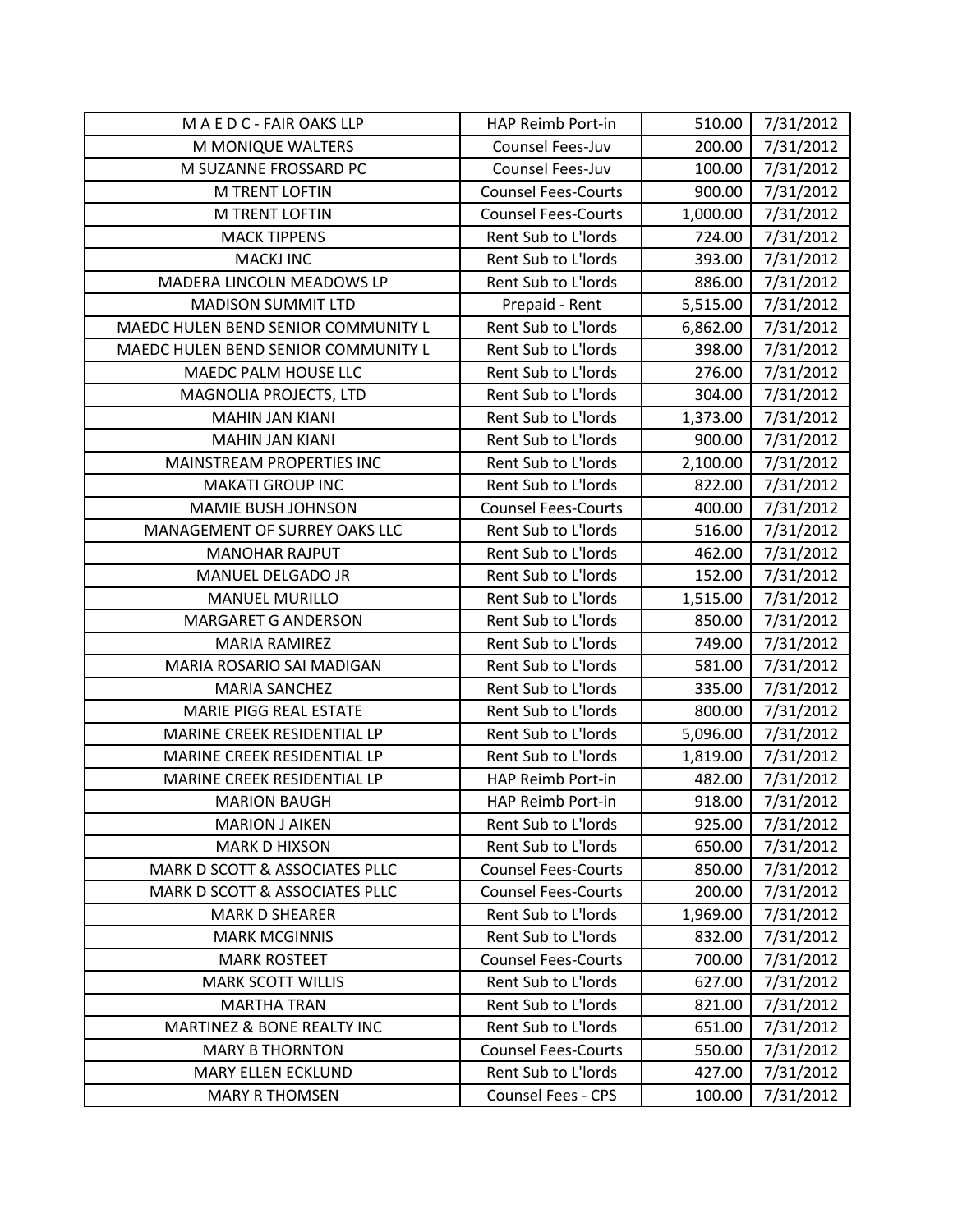| MASTER CLEANING SUPPLY INC              | <b>Custodian Supplies</b>   | 626.70   | 7/31/2012 |
|-----------------------------------------|-----------------------------|----------|-----------|
| MASTER CLEANING SUPPLY INC              | <b>Custodian Supplies</b>   | 459.58   | 7/31/2012 |
| MATERA PAPER COMPANY INC                | Kitchen Supplies            | 75.08    | 7/31/2012 |
| MATRIX ASSOCIATES                       | Rent Sub to L'Iords         | 615.00   | 7/31/2012 |
| <b>MATTHEW BENDER &amp; COMPANY INC</b> | <b>Supplies</b>             | 247.79   | 7/31/2012 |
| MATTHEW BENDER & COMPANY INC            | <b>Supplies</b>             | 424.85   | 7/31/2012 |
| MATTHEW BENDER & COMPANY INC            | Software Maintenance        | 1,700.00 | 7/31/2012 |
| MATTHEW BENDER & COMPANY INC            | Software Maintenance        | 2,450.00 | 7/31/2012 |
| MATTHEW BENDER & COMPANY INC            | Software Maintenance        | 1,250.00 | 7/31/2012 |
| <b>MATTHEW BENDER &amp; COMPANY INC</b> | Software Maintenance        | 1,700.00 | 7/31/2012 |
| MATTHEW BENDER & COMPANY INC            | Software Maintenance        | 2,300.00 | 7/31/2012 |
| MATTHEW BENDER & COMPANY INC            | Software Maintenance        | 2,900.00 | 7/31/2012 |
| MATTHEW JOGODKA                         | <b>Witness Travel</b>       | 136.89   | 7/31/2012 |
| <b>MAX BREWINGTON</b>                   | Counsel Fees - CPS          | 150.00   | 7/31/2012 |
| <b>MAX JOHN STRIKER</b>                 | <b>Counsel Fees-Courts</b>  | 500.00   | 7/31/2012 |
| MAXUM HEALTH SERVICES CORP              | <b>Professional Service</b> | 157.69   | 7/31/2012 |
| MAXUM HEALTH SERVICES CORP              | <b>Professional Service</b> | 91.86    | 7/31/2012 |
| MAXUM HEALTH SERVICES CORP              | <b>Professional Service</b> | 157.69   | 7/31/2012 |
| MAXUM HEALTH SERVICES CORP              | <b>Professional Service</b> | 91.86    | 7/31/2012 |
| MAXUM HEALTH SERVICES CORP              | <b>Professional Service</b> | 157.69   | 7/31/2012 |
| MAXUM HEALTH SERVICES CORP              | <b>Professional Service</b> | 91.86    | 7/31/2012 |
| MAXUM HEALTH SERVICES CORP              | <b>Professional Service</b> | 157.69   | 7/31/2012 |
| MAXUM HEALTH SERVICES CORP              | <b>Professional Service</b> | 91.86    | 7/31/2012 |
| MAXUM HEALTH SERVICES CORP              | <b>Professional Service</b> | 132.50   | 7/31/2012 |
| MAXUM HEALTH SERVICES CORP              | <b>Professional Service</b> | 157.69   | 7/31/2012 |
| MAXUM HEALTH SERVICES CORP              | <b>Professional Service</b> | 91.86    | 7/31/2012 |
| MAXUM HEALTH SERVICES CORP              | <b>Professional Service</b> | 157.69   | 7/31/2012 |
| MAXUM HEALTH SERVICES CORP              | <b>Professional Service</b> | 91.86    | 7/31/2012 |
| MAXUM HEALTH SERVICES CORP              | <b>Professional Service</b> | 157.69   | 7/31/2012 |
| MAXUM HEALTH SERVICES CORP              | <b>Professional Service</b> | 91.86    | 7/31/2012 |
| MAXUM HEALTH SERVICES CORP              | <b>Professional Service</b> | 91.86    | 7/31/2012 |
| MAXUM HEALTH SERVICES CORP              | <b>Professional Service</b> | 91.86    | 7/31/2012 |
| MAXUM HEALTH SERVICES CORP              | <b>Professional Service</b> | 157.69   | 7/31/2012 |
| MAXUM HEALTH SERVICES CORP              | <b>Professional Service</b> | 91.86    | 7/31/2012 |
| MAXUM HEALTH SERVICES CORP              | <b>Professional Service</b> | 132.50   | 7/31/2012 |
| MAXUM HEALTH SERVICES CORP              | <b>Professional Service</b> | 157.69   | 7/31/2012 |
| MAXUM HEALTH SERVICES CORP              | <b>Professional Service</b> | 91.86    | 7/31/2012 |
| MAXUM HEALTH SERVICES CORP              | <b>Professional Service</b> | 157.69   | 7/31/2012 |
| MAXUM HEALTH SERVICES CORP              | <b>Professional Service</b> | 91.86    | 7/31/2012 |
| MAXUM HEALTH SERVICES CORP              | <b>Professional Service</b> | 157.69   | 7/31/2012 |
| <b>MAXUM HEALTH SERVICES CORP</b>       | <b>Professional Service</b> | 91.86    | 7/31/2012 |
| MAXUM HEALTH SERVICES CORP              | <b>Professional Service</b> | 157.69   | 7/31/2012 |
| MAXUM HEALTH SERVICES CORP              | <b>Professional Service</b> | 91.86    | 7/31/2012 |
| MAXUM HEALTH SERVICES CORP              | <b>Professional Service</b> | 157.69   | 7/31/2012 |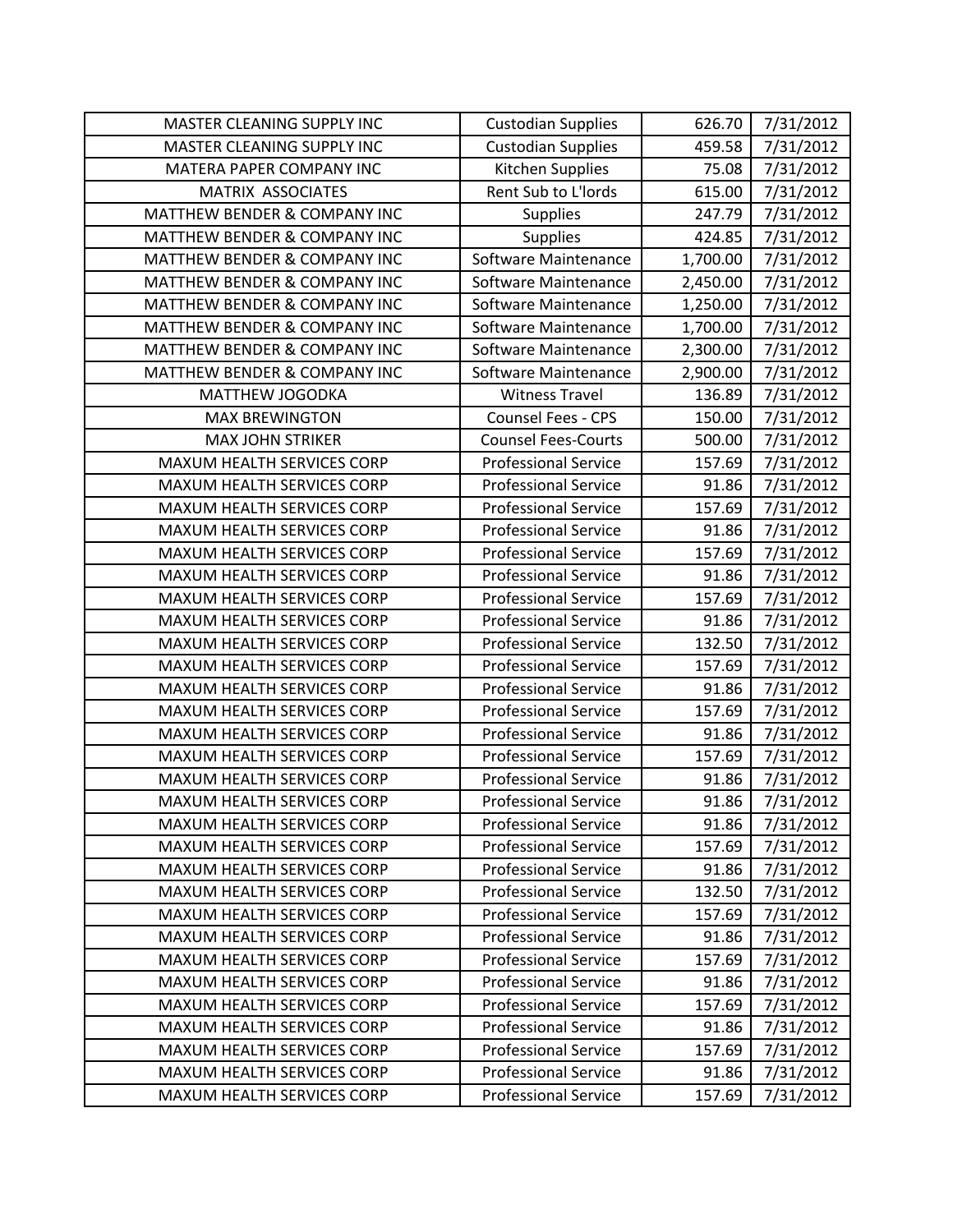| <b>MAXUM HEALTH SERVICES CORP</b>   | <b>Professional Service</b> | 91.86      | 7/31/2012 |
|-------------------------------------|-----------------------------|------------|-----------|
| MAXUM HEALTH SERVICES CORP          | <b>Professional Service</b> | 91.86      | 7/31/2012 |
| MCCLENDON CONSTRUCTION CO INC.      | Non-Track Const/Bldg        | 10,467.28  | 7/31/2012 |
| MCQUAY INTERNATIONAL                | A/C Maint Contract          | 1,011.50   | 7/31/2012 |
| MCQUAY INTERNATIONAL                | A/C Maint Contract          | 1,869.00   | 7/31/2012 |
| <b>MDRD LLC</b>                     | Rent Sub to L'Iords         | 452.00     | 7/31/2012 |
| <b>MDRD LLC</b>                     | Rent Sub to L'Iords         | 406.00     | 7/31/2012 |
| MEADOWS OF BEDFORD II APT INVESTORS | Rent Sub to L'Iords         | 2,413.00   | 7/31/2012 |
| MEADOWS OF BEDFORD II APT INVESTORS | Rent Sub to L'Iords         | 925.00     | 7/31/2012 |
| MEADOWS OF BEDFORD II APT INVESTORS | HAP Reimb Port-in           | 510.00     | 7/31/2012 |
| <b>MELANIE F WEBB</b>               | Psych Exam/Testimony        | 400.00     | 7/31/2012 |
| <b>MELISSIA Y TALTON</b>            | Rent Sub to L'Iords         | 181.00     | 7/31/2012 |
| Melody M Wilkinson                  | Education                   | 88.80      | 7/31/2012 |
| <b>MELVILLE R ASHDOWN</b>           | Rent Sub to L'Iords         | 2,607.00   | 7/31/2012 |
| <b>MELVILLE R ASHDOWN</b>           | Rent Sub to L'Iords         | 1,318.00   | 7/31/2012 |
| MEMBER'S BUILDING MAINTENANCE LLC   | <b>Custodian Services</b>   | 2,953.32   | 7/31/2012 |
| MEMBER'S BUILDING MAINTENANCE LLC   | Contract Labor              | 2,414.16   | 7/31/2012 |
| <b>MERCANTILE PARTNERS LP</b>       | Prepaid - Rent              | 16,128.88  | 7/31/2012 |
| MERCANTILE PARTNERS LP              | Prepaid - Other             | 5,663.52   | 7/31/2012 |
| MERCANTILE PARTNERS LP              | Prepaid - Rent              | 4,375.00   | 7/31/2012 |
| MERCANTILE PARTNERS LP              | Prepaid - Other             | 1,536.48   | 7/31/2012 |
| MHMR OF TARRANT COUNTY              | O/P Group Counseling        | 5,205.00   | 7/31/2012 |
| MHMR OF TARRANT COUNTY              | Prepaid - Rent              | 4,247.48   | 7/31/2012 |
| MHMR OF TARRANT COUNTY              | <b>MHMR</b>                 | 167,575.92 | 7/31/2012 |
| MHMR OF TARRANT COUNTY              | <b>Professional Service</b> | 2,166.66   | 7/31/2012 |
| MICHAEL BERGER                      | Cnsl Fees-Crim Appls        | 3,150.00   | 7/31/2012 |
| MICHAEL D TOLAND                    | Rent Sub to L'Iords         | 431.00     | 7/31/2012 |
| MICHAEL DEEGAN                      | <b>Counsel Fees-Courts</b>  | 100.00     | 7/31/2012 |
| MICHAEL HAILEY                      | Rent Sub to L'Iords         | 950.00     | 7/31/2012 |
| MICHAEL JAMES WILLIAMS              | HAP Reimb Port-in           | 436.00     | 7/31/2012 |
| MICHAEL MOORE                       | Rent Sub to L'Iords         | 477.00     | 7/31/2012 |
| MICHAEL MOORE                       | Rent Sub to L'Iords         | 484.00     | 7/31/2012 |
| MICHAEL RINEHART                    | Rent Sub to L'Iords         | 1,126.00   | 7/31/2012 |
| MICHAEL SHAWN MATLOCK               | <b>Counsel Fees-Courts</b>  | 650.00     | 7/31/2012 |
| MICHAEL SHAWN MATLOCK               | <b>Counsel Fees-Courts</b>  | 1,600.00   | 7/31/2012 |
| MICHAEL SHAWN MATLOCK               | <b>Counsel Fees-Courts</b>  | 1,125.00   | 7/31/2012 |
| MICHAEL THOMPSON                    | Rent Sub to L'Iords         | 1,496.00   | 7/31/2012 |
| MICHAEL W MCCOWAN                   | Rent Sub to L'Iords         | 541.00     | 7/31/2012 |
| MICHELE M JOHNSON                   | Rent Sub to L'Iords         | 821.00     | 7/31/2012 |
| MICHELLE DO                         | Rent Sub to L'Iords         | 1,800.00   | 7/31/2012 |
| Michelle F Cummings                 | Prepaid - Travel            | (82.00)    | 7/31/2012 |
| Michelle F Cummings                 | Travel                      | 104.00     | 7/31/2012 |
| MICHELLE I EUGENE                   | Rent Sub to L'Iords         | 1,449.00   | 7/31/2012 |
| MICHELLE I EUGENE                   | HAP Reimb Port-in           | 337.00     | 7/31/2012 |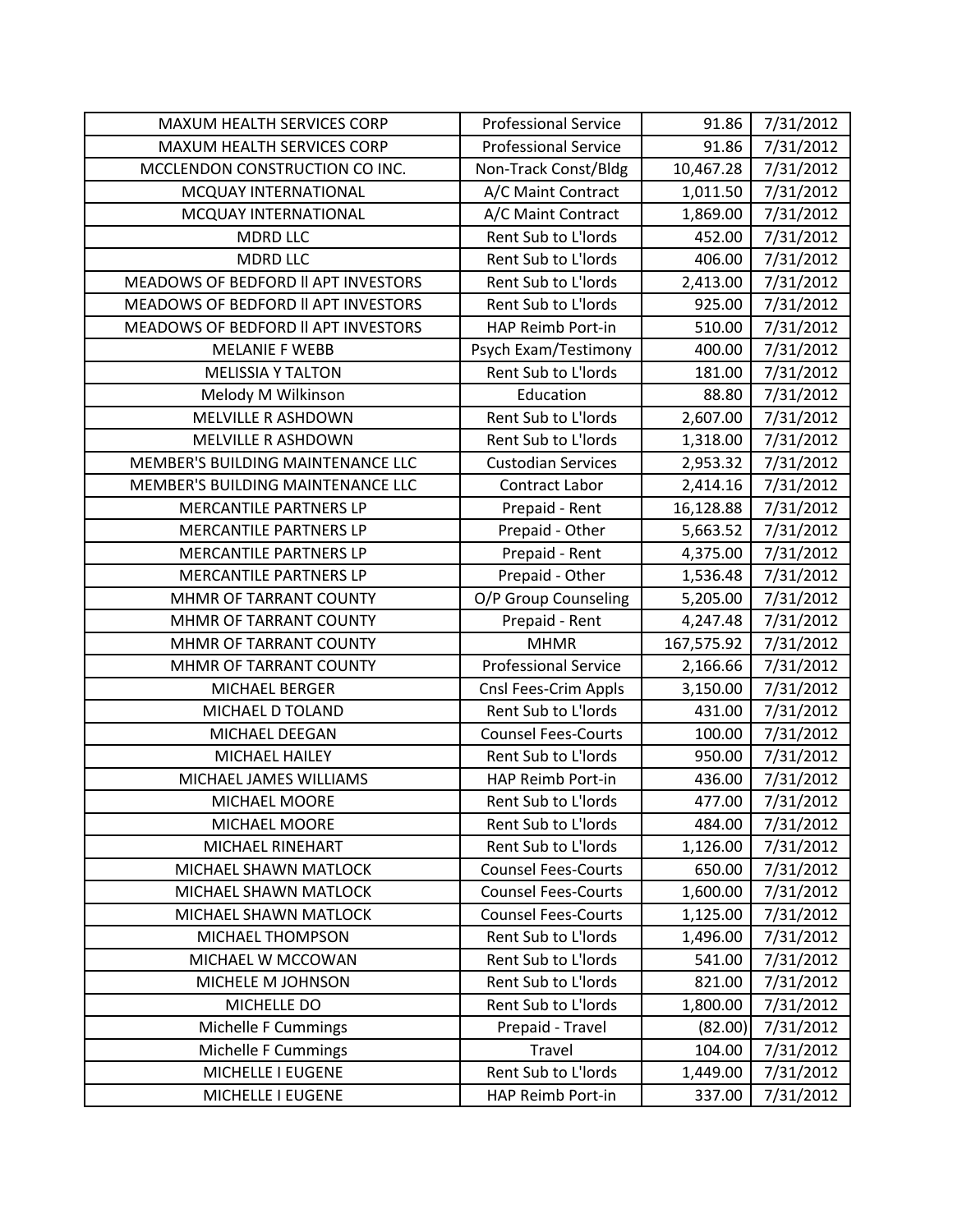| MICHELLE MACON                      | Petit Jury Services         | 6.00     | 7/31/2012 |
|-------------------------------------|-----------------------------|----------|-----------|
| MIGNEAULT FORT WORTH LP             | Rent Sub to L'Iords         | 278.00   | 7/31/2012 |
| <b>MIKE CROXTON</b>                 | Rent Sub to L'Iords         | 530.00   | 7/31/2012 |
| <b>MIKE RUBENKOENIG</b>             | Rent Sub to L'Iords         | 750.00   | 7/31/2012 |
| MIMOSA LANE LLC                     | Prepaid - Rent              | 6,796.84 | 7/31/2012 |
| MIMOSA LANE LLC                     | Water                       | 81.80    | 7/31/2012 |
| MIMOSA LANE LLC                     | Water                       | 50.14    | 7/31/2012 |
| MINH HUONGTHI NGUYEN                | Rent Sub to L'Iords         | 757.00   | 7/31/2012 |
| <b>MINICK LAW PC</b>                | <b>Counsel Fees-Courts</b>  | 400.00   | 7/31/2012 |
| MINICK LAW PC                       | <b>Counsel Fees-Courts</b>  | 100.00   | 7/31/2012 |
| MIPHI INVESTMENTS LLC               | Rent Sub to L'Iords         | 1,445.00 | 7/31/2012 |
| MIR UZAIR                           | Rent Sub to L'Iords         | 518.00   | 7/31/2012 |
| MIRANDA MOORE                       | <b>Restitution Payable</b>  | 100.00   | 7/31/2012 |
| MITCHELL ADDING MACHINE COMPANY INC | <b>Building Maintenance</b> | 100.00   | 7/31/2012 |
| MITEFF FAMILY PARTNERSHIP           | Rent Sub to L'Iords         | 795.00   | 7/31/2012 |
| <b>MONICA LEUCK</b>                 | Rent Sub to L'Iords         | 562.00   | 7/31/2012 |
| MOTOROLA INC                        | Radio Serv-Non Contr        | 1,296.60 | 7/31/2012 |
| Mr Brad L Carpenter                 | Travel                      | 824.94   | 7/31/2012 |
| Mr G K Maenius                      | Travel                      | 1,393.53 | 7/31/2012 |
| Mr James E Duff                     | <b>Travel</b>               | 1,494.80 | 7/31/2012 |
| Mr Jeffrey C Hodges                 | Dues                        | 55.00    | 7/31/2012 |
| Mr Kurt A Buchert                   | Travel                      | 515.31   | 7/31/2012 |
| Mr Mark C Mendez                    | Travel                      | 40.00    | 7/31/2012 |
| Mr Mark Ward Jr                     | <b>Travel</b>               | 499.48   | 7/31/2012 |
| Mr Randy Catterton                  | Education                   | 977.42   | 7/31/2012 |
| Mr Roy C Brooks                     | <b>Travel</b>               | 433.00   | 7/31/2012 |
| Mr Thomas A Wilder                  | Travel                      | 706.23   | 7/31/2012 |
| Mr Todd H Tiemann                   | Education                   | 253.99   | 7/31/2012 |
| Mr W M Booth                        | <b>Dues</b>                 | 55.00    | 7/31/2012 |
| MRI COUNTRY BEND INVESTMENT FUND LP | Rent Sub to L'Iords         | 1,705.00 | 7/31/2012 |
| MRI COUNTRY BEND INVESTMENT FUND LP | Rent Sub to L'Iords         | 866.00   | 7/31/2012 |
| MRI RIVER GLEN INVESTMENT FUND LP   | Rent Sub to L'Iords         | 2,712.00 | 7/31/2012 |
| MRI RIVER GLEN INVESTMENT FUND LP   | Rent Sub to L'Iords         | 385.00   | 7/31/2012 |
| Ms Alisia Morris                    | Travel                      | 637.00   | 7/31/2012 |
| Ms Andrea P Ziton                   | <b>Travel</b>               | 1,044.96 | 7/31/2012 |
| Ms Carol A Capps                    | Education                   | 129.75   | 7/31/2012 |
| Ms Debbie M Spoonts                 | Transportation              | 514.21   | 7/31/2012 |
| Ms Emma Emmitt                      | Education                   | 129.75   | 7/31/2012 |
| Ms Gina R Larobina-Lewis            | Prepaid - Travel            | (312.40) | 7/31/2012 |
| Ms Gina R Larobina-Lewis            | Travel                      | 320.40   | 7/31/2012 |
| Ms Jana J Johnson                   | Education                   | 150.00   | 7/31/2012 |
| Ms Janice E Gentry                  | <b>Travel</b>               | 341.50   | 7/31/2012 |
| Ms Laura E Weist                    | <b>Travel</b>               | 1,069.25 | 7/31/2012 |
| Ms Layne A Walker                   | Prepaid - Travel            | (476.60) | 7/31/2012 |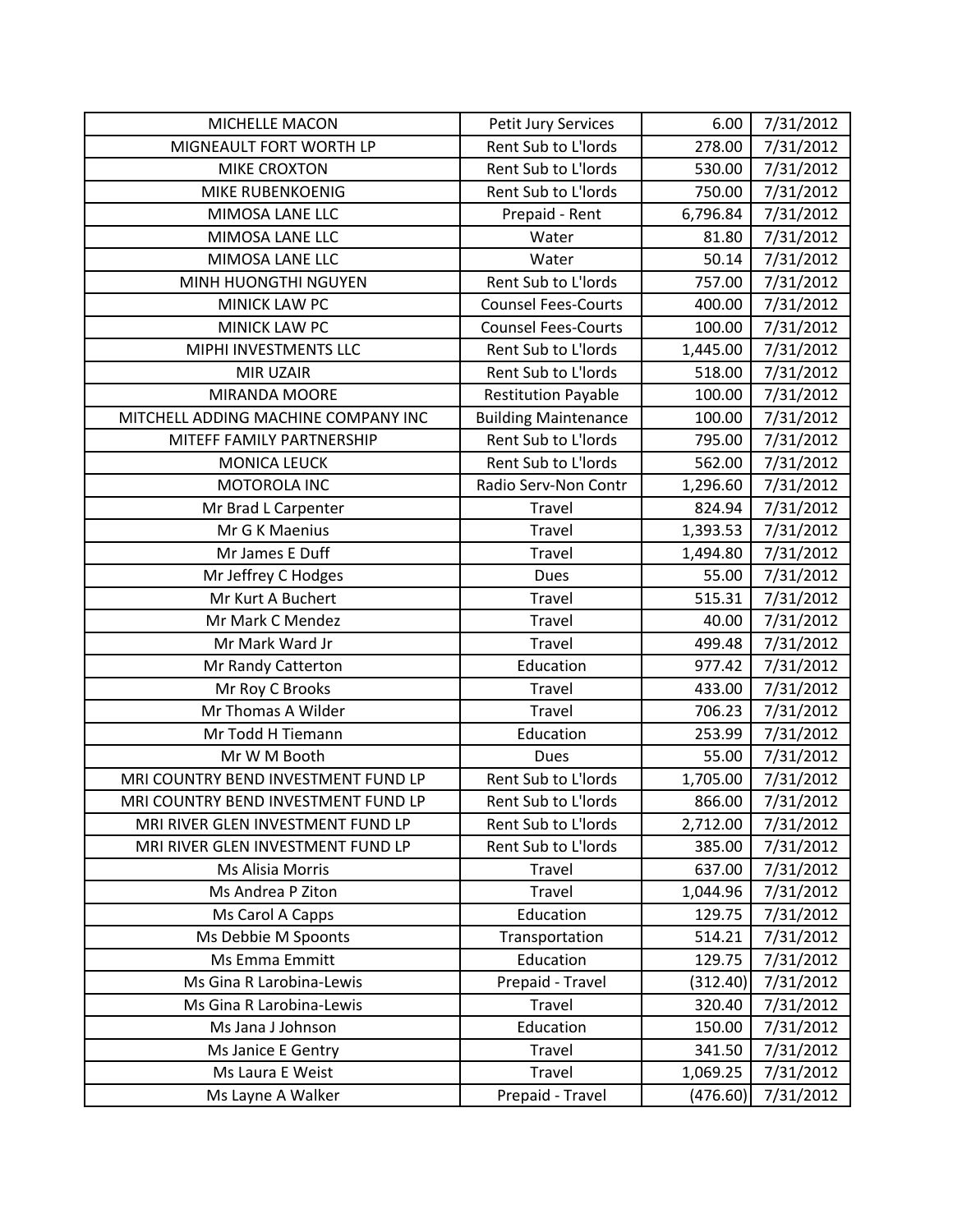| Ms Layne A Walker                   | Travel                      | 483.88    | 7/31/2012 |
|-------------------------------------|-----------------------------|-----------|-----------|
| Ms Mary C Aguirre                   | Education                   | 129.75    | 7/31/2012 |
| Ms Patricia V Benavides             | Education                   | 150.00    | 7/31/2012 |
| Ms Stephanie L Coulombe             | Travel                      | 637.00    | 7/31/2012 |
| Ms Tracey M Kapsidelis              | Travel                      | 349.40    | 7/31/2012 |
| MSC INDUSTRIAL SUPPLY CO            | <b>Building Maintenance</b> | 78.84     | 7/31/2012 |
| MVM SERVICES LLC                    | Prepaid - Rent              | 4,373.33  | 7/31/2012 |
| <b>NADA J RUDDOCK</b>               | Rent Sub to L'Iords         | 616.00    | 7/31/2012 |
| <b>NAFA INC</b>                     | Parts and Supplies          | 108.90    | 7/31/2012 |
| <b>NAFA INC</b>                     | Parts and Supplies          | 37.65     | 7/31/2012 |
| <b>NAHEED S NASIR</b>               | Rent Sub to L'Iords         | 1,400.00  | 7/31/2012 |
| <b>NAN BOWEN</b>                    | Rent Sub to L'Iords         | 240.00    | 7/31/2012 |
| <b>NANCY FUGATE</b>                 | Rent Sub to L'Iords         | 1,000.00  | 7/31/2012 |
| <b>NANCY J CLAUNCH</b>              | Rent Sub to L'Iords         | 1,560.00  | 7/31/2012 |
| NANKUMARI RAJPUT BHATTI             | Rent Sub to L'Iords         | 1,158.00  | 7/31/2012 |
| NAOYA ORIME                         | Rent Sub to L'Iords         | 685.00    | 7/31/2012 |
| <b>NARENDRA GANDHI</b>              | Rent Sub to L'Iords         | 2,180.00  | 7/31/2012 |
| <b>NATHAN J FRY</b>                 | HAP Reimb Port-in           | 869.00    | 7/31/2012 |
| <b>NAVID ALBAND</b>                 | <b>Counsel Fees-Courts</b>  | 1,181.25  | 7/31/2012 |
| <b>NAVID ALBAND</b>                 | <b>Counsel Fees-Courts</b>  | 875.00    | 7/31/2012 |
| NCTCOG - NORTH CENTRAL TEXAS        | Education                   | 250.00    | 7/31/2012 |
| NDC FT WORTH AFFORDABLE HOUSNG I LT | Rent Sub to L'Iords         | 369.00    | 7/31/2012 |
| NEI DEVELOPMENT LLC                 | Rent Sub to L'Iords         | 1,585.00  | 7/31/2012 |
| NEIGHBORHOOD PARTNERS OF TX LP      | HAP Reimb Port-in           | 305.00    | 7/31/2012 |
| <b>NELON LAW GROUP PLLC</b>         | <b>Counsel Fees-Courts</b>  | 400.00    | 7/31/2012 |
| NELON LAW GROUP PLLC                | <b>Counsel Fees-Courts</b>  | 800.00    | 7/31/2012 |
| <b>NELON LAW GROUP PLLC</b>         | <b>Counsel Fees-Courts</b>  | 475.00    | 7/31/2012 |
| <b>NELON LAW GROUP PLLC</b>         | <b>Counsel Fees-Courts</b>  | 600.00    | 7/31/2012 |
| <b>NETFACILITIES INC</b>            | Software Maintenance        | 3,018.00  | 7/31/2012 |
| NEW HORIZONS RANCH & CENTER INC     | <b>Residential Servc</b>    | 8,295.00  | 7/31/2012 |
| NEWBORN & CHILDRENS MED SRVC        | <b>Medical Services</b>     | 2,640.00  | 7/31/2012 |
| <b>NGOC BIGH NGUYEN</b>             | Rent Sub to L'Iords         | 900.00    | 7/31/2012 |
| NHUNG THI DINH                      | Rent Sub to L'Iords         | 1,904.00  | 7/31/2012 |
| NICA-NORTHSIDE INTER-CHURCH AGENCY  | <b>Subrecipient Service</b> | 1,410.22  | 7/31/2012 |
| NICHOLSON-WATERMAN FAMILY TRUST     | Rent Sub to L'Iords         | 1,164.00  | 7/31/2012 |
| NICULINA HODADEA                    | Rent Sub to L'Iords         | 937.00    | 7/31/2012 |
| <b>NICVIN LLC</b>                   | Rent Sub to L'Iords         | 458.00    | 7/31/2012 |
| NIDHI TANDON                        | Rent Sub to L'Iords         | 956.00    | 7/31/2012 |
| NINA FERNANDEZ                      | <b>Witness Travel</b>       | 392.18    | 7/31/2012 |
| NIZAM PEERWANI, M.D., P.A.          | Misc Payable                | 29,311.10 | 7/31/2012 |
| NIZAM PEERWANI, M.D., P.A.          | Misc Payable                | 13,825.00 | 7/31/2012 |
| <b>NORSTAR</b>                      | Rent Sub to L'Iords         | 16,243.00 | 7/31/2012 |
| <b>NORSTAR</b>                      | Rent Sub to L'Iords         | 1,293.00  | 7/31/2012 |
| <b>NORSTAR</b>                      | Rent Sub to L'Iords         | 615.00    | 7/31/2012 |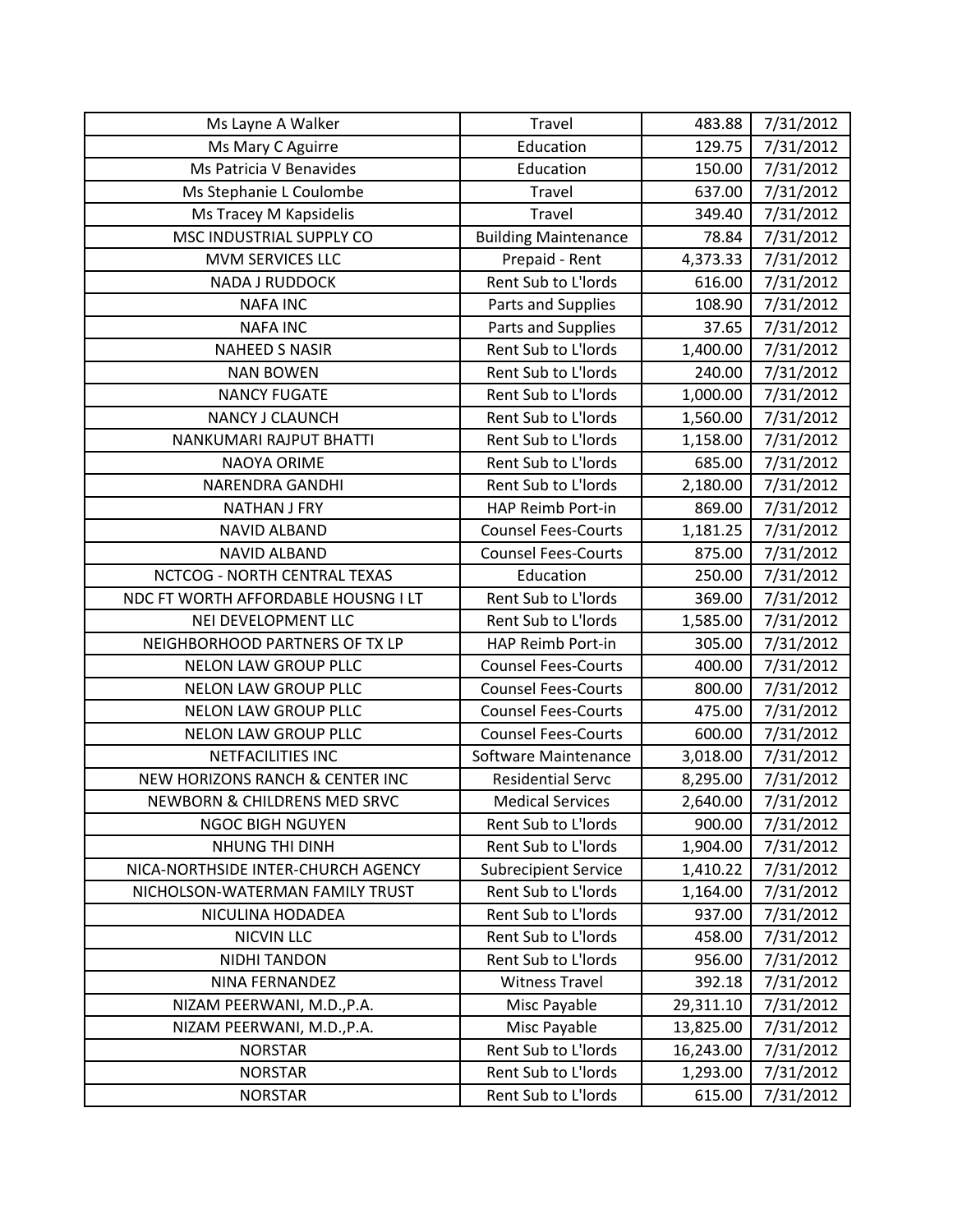| <b>NORSTAR</b>                         | Rent Sub to L'Iords         | 751.00    | 7/31/2012 |
|----------------------------------------|-----------------------------|-----------|-----------|
| <b>NORSTAR</b>                         | HAP Reimb Port-in           | 5,391.00  | 7/31/2012 |
| <b>NORTH HILLS APTS LTD</b>            | Rent Sub to L'Iords         | 1,245.00  | 7/31/2012 |
| NORTH TEXAS EQUITIES CORP              | Rent Sub to L'Iords         | 2,149.00  | 7/31/2012 |
| NORTH TEXAS REO GROUP INC              | Rent Sub to L'Iords         | 1,729.00  | 7/31/2012 |
| NORTHCREST SHADYWOOD PARTNERS LP       | Rent Sub to L'Iords         | 2,414.00  | 7/31/2012 |
| NORTHCREST SHADYWOOD PARTNERS LP       | Rent Sub to L'Iords         | 450.00    | 7/31/2012 |
| NORTHCREST SHADYWOOD PARTNERS LP       | Rent Sub to L'Iords         | 1,732.00  | 7/31/2012 |
| <b>NORTON METAL</b>                    | Landscaping Expense         | 102.50    | 7/31/2012 |
| NOTTING HILL PARTNERS LP               | Rent Sub to L'Iords         | 6,847.00  | 7/31/2012 |
| NOTTING HILL PARTNERS LP               | Rent Sub to L'Iords         | 494.00    | 7/31/2012 |
| NOTTING HILL PARTNERS LP               | <b>Utility Allowance</b>    | 200.00    | 7/31/2012 |
| NOVARTIS VACCINES & DIAGNASTICS INC    | <b>Medical Supplies</b>     | 965.91    | 7/31/2012 |
| <b>NPOT PARTNERS I LP</b>              | Rent Sub to L'Iords         | 1,246.00  | 7/31/2012 |
| <b>NSPIRE WOODS PARTNERS LLC</b>       | Rent Sub to L'Iords         | 2,085.00  | 7/31/2012 |
| <b>NSPIRE WOODS PARTNERS LLC</b>       | Rent Sub to L'Iords         | 1,048.00  | 7/31/2012 |
| NSPIRE WOODS PARTNERS LLC              | Rent Sub to L'Iords         | 1,998.00  | 7/31/2012 |
| OAK FARMS DAIRY                        | Food                        | 362.55    | 7/31/2012 |
| OAK TIMBERS-FORT WORTH SOUTH LP        | Rent Sub to L'Iords         | 3,498.00  | 7/31/2012 |
| OAK TIMBERS-FORT WORTH SOUTH LP        | Rent Sub to L'Iords         | 1,611.00  | 7/31/2012 |
| OAK TIMBERS-FORT WORTH SOUTH LP        | HAP Reimb Port-in           | 580.00    | 7/31/2012 |
| OAK TIMBERS-NORTH GREENBRIAR LP        | Rent Sub to L'Iords         | 7,290.00  | 7/31/2012 |
| OAK TIMBERS-NORTH GREENBRIAR LP        | Rent Sub to L'Iords         | 822.00    | 7/31/2012 |
| OAK TIMBERS-NORTH GREENBRIAR LP        | HAP Reimb Port-in           | 467.00    | 7/31/2012 |
| OAK TIMBERS-WHITE SETTLEMENT           | Rent Sub to L'Iords         | 635.00    | 7/31/2012 |
| OAK TIMBERS-WHITE SETTLEMENT           | Rent Sub to L'Iords         | 1,707.00  | 7/31/2012 |
| OAK TIMBERS-WHITE SETTLEMENT II        | Rent Sub to L'Iords         | 2,467.00  | 7/31/2012 |
| OAK TIMBERS-WHITE SETTLEMENT II        | Rent Sub to L'Iords         | 107.00    | 7/31/2012 |
| OAK TIMBERS-WHITE SETTLEMENT II        | HAP Reimb Port-in           | 417.00    | 7/31/2012 |
| <b>OBADIAH BOLES</b>                   | Rent Sub to L'Iords         | 1,322.00  | 7/31/2012 |
| OCHO VEGAS INC                         | Rent Sub to L'Iords         | 168.00    | 7/31/2012 |
| OCHO VEGAS INC                         | Rent Sub to L'Iords         | 410.00    | 7/31/2012 |
| O'CONNOR PLACE LP                      | Rent Sub to L'Iords         | 1,095.00  | 7/31/2012 |
| O'CONNOR PLACE LP                      | Rent Sub to L'Iords         | 345.00    | 7/31/2012 |
| O'CONNOR PLACE LP                      | Rent Sub to L'Iords         | 1,347.00  | 7/31/2012 |
| <b>ODIS A DARNELL</b>                  | Rent Sub to L'Iords         | 824.00    | 7/31/2012 |
| <b>ODYSSEY INK INCORPORATED</b>        | <b>Professional Service</b> | 23,201.43 | 7/31/2012 |
| <b>OGBURNS TRUCK PARTS OF FT WORTH</b> | Parts and Supplies          | 128.80    | 7/31/2012 |
| OHC SPECTRUM ONE LLC                   | Rent Sub to L'Iords         | 3,689.00  | 7/31/2012 |
| OHC SPECTRUM ONE LLC                   | Rent Sub to L'Iords         | 723.00    | 7/31/2012 |
| OHC SPECTRUM ONE LLC                   | Rent Sub to L'Iords         | 650.00    | 7/31/2012 |
| OHC SPECTRUM ONE LLC                   | HAP Reimb Port-in           | 1,765.00  | 7/31/2012 |
| OHC/COBBLESTONE LTD                    | Rent Sub to L'Iords         | 5,902.00  | 7/31/2012 |
| OHC/COBBLESTONE LTD                    | Rent Sub to L'Iords         | 2,298.00  | 7/31/2012 |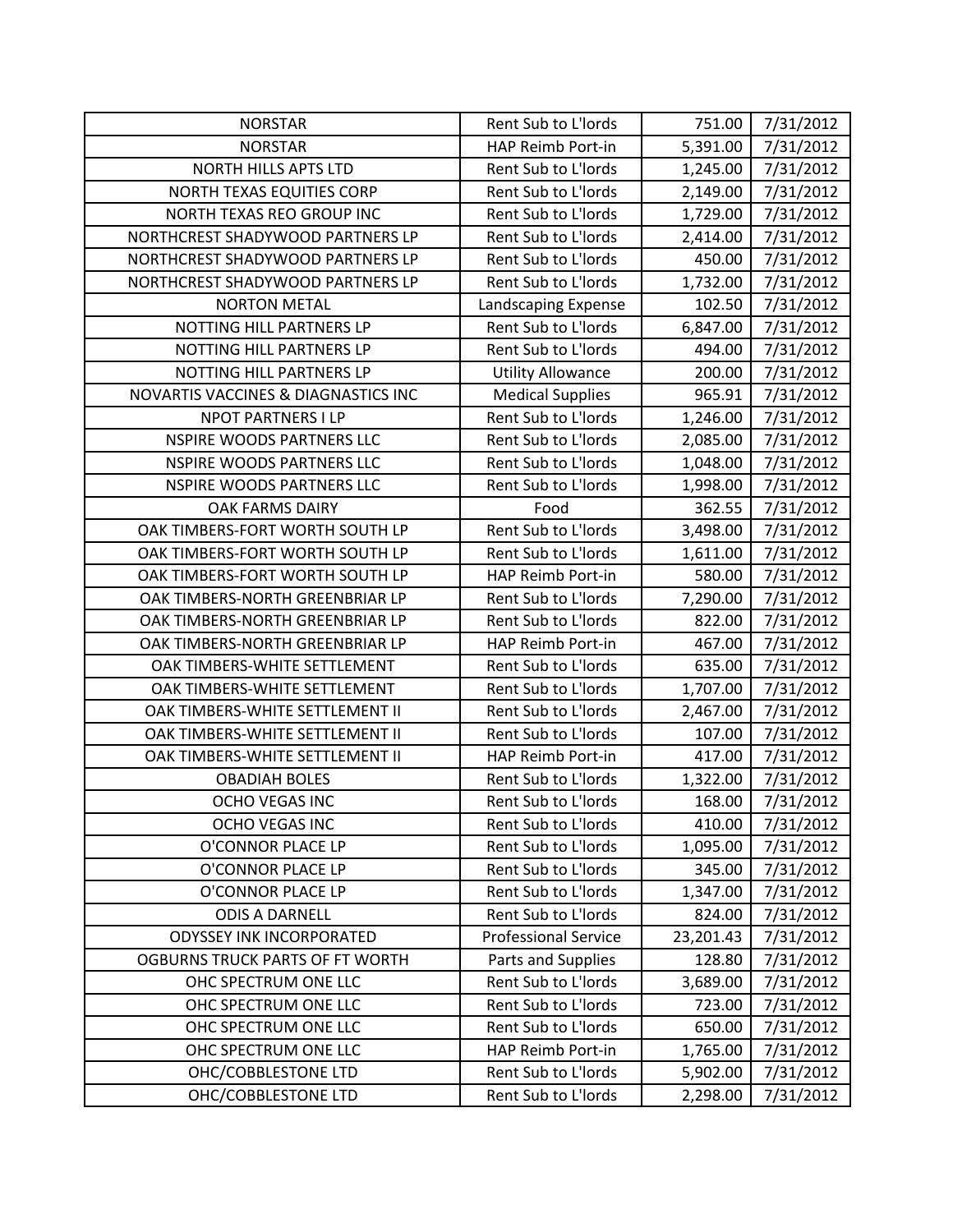| OHC/COBBLESTONE LTD                       | Rent Sub to L'Iords         | 476.00    | 7/31/2012 |
|-------------------------------------------|-----------------------------|-----------|-----------|
| <b>OKEY AKPOM</b>                         | <b>Counsel Fees-Courts</b>  | 300.00    | 7/31/2012 |
| OKLAHOMA HOUSING FINANCE AGENCY           | Port HAP Port-out           | 686.00    | 7/31/2012 |
| OKLAHOMA HOUSING FINANCE AGENCY           | Port Admin Fee Expen        | 42.87     | 7/31/2012 |
| OLIVE TREE REALTY SOLUTION LLC            | Rent Sub to L'Iords         | 497.00    | 7/31/2012 |
| <b>OMEGA LABORATORIES INC</b>             | <b>Laboratory Costs</b>     | 1,910.00  | 7/31/2012 |
| ONE AMELIA PARC LP                        | Rent Sub to L'Iords         | 6,550.00  | 7/31/2012 |
| ONE AMELIA PARC LP                        | HAP Reimb Port-in           | 1,332.00  | 7/31/2012 |
| ONE VILLAGE CREEK LP                      | Rent Sub to L'Iords         | 17,542.00 | 7/31/2012 |
| ONE VILLAGE CREEK LP                      | Rent Sub to L'Iords         | 2,560.00  | 7/31/2012 |
| ONLINE TECH STORES.COM                    | <b>Supplies</b>             | 15.05     | 7/31/2012 |
| ONLINE TECH STORES.COM                    | Supplies                    | 20.40     | 7/31/2012 |
| ONLINE TECH STORES.COM                    | Supplies                    | 240.80    | 7/31/2012 |
| ORANGE COUNTY HOUSING AUTHORIT            | <b>Other Payable</b>        | 417.34    | 7/31/2012 |
| O'REILLY AUTO PARTS                       | Central Garage Inv          | 86.10     | 7/31/2012 |
| <b>O'REILLY AUTO PARTS</b>                | Parts and Supplies          | 59.20     | 7/31/2012 |
| <b>ORVILLE E WHEELER</b>                  | Rent Sub to L'Iords         | 233.00    | 7/31/2012 |
| <b>OSCAR G SETTLE</b>                     | <b>Counsel Fees-Courts</b>  | 600.00    | 7/31/2012 |
| <b>OSWALDO ZELAYA</b>                     | Rent Sub to L'Iords         | 429.00    | 7/31/2012 |
| <b>OVERTON FAMILY LIMITED PARTNERSHIP</b> | Rent Sub to L'Iords         | 866.00    | 7/31/2012 |
| <b>OVERTON SQUARE LP</b>                  | Rent Sub to L'Iords         | 4,273.00  | 7/31/2012 |
| <b>OVERTON SQUARE LP</b>                  | Rent Sub to L'Iords         | 717.00    | 7/31/2012 |
| <b>OVERTON SQUARE LP</b>                  | HAP Reimb Port-in           | 464.00    | 7/31/2012 |
| OWEN GROUP PROPERTY MANAGEMENT LLC        | Rent Sub to L'Iords         | 376.00    | 7/31/2012 |
| P MICHAEL SCHNEIDER LAW FIRM PC           | <b>Counsel Fees-Courts</b>  | 1,550.00  | 7/31/2012 |
| P MICHAEL SCHNEIDER LAW FIRM PC           | <b>Counsel Fees-Courts</b>  | 125.00    | 7/31/2012 |
| P MICHAEL SCHNEIDER LAW FIRM PC           | <b>Counsel Fees-Courts</b>  | 700.00    | 7/31/2012 |
| P MICHAEL SCHNEIDER LAW FIRM PC           | <b>Counsel Fees-Courts</b>  | 300.00    | 7/31/2012 |
| P MICHAEL SCHNEIDER LAW FIRM PC           | <b>Counsel Fees - CPS</b>   | 200.00    | 7/31/2012 |
| P.I.E. MANAGEMENT LLC                     | <b>Professional Service</b> | 1,688.00  | 7/31/2012 |
| PAMELA S FERNANDEZ                        | <b>Counsel Fees-Courts</b>  | 200.00    | 7/31/2012 |
| PAMELA TREST BERNARD                      | Rent Sub to L'Iords         | 316.00    | 7/31/2012 |
| PARK CITIES LIMITED PARTNERSHIP           | Central Garage Inv          | 857.56    | 7/31/2012 |
| PARK PLAZA SHOPPING CENTER                | Prepaid - Rent              | 4,250.00  | 7/31/2012 |
| PARK VISTA TOWNHOMES L P                  | Rent Sub to L'Iords         | 16,000.00 | 7/31/2012 |
| PARKER ELECTRIC                           | <b>Building Maintenance</b> | 589.95    | 7/31/2012 |
| PARKER ELECTRIC                           | <b>Building Maintenance</b> | 196.26    | 7/31/2012 |
| <b>PARKER ELECTRIC</b>                    | <b>Building Maintenance</b> | 1,920.96  | 7/31/2012 |
| PARKSIDE APARTMENTS LLC                   | Rent Sub to L'Iords         | 4,121.00  | 7/31/2012 |
| PARKSIDE PROPERTIES LP                    | Rent Sub to L'Iords         | 416.00    | 7/31/2012 |
| PARKSIDE PROPERTIES LP                    | HAP Reimb Port-in           | 354.00    | 7/31/2012 |
| PARNELL E RYAN                            | <b>Professional Service</b> | 3,120.00  | 7/31/2012 |
| PARODI PROPERTY LTD                       | Rent Sub to L'Iords         | 13,507.00 | 7/31/2012 |
| PARODI PROPERTY LTD                       | Rent Sub to L'Iords         | 3,324.00  | 7/31/2012 |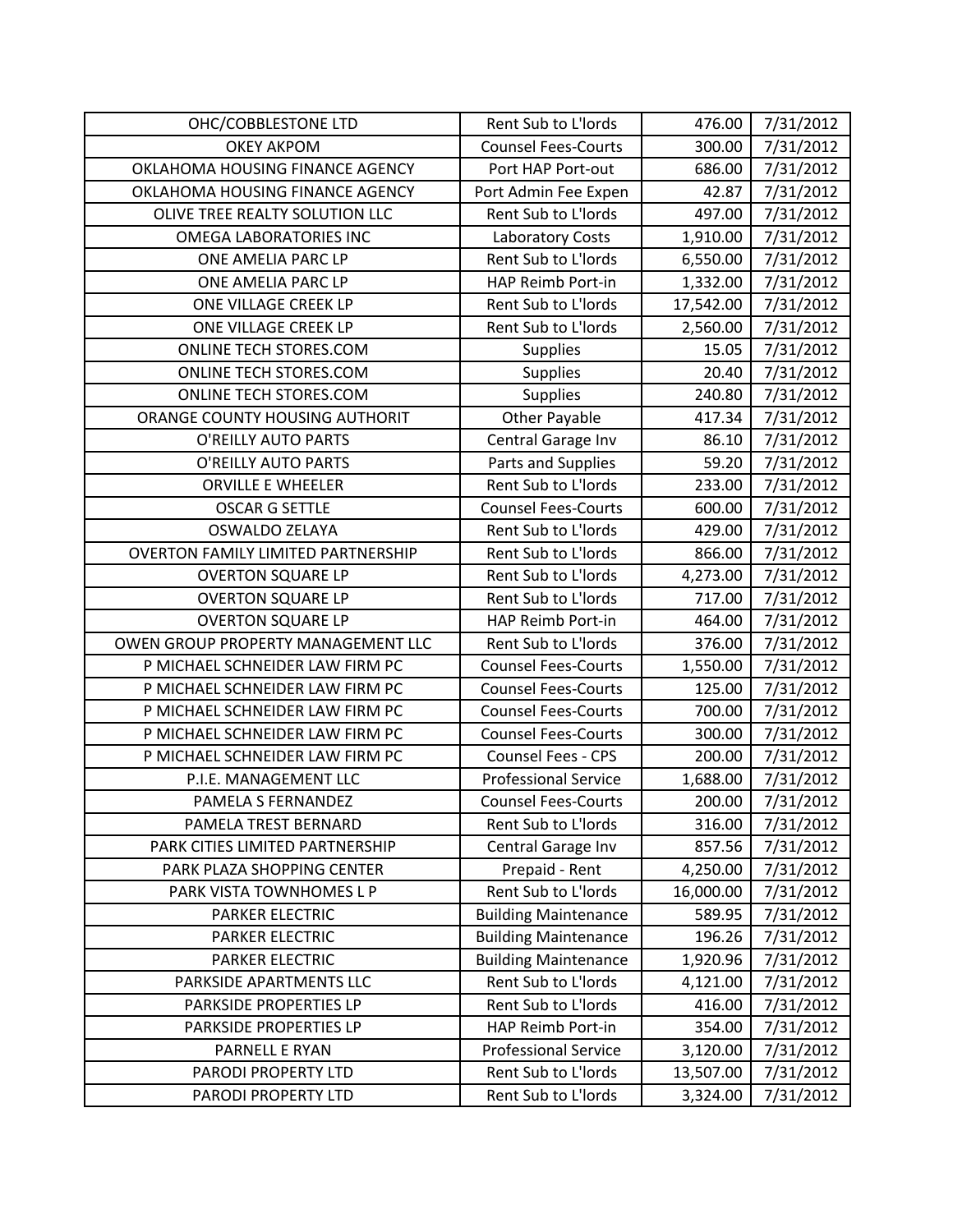| PASADA PROPERTY INVESTMENTS LLC     | Rent Sub to L'Iords        | 433.00    | 7/31/2012 |
|-------------------------------------|----------------------------|-----------|-----------|
| PASCALE BARLATIER SURPRIS           | HAP Reimb Port-in          | 700.00    | 7/31/2012 |
| PATHWAY BUILDERS LP                 | Rent Sub to L'Iords        | 950.00    | 7/31/2012 |
| PATRICIA L SUMMERS                  | <b>Counsel Fees-Courts</b> | 500.00    | 7/31/2012 |
| PATRICIA L SUMMERS                  | <b>Counsel Fees - CPS</b>  | 500.00    | 7/31/2012 |
| PATRICIA L SUMMERS                  | <b>Counsel Fees - CPS</b>  | 1,177.50  | 7/31/2012 |
| PATRICIA MARGARET MCBRIDE           | <b>Counsel Fees-Courts</b> | 600.00    | 7/31/2012 |
| PATRICIA MARGARET MCBRIDE           | <b>Counsel Fees-Courts</b> | 925.00    | 7/31/2012 |
| PATRICIA MARGARET MCBRIDE           | <b>Counsel Fees-Courts</b> | 1,375.00  | 7/31/2012 |
| PATRICIA MARGARET MCBRIDE           | <b>Counsel Fees-Courts</b> | 100.00    | 7/31/2012 |
| PATRICIA MARGARET MCBRIDE           | <b>Counsel Fees-Courts</b> | 650.00    | 7/31/2012 |
| PATRICIA MARGARET MCBRIDE           | <b>Counsel Fees-Courts</b> | 600.00    | 7/31/2012 |
| PATRICIA MARGARET MCBRIDE           | Cnsl Fees-Crim Appls       | 250.00    | 7/31/2012 |
| PATRICIA R POOL                     | Rent Sub to L'Iords        | 690.00    | 7/31/2012 |
| <b>PATRICK CURRAN</b>               | <b>Counsel Fees-Courts</b> | 4,680.00  | 7/31/2012 |
| PATRICK CURRAN                      | <b>Counsel Fees-Courts</b> | 1,480.00  | 7/31/2012 |
| <b>PATRICK CURRAN</b>               | <b>Counsel Fees-Courts</b> | 170.00    | 7/31/2012 |
| <b>PATRICK CURRAN</b>               | <b>Counsel Fees-Courts</b> | 880.00    | 7/31/2012 |
| <b>PATRICK KEVLIN</b>               | Rent Sub to L'Iords        | 761.00    | 7/31/2012 |
| PATRICK R MCCARTY                   | <b>Counsel Fees-Courts</b> | 275.00    | 7/31/2012 |
| PATRICK S DOHONEY & ASSOCIATES PLLC | <b>Counsel Fees-Courts</b> | 850.00    | 7/31/2012 |
| PATRICK S DOHONEY & ASSOCIATES PLLC | <b>Counsel Fees-Courts</b> | 3,150.00  | 7/31/2012 |
| PATRICK S DOHONEY & ASSOCIATES PLLC | <b>Counsel Fees-Courts</b> | 175.00    | 7/31/2012 |
| PATTY TILLMAN                       | Counsel Fees-Juv           | 325.00    | 7/31/2012 |
| PAUL CONNER                         | <b>Counsel Fees-Courts</b> | 1,710.00  | 7/31/2012 |
| PAUL CONNER                         | <b>Counsel Fees-Courts</b> | 1,410.00  | 7/31/2012 |
| PAUL E MAYS                         | Rent Sub to L'Iords        | 940.00    | 7/31/2012 |
| PAUL LEWALLEN                       | <b>Counsel Fees-Courts</b> | 150.00    | 7/31/2012 |
| PAUL LEWALLEN                       | <b>Counsel Fees-Courts</b> | 1,000.00  | 7/31/2012 |
| <b>PAUL MCGINNIS</b>                | Prepaid - Rent             | 3,175.00  | 7/31/2012 |
| <b>PAUL MURRAY</b>                  | Rent Sub to L'Iords        | 518.00    | 7/31/2012 |
| PAUL OKELLO                         | Rent Sub to L'Iords        | 837.00    | 7/31/2012 |
| PC MALL GOV INC                     | Software Maintenance       | 81,006.39 | 7/31/2012 |
| PECAN BEND APARTMENTS LTD           | Rent Sub to L'Iords        | 430.00    | 7/31/2012 |
| PECAN BEND APARTMENTS LTD           | HAP Reimb Port-in          | 357.00    | 7/31/2012 |
| PEDRO CISNEROS                      | Counsel Fees-Juv           | 250.00    | 7/31/2012 |
| PENNSYLVANIA PLACE APARTMENTS LP    | Rent Sub to L'Iords        | 2,729.00  | 7/31/2012 |
| PENNSYLVANIA PLACE APARTMENTS LP    | Rent Sub to L'Iords        | 1,899.00  | 7/31/2012 |
| PENNSYLVANIA PLACE APARTMENTS LP    | HAP Reimb Port-in          | 588.00    | 7/31/2012 |
| PENSTAR POWER LLC                   | <b>Utility Allowance</b>   | 249.00    | 7/31/2012 |
| PENTHOUSE CONDOMINIUM HOA           | Prepaid - Rent             | 265.00    | 7/31/2012 |
| PERRY BRIGHAM                       | Rent Sub to L'Iords        | 752.00    | 7/31/2012 |
| PERSONAL ACQUISITION MGMT & SALES I | Rent Sub to L'Iords        | 3,168.00  | 7/31/2012 |
| PERSONAL ACQUISITION MGMT & SALES I | Rent Sub to L'Iords        | 692.00    | 7/31/2012 |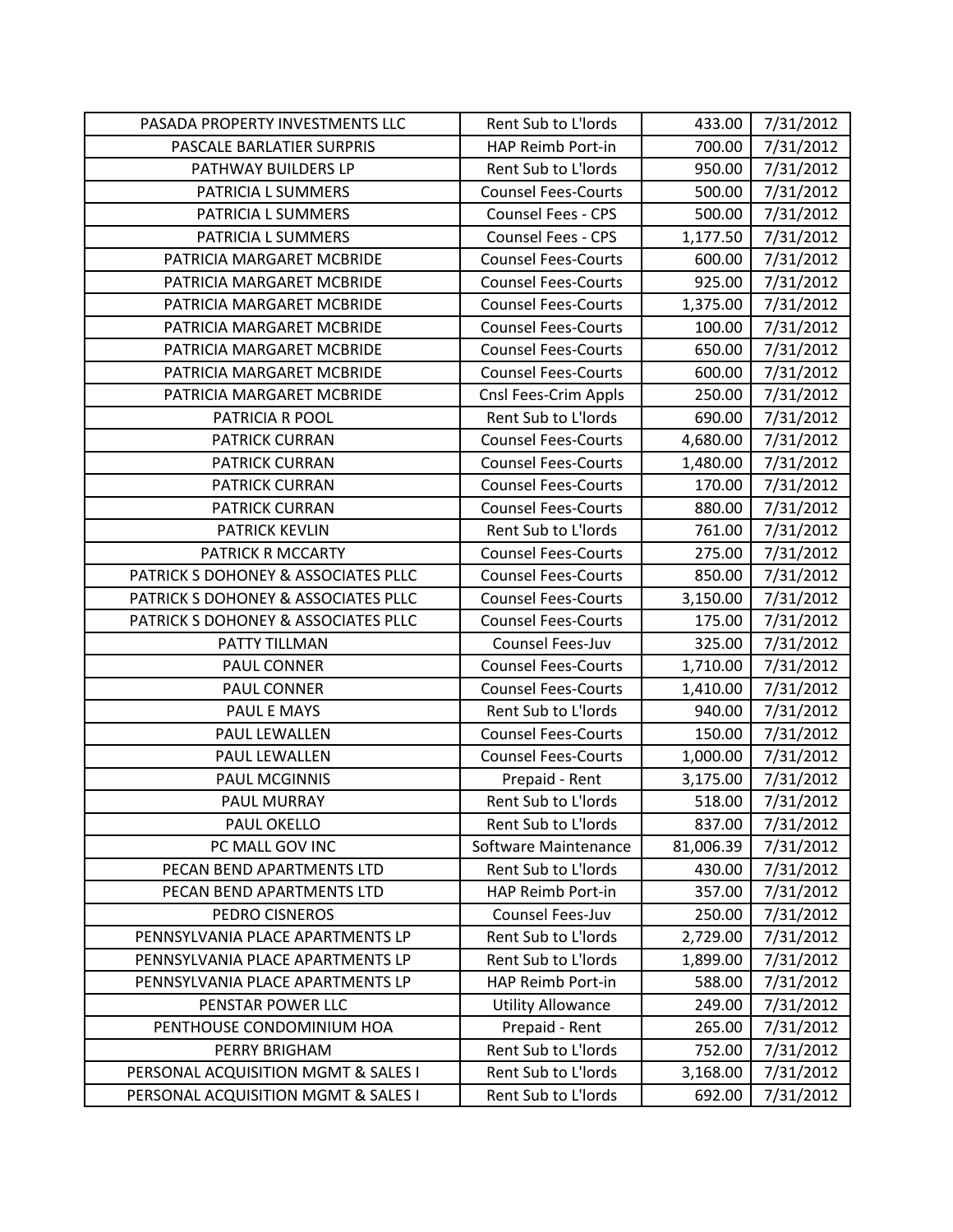| PERSONAL ACQUISITION MGMT & SALES I | Rent Sub to L'Iords         | 336.00   | 7/31/2012 |
|-------------------------------------|-----------------------------|----------|-----------|
| PETER A VAN DALEN                   | <b>Building Maintenance</b> | 10.00    | 7/31/2012 |
| PETER A VAN DALEN                   | <b>Building Maintenance</b> | 90.00    | 7/31/2012 |
| PETER A VAN DALEN                   | <b>Building Maintenance</b> | 10.00    | 7/31/2012 |
| PETER A VAN DALEN                   | <b>Building Maintenance</b> | 10.00    | 7/31/2012 |
| PETER A VAN DALEN                   | <b>Building Maintenance</b> | 18.00    | 7/31/2012 |
| PETER A VAN DALEN                   | <b>Building Maintenance</b> | 12.00    | 7/31/2012 |
| PETER A VAN DALEN                   | <b>Building Maintenance</b> | 20.00    | 7/31/2012 |
| PETER A VAN DALEN                   | <b>Building Maintenance</b> | 10.00    | 7/31/2012 |
| PETER A VAN DALEN                   | <b>Building Maintenance</b> | 80.00    | 7/31/2012 |
| PETER A VAN DALEN                   | <b>Building Maintenance</b> | 8.00     | 7/31/2012 |
| PETER A VAN DALEN                   | <b>Building Maintenance</b> | 8.00     | 7/31/2012 |
| PETER A VAN DALEN                   | <b>Building Maintenance</b> | 5.00     | 7/31/2012 |
| PETER A VAN DALEN                   | <b>Building Maintenance</b> | 350.00   | 7/31/2012 |
| PETER A VAN DALEN                   | <b>Building Maintenance</b> | 75.00    | 7/31/2012 |
| PETER A VAN DALEN                   | <b>Building Maintenance</b> | 18.00    | 7/31/2012 |
| PETER A VAN DALEN                   | <b>Building Maintenance</b> | 100.00   | 7/31/2012 |
| PETER A VAN DALEN                   | <b>Building Maintenance</b> | 250.00   | 7/31/2012 |
| PETER A VAN DALEN                   | <b>Building Maintenance</b> | 40.00    | 7/31/2012 |
| PETER A VAN DALEN                   | <b>Building Maintenance</b> | 40.00    | 7/31/2012 |
| PETER A VAN DALEN                   | <b>Building Maintenance</b> | 35.00    | 7/31/2012 |
| PETER A VAN DALEN                   | <b>Building Maintenance</b> | 9.00     | 7/31/2012 |
| PETER A VAN DALEN                   | <b>Pest Control Service</b> | 12.00    | 7/31/2012 |
| PETER A VAN DALEN                   | <b>Pest Control Service</b> | 5.00     | 7/31/2012 |
| PETER J WEBB                        | HAP Reimb Port-in           | 366.00   | 7/31/2012 |
| PETER SZWEDA                        | Rent Sub to L'Iords         | 355.00   | 7/31/2012 |
| PHAM HOANG LONG                     | Rent Sub to L'Iords         | 815.00   | 7/31/2012 |
| PHILLIP BARRON                      | Rent Sub to L'Iords         | 589.00   | 7/31/2012 |
| PHILLIP FEVANG                      | Rent Sub to L'Iords         | 667.00   | 7/31/2012 |
| PHILLIP M HERR                      | <b>Counsel Fees-Courts</b>  | 600.00   | 7/31/2012 |
| PHILLIP S BARKER                    | Travel                      | 231.60   | 7/31/2012 |
| PHILLIP TRINH                       | Rent Sub to L'Iords         | 2,609.00 | 7/31/2012 |
| PHILLIPS LAWN SPRINKLER CO          | Landscaping Expense         | 348.40   | 7/31/2012 |
| PHOENIX ASSOCIATES COUNSELING       | O/P Group Counseling        | 3,135.50 | 7/31/2012 |
| PHUONG PHAM                         | Rent Sub to L'Iords         | 1,153.00 | 7/31/2012 |
| PHYLLIS GAINES                      | Rent Sub to L'Iords         | 742.00   | 7/31/2012 |
| PIA R. RODRIGUEZ                    | <b>Counsel Fees-Courts</b>  | 300.00   | 7/31/2012 |
| PIA R. RODRIGUEZ                    | <b>Counsel Fees-Courts</b>  | 1,100.00 | 7/31/2012 |
| PIA R. RODRIGUEZ                    | <b>Counsel Fees-Courts</b>  | 3,250.00 | 7/31/2012 |
| PIA R. RODRIGUEZ                    | <b>Counsel Fees-Courts</b>  | 100.00   | 7/31/2012 |
| PIA R. RODRIGUEZ                    | <b>Counsel Fees-Courts</b>  | 200.00   | 7/31/2012 |
| PINNACLE UT LP                      | Travel                      | 372.60   | 7/31/2012 |
| PINNACLE UT LP                      | Travel                      | 745.20   | 7/31/2012 |
| PLANO HOUSING AUTHORITY             | Port HAP Port-out           | 705.00   | 7/31/2012 |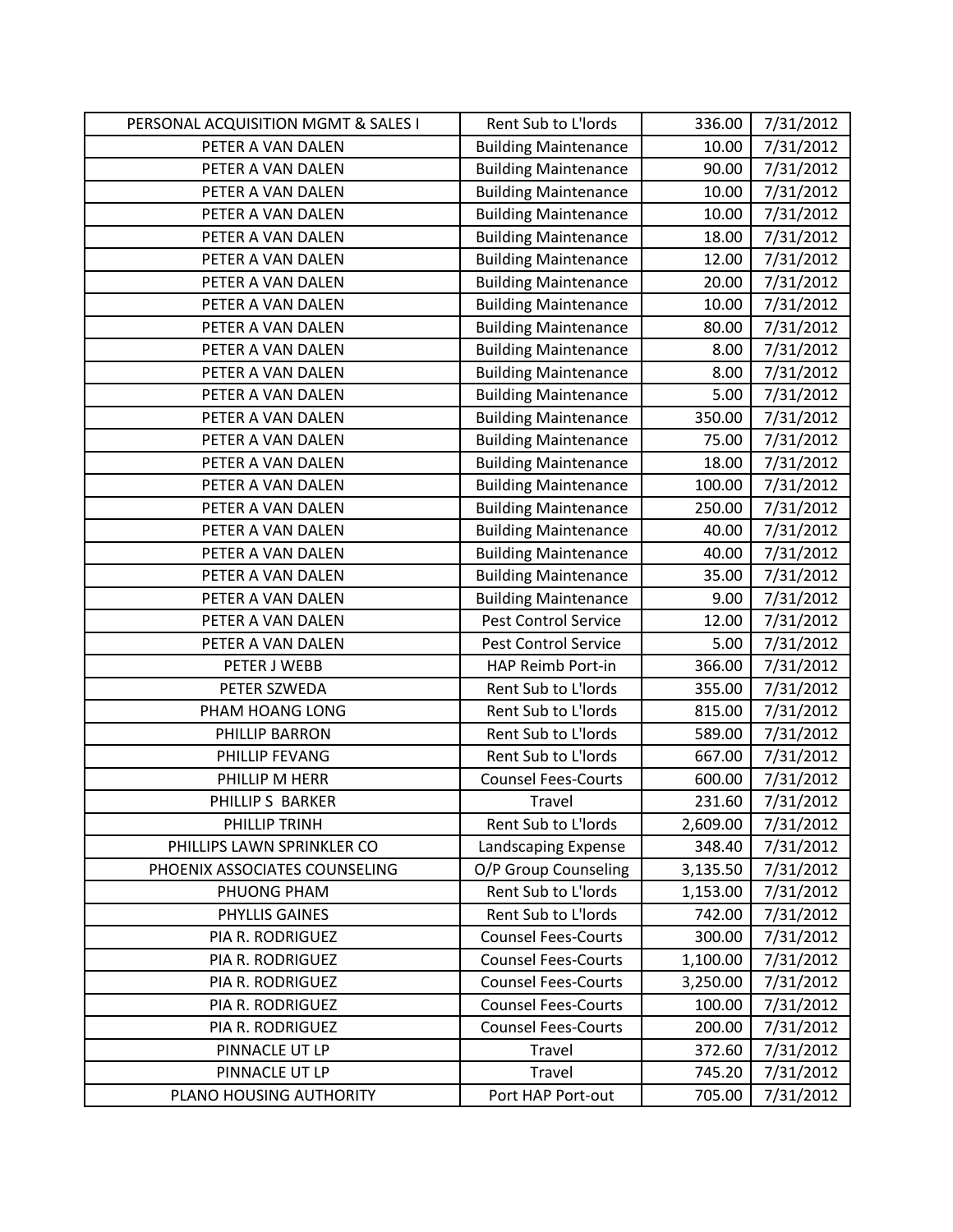| PLANO HOUSING AUTHORITY                | Port Admin Fee Expen        | 42.87     | 7/31/2012 |
|----------------------------------------|-----------------------------|-----------|-----------|
| PLANTATION WEST APARTMENTS             | Rent Sub to L'Iords         | 1,245.00  | 7/31/2012 |
| PLATINUM PROPERTY MANAGEMENT           | Rent Sub to L'Iords         | 1,224.00  | 7/31/2012 |
| POINT WEST ASSOCIATES LLC              | Rent Sub to L'Iords         | 678.00    | 7/31/2012 |
| POINT WEST ASSOCIATES LLC              | HAP Reimb Port-in           | 134.00    | 7/31/2012 |
| POLO CLUB MANAGEMENT INC               | Rent Sub to L'Iords         | 460.00    | 7/31/2012 |
| POST OAK EAST APARTMENTS LP            | Rent Sub to L'Iords         | 19,168.00 | 7/31/2012 |
| POST OAK EAST APARTMENTS LP            | Rent Sub to L'Iords         | 1,010.00  | 7/31/2012 |
| POST OAK EAST APARTMENTS LP            | Rent Sub to L'Iords         | (876.00)  | 7/31/2012 |
| POST OAK EAST APARTMENTS LP            | HAP Reimb Port-in           | 2,607.00  | 7/31/2012 |
| POTBELLY SANDWICH WORKS LLC            | Food                        | 25.30     | 7/31/2012 |
| PRICE CAROL OAKS LP                    | Rent Sub to L'Iords         | 2,347.00  | 7/31/2012 |
| PRICE CAROL OAKS LP                    | Rent Sub to L'Iords         | 446.00    | 7/31/2012 |
| PRICE PROCTOR AND ASSOCIATES LLP       | <b>Expert Witness Serv</b>  | 8,625.00  | 7/31/2012 |
| PROGRESSIVE WASTE SOLUTIONS OF TX I    | <b>Disposal Service</b>     | 1,520.28  | 7/31/2012 |
| PROGRESSIVE WASTE SOLUTIONS OF TX I    | <b>Disposal Service</b>     | 508.00    | 7/31/2012 |
| PROGRESSIVE WASTE SOLUTIONS OF TX I    | <b>Disposal Service</b>     | 264.00    | 7/31/2012 |
| PROGRESSIVE WASTE SOLUTIONS OF TX I    | <b>Disposal Service</b>     | 125.00    | 7/31/2012 |
| PROGRESSIVE WASTE SOLUTIONS OF TX I    | <b>Disposal Service</b>     | 185.00    | 7/31/2012 |
| PROGRESSIVE WASTE SOLUTIONS OF TX I    | <b>Disposal Service</b>     | 260.00    | 7/31/2012 |
| PRONTO COURIER SERVICE LLC             | <b>Professional Service</b> | 200.01    | 7/31/2012 |
| PROPATH SERVICES LLP                   | <b>Professional Service</b> | 208.04    | 7/31/2012 |
| PROTECTIVE LIFE INSURANCE              | Rent Sub to L'Iords         | 2,917.00  | 7/31/2012 |
| PROTECTIVE LIFE INSURANCE              | Rent Sub to L'Iords         | 463.00    | 7/31/2012 |
| PROVIDENCE AT PRAIRIE OAKS             | <b>Restitution Payable</b>  | 50.00     | 7/31/2012 |
| PSYCHOTHERAPY SERVICES & YOKE-         | <b>Professional Service</b> | 3,590.00  | 7/31/2012 |
| PUNDIT JEE LP                          | Rent Sub to L'Iords         | 1,204.00  | 7/31/2012 |
| PYRAMID PAPER COMPANY                  | <b>Supplies</b>             | 28.93     | 7/31/2012 |
| PYRAMID PAPER COMPANY                  | <b>Custodian Supplies</b>   | 28.93     | 7/31/2012 |
| <b>QIAGEN</b>                          | Lab Supplies                | 712.00    | 7/31/2012 |
| <b>QUANG CHIEU BUDDIST</b>             | Rent Sub to L'Iords         | 400.00    | 7/31/2012 |
| <b>QUANG N M HUYNH</b>                 | Rent Sub to L'Iords         | 1,161.00  | 7/31/2012 |
| <b>QUANTUM MECHANICAL SERVICES INC</b> | A/C Maint Contract          | 957.50    | 7/31/2012 |
| <b>QUEST DIAGNOSTICS INC</b>           | <b>Professional Service</b> | 10,059.63 | 7/31/2012 |
| <b>QUEST DIAGNOSTICS INC</b>           | Laboratory Costs            | 391.00    | 7/31/2012 |
| <b>QUEST IRA INC</b>                   | Rent Sub to L'Iords         | 621.00    | 7/31/2012 |
| <b>QUILL CORPORATION</b>               | <b>Supplies</b>             | 103.55    | 7/31/2012 |
| <b>QUILL CORPORATION</b>               | <b>Supplies</b>             | 35.42     | 7/31/2012 |
| <b>QUILL CORPORATION</b>               | <b>Supplies</b>             | 120.46    | 7/31/2012 |
| R D SHEET METAL INC                    | <b>Building Maintenance</b> | 1,488.00  | 7/31/2012 |
| R D SHEET METAL INC                    | <b>Building Maintenance</b> | 461.00    | 7/31/2012 |
| R MAUREEN TOLBERT                      | <b>Counsel Fees-Courts</b>  | 2,475.00  | 7/31/2012 |
| R MAUREEN TOLBERT                      | <b>Counsel Fees-Courts</b>  | 1,480.00  | 7/31/2012 |
| R MAUREEN TOLBERT                      | <b>Litigation Expense</b>   | 17.15     | 7/31/2012 |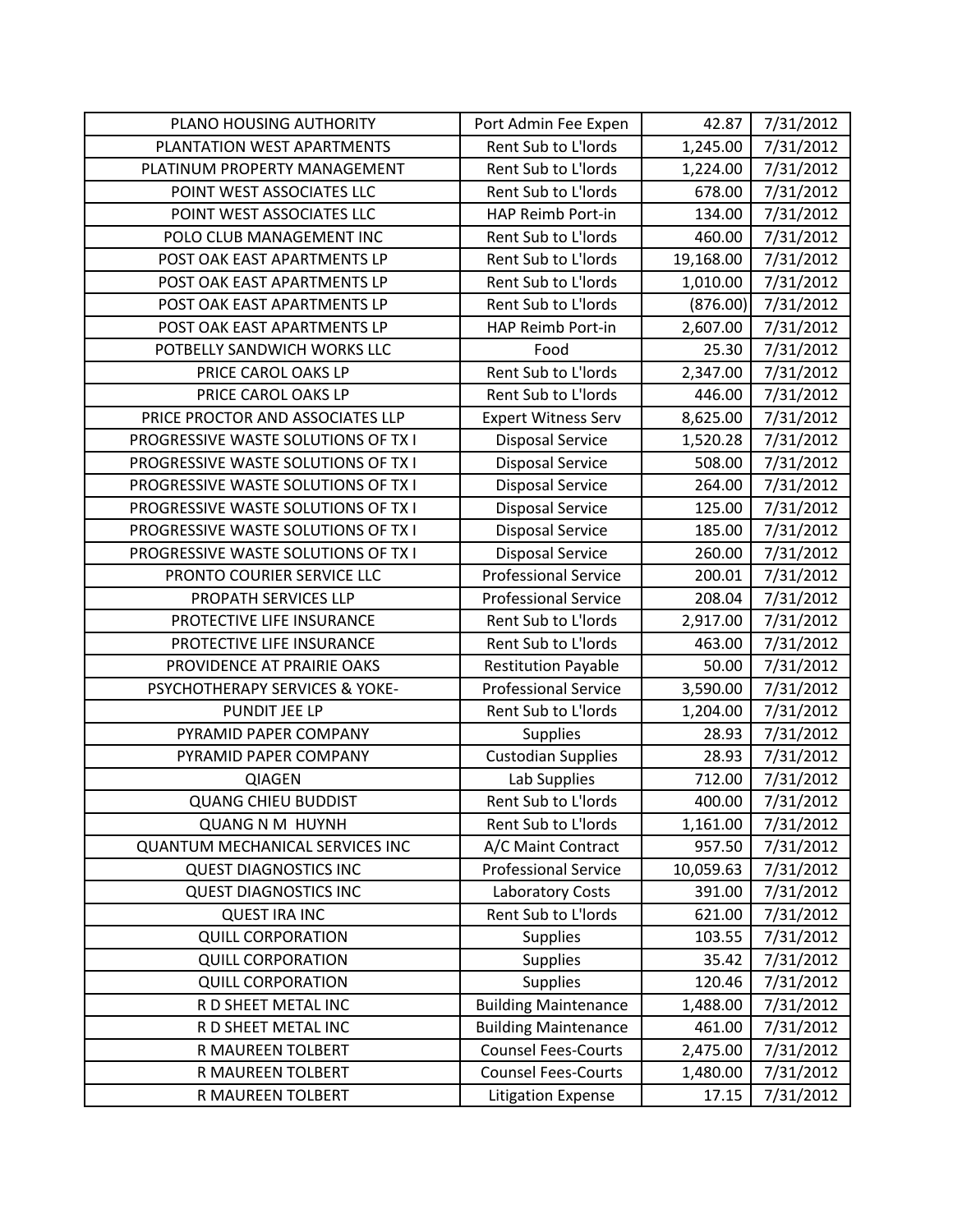| RADCARE OF TEXAS PA               | <b>Medical Services</b>     | 219.00    | 7/31/2012 |
|-----------------------------------|-----------------------------|-----------|-----------|
| RADIOLOGY ASSOCIATES OF TARRANT   | <b>Professional Service</b> | 793.94    | 7/31/2012 |
| RADIOLOGY ASSOCIATES OF TARRANT   | <b>Professional Service</b> | 444.02    | 7/31/2012 |
| RADIOLOGY ASSOCIATES OF TARRANT   | <b>Professional Service</b> | 352.85    | 7/31/2012 |
| RADWAN BEKOWICH                   | Rent Sub to L'Iords         | 728.00    | 7/31/2012 |
| RAINA REALTY                      | Rent Sub to L'Iords         | 831.00    | 7/31/2012 |
| RAJIV SHARMA                      | Rent Sub to L'Iords         | 513.00    | 7/31/2012 |
| Ralph D. Swearingin Jr            | Education                   | 614.27    | 7/31/2012 |
| <b>RAM P MALIK</b>                | Rent Sub to L'Iords         | 678.00    | 7/31/2012 |
| <b>RAMON D STRIPLING</b>          | Rent Sub to L'Iords         | 925.00    | 7/31/2012 |
| RAMU K MYSORE                     | Rent Sub to L'Iords         | 1,007.00  | 7/31/2012 |
| <b>RAN SHNITZER</b>               | Rent Sub to L'Iords         | 488.00    | 7/31/2012 |
| RANDALL COUNTY JUVENILE PROBATION | Clothing                    | 196.24    | 7/31/2012 |
| RANDOL ASSET MANAGEMENT           | Prepaid - Rent              | 11,818.00 | 7/31/2012 |
| <b>RANDY W BOWERS</b>             | <b>Counsel Fees-Courts</b>  | 1,045.00  | 7/31/2012 |
| <b>RANDY W BOWERS</b>             | <b>Counsel Fees-Courts</b>  | 150.00    | 7/31/2012 |
| <b>RAUL CANEZ</b>                 | <b>Counsel Fees - CPS</b>   | 200.00    | 7/31/2012 |
| RAUL NEVAREZ                      | <b>Counsel Fees-Courts</b>  | 300.00    | 7/31/2012 |
| RAUL NEVAREZ                      | <b>Counsel Fees-Courts</b>  | 200.00    | 7/31/2012 |
| RAUL NEVAREZ                      | <b>Counsel Fees-Courts</b>  | 400.00    | 7/31/2012 |
| RAUL NEVAREZ                      | <b>Counsel Fees-Courts</b>  | 200.00    | 7/31/2012 |
| RAUL NEVAREZ                      | Counsel Fees - CPS          | 200.00    | 7/31/2012 |
| <b>RAY ECKLUND</b>                | Rent Sub to L'Iords         | 5,250.00  | 7/31/2012 |
| <b>RAY ECKLUND</b>                | Rent Sub to L'Iords         | 645.00    | 7/31/2012 |
| RAY HALL JR                       | <b>Counsel Fees-Courts</b>  | 770.00    | 7/31/2012 |
| <b>RAY HALL JR</b>                | <b>Counsel Fees-Courts</b>  | 1,200.00  | 7/31/2012 |
| <b>RAY HALL JR</b>                | <b>Counsel Fees-Courts</b>  | 2,945.00  | 7/31/2012 |
| <b>RAY HALL JR</b>                | <b>Counsel Fees-Courts</b>  | 450.00    | 7/31/2012 |
| RAY HALL JR                       | <b>Counsel Fees-Courts</b>  | 175.00    | 7/31/2012 |
| <b>RAY HALL JR</b>                | Counsel Fees - CPS          | 200.00    | 7/31/2012 |
| RAY HALL JR                       | Cnsl Fees-Fam Drg Ct        | 100.00    | 7/31/2012 |
| <b>RAY JENNINGS</b>               | <b>Drug Seizures</b>        | 2,325.00  | 7/31/2012 |
| RAY JENNINGS                      | Drug Seizure Int            | 1.15      | 7/31/2012 |
| RAYMOND DANIEL PC                 | Counsel Fees - CPS          | 1,113.29  | 7/31/2012 |
| RAYMOND DANIEL PC                 | Counsel Fees - CPS          | 100.00    | 7/31/2012 |
| RAYMOND F FINN, PH.D.             | Psych Exam/Testimony        | 2,650.00  | 7/31/2012 |
| RAZA MIAN                         | Rent Sub to L'Iords         | 898.00    | 7/31/2012 |
| RD CORNELL LLC                    | Parts and Supplies          | 124.00    | 7/31/2012 |
| <b>REACH ENERGY LLC</b>           | <b>Utility Allowance</b>    | 77.00     | 7/31/2012 |
| REAL PROPERTY MANAGEMENT          | Rent Sub to L'Iords         | 2,370.00  | 7/31/2012 |
| REBECCA WILLIAMS                  | Rent Sub to L'Iords         | 950.00    | 7/31/2012 |
| <b>RED DOG STUDIOS</b>            | <b>Support Serv Supply</b>  | 1,218.00  | 7/31/2012 |
| REEDER DISTRIBUTORS INC           | Central Garage Inv          | 2,178.00  | 7/31/2012 |
| REEDER DISTRIBUTORS INC           | Grease and Oil              | 299.75    | 7/31/2012 |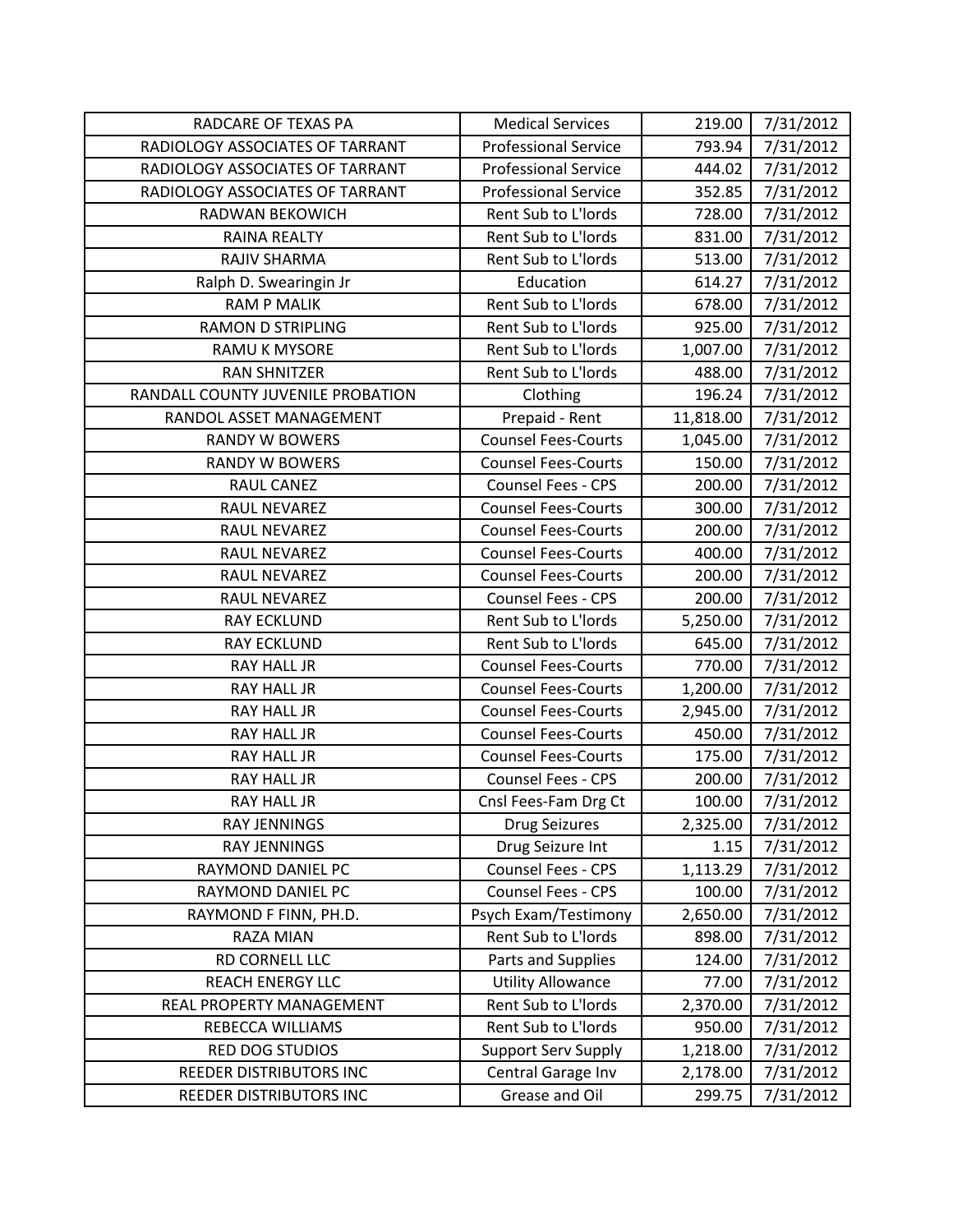| REGENCY IV APART & ART GENERAL PRTNR | Rent Sub to L'Iords         | 1,569.00  | 7/31/2012 |
|--------------------------------------|-----------------------------|-----------|-----------|
| REGENCY RAINTREE LTD PARTNERSHIP     | Rent Sub to L'Iords         | 3,090.00  | 7/31/2012 |
| REGENCY RAINTREE LTD PARTNERSHIP     | Rent Sub to L'Iords         | 614.00    | 7/31/2012 |
| RELIANT ENERGY RETAIL SERVICES INC   | <b>Utility Allowance</b>    | 4,142.00  | 7/31/2012 |
| RELIANT ENERGY RETAIL SERVICES INC   | <b>Utility Allowance</b>    | 21.00     | 7/31/2012 |
| RELIANT ENERGY RETAIL SERVICES INC   | <b>Utility Allowance</b>    | 311.00    | 7/31/2012 |
| RELIANT ENERGY RETAIL SERVICES INC   | HAP Reimb Port-in           | 239.00    | 7/31/2012 |
| <b>RELIANT ENERGY SERVICES</b>       | <b>Utility Assistance</b>   | 645.21    | 7/31/2012 |
| <b>RELIANT ENERGY SERVICES</b>       | <b>Utility Assistance</b>   | 408.71    | 7/31/2012 |
| <b>RELIANT ENERGY SERVICES</b>       | <b>Utility Assistance</b>   | 2,168.99  | 7/31/2012 |
| <b>RENEE A SANCHEZ</b>               | Counsel Fees - CPS          | 350.00    | 7/31/2012 |
| REPUBLIC TITLE OF TEXAS INC          | <b>County Projects</b>      | 1,610.87  | 7/31/2012 |
| <b>REXEL SUMMERS</b>                 | <b>Building Maintenance</b> | 490.00    | 7/31/2012 |
| REYNOLDS ASPHALT                     | Asphalt-Rock/Hot Mix        | 19,886.33 | 7/31/2012 |
| RICARDO J CARRILLO                   | <b>County Burials</b>       | 990.00    | 7/31/2012 |
| RICHARD A HENDERSON PC               | <b>Counsel Fees-Courts</b>  | 450.00    | 7/31/2012 |
| RICHARD A HENDERSON PC               | <b>Counsel Fees-Courts</b>  | 850.00    | 7/31/2012 |
| RICHARD A HENDERSON PC               | <b>Counsel Fees-Courts</b>  | 175.00    | 7/31/2012 |
| RICHARD ALLEY                        | <b>Counsel Fees-Courts</b>  | 500.00    | 7/31/2012 |
| RICHARD ALLEY                        | <b>Counsel Fees-Courts</b>  | 375.00    | 7/31/2012 |
| RICHARD E JOHNSON SR                 | Rent Sub to L'Iords         | 1,320.00  | 7/31/2012 |
| <b>RICHARD F HOLDER</b>              | Rent Sub to L'Iords         | 1,152.00  | 7/31/2012 |
| RICHARD HOLLIS                       | Rent Sub to L'Iords         | 667.00    | 7/31/2012 |
| RICHARD KLINE                        | <b>Counsel Fees-Courts</b>  | 550.00    | 7/31/2012 |
| RICHARD KLINE                        | <b>Counsel Fees-Courts</b>  | 150.00    | 7/31/2012 |
| RICHARD W DENNIS                     | Rent Sub to L'Iords         | 671.00    | 7/31/2012 |
| RICHLAND HILLS PARTNERS LTD          | Rent Sub to L'Iords         | 2,405.00  | 7/31/2012 |
| RICHLAND PLACE APARTMENTS PARTNERS   | Rent Sub to L'Iords         | 900.00    | 7/31/2012 |
| RICKIE W WALLACE                     | Rent Sub to L'Iords         | 700.00    | 7/31/2012 |
| RICKY JACKSON                        | Rent Sub to L'Iords         | 103.00    | 7/31/2012 |
| RICOH USA INC                        | <b>Computer Maintenance</b> | 179.84    | 7/31/2012 |
| RICOH USA INC                        | <b>Equipment Maint</b>      | 7.75      | 7/31/2012 |
| RIDGMAR SQUARE                       | Rent Sub to L'Iords         | 583.00    | 7/31/2012 |
| RITA C. SIMMONS                      | Rent Sub to L'Iords         | 249.00    | 7/31/2012 |
| RJD ASSOCIATES LTD                   | Rent Sub to L'Iords         | 573.00    | 7/31/2012 |
| <b>ROBBY SMITH</b>                   | Rent Sub to L'Iords         | 328.00    | 7/31/2012 |
| ROBERT A WIDMAN                      | HAP Reimb Port-in           | 589.00    | 7/31/2012 |
| <b>ROBERT CISNEROS</b>               | <b>Equipment Maint</b>      | 2,275.00  | 7/31/2012 |
| <b>ROBERT GEORGE</b>                 | Rent Sub to L'Iords         | 795.00    | 7/31/2012 |
| ROBERT J MILSTEAD                    | <b>Professional Service</b> | 2,400.00  | 7/31/2012 |
| <b>ROBERT L EPPS SR</b>              | Rent Sub to L'Iords         | 990.00    | 7/31/2012 |
| <b>ROBERT MOSES</b>                  | Rent Sub to L'Iords         | 639.00    | 7/31/2012 |
| ROBERT P D'ANGELO                    | Rent Sub to L'Iords         | 850.00    | 7/31/2012 |
| ROBERT SEAN WEAR                     | Rent Sub to L'Iords         | 466.00    | 7/31/2012 |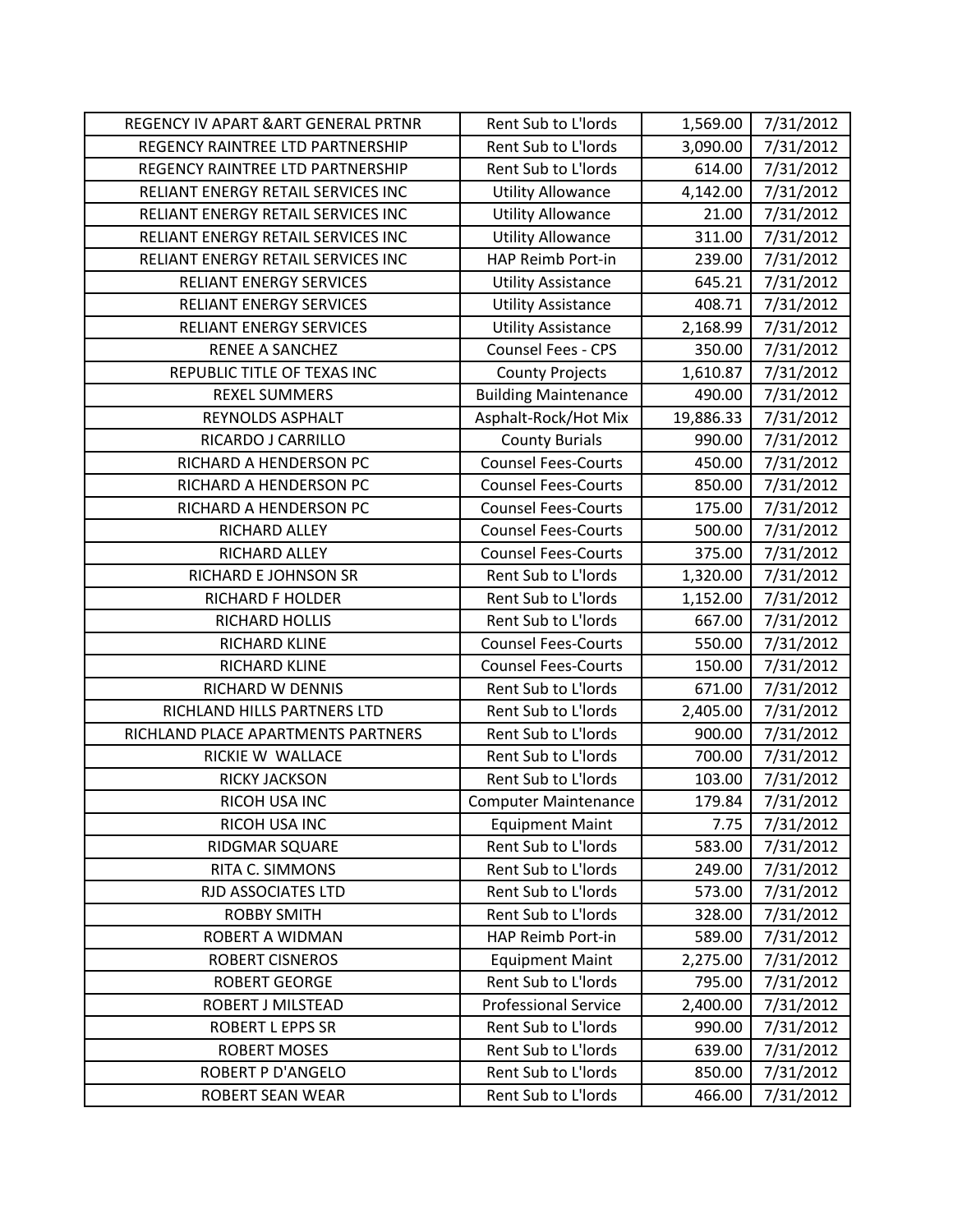| <b>ROBERT W WILLIAMS</b>               | Rent Sub to L'Iords        | 803.00    | 7/31/2012 |
|----------------------------------------|----------------------------|-----------|-----------|
| ROBERTA WALKER                         | <b>Counsel Fees-Courts</b> | 100.00    | 7/31/2012 |
| ROBERTS REALTY ADVISORS INC            | Rent Sub to L'Iords        | 341.00    | 7/31/2012 |
| <b>ROBINSON &amp; SMART PC</b>         | Counsel Fees - CPS         | 890.00    | 7/31/2012 |
| <b>ROCK PROPERTIES LLC</b>             | Rent Sub to L'Iords        | 104.00    | 7/31/2012 |
| <b>RODNEY COLLIER</b>                  | Rent Sub to L'Iords        | 1,870.00  | 7/31/2012 |
| RODNEY M PATTERSON                     | Counsel Fees-Juv           | 200.00    | 7/31/2012 |
| <b>RODNEY MCNEELY</b>                  | Rent Sub to L'Iords        | 1,380.00  | 7/31/2012 |
| <b>RODNEY PRINCE</b>                   | Rent Sub to L'Iords        | 529.00    | 7/31/2012 |
| <b>ROGER C GRAY</b>                    | Rent Sub to L'Iords        | 1,015.00  | 7/31/2012 |
| <b>ROGERS &amp; ROGERS INVESTMENTS</b> | Rent Sub to L'Iords        | 272.00    | 7/31/2012 |
| ROLLAND CADE CORNISH                   | Rent Sub to L'Iords        | 1,094.00  | 7/31/2012 |
| ROMULO L CASAQUITE                     | Rent Sub to L'Iords        | 925.00    | 7/31/2012 |
| RONALD BRUCALE                         | Rent Sub to L'Iords        | 1,544.00  | 7/31/2012 |
| RONALD COUCH                           | <b>Counsel Fees-Courts</b> | 450.00    | 7/31/2012 |
| RONALD COUCH                           | <b>Counsel Fees-Courts</b> | 450.00    | 7/31/2012 |
| RONALD COUCH                           | <b>Counsel Fees-Courts</b> | 337.50    | 7/31/2012 |
| RONALD COUCH                           | <b>Counsel Fees-Courts</b> | 100.00    | 7/31/2012 |
| RONALD COUCH                           | <b>Counsel Fees-Courts</b> | 400.00    | 7/31/2012 |
| RONALD COUCH                           | Cnsl Fees-Crim Appls       | 1,230.00  | 7/31/2012 |
| <b>RONALD DAY</b>                      | Rent Sub to L'Iords        | 594.00    | 7/31/2012 |
| RONNIE D SMITH                         | Rent Sub to L'Iords        | 260.00    | 7/31/2012 |
| RONNIE EUGENE THOMAS                   | Rent Sub to L'Iords        | 470.00    | 7/31/2012 |
| <b>RONNIE MOSLEY</b>                   | HAP Reimb Port-in          | 441.00    | 7/31/2012 |
| ROSE ANNA SALINAS                      | <b>Counsel Fees-Courts</b> | 300.00    | 7/31/2012 |
| ROSE ANNA SALINAS                      | <b>Counsel Fees-Courts</b> | 100.00    | 7/31/2012 |
| ROSELIE BONES IJEOMA                   | Rent Sub to L'Iords        | 321.00    | 7/31/2012 |
| ROSS LAND & REAL ESTATE SERVICES IN    | Rent Sub to L'Iords        | 276.00    | 7/31/2012 |
| <b>ROXANNE ROBINSON</b>                | <b>Counsel Fees-Courts</b> | 225.00    | 7/31/2012 |
| <b>ROY S SHARP</b>                     | HAP Reimb Port-in          | 655.00    | 7/31/2012 |
| ROY W FOSTER JR                        | Rent Sub to L'Iords        | 1,095.00  | 7/31/2012 |
| <b>ROYER &amp; SCHUTTS</b>             | Capital Outlay Low V       | 2,912.00  | 7/31/2012 |
| RP HH PARK LIMITED PARTNERSHIP         | Education                  | 837.76    | 7/31/2012 |
| RP HH PARK LIMITED PARTNERSHIP         | Education                  | 418.88    | 7/31/2012 |
| RP HH PARK LIMITED PARTNERSHIP         | Education                  | 837.76    | 7/31/2012 |
| RP HH PARK LIMITED PARTNERSHIP         | Education                  | 837.76    | 7/31/2012 |
| RUBEN JAMES EDWARDS SR                 | Rent Sub to L'Iords        | 913.00    | 7/31/2012 |
| <b>RUBI S SWEANEY</b>                  | Rent Sub to L'Iords        | 627.00    | 7/31/2012 |
| RUCHAN INVESTMENTS INC                 | Rent Sub to L'Iords        | 654.00    | 7/31/2012 |
| <b>RUDY VELOZ</b>                      | Rent Sub to L'Iords        | 913.00    | 7/31/2012 |
| <b>RUFUS L JEWELL</b>                  | HAP Reimb Port-in          | 154.00    | 7/31/2012 |
| RUIZ PROPERTY CONNECTION LLC           | Rent Sub to L'Iords        | 15,802.00 | 7/31/2012 |
| RUIZ PROPERTY CONNECTION LLC           | Rent Sub to L'Iords        | 1,190.00  | 7/31/2012 |
| RUIZ PROPERTY CONNECTION LLC           | Rent Sub to L'Iords        | 800.00    | 7/31/2012 |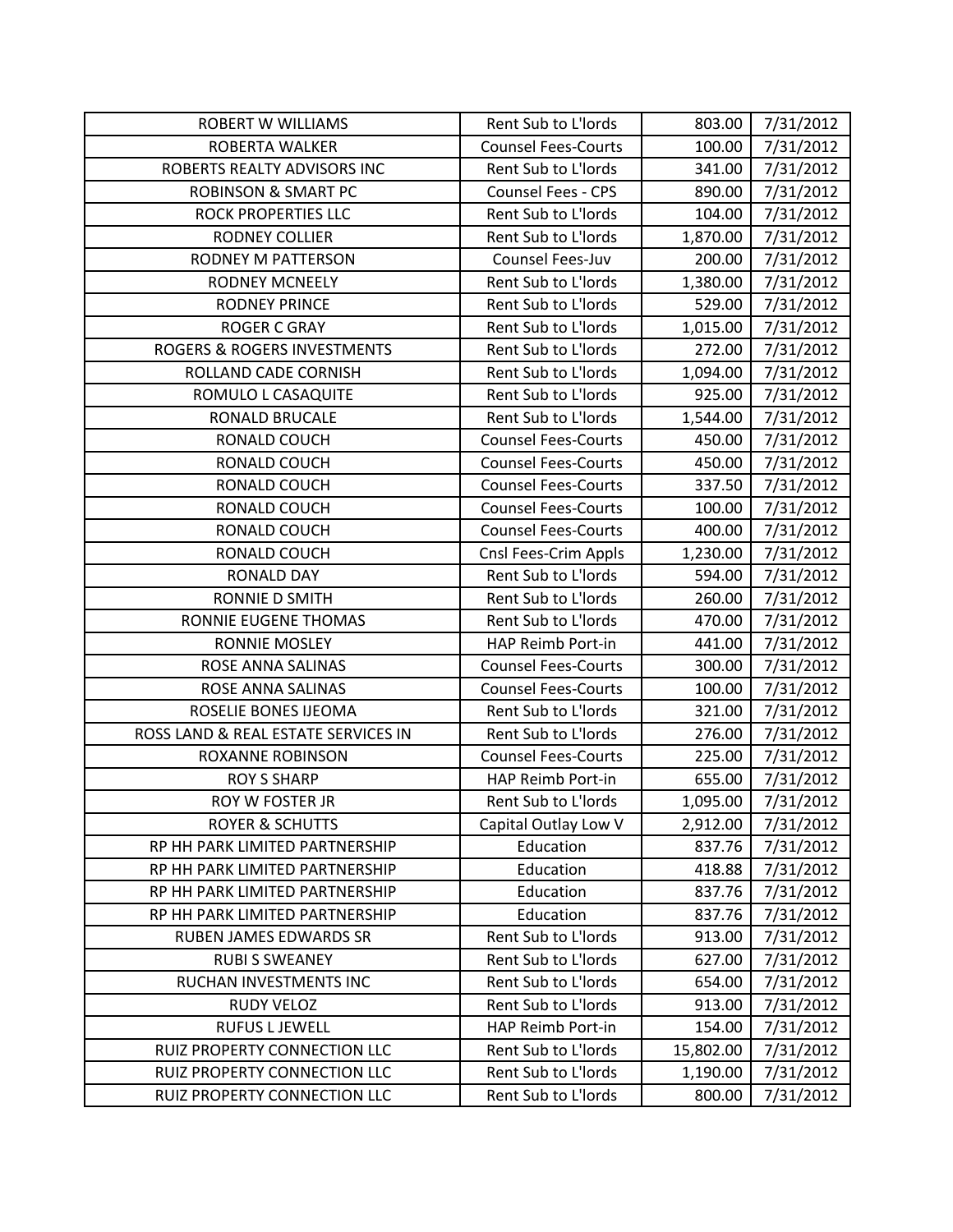| <b>RUSSELL FEED INC</b>           | Canine Expense              | 165.90    | 7/31/2012 |
|-----------------------------------|-----------------------------|-----------|-----------|
| RUSSELL J GRIECO                  | Rent Sub to L'Iords         | 697.00    | 7/31/2012 |
| S & S FAITH FUND LLC              | Rent Sub to L'Iords         | 730.00    | 7/31/2012 |
| <b>SAGINAW CROSSING LLC</b>       | Rent Sub to L'Iords         | 907.00    | 7/31/2012 |
| SAGINAW CROSSING LLC              | Rent Sub to L'Iords         | 502.00    | 7/31/2012 |
| <b>SAGINAW CROSSING LLC</b>       | Rent Sub to L'Iords         | 2,701.00  | 7/31/2012 |
| SAGINAW CROSSING LLC              | Rent Sub to L'Iords         | 789.00    | 7/31/2012 |
| SAINT LEGAL PLLC                  | <b>Counsel Fees-Courts</b>  | 575.00    | 7/31/2012 |
| SAINT LEGAL PLLC                  | Counsel Fees-Juv            | 50.00     | 7/31/2012 |
| <b>SALVATION ARMY</b>             | <b>Subrecipient Service</b> | 25,862.00 | 7/31/2012 |
| <b>SALVATION ARMY</b>             | <b>Subrecipient Service</b> | 8,616.40  | 7/31/2012 |
| SALVATORE LAMENTI                 | Rent Sub to L'Iords         | 661.00    | 7/31/2012 |
| <b>SAMANTHA K HILL</b>            | <b>Counsel Fees-Courts</b>  | 450.00    | 7/31/2012 |
| <b>SAMANTHA K HILL</b>            | <b>Counsel Fees-Courts</b>  | 1,300.00  | 7/31/2012 |
| <b>SAMANTHA K HILL</b>            | <b>Counsel Fees-Courts</b>  | 850.00    | 7/31/2012 |
| <b>SAMANTHA K HILL</b>            | <b>Counsel Fees-Courts</b>  | 162.50    | 7/31/2012 |
| <b>SAMANTHA K HILL</b>            | <b>Litigation Expense</b>   | 2.50      | 7/31/2012 |
| SAMUEL E EMUZE                    | Rent Sub to L'Iords         | 489.00    | 7/31/2012 |
| SAMUEL M SANCHEZ                  | <b>Counsel Fees - CPS</b>   | 555.00    | 7/31/2012 |
| SAMUELS AVENUE LP                 | Rent Sub to L'Iords         | 5,081.00  | 7/31/2012 |
| <b>SANDRA G ILLELLI</b>           | Rent Sub to L'Iords         | 575.00    | 7/31/2012 |
| <b>SANDRA PETRUSAITIS</b>         | Rent Sub to L'Iords         | 527.00    | 7/31/2012 |
| <b>SANJAY KUMAR</b>               | Rent Sub to L'Iords         | 1,128.00  | 7/31/2012 |
| <b>SANOFI PASTEUR INC</b>         | <b>Medical Supplies</b>     | 3,123.07  | 7/31/2012 |
| SANOFI PASTEUR INC                | <b>Medical Supplies</b>     | 6,032.04  | 7/31/2012 |
| <b>SANTIAGO SALINAS</b>           | <b>Counsel Fees-Courts</b>  | 550.00    | 7/31/2012 |
| SAP PUBLIC SERVICES INC           | Software Maintenance        | 83,177.38 | 7/31/2012 |
| SARATOGA MANAGEMENT GROUP LLC     | Rent Sub to L'Iords         | 5,440.00  | 7/31/2012 |
| SARATOGA MANAGEMENT GROUP LLC     | Rent Sub to L'Iords         | 1,140.00  | 7/31/2012 |
| <b>SATNAM SINGH</b>               | Drug Seizure Int            | 0.15      | 7/31/2012 |
| SATNAM SINGH                      | Drug Seizure-Unit           | 547.00    | 7/31/2012 |
| SAVANT S CHAUHAN                  | Rent Sub to L'Iords         | 906.00    | 7/31/2012 |
| <b>SCOTT BROWN</b>                | <b>Counsel Fees-Courts</b>  | 500.00    | 7/31/2012 |
| <b>SCOTT BROWN PROPERTIES INC</b> | Rent Sub to L'Iords         | 1,079.00  | 7/31/2012 |
| SENTINEL OFFENDER SERVICES LLC    | Electronic Monitor'g        | 4,151.84  | 7/31/2012 |
| SEROLOGICAL RESEARCH INSTITUTE    | Lab Supplies                | 415.53    | 7/31/2012 |
| <b>SHADOW CREEK APARTMENTS</b>    | Rent Sub to L'Iords         | 1,920.00  | 7/31/2012 |
| SHAMROCK CAMERON CREEK LLC        | Rent Sub to L'Iords         | 2,282.00  | 7/31/2012 |
| Shannon A Wingo                   | Prepaid - Travel            | (476.60)  | 7/31/2012 |
| Shannon A Wingo                   | Travel                      | 529.48    | 7/31/2012 |
| Shantell M Griffin                | Mileage Allowance           | 93.24     | 7/31/2012 |
| Shantell M Griffin                | Travel                      | 30.00     | 7/31/2012 |
| <b>SHARON PATTERSON</b>           | Rent Sub to L'Iords         | 651.00    | 7/31/2012 |
| <b>SHAWN M WORTHEY</b>            | Rent Sub to L'Iords         | 778.00    | 7/31/2012 |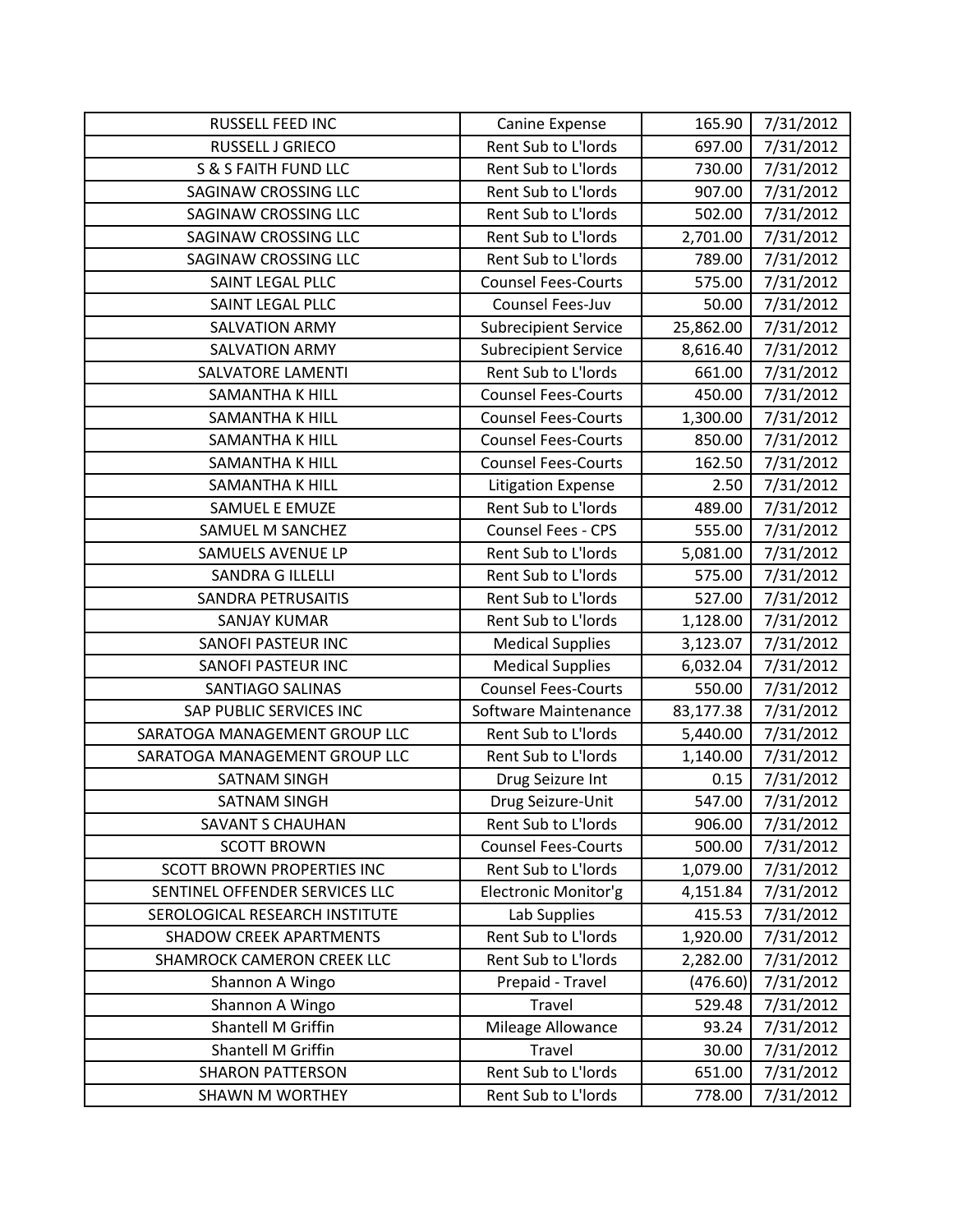| <b>SHAWN PASCHALL</b>                  | <b>Counsel Fees-Courts</b>  | 650.00    | 7/31/2012 |
|----------------------------------------|-----------------------------|-----------|-----------|
| SHEILA RANDOLPH                        | <b>Counsel Fees-Courts</b>  | 400.00    | 7/31/2012 |
| SHENANDOAH TOWNHOMES LTD               | Rent Sub to L'Iords         | 6,271.00  | 7/31/2012 |
| SHENANDOAH VILLAGE APTS LP             | Rent Sub to L'Iords         | 945.00    | 7/31/2012 |
| SHENANDOAH VILLAGE APTS LP             | HAP Reimb Port-in           | 363.00    | 7/31/2012 |
| <b>SHERATON SOCIETY HILL</b>           | Education                   | 800.65    | 7/31/2012 |
| <b>SHERRY O'DOM</b>                    | Rent Sub to L'Iords         | 365.00    | 7/31/2012 |
| SHERWIN WILLIAMS PAINT                 | <b>Building Maintenance</b> | 196.20    | 7/31/2012 |
| <b>SHERYL BUCHANAN</b>                 | Rent Sub to L'Iords         | 404.00    | 7/31/2012 |
| <b>SHERYL WRIGHT</b>                   | Rent Sub to L'Iords         | 750.00    | 7/31/2012 |
| <b>SHEVIA LTD</b>                      | Rent Sub to L'Iords         | 7,171.00  | 7/31/2012 |
| <b>SHEVIA LTD</b>                      | Rent Sub to L'Iords         | 1,089.00  | 7/31/2012 |
| SHI GOVERNMENT SOLUTIONS               | <b>Computer Supplies</b>    | 53.00     | 7/31/2012 |
| SID W SHAPIRO                          | Counsel Fees - CPS          | 300.00    | 7/31/2012 |
| <b>SIEMENS INDUSTRY INC</b>            | Lab Equip Mainten           | 316.00    | 7/31/2012 |
| SIGNATURE LEASING & MANAGEMENT INC     | Rent Sub to L'Iords         | 750.00    | 7/31/2012 |
| <b>SIGNTX SIGNS &amp; GRAPHICS INC</b> | <b>Building Maintenance</b> | 278.60    | 7/31/2012 |
| <b>SIGNTX SIGNS &amp; GRAPHICS INC</b> | <b>Building Maintenance</b> | 39.75     | 7/31/2012 |
| <b>SILAS OTTONIEL ROSALES</b>          | Rent Sub to L'Iords         | 339.00    | 7/31/2012 |
| SILVER CREEK PH II                     | Rent Sub to L'Iords         | 691.00    | 7/31/2012 |
| <b>SKY GROUP LLC</b>                   | Rent Sub to L'Iords         | 1,059.00  | 7/31/2012 |
| <b>SKY GROUP LLC</b>                   | Rent Sub to L'Iords         | 512.00    | 7/31/2012 |
| <b>SKYVUE MEMORIAL GARDENS</b>         | <b>County Burials</b>       | 597.44    | 7/31/2012 |
| SMITH TEMPORARIES INC                  | Contract Labor              | 3,425.16  | 7/31/2012 |
| <b>SOLOMON BRACKENS</b>                | Rent Sub to L'Iords         | 779.00    | 7/31/2012 |
| <b>SON V NGUYEN</b>                    | <b>HAP Reimb Port-in</b>    | 901.00    | 7/31/2012 |
| <b>SORENSON FORENSICS LLC</b>          | Investigative               | 275.00    | 7/31/2012 |
| <b>SORENSON FORENSICS LLC</b>          | Cap Murder-Othr Cost        | 10,006.00 | 7/31/2012 |
| SOUTH HULEN LP                         | Rent Sub to L'Iords         | 14,668.00 | 7/31/2012 |
| SOUTH HULEN LP                         | Rent Sub to L'Iords         | 1,003.00  | 7/31/2012 |
| <b>SOUTH HULEN LP</b>                  | Rent Sub to L'Iords         | 725.00    | 7/31/2012 |
| SOUTH HULEN LP                         | HAP Reimb Port-in           | 1,391.00  | 7/31/2012 |
| SOUTHEASTERN EMERGENCY EQUIPMENT IN    | Lab Supplies                | 719.73    | 7/31/2012 |
| SOUTHEASTERN EMERGENCY EQUIPMENT IN    | <b>Medical Supplies</b>     | 290.80    | 7/31/2012 |
| <b>SOUTHERN OAKS</b>                   | <b>Utility Assistance</b>   | 32.43     | 7/31/2012 |
| SOUTHERN TIRE MART LLC                 | <b>Tires and Tubes</b>      | 112.00    | 7/31/2012 |
| SOUTHERN TIRE MART LLC                 | <b>Tires and Tubes</b>      | 62.59     | 7/31/2012 |
| SOUTHFORK MMLP                         | Rent Sub to L'Iords         | 577.00    | 7/31/2012 |
| SOUTHLAKE PD                           | <b>HIDTA Justice funds</b>  | 3,908.35  | 7/31/2012 |
| SOUTHLAKE PD                           | <b>HIDTA Treasury funds</b> | 107.44    | 7/31/2012 |
| SOUTHWEST ICE CREAM SPEC               | Food                        | 110.34    | 7/31/2012 |
| SPANISH GARDENS HOA                    | Rent Sub to L'Iords         | 483.00    | 7/31/2012 |
| <b>SPARK ENERGY LP</b>                 | <b>Utility Allowance</b>    | 131.00    | 7/31/2012 |
| SPECTRO INC                            | Parts and Supplies          | 216.00    | 7/31/2012 |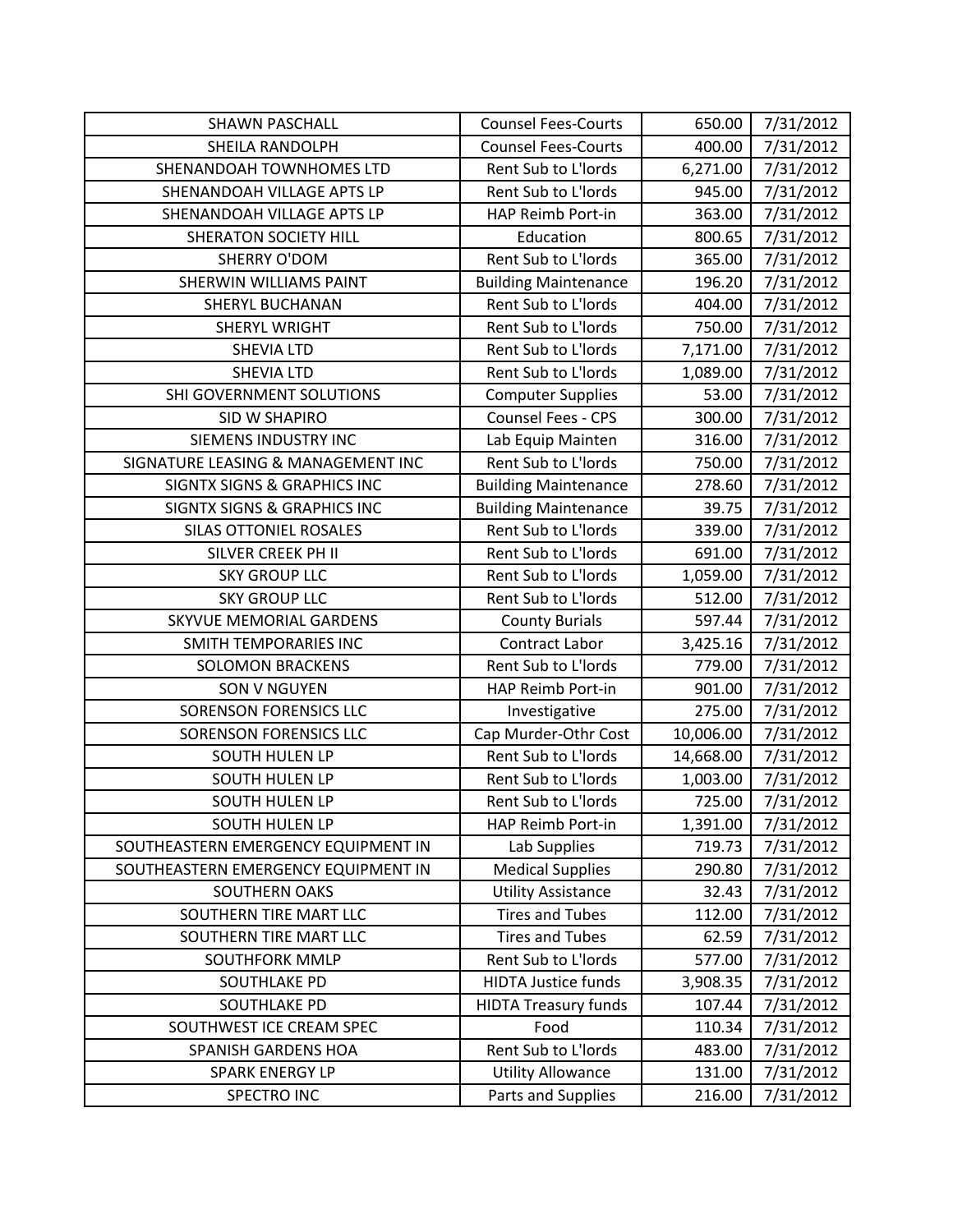| <b>SPRING VALLEY LTD</b> | Rent Sub to L'Iords      | 717.00   | 7/31/2012 |
|--------------------------|--------------------------|----------|-----------|
| ST FRANCIS VILLAGE, INC  | Rent Sub to L'Iords      | 650.00   | 7/31/2012 |
| ST FRANCIS VILLAGE, INC  | Rent Sub to L'Iords      | 321.00   | 7/31/2012 |
| ST FRANCIS VILLAGE, INC  | Rent Sub to L'Iords      | 629.00   | 7/31/2012 |
| STABILE/WINN INC         | Non-Track Const/Bldg     | 7,925.99 | 7/31/2012 |
| <b>STACY ALFORD</b>      | Counsel Fees-Juv         | 150.00   | 7/31/2012 |
| <b>STAPLES ADVANTAGE</b> | <b>Supplies</b>          | 244.95   | 7/31/2012 |
| <b>STAPLES ADVANTAGE</b> | <b>Supplies</b>          | 255.00   | 7/31/2012 |
| <b>STAPLES ADVANTAGE</b> | <b>Supplies</b>          | 132.72   | 7/31/2012 |
| <b>STAPLES ADVANTAGE</b> | <b>Supplies</b>          | 521.64   | 7/31/2012 |
| <b>STAPLES ADVANTAGE</b> | <b>Training Supplies</b> | 197.63   | 7/31/2012 |
| <b>STAPLES ADVANTAGE</b> | <b>Supplies</b>          | 959.77   | 7/31/2012 |
| <b>STAPLES ADVANTAGE</b> | <b>Supplies</b>          | 23.97    | 7/31/2012 |
| <b>STAPLES ADVANTAGE</b> | <b>Supplies</b>          | 270.25   | 7/31/2012 |
| <b>STAPLES ADVANTAGE</b> | <b>Supplies</b>          | 178.28   | 7/31/2012 |
| <b>STAPLES ADVANTAGE</b> | <b>Supplies</b>          | 171.09   | 7/31/2012 |
| <b>STAPLES ADVANTAGE</b> | <b>Supplies</b>          | 105.78   | 7/31/2012 |
| <b>STAPLES ADVANTAGE</b> | <b>Supplies</b>          | 56.44    | 7/31/2012 |
| <b>STAPLES ADVANTAGE</b> | <b>Supplies</b>          | 56.66    | 7/31/2012 |
| <b>STAPLES ADVANTAGE</b> | <b>Supplies</b>          | 6.92     | 7/31/2012 |
| <b>STAPLES ADVANTAGE</b> | <b>Supplies</b>          | 149.29   | 7/31/2012 |
| <b>STAPLES ADVANTAGE</b> | <b>Supplies</b>          | 213.85   | 7/31/2012 |
| <b>STAPLES ADVANTAGE</b> | <b>Medical Supplies</b>  | 295.69   | 7/31/2012 |
| <b>STAPLES ADVANTAGE</b> | <b>Supplies</b>          | 316.64   | 7/31/2012 |
| <b>STAPLES ADVANTAGE</b> | <b>Supplies</b>          | 115.26   | 7/31/2012 |
| <b>STAPLES ADVANTAGE</b> | <b>Supplies</b>          | 56.53    | 7/31/2012 |
| <b>STAPLES ADVANTAGE</b> | <b>Supplies</b>          | 177.93   | 7/31/2012 |
| <b>STAPLES ADVANTAGE</b> | <b>Supplies</b>          | 39.99    | 7/31/2012 |
| <b>STAPLES ADVANTAGE</b> | <b>Supplies</b>          | 15.64    | 7/31/2012 |
| <b>STAPLES ADVANTAGE</b> | <b>Supplies</b>          | 46.00    | 7/31/2012 |
| <b>STAPLES ADVANTAGE</b> | Supplies                 | 92.80    | 7/31/2012 |
| <b>STAPLES ADVANTAGE</b> | <b>Supplies</b>          | 573.20   | 7/31/2012 |
| <b>STAPLES ADVANTAGE</b> | <b>Supplies</b>          | 45.95    | 7/31/2012 |
| <b>STAPLES ADVANTAGE</b> | <b>Supplies</b>          | 7.39     | 7/31/2012 |
| <b>STAPLES ADVANTAGE</b> | <b>Supplies</b>          | 146.46   | 7/31/2012 |
| <b>STAPLES ADVANTAGE</b> | <b>Supplies</b>          | 56.99    | 7/31/2012 |
| <b>STAPLES ADVANTAGE</b> | <b>Supplies</b>          | 29.40    | 7/31/2012 |
| <b>STAPLES ADVANTAGE</b> | <b>Supplies</b>          | 104.32   | 7/31/2012 |
| <b>STAPLES ADVANTAGE</b> | <b>Supplies</b>          | 71.94    | 7/31/2012 |
| <b>STAPLES ADVANTAGE</b> | <b>Supplies</b>          | 82.64    | 7/31/2012 |
| <b>STAPLES ADVANTAGE</b> | <b>Supplies</b>          | 133.63   | 7/31/2012 |
| <b>STAPLES ADVANTAGE</b> | <b>Supplies</b>          | 34.93    | 7/31/2012 |
| <b>STAPLES ADVANTAGE</b> | <b>Supplies</b>          | 80.72    | 7/31/2012 |
| <b>STAPLES ADVANTAGE</b> | <b>Supplies</b>          | 97.94    | 7/31/2012 |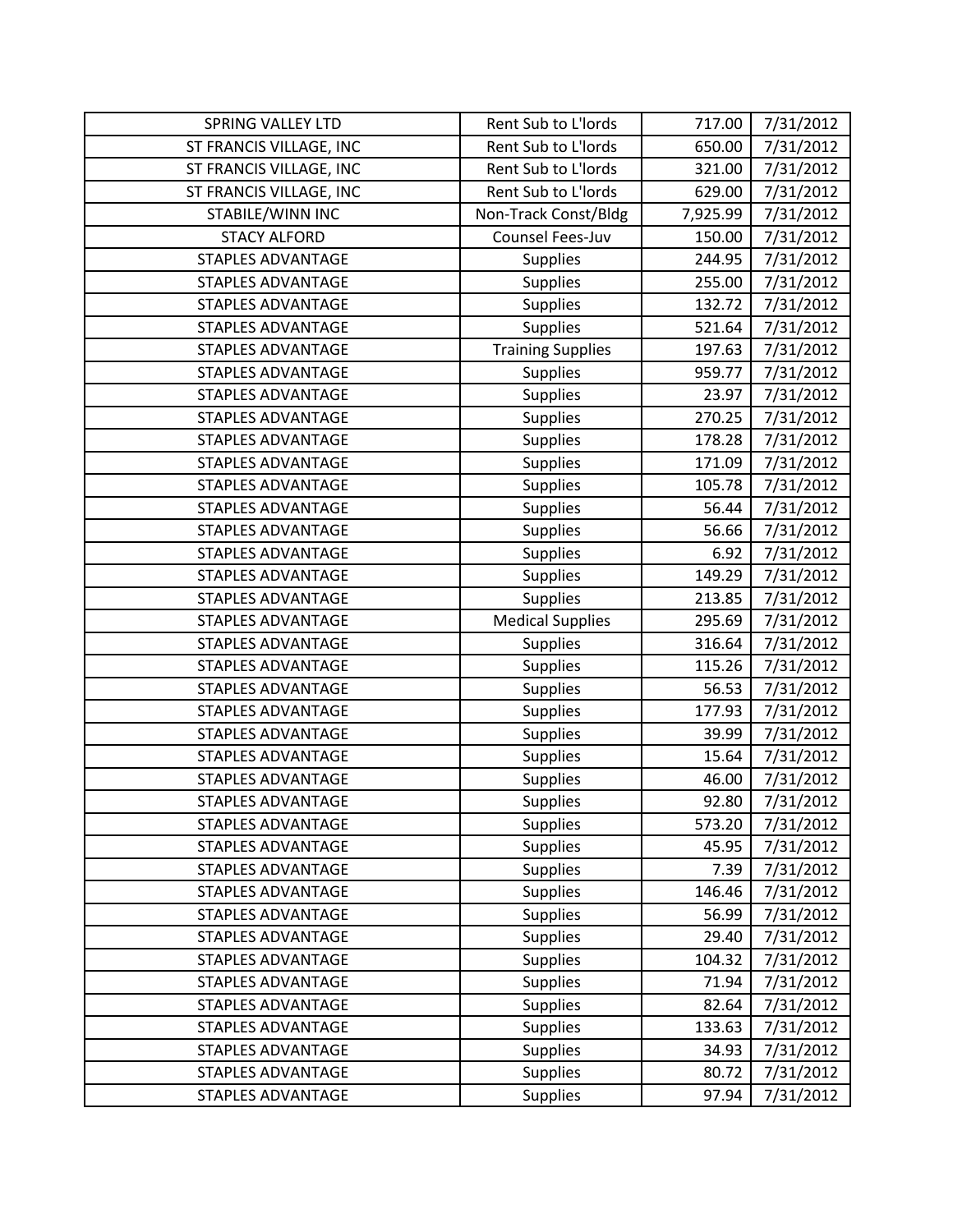| <b>STAPLES ADVANTAGE</b>       | <b>Supplies</b>             | 26.71    | 7/31/2012 |
|--------------------------------|-----------------------------|----------|-----------|
| <b>STAPLES ADVANTAGE</b>       | <b>Supplies</b>             | 28.49    | 7/31/2012 |
| <b>STAPLES ADVANTAGE</b>       | <b>Supplies</b>             | 27.75    | 7/31/2012 |
| <b>STAPLES ADVANTAGE</b>       | <b>Supplies</b>             | 290.85   | 7/31/2012 |
| <b>STAPLES ADVANTAGE</b>       | <b>Supplies</b>             | 25.72    | 7/31/2012 |
| <b>STAPLES ADVANTAGE</b>       | <b>Supplies</b>             | 128.75   | 7/31/2012 |
| <b>STAPLES ADVANTAGE</b>       | <b>Supplies</b>             | 184.15   | 7/31/2012 |
| <b>STAPLES ADVANTAGE</b>       | <b>Supplies</b>             | 421.48   | 7/31/2012 |
| <b>STAPLES ADVANTAGE</b>       | <b>Supplies</b>             | 24.76    | 7/31/2012 |
| <b>STAPLES ADVANTAGE</b>       | <b>Supplies</b>             | 152.39   | 7/31/2012 |
| <b>STAPLES ADVANTAGE</b>       | <b>Supplies</b>             | 103.45   | 7/31/2012 |
| <b>STAPLES ADVANTAGE</b>       | <b>Supplies</b>             | 46.25    | 7/31/2012 |
| <b>STAPLES ADVANTAGE</b>       | <b>Supplies</b>             | 41.90    | 7/31/2012 |
| <b>STAPLES ADVANTAGE</b>       | <b>Supplies</b>             | 5.12     | 7/31/2012 |
| <b>STAPLES ADVANTAGE</b>       | <b>Supplies</b>             | 102.64   | 7/31/2012 |
| <b>STAPLES ADVANTAGE</b>       | <b>Supplies</b>             | 250.43   | 7/31/2012 |
| <b>STAPLES ADVANTAGE</b>       | <b>Supplies</b>             | 95.53    | 7/31/2012 |
| <b>STAPLES ADVANTAGE</b>       | <b>Photo Processing</b>     | 125.48   | 7/31/2012 |
| <b>STAPLES ADVANTAGE</b>       | Clothing                    | 52.26    | 7/31/2012 |
| <b>STAPLES ADVANTAGE</b>       | <b>TC Historical Comm</b>   | 50.60    | 7/31/2012 |
| <b>STAPLES ADVANTAGE</b>       | <b>Supplies</b>             | 150.74   | 7/31/2012 |
| <b>STAPLES ADVANTAGE</b>       | <b>Supplies</b>             | 8.79     | 7/31/2012 |
| <b>STAPLES ADVANTAGE</b>       | <b>Supplies</b>             | 116.30   | 7/31/2012 |
| <b>STAPLES ADVANTAGE</b>       | <b>Supplies</b>             | 74.19    | 7/31/2012 |
| <b>STAPLES ADVANTAGE</b>       | <b>Supplies</b>             | 64.97    | 7/31/2012 |
| <b>STAPLES ADVANTAGE</b>       | <b>Supplies</b>             | 166.19   | 7/31/2012 |
| <b>STAPLES ADVANTAGE</b>       | <b>Supplies</b>             | 90.80    | 7/31/2012 |
| <b>STAPLES ADVANTAGE</b>       | Non-Track Equipment         | (21.98)  | 7/31/2012 |
| <b>STAPLES ADVANTAGE</b>       | <b>Supplies</b>             | 11.96    | 7/31/2012 |
| <b>STAPLES ADVANTAGE</b>       | <b>Supplies</b>             | 151.30   | 7/31/2012 |
| <b>STAPLES ADVANTAGE</b>       | <b>Supplies</b>             | 112.54   | 7/31/2012 |
| <b>STAPLES ADVANTAGE</b>       | <b>Supplies</b>             | 482.28   | 7/31/2012 |
| <b>STAR ELECTRICITY LLC</b>    | <b>Utility Allowance</b>    | 35.00    | 7/31/2012 |
| <b>STARBUCK &amp; WISE INC</b> | Rent Sub to L'Iords         | 2,574.00 | 7/31/2012 |
| <b>STARBUCK &amp; WISE INC</b> | HAP Reimb Port-in           | 900.00   | 7/31/2012 |
| STATE INDUSTRIAL PRODUCTS CORP | <b>Building Maintenance</b> | 1,024.03 | 7/31/2012 |
| STATLAB MEDICAL PRODUCTS       | Lab Supplies                | 514.56   | 7/31/2012 |
| <b>STATON &amp; TAYLOR PC</b>  | <b>Counsel Fees-Courts</b>  | 2,150.00 | 7/31/2012 |
| STEEPLECHASE ASSOCIATES LTD    | <b>Utility Assistance</b>   | 36.43    | 7/31/2012 |
| Steffani L Wilson              | Travel                      | 130.00   | 7/31/2012 |
| STELLA NWANKWO                 | Rent Sub to L'Iords         | 850.00   | 7/31/2012 |
| STEPHAN R BLACK                | Rent Sub to L'Iords         | 516.00   | 7/31/2012 |
| <b>STEPHANIE GONZALEZ</b>      | <b>Counsel Fees-Courts</b>  | 875.00   | 7/31/2012 |
| STEPHANIE GONZALEZ             | <b>Counsel Fees-Courts</b>  | 500.00   | 7/31/2012 |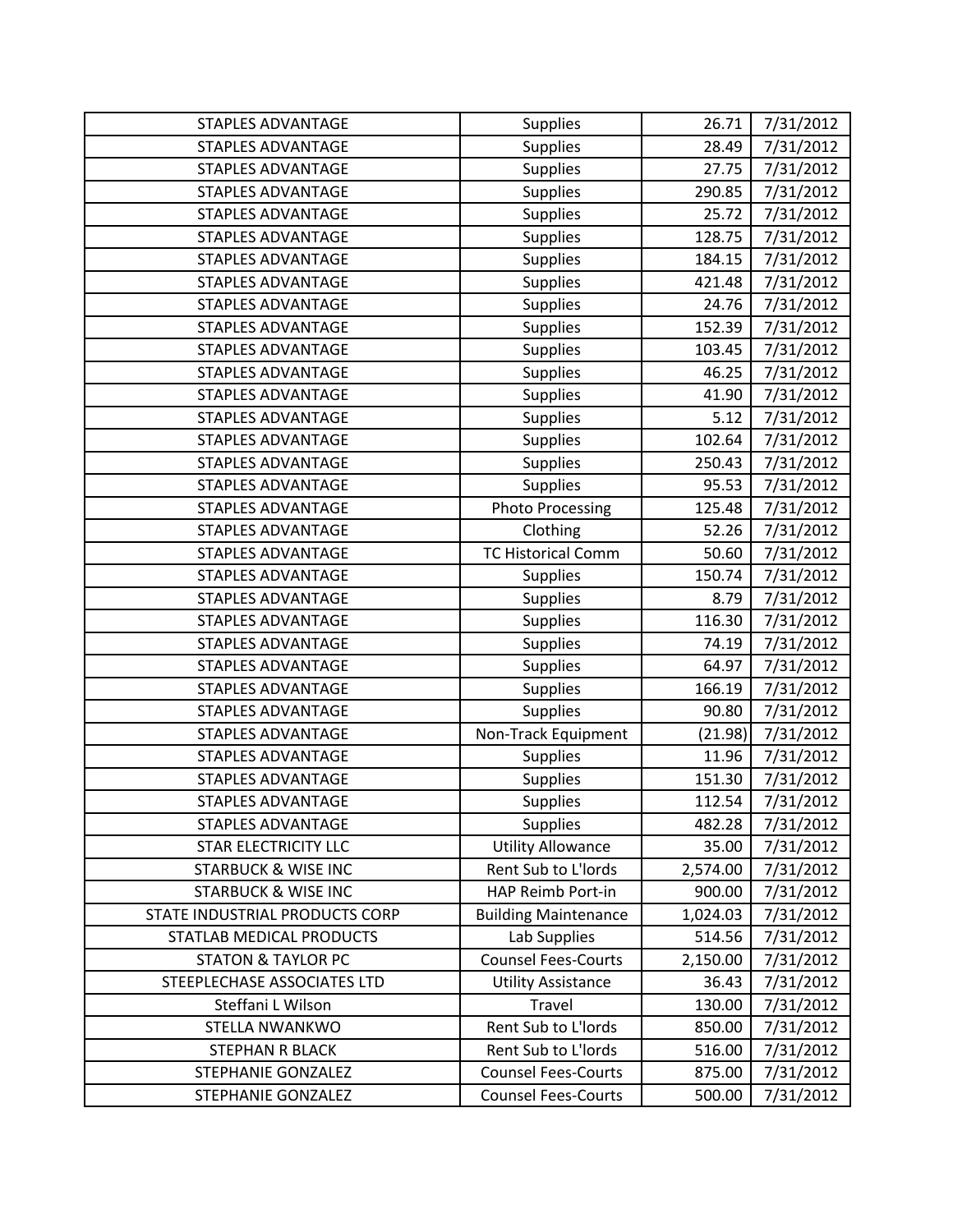| STEPHANIE GONZALEZ                   | <b>Counsel Fees-Courts</b>  | 250.00   | 7/31/2012 |
|--------------------------------------|-----------------------------|----------|-----------|
| <b>STEPHANIE GONZALEZ</b>            | <b>Counsel Fees-Courts</b>  | 250.00   | 7/31/2012 |
| STEPHANIE GONZALEZ                   | <b>Counsel Fees-Probate</b> | 1,000.00 | 7/31/2012 |
| <b>STEPHANIE PATTEN</b>              | <b>Counsel Fees-Courts</b>  | 200.00   | 7/31/2012 |
| STEPHEN D HANDY PLLC                 | <b>Counsel Fees-Courts</b>  | 450.00   | 7/31/2012 |
| STEPHEN D HANDY PLLC                 | <b>Litigation Expense</b>   | 30.00    | 7/31/2012 |
| STEPHEN M BURLINGAME                 | Rent Sub to L'Iords         | 181.00   | 7/31/2012 |
| <b>STEPHEN N WOOD</b>                | Rent Sub to L'Iords         | 776.00   | 7/31/2012 |
| Stephen R. Raborn                    | Education                   | 150.00   | 7/31/2012 |
| <b>STEVE GORDON &amp; ASSOCIATES</b> | <b>Counsel Fees-Courts</b>  | 450.00   | 7/31/2012 |
| <b>STEVE GORDON &amp; ASSOCIATES</b> | <b>Counsel Fees-Courts</b>  | 5,300.00 | 7/31/2012 |
| <b>STEVE GORDON &amp; ASSOCIATES</b> | <b>Counsel Fees-Courts</b>  | 325.00   | 7/31/2012 |
| <b>STEVE HAMPTON</b>                 | Rent Sub to L'Iords         | 421.00   | 7/31/2012 |
| <b>STEVE JOSEPH</b>                  | Rent Sub to L'Iords         | 625.00   | 7/31/2012 |
| <b>STEVEN ROBERT FROMM</b>           | Rent Sub to L'Iords         | 809.00   | 7/31/2012 |
| <b>STREAM ENERGY</b>                 | <b>Utility Assistance</b>   | 3,012.86 | 7/31/2012 |
| <b>STREAM ENERGY</b>                 | <b>Utility Allowance</b>    | 3,408.00 | 7/31/2012 |
| <b>STREAM ENERGY</b>                 | <b>Utility Allowance</b>    | 138.00   | 7/31/2012 |
| <b>STREAM ENERGY</b>                 | HAP Reimb Port-in           | 164.00   | 7/31/2012 |
| <b>STREET CAPITAL RENTALS I</b>      | Rent Sub to L'Iords         | 618.00   | 7/31/2012 |
| STREET CAPITAL RENTALS II LLC        | Rent Sub to L'Iords         | 5,220.00 | 7/31/2012 |
| SUNSET POINTE HOUSING PARTNERSHIP    | Rent Sub to L'Iords         | 9,274.00 | 7/31/2012 |
| SUNSET POINTE HOUSING PARTNERSHIP    | HAP Reimb Port-in           | 875.00   | 7/31/2012 |
| <b>SUPERIOR SIGNAL CO</b>            | <b>Building Maintenance</b> | 979.55   | 7/31/2012 |
| SUVINI SAGARIKA WICKRAMARATNE        | Rent Sub to L'Iords         | 990.00   | 7/31/2012 |
| <b>SUZANNE BENINATE</b>              | Rent Sub to L'Iords         | 965.00   | 7/31/2012 |
| SWEEPS SOFTWARE INCORPORATED         | Software Maintenance        | 6,570.24 | 7/31/2012 |
| <b>SWEET TALKING LLC</b>             | Prepaid - Rent              | 4,052.00 | 7/31/2012 |
| SYCAMORE CENTER VILLAS               | Rent Sub to L'Iords         | 8,779.00 | 7/31/2012 |
| SYCAMORE CENTER VILLAS               | Rent Sub to L'Iords         | 3,516.00 | 7/31/2012 |
| SYCAMORE POINTE TOWNHOMES            | Rent Sub to L'Iords         | 5,502.00 | 7/31/2012 |
| SYCAMORE POINTE TOWNHOMES            | Rent Sub to L'Iords         | 665.00   | 7/31/2012 |
| <b>SYED AJAZ ANWAR</b>               | Rent Sub to L'Iords         | 823.00   | 7/31/2012 |
| TU ELECTRIC                          | <b>Utility Allowance</b>    | 6,724.00 | 7/31/2012 |
| TU ELECTRIC                          | <b>Utility Allowance</b>    | 4.00     | 7/31/2012 |
| TU ELECTRIC                          | <b>Utility Allowance</b>    | 2.00     | 7/31/2012 |
| TU ELECTRIC                          | <b>Utility Allowance</b>    | 950.00   | 7/31/2012 |
| TU ELECTRIC                          | HAP Reimb Port-in           | 355.00   | 7/31/2012 |
| T&G IDENTIFICATION SYSTEMS INC       | <b>Supplies</b>             | 1,630.00 | 7/31/2012 |
| T&G IDENTIFICATION SYSTEMS INC       | <b>Supplies</b>             | 1,393.00 | 7/31/2012 |
| <b>TACONY CORPORATION</b>            | <b>Equipment Maint</b>      | 315.80   | 7/31/2012 |
| TAE E MARKGRAF                       | Rent Sub to L'Iords         | 1,660.00 | 7/31/2012 |
| <b>TAHIRA MITHANI</b>                | Rent Sub to L'Iords         | 700.00   | 7/31/2012 |
| <b>TAN THAN</b>                      | Interpreter Fees            | 225.00   | 7/31/2012 |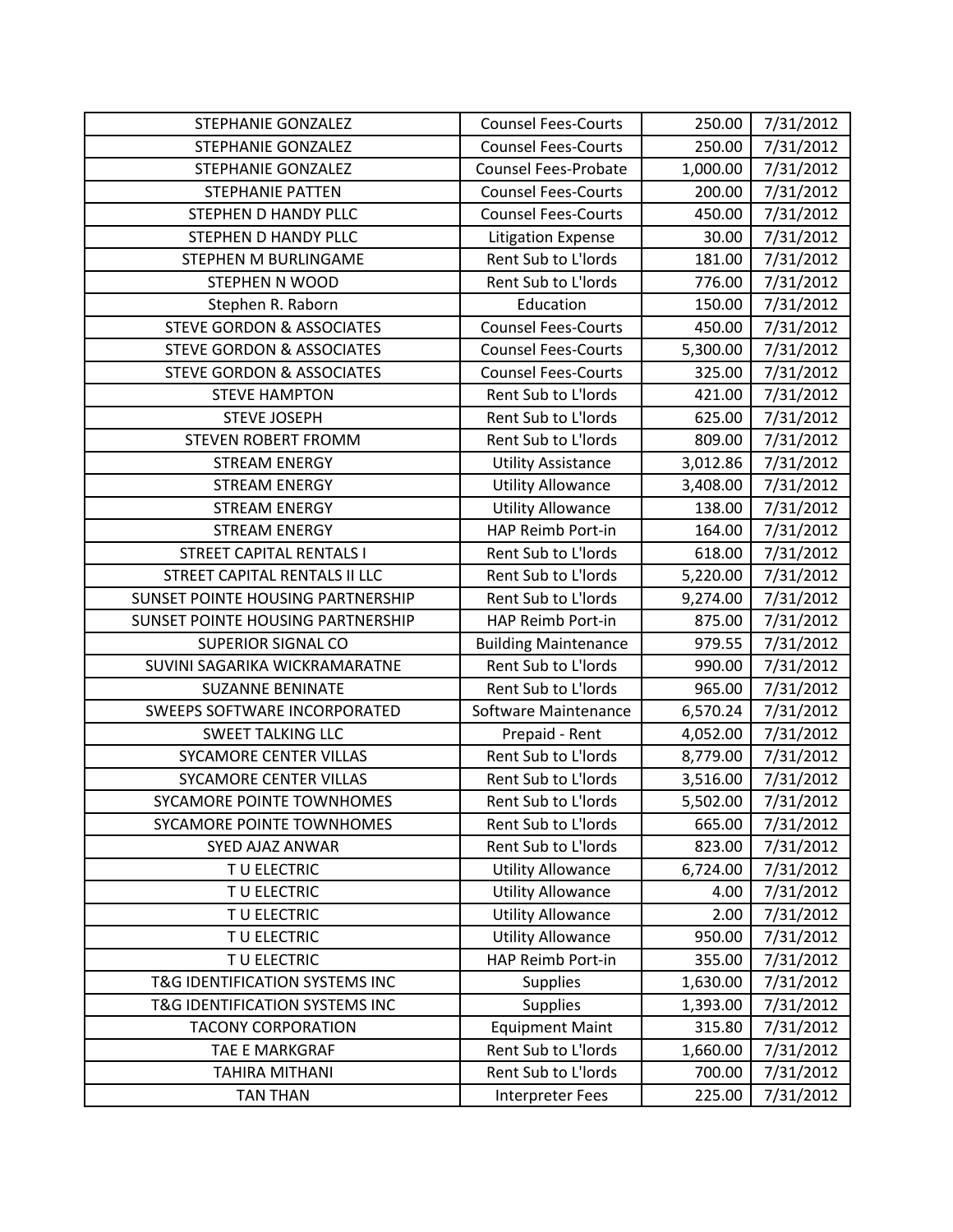| <b>TAN THAN</b>                           | <b>Interpreter Fees</b>     | 225.00     | 7/31/2012 |
|-------------------------------------------|-----------------------------|------------|-----------|
| <b>TAN THAN</b>                           | <b>Interpreter Fees</b>     | 1,012.50   | 7/31/2012 |
| <b>TANIA JACKSON WILLIAMS</b>             | Rent Sub to L'Iords         | 793.00     | 7/31/2012 |
| <b>TARA ENERGY INC</b>                    | <b>Utility Assistance</b>   | 205.59     | 7/31/2012 |
| <b>TARA ENERGY LLC</b>                    | <b>Utility Allowance</b>    | 16.00      | 7/31/2012 |
| <b>TARGET BANK</b>                        | <b>Supplies</b>             | 54.89      | 7/31/2012 |
| <b>TARGET BANK</b>                        | Food                        | 51.98      | 7/31/2012 |
| <b>TARGET BANK</b>                        | Clothing                    | 185.17     | 7/31/2012 |
| <b>TARGET BANK</b>                        | Clothing                    | 2.00       | 7/31/2012 |
| <b>TARGET BANK</b>                        | Clothing                    | 192.76     | 7/31/2012 |
| <b>TARGET BANK</b>                        | <b>Supplies</b>             | 51.24      | 7/31/2012 |
| <b>TARGET BANK</b>                        | <b>Supplies</b>             | 56.36      | 7/31/2012 |
| TARRANT CO SAMARITAN HOUSE INC            | <b>Subrecipient Service</b> | 25,220.14  | 7/31/2012 |
| TARRANT CO TAX ASSESSOR COLLECTOR         | Trust - Constable 4         | 62.75      | 7/31/2012 |
| TARRANT COUNTRY VILLA ASSOC               | Rent Sub to L'Iords         | 605.00     | 7/31/2012 |
| <b>TARRANT COUNTY BAR ASSOCIATION</b>     | <b>Dues</b>                 | 105.00     | 7/31/2012 |
| TARRANT COUNTY BAR ASSOCIATION            | <b>Dues</b>                 | 105.00     | 7/31/2012 |
| TARRANT COUNTY BAR ASSOCIATION            | <b>Dues</b>                 | 105.00     | 7/31/2012 |
| TARRANT COUNTY BAR ASSOCIATION            | Dues                        | 105.00     | 7/31/2012 |
| TARRANT COUNTY BAR ASSOCIATION            | <b>Dues</b>                 | 105.00     | 7/31/2012 |
| <b>TARRANT COUNTY BAR FOUNDATION</b>      | State Right of Way          | 100.00     | 7/31/2012 |
| <b>TARRANT COUNTY CLERK</b>               | Consolidate St Fee          | 15.00      | 7/31/2012 |
| <b>TARRANT COUNTY CLERK</b>               | <b>CC Certified Copies</b>  | 1.00       | 7/31/2012 |
| <b>TARRANT COUNTY CLERK</b>               | <b>CC Crim Trans Admn</b>   | 2.00       | 7/31/2012 |
| <b>TARRANT COUNTY CLERK</b>               | <b>CC Conviction Fee</b>    | 2.50       | 7/31/2012 |
| <b>TARRANT COUNTY CLERK</b>               | <b>CC Conviction Fee</b>    | 19.50      | 7/31/2012 |
| <b>TARRANT COUNTY CLERK</b>               | State Right of Way          | 160,000.00 | 7/31/2012 |
| <b>TARRANT COUNTY COLLEGE</b>             | Education                   | 189.00     | 7/31/2012 |
| <b>TARRANT COUNTY COLLEGE</b>             | Education                   | 189.00     | 7/31/2012 |
| <b>TARRANT COUNTY COLLEGE</b>             | Education                   | 189.00     | 7/31/2012 |
| <b>TARRANT COUNTY COLLEGE</b>             | Education                   | 189.00     | 7/31/2012 |
| <b>TARRANT COUNTY COLLEGE</b>             | Education                   | 189.00     | 7/31/2012 |
| TARRANT COUNTY DISTRICT ATTORNEY          | <b>Counsel Fees-Courts</b>  | 650.00     | 7/31/2012 |
| TARRANT COUNTY DISTRICT ATTORNEY          | <b>Counsel Fees-Courts</b>  | 500.00     | 7/31/2012 |
| <b>TARRANT COUNTY HOMELESS COALITION</b>  | <b>Subrecipient Service</b> | 109.94     | 7/31/2012 |
| TARRANT COUNTY HOSPITAL DISTRICT          | Prepaid - Rent              | 3,093.00   | 7/31/2012 |
| TARRANT COUNTY HOUSING PARTNERSHIP        | <b>Rental Assistance</b>    | 1,300.00   | 7/31/2012 |
| <b>TARRANT COUNTY HOUSING PARTNERSHIP</b> | Rent Sub to L'Iords         | 2,147.00   | 7/31/2012 |
| TARRANT COUNTY HOUSING PARTNERSHIP        | HAP Reimb Port-in           | 691.00     | 7/31/2012 |
| TARRANT COUNTY NARCOTICS UNIT             | <b>Confidential Funds</b>   | 809.82     | 7/31/2012 |
| <b>TARRANT PARTNERS LP</b>                | Rent Sub to L'Iords         | 13,566.00  | 7/31/2012 |
| <b>TARRANT PARTNERS LP</b>                | Rent Sub to L'Iords         | 863.00     | 7/31/2012 |
| <b>TARRANT PARTNERS LP</b>                | Rent Sub to L'Iords         | 1,222.00   | 7/31/2012 |
| <b>TARRANT PARTNERS LP</b>                | HAP Reimb Port-in           | 1,257.00   | 7/31/2012 |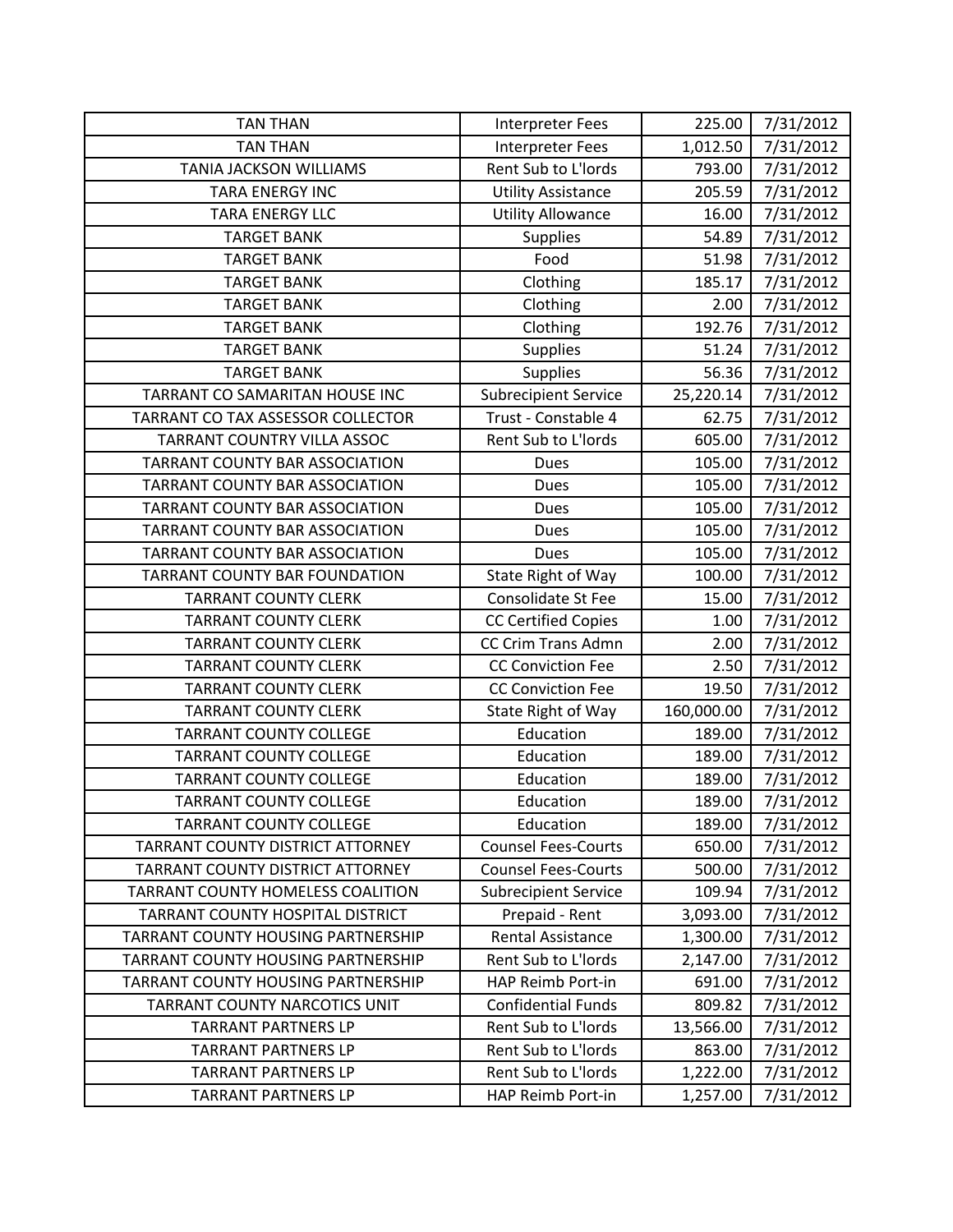| <b>TARRANT PATHOLOGY ASSOCIATES</b>      | <b>Professional Service</b> | 104.02                   | 7/31/2012 |
|------------------------------------------|-----------------------------|--------------------------|-----------|
| <b>TARRANT PATHOLOGY ASSOCIATES</b>      | <b>Professional Service</b> | 208.04                   | 7/31/2012 |
| <b>TARRANT PROPERTIES INC</b>            | Rent Sub to L'Iords         | 488.00                   | 7/31/2012 |
| <b>TAVEEWAN GURKIN</b>                   | Rent Sub to L'Iords         | 342.00                   | 7/31/2012 |
| <b>TDCAA-TEXAS DISTRICT &amp; COUNTY</b> | Education                   | 275.00                   | 7/31/2012 |
| <b>TDCAA-TEXAS DISTRICT &amp; COUNTY</b> | Education                   | 275.00                   | 7/31/2012 |
| <b>TDCAA-TEXAS DISTRICT &amp; COUNTY</b> | Education                   | 275.00                   | 7/31/2012 |
| TDCAA-TEXAS DISTRICT & COUNTY            | Education                   | 275.00                   | 7/31/2012 |
| <b>TDCAA-TEXAS DISTRICT &amp; COUNTY</b> | Education                   | 275.00                   | 7/31/2012 |
| <b>TDCAA-TEXAS DISTRICT &amp; COUNTY</b> | Education                   | 275.00                   | 7/31/2012 |
| TDI FLEET SERVICES                       | Vehicle Maintenance         | 547.18                   | 7/31/2012 |
| <b>TEAGUE LUMBER</b>                     | <b>Building Maintenance</b> | 26.84                    | 7/31/2012 |
| TEAGUE NALL & PERKINS INC                | <b>Professional Service</b> | 1,500.00                 | 7/31/2012 |
| TEAGUE NALL & PERKINS INC                | <b>Professional Service</b> | 19,128.43                | 7/31/2012 |
| TECH PLAN INC                            | A/C Maint Contract          | 1,868.00                 | 7/31/2012 |
| <b>TEETOP PROPERTIES LLC</b>             | Rent Sub to L'Iords         | 437.00                   | 7/31/2012 |
| <b>TEKSYSTEMS INC</b>                    | <b>Professional Service</b> | 8,640.00                 | 7/31/2012 |
| TELETOUCH COMMUNICATIONS INC             | Telephone - Mobile          | 759.84                   | 7/31/2012 |
| TELLER LAW FIRM PC                       | <b>Counsel Fees - CPS</b>   | 100.00                   | 7/31/2012 |
| TELLER LAW FIRM PC                       | <b>Counsel Fees - CPS</b>   | 100.00                   | 7/31/2012 |
| TENNANT SALES AND SERVICE COMPANY        | <b>Support Serv Supply</b>  | $\overline{\phantom{0}}$ | 7/31/2012 |
| TENNANT SALES AND SERVICE COMPANY        | <b>Support Serv Supply</b>  | 2,271.18                 | 7/31/2012 |
| <b>TERESA A LAWSON</b>                   | Rent Sub to L'Iords         | 613.00                   | 7/31/2012 |
| <b>TERESEA ADCOCK</b>                    | <b>Professional Service</b> | 175.42                   | 7/31/2012 |
| <b>TERINAY HOOD</b>                      | <b>House Fraud Recovery</b> | 28.00                    | 7/31/2012 |
| <b>TERINAY HOOD</b>                      | <b>House Fraud Recovery</b> | 28.00                    | 7/31/2012 |
| TERRA MANOR REAL ESTATE INC              | Rent Sub to L'Iords         | 280.00                   | 7/31/2012 |
| <b>TERRY BARLOW</b>                      | <b>Counsel Fees-Courts</b>  | 850.00                   | 7/31/2012 |
| <b>TERRY BARLOW</b>                      | <b>Counsel Fees-Courts</b>  | 175.00                   | 7/31/2012 |
| <b>TERRY BARLOW</b>                      | <b>Counsel Fees-Courts</b>  | 250.00                   | 7/31/2012 |
| <b>TERRY GIBBONS</b>                     | Rent Sub to L'Iords         | 7,637.00                 | 7/31/2012 |
| <b>TERRY GIBBONS</b>                     | Rent Sub to L'Iords         | 1,090.00                 | 7/31/2012 |
| <b>TERRY GIBBONS</b>                     | HAP Reimb Port-in           | 1,191.00                 | 7/31/2012 |
| TEXAS AUSTIN HOTEL REALTY LLC            | Travel                      | 182.85                   | 7/31/2012 |
| <b>TEXAS COURT REPORTERS ASSOC</b>       | <b>Dues</b>                 | 150.00                   | 7/31/2012 |
| TEXAS DEPARTMENT OF HOUSING AND          | Advertis/Leg Notice         | 55.00                    | 7/31/2012 |
| TEXAS DEPARTMENT OF LICENSING            | Dues                        | 65.00                    | 7/31/2012 |
| <b>TEXAS DEPT OF TRANSPORTATION</b>      | State Right of Way          | 3,712.90                 | 7/31/2012 |
| TEXAS HI-PORT PROPERTIES LTD             | Rent Sub to L'Iords         | 2,843.00                 | 7/31/2012 |
| TEXAS HI-PORT PROPERTIES LTD             | Rent Sub to L'Iords         | 433.00                   | 7/31/2012 |
| TEXAS HI-PORT PROPERTIES LTD             | Rent Sub to L'Iords         | 700.00                   | 7/31/2012 |
| <b>TEXAS HOUSING ASSOCIATION</b>         | Education                   | 720.00                   | 7/31/2012 |
| <b>TEXAS HOUSING ASSOCIATION</b>         | Education                   | 360.00                   | 7/31/2012 |
| TEXAS LONGEVITY HOUSING, INC             | Rent Sub to L'Iords         | 4,631.00                 | 7/31/2012 |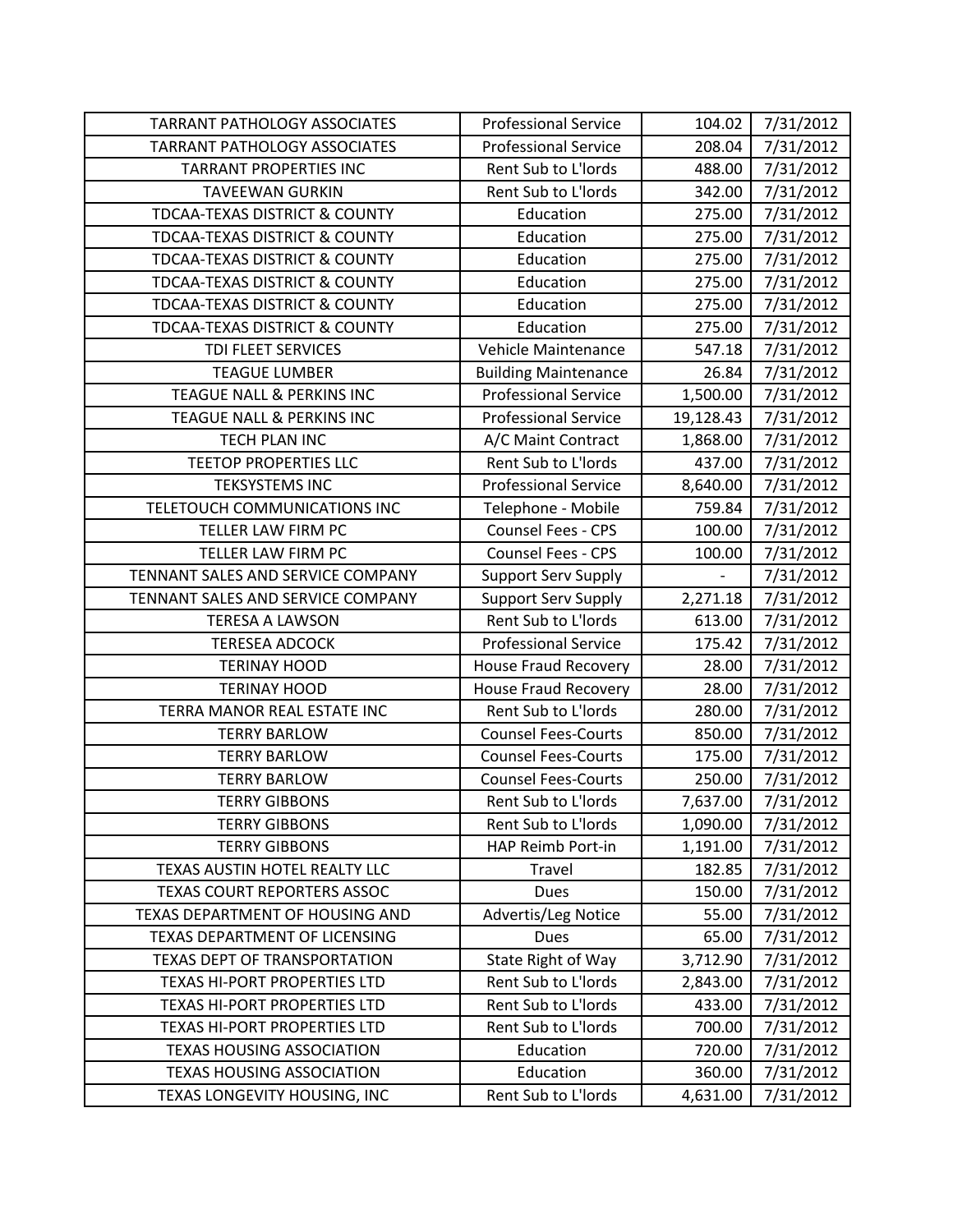| TEXAS LONGEVITY HOUSING, INC        | Rent Sub to L'Iords         | 301.00    | 7/31/2012 |
|-------------------------------------|-----------------------------|-----------|-----------|
| TEXAS LONGEVITY HOUSING, INC        | HAP Reimb Port-in           | 519.00    | 7/31/2012 |
| TEXAS NATIONAL GUARD JOINT          | <b>HIDTA Justice funds</b>  | 11,836.30 | 7/31/2012 |
| TEXAS NATIONAL GUARD JOINT          | <b>HIDTA Treasury funds</b> | 421.97    | 7/31/2012 |
| <b>TEXAS POWER LP</b>               | <b>Utility Assistance</b>   | 61.97     | 7/31/2012 |
| <b>TEXAS POWER LP</b>               | <b>Utility Allowance</b>    | 139.00    | 7/31/2012 |
| <b>TEXAS POWER LP</b>               | HAP Reimb Port-in           | 46.00     | 7/31/2012 |
| <b>TEXAS REAL ESTATE</b>            | Rent Sub to L'Iords         | 1,781.00  | 7/31/2012 |
| <b>TEXAS RE-EXCAVATION LC</b>       | Non-Track Const/Bldg        | 74,779.87 | 7/31/2012 |
| TEXAS SPECIALTIES & INSTALLATION IN | <b>Building Maintenance</b> | 1,340.00  | 7/31/2012 |
| <b>TEXCAN VENTURES II LTD</b>       | Rent Sub to L'Iords         | 2,735.00  | 7/31/2012 |
| TEXCAN VENTURES II LTD              | Rent Sub to L'Iords         | 3,492.00  | 7/31/2012 |
| <b>TEXCAN VENTURES II LTD</b>       | Rent Sub to L'Iords         | 136.00    | 7/31/2012 |
| <b>TEXCAN VENTURES II LTD</b>       | <b>Utility Allowance</b>    | 21.00     | 7/31/2012 |
| <b>TEXCAN VENTURES III</b>          | Rent Sub to L'Iords         | 4,638.00  | 7/31/2012 |
| <b>TEXCAN VENTURES III</b>          | Rent Sub to L'Iords         | 669.00    | 7/31/2012 |
| <b>TEXCAN VENTURES III</b>          | <b>HAP Reimb Port-in</b>    | 796.00    | 7/31/2012 |
| <b>THANH LE</b>                     | Rent Sub to L'Iords         | 404.00    | 7/31/2012 |
| <b>THANH LE</b>                     | HAP Reimb Port-in           | 650.00    | 7/31/2012 |
| THANKSGIVING REALTY INC             | Rent Sub to L'Iords         | 1,824.00  | 7/31/2012 |
| THE CENTER FOR AMERICAN & INTL LAW  | Education                   | 1,345.00  | 7/31/2012 |
| THE DECKER LAW FIRM PC              | Counsel Fees - CPS          | 625.00    | 7/31/2012 |
| THE FORTIS COMPANY LLC              | Rent Sub to L'Iords         | 3,397.00  | 7/31/2012 |
| THE GREEN CHEMICAL STORE INC        | <b>Building Maintenance</b> | 216.00    | 7/31/2012 |
| THE HAMPTON LAW FIRM PLLC           | <b>Counsel Fees-Courts</b>  | 150.00    | 7/31/2012 |
| THE HAMPTON LAW FIRM PLLC           | <b>Counsel Fees-Courts</b>  | 400.00    | 7/31/2012 |
| THE HAMPTON LAW FIRM PLLC           | <b>Counsel Fees-Courts</b>  | 150.00    | 7/31/2012 |
| THE HAMPTON LAW FIRM PLLC           | <b>Counsel Fees-Courts</b>  | 300.00    | 7/31/2012 |
| THE HOUSING AUTHORITY OF MARICOPA   | Port HAP Port-out           | 792.00    | 7/31/2012 |
| THE HOUSING AUTHORITY OF MARICOPA   | Port Admin Fee Expen        | 42.87     | 7/31/2012 |
| THE HUSTON FIRM PC                  | <b>Counsel Fees-Courts</b>  | 320.00    | 7/31/2012 |
| THE LAKES OF WILLIAMSBERG           | Rent Sub to L'Iords         | 15,285.00 | 7/31/2012 |
| THE LAKES OF WILLIAMSBERG           | Rent Sub to L'Iords         | 970.00    | 7/31/2012 |
| THE LAKES OF WILLIAMSBERG           | HAP Reimb Port-in           | 1,867.00  | 7/31/2012 |
| THE LAW FIRM OF DAVID C JONES       | <b>Counsel Fees-Courts</b>  | 125.00    | 7/31/2012 |
| THE LAW OFFICES OF MICHAEL POOL PLL | <b>Counsel Fees-Courts</b>  | 400.00    | 7/31/2012 |
| THE LAW OFFICES OF MICHAEL POOL PLL | <b>Counsel Fees-Courts</b>  | 137.50    | 7/31/2012 |
| THE M A DAVIDSON FAMILY LIMITED     | Rent Sub to L'Iords         | 889.00    | 7/31/2012 |
| THE MULHOLLAND CO                   | <b>Supplies</b>             | 9.00      | 7/31/2012 |
| THE MULHOLLAND CO                   | <b>Supplies</b>             | 9.00      | 7/31/2012 |
| THE MULHOLLAND CO                   | <b>Supplies</b>             | 142.00    | 7/31/2012 |
| THE MULHOLLAND CO                   | <b>Bonds</b>                | 9.00      | 7/31/2012 |
| THE MULHOLLAND CO                   | <b>Supplies</b>             | 5.25      | 7/31/2012 |
| THE S R DAVIDSON FAMILY LIMITED     | Rent Sub to L'Iords         | 5,533.00  | 7/31/2012 |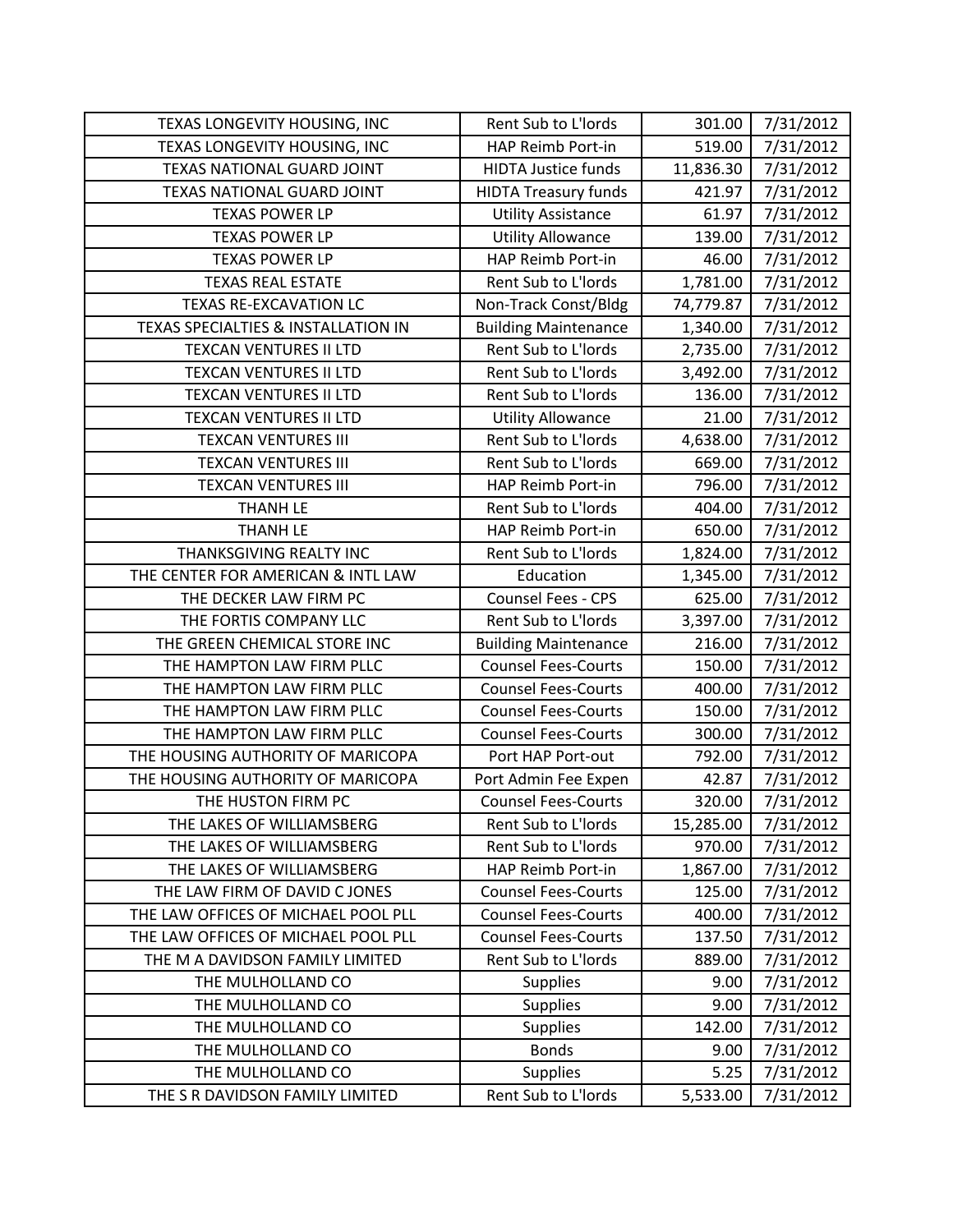| THE S R DAVIDSON FAMILY LIMITED    | Rent Sub to L'Iords        | 755.00    | 7/31/2012 |
|------------------------------------|----------------------------|-----------|-----------|
| THE SCOTT R DAVIDSON INTEREST INC  | Rent Sub to L'Iords        | 3,593.00  | 7/31/2012 |
| THE SPOKEN WORD LLC                | <b>Interpreter Fees</b>    | 120.00    | 7/31/2012 |
| THE SPOKEN WORD LLC                | <b>Interpreter Fees</b>    | 120.00    | 7/31/2012 |
| THE SPOKEN WORD LLC                | <b>Interpreter Fees</b>    | 120.00    | 7/31/2012 |
| THE SPOKEN WORD LLC                | <b>Interpreter Fees</b>    | 60.00     | 7/31/2012 |
| THE SPOKEN WORD LLC                | <b>Interpreter Fees</b>    | 180.00    | 7/31/2012 |
| THE SPOKEN WORD LLC                | <b>Interpreter Fees</b>    | 60.00     | 7/31/2012 |
| THE SPOKEN WORD LLC                | <b>Interpreter Fees</b>    | 120.00    | 7/31/2012 |
| THE TEXAS OAKS APT                 | Rent Sub to L'Iords        | 6,272.00  | 7/31/2012 |
| THE TEXAS OAKS APT                 | <b>Utility Allowance</b>   | 36.00     | 7/31/2012 |
| THE TEXAS OAKS APT                 | HAP Reimb Port-in          | 515.00    | 7/31/2012 |
| THE TREE HOUSE INC                 | Supplies                   | 214.00    | 7/31/2012 |
| THE VERDUN GROUP LP                | Rent Sub to L'Iords        | 1,114.00  | 7/31/2012 |
| THE VILLAS OF EASTWOOD TERRACE LLC | Rent Sub to L'Iords        | 3,449.00  | 7/31/2012 |
| THE WYNNE LAW FIRM PC              | Counsel Fees - CPS         | 800.00    | 7/31/2012 |
| THEODORE YARIYEP LOT               | Rent Sub to L'Iords        | 1,469.00  | 7/31/2012 |
| THEODORE YARIYEP LOT               | HAP Reimb Port-in          | 865.00    | 7/31/2012 |
| THG ENERGY SOLUTIONS LLC           | <b>Energy Mgmt Maint</b>   | 2,275.00  | 7/31/2012 |
| THIEN LONG LP                      | Rent Sub to L'Iords        | 672.00    | 7/31/2012 |
| THOMAS BENJAMIN JR                 | Rent Sub to L'Iords        | 392.00    | 7/31/2012 |
| Thomas E Attebery                  | Education                  | 315.05    | 7/31/2012 |
| THOMAS J COBB                      | HAP Reimb Port-in          | 422.00    | 7/31/2012 |
| <b>THOMAS JOHNSON</b>              | Rent Sub to L'Iords        | 520.00    | 7/31/2012 |
| THOMAS M HOLBROOK                  | Rent Sub to L'Iords        | 730.00    | 7/31/2012 |
| THOMAS W BALLANTYNE                | Rent Sub to L'Iords        | 1,220.00  | 7/31/2012 |
| THORLAUG DANIELSDOTTIR             | Rent Sub to L'Iords        | 715.00    | 7/31/2012 |
| <b>TIM MOORE</b>                   | <b>Counsel Fees-Courts</b> | 650.00    | 7/31/2012 |
| <b>TIM MOORE</b>                   | <b>Counsel Fees-Courts</b> | 350.00    | 7/31/2012 |
| <b>TIM MOORE</b>                   | <b>Counsel Fees-Courts</b> | 100.00    | 7/31/2012 |
| <b>TIM MOORE</b>                   | <b>Counsel Fees-Courts</b> | 300.00    | 7/31/2012 |
| TIMBER CHASE APARTMENTS LLC        | Rent Sub to L'Iords        | 3,325.00  | 7/31/2012 |
| TIME WARNER CABLE MEDIA SALES      | <b>Utilities</b>           | 81.00     | 7/31/2012 |
| <b>TIMOTHY J AYRES</b>             | Rent Sub to L'Iords        | 524.00    | 7/31/2012 |
| <b>TIMOTHY J LEDOUX</b>            | Rent Sub to L'Iords        | 683.00    | 7/31/2012 |
| TLG LEGACY APARTMENTS LLC          | Rent Sub to L'Iords        | 4,121.00  | 7/31/2012 |
| TLG LEGACY APARTMENTS LLC          | Rent Sub to L'Iords        | 496.00    | 7/31/2012 |
| TOM MINH LE                        | Rent Sub to L'Iords        | 550.00    | 7/31/2012 |
| <b>TOM WHITE</b>                   | Rent Sub to L'Iords        | 1,459.00  | 7/31/2012 |
| <b>TOM WITTROCK</b>                | Rent Sub to L'Iords        | 10,897.00 | 7/31/2012 |
| <b>TOM WITTROCK</b>                | Rent Sub to L'Iords        | 745.00    | 7/31/2012 |
| <b>TOM WITTROCK</b>                | Rent Sub to L'Iords        | 750.00    | 7/31/2012 |
| <b>TONY P HOLMES</b>               | Rent Sub to L'Iords        | 1,326.00  | 7/31/2012 |
| <b>TONY TRUONG</b>                 | Rent Sub to L'Iords        | 438.00    | 7/31/2012 |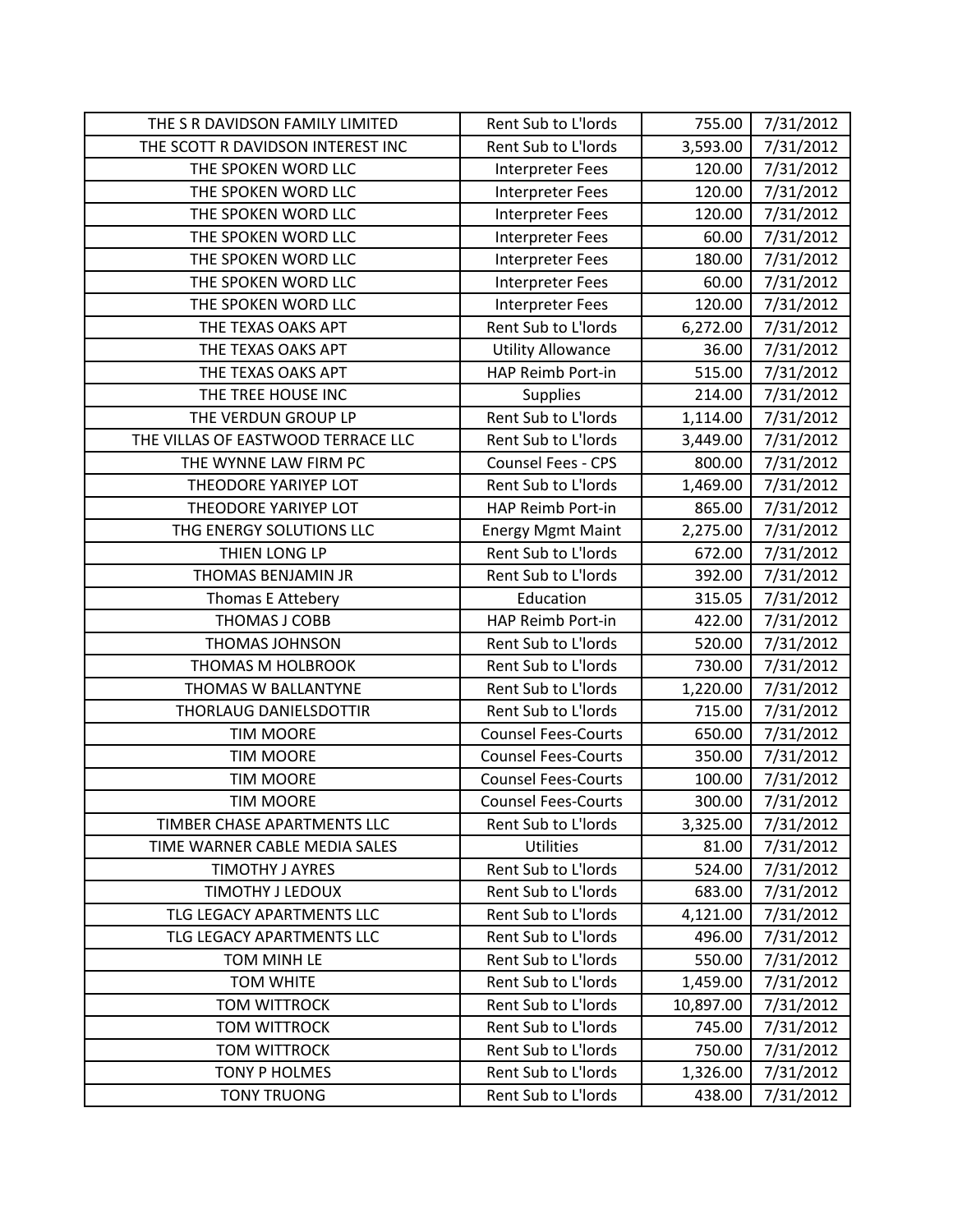| TOP NOTCH PROPERTY MANAGEMENT       | Rent Sub to L'Iords        | 837.00    | 7/31/2012 |
|-------------------------------------|----------------------------|-----------|-----------|
| TOWN CENTER MALL LP                 | Prepaid - Rent             | 3,106.76  | 7/31/2012 |
| <b>TOWN CENTER MALL LP</b>          | Prepaid - Rent             | 4,114.91  | 7/31/2012 |
| TOWN NORTH ASSOCIATION LTD.         | Prepaid - Rent             | 1,878.80  | 7/31/2012 |
| TOWN NORTH ASSOCIATION LTD.         | Prepaid - Rent             | 4,831.20  | 7/31/2012 |
| TRACI D WILKINSON PC                | Counsel Fees - CPS         | 150.00    | 7/31/2012 |
| <b>TRACIE KENAN</b>                 | <b>Counsel Fees-Courts</b> | 350.00    | 7/31/2012 |
| <b>TRACY CRISMOND</b>               | Rent Sub to L'Iords        | 525.00    | 7/31/2012 |
| <b>TRANE COMPANY</b>                | A/C Maint Contract         | 5,052.00  | 7/31/2012 |
| <b>TRAVIS YOUNG</b>                 | <b>Counsel Fees-Courts</b> | 600.00    | 7/31/2012 |
| <b>TRAVIS YOUNG</b>                 | <b>Counsel Fees-Courts</b> | 300.00    | 7/31/2012 |
| TRI COUNTY ELECTRIC COOPERATIVE INC | <b>Utility Allowance</b>   | 102.00    | 7/31/2012 |
| TRI COUNTY ELECTRIC COOPERATIVE INC | <b>Utility Allowance</b>   | 29.00     | 7/31/2012 |
| TRINITY CASH REGISTER INC           | <b>Supplies</b>            | 55.00     | 7/31/2012 |
| TRINITY CASH REGISTER INC           | <b>Supplies</b>            | 55.00     | 7/31/2012 |
| TRINITY CASH REGISTER INC           | Supplies                   | 55.00     | 7/31/2012 |
| TRINITY CASH REGISTER INC           | <b>Supplies</b>            | 55.00     | 7/31/2012 |
| TRINITY CASH REGISTER INC           | <b>Supplies</b>            | 55.00     | 7/31/2012 |
| TRINITY CASH REGISTER INC           | <b>Supplies</b>            | 55.00     | 7/31/2012 |
| TRINITY CASH REGISTER INC           | <b>Supplies</b>            | 55.00     | 7/31/2012 |
| TRINITY QUALITY HOUSING LP          | Rent Sub to L'Iords        | 1,027.00  | 7/31/2012 |
| TRINITY QUALITY HOUSING LP          | Rent Sub to L'Iords        | 406.00    | 7/31/2012 |
| <b>TROY BETHLEY</b>                 | Rent Sub to L'Iords        | 517.00    | 7/31/2012 |
| <b>TROY EUGENE THOMAS</b>           | Rent Sub to L'Iords        | 899.00    | 7/31/2012 |
| <b>TRUGREEN CHEMLAWN</b>            | Landscaping Expense        | 114.00    | 7/31/2012 |
| TRUGREEN CHEMLAWN                   | Landscaping Expense        | 258.00    | 7/31/2012 |
| TRUGREEN CHEMLAWN                   | Landscaping Expense        | 175.00    | 7/31/2012 |
| TRUGREEN LANDCARE LLC               | Landscaping Expense        | 652.00    | 7/31/2012 |
| <b>TRUONG DAO</b>                   | Rent Sub to L'Iords        | 785.00    | 7/31/2012 |
| TRW ENTERPRISES II INC              | Rent Sub to L'Iords        | 683.00    | 7/31/2012 |
| <b>TUAN Q TRAN</b>                  | Rent Sub to L'Iords        | 710.00    | 7/31/2012 |
| T-UNIVERSAL CORP                    | Rent Sub to L'Iords        | 1,261.00  | 7/31/2012 |
| TURN KEY REAL ESTATE MANAGEMENT     | Rent Sub to L'Iords        | 1,147.00  | 7/31/2012 |
| <b>TXU ENERGY</b>                   | <b>Utility Assistance</b>  | 2,880.51  | 7/31/2012 |
| <b>TXU ENERGY</b>                   | <b>Utility Assistance</b>  | 11,161.52 | 7/31/2012 |
| <b>TXU ENERGY</b>                   | Electricity                | 45.07     | 7/31/2012 |
| <b>TXU ENERGY</b>                   | <b>Utility Assistance</b>  | 1,756.35  | 7/31/2012 |
| <b>TXU ENERGY</b>                   | <b>Utility Assistance</b>  | 4,093.66  | 7/31/2012 |
| <b>ULINE INC</b>                    | <b>Supplies</b>            | 290.90    | 7/31/2012 |
| <b>ULINE INC</b>                    | <b>Supplies</b>            | 41.77     | 7/31/2012 |
| UNDERWOOD SOFTWARE ASSOCIATION      | Software Maintenance       | 41,475.00 | 7/31/2012 |
| UNION PACIFIC RAILROAD              | Rent                       | 4,700.00  | 7/31/2012 |
| UNION PACIFIC RAILROAD              | Rent                       | 5,000.00  | 7/31/2012 |
| UNITED SITE SERVICES                | Non-Track Const/Bldg       | 90.00     | 7/31/2012 |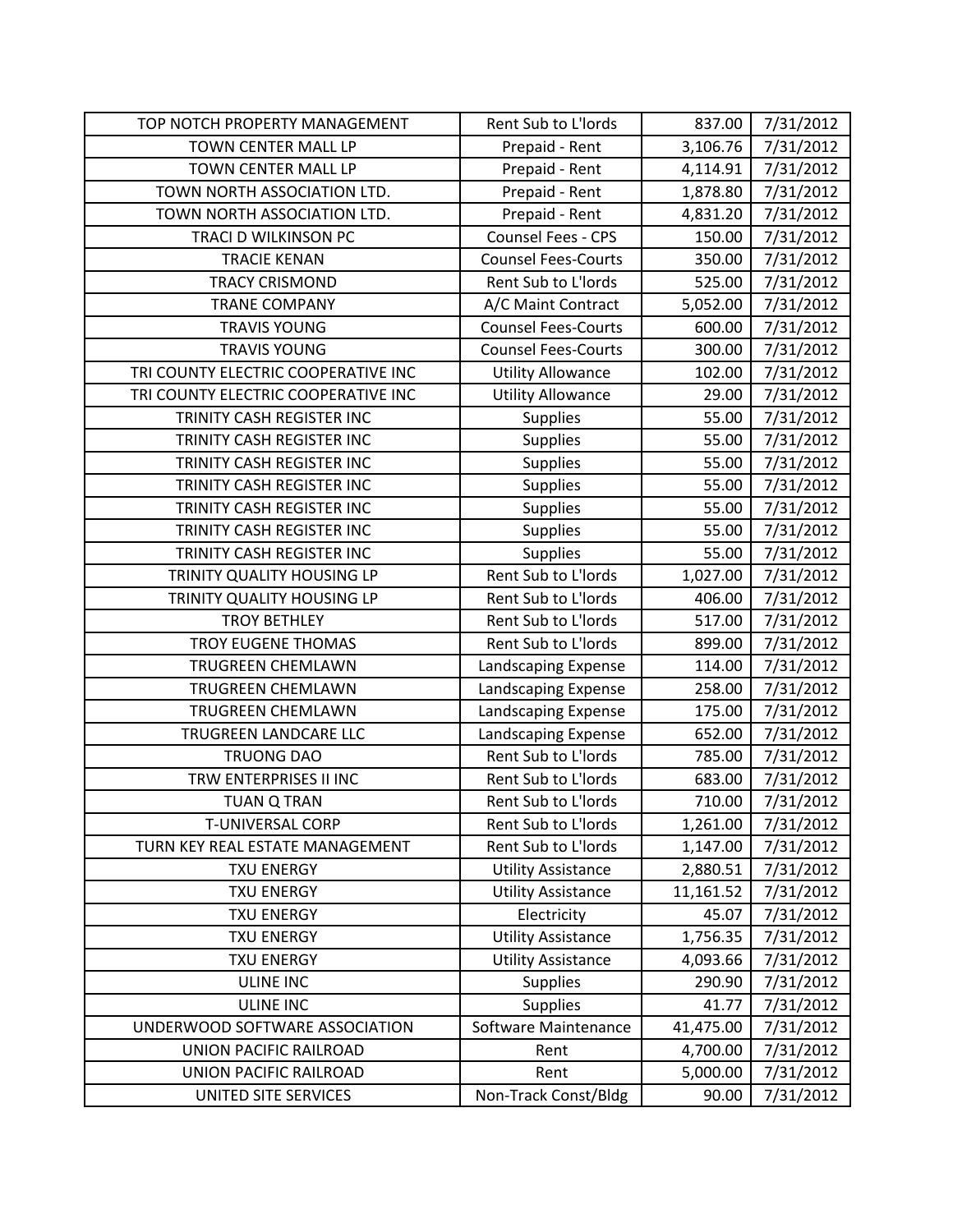| UNIVERSE TECHNICAL TRANSLATION INC  | <b>Professional Service</b> | 107.82    | 7/31/2012 |
|-------------------------------------|-----------------------------|-----------|-----------|
| UNIVERSITY OF PITTSBURGH            | <b>Professional Service</b> | 9,921.00  | 7/31/2012 |
| UNIVERSITY OF PITTSBURGH            | <b>Professional Service</b> | 3,840.00  | 7/31/2012 |
| <b>UNIVERSITY PARK PD</b>           | <b>HIDTA Treasury funds</b> | 24.92     | 7/31/2012 |
| UPS/UNITED PARCEL SERVICE           | Postage                     | 138.37    | 7/31/2012 |
| UPS/UNITED PARCEL SERVICE           | Postage                     | 201.55    | 7/31/2012 |
| US POSTAL SERVICE-POSTAGE BY PHONE  | Postage                     | 4,000.00  | 7/31/2012 |
| USE OF FORCE CONSULTANTS INC        | Education                   | 500.00    | 7/31/2012 |
| USE OF FORCE CONSULTANTS INC        | Education                   | 250.00    | 7/31/2012 |
| V A DAVIS                           | Rent Sub to L'Iords         | 1,449.00  | 7/31/2012 |
| V A DAVIS                           | HAP Reimb Port-in           | 927.00    | 7/31/2012 |
| <b>VALLEY CREEK APARTMENTS</b>      | Rent Sub to L'Iords         | 4,075.00  | 7/31/2012 |
| <b>VALLEY CREEK APARTMENTS</b>      | Rent Sub to L'Iords         | 372.00    | 7/31/2012 |
| <b>VALLEY OAKS APARTMENTS</b>       | Rent Sub to L'Iords         | 1,098.00  | 7/31/2012 |
| VAN T NGUYEN                        | Rent Sub to L'Iords         | 1,927.00  | 7/31/2012 |
| <b>VANDERBILT APARTMENTS LLLP</b>   | Rent Sub to L'Iords         | 2,999.00  | 7/31/2012 |
| Velina G Willis                     | Education                   | 220.00    | 7/31/2012 |
| <b>VENDING NUT COMPANY</b>          | Food                        | 191.50    | 7/31/2012 |
| <b>VENKATESWARA RAO B ADDEPALLI</b> | Rent Sub to L'Iords         | 235.00    | 7/31/2012 |
| <b>VERNON RUDD</b>                  | Prepaid - Rent              | 2,775.00  | 7/31/2012 |
| <b>VERNONA E CARTER</b>             | Rent Sub to L'Iords         | 22.00     | 7/31/2012 |
| <b>VERONICA HULITT</b>              | Rent Sub to L'Iords         | 692.00    | 7/31/2012 |
| VETERINARY CENTERS OF AMERICA LP    | Canine Expense              | 64.97     | 7/31/2012 |
| <b>VIC A AKERS</b>                  | Rent Sub to L'Iords         | 1,386.00  | 7/31/2012 |
| <b>VICKI E WILEY</b>                | <b>Counsel Fees - CPS</b>   | 100.00    | 7/31/2012 |
| <b>VICTOR DAY</b>                   | Rent Sub to L'Iords         | 518.00    | 7/31/2012 |
| <b>VIJAY K CHAWLA</b>               | <b>Rental Assistance</b>    | 580.00    | 7/31/2012 |
| <b>VIJAY K CHAWLA</b>               | Rent Sub to L'Iords         | 24,320.00 | 7/31/2012 |
| <b>VIJAY K CHAWLA</b>               | Rent Sub to L'Iords         | 954.00    | 7/31/2012 |
| <b>VIJAY K CHAWLA</b>               | Rent Sub to L'Iords         | 983.00    | 7/31/2012 |
| <b>VILLAGE CREEK TOWNHOMES</b>      | Rent Sub to L'Iords         | 1,012.00  | 7/31/2012 |
| <b>VILLAGE CREEK TOWNHOMES</b>      | HAP Reimb Port-in           | 464.00    | 7/31/2012 |
| VILLAS OF MARINE CREEK LTD PARTNER  | Rent Sub to L'Iords         | 815.00    | 7/31/2012 |
| VILLAS OF MARINE CREEK LTD PARTNER  | Rent Sub to L'Iords         | 313.00    | 7/31/2012 |
| <b>VINCENT GALLEGOS</b>             | Rent Sub to L'Iords         | 948.00    | 7/31/2012 |
| <b>VINH HUYNH</b>                   | Rent Sub to L'Iords         | 650.00    | 7/31/2012 |
| <b>VIRGINIA CARTER</b>              | Counsel Fees-Juv            | 200.00    | 7/31/2012 |
| <b>VIVAPRODUCTS INC</b>             | Lab Supplies                | 335.00    | 7/31/2012 |
| <b>VOLUNTEERS OF AMERICA INC</b>    | <b>Residential Servc</b>    | 19,519.72 | 7/31/2012 |
| <b>VOLUNTEERS OF AMERICA INC</b>    | <b>Intensiv Residential</b> | 19,998.00 | 7/31/2012 |
| W R STARKEY MORTGAGE LLP            | Rent Sub to L'Iords         | 842.00    | 7/31/2012 |
| <b>WAFAA ALI</b>                    | Rent Sub to L'Iords         | 381.00    | 7/31/2012 |
| WAK - FS LP                         | Rent Sub to L'Iords         | 1,714.00  | 7/31/2012 |
| WAK - FS LP                         | Rent Sub to L'Iords         | 1,377.00  | 7/31/2012 |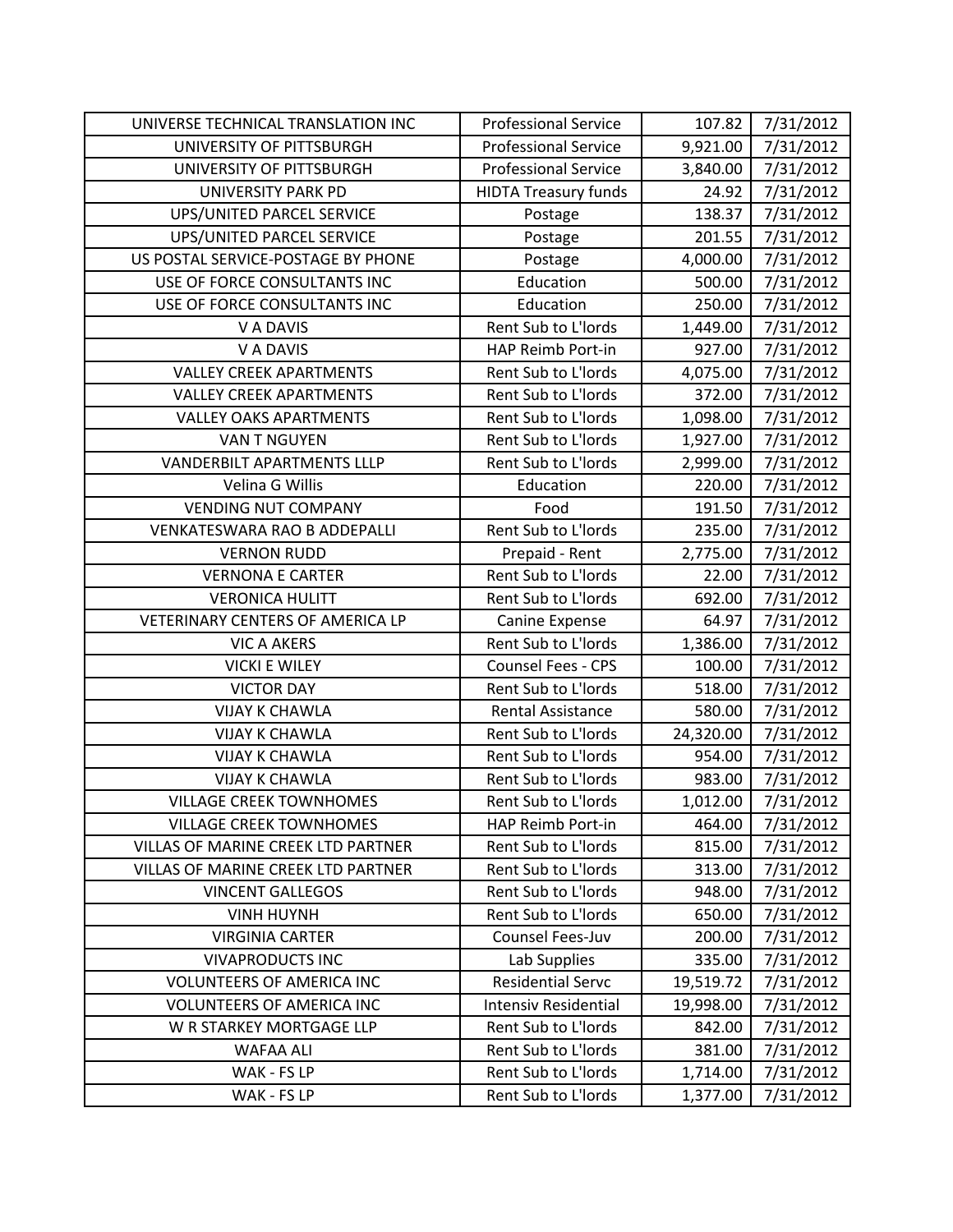| <b>WAK FLP</b>                       | Rent Sub to L'Iords         | 767.00    | 7/31/2012 |
|--------------------------------------|-----------------------------|-----------|-----------|
| WALGREENS #2020                      | Food/Hygiene Assist         | 20.00     | 7/31/2012 |
| WALMART #1801                        | Food/Hygiene Assist         | 16.72     | 7/31/2012 |
| WALMART #2977                        | Food/Hygiene Assist         | 20.00     | 7/31/2012 |
| WALMART #2980                        | Food/Hygiene Assist         | 20.00     | 7/31/2012 |
| WALMART #2981                        | Food/Hygiene Assist         | 20.00     | 7/31/2012 |
| WALMART #3284                        | Food/Hygiene Assist         | 60.00     | 7/31/2012 |
| WALMART #3773                        | Food/Hygiene Assist         | 40.00     | 7/31/2012 |
| WALMART #5312                        | Food/Hygiene Assist         | 40.00     | 7/31/2012 |
| <b>WALT A CLEVELAND</b>              | <b>Counsel Fees-Courts</b>  | 4,600.00  | 7/31/2012 |
| WARREN HOUSE FORT WORTH LP           | Rent Sub to L'Iords         | 549.00    | 7/31/2012 |
| <b>WARREN ST JOHN</b>                | <b>Counsel Fees-Courts</b>  | 300.00    | 7/31/2012 |
| WARREN WINSLOW WILSON                | Rent Sub to L'Iords         | 967.00    | 7/31/2012 |
| WARREN-WARRICK APARTMENTS LLC        | Rent Sub to L'Iords         | 564.00    | 7/31/2012 |
| WDOP SUB II LP                       | Rent Sub to L'Iords         | 4,011.00  | 7/31/2012 |
| WDOP SUB II LP                       | Rent Sub to L'Iords         | 2,043.00  | 7/31/2012 |
| WDOP SUB II LP                       | Rent Sub to L'Iords         | 729.00    | 7/31/2012 |
| <b>WEATHERFORD HOUSING AUTHORITY</b> | Port HAP Port-out           | 630.00    | 7/31/2012 |
| WEATHERFORD HOUSING AUTHORITY        | Port Admin Fee Expen        | 85.74     | 7/31/2012 |
| WEE GALLERY INC                      | <b>Educational Material</b> | 1,269.81  | 7/31/2012 |
| <b>WEILUN WANG</b>                   | Rent Sub to L'Iords         | 565.00    | 7/31/2012 |
| WEIR INVESTMENTS FUND LLC            | <b>Utility Allowance</b>    | 106.00    | 7/31/2012 |
| <b>WELLINGTON ALLEN</b>              | Rent Sub to L'Iords         | 77.00     | 7/31/2012 |
| <b>WELLS FARGO HOME MORTGAGE</b>     | Rent Sub to L'Iords         | 471.00    | 7/31/2012 |
| WELLS FRAMING CONTRACTORS INC        | Rent Sub to L'Iords         | 2,611.00  | 7/31/2012 |
| WELLS FRAMING CONTRACTORS INC        | Rent Sub to L'Iords         | 905.00    | 7/31/2012 |
| <b>WENDY BOHANON</b>                 | Rent Sub to L'Iords         | 299.00    | 7/31/2012 |
| <b>WEST GROUP</b>                    | <b>On-Line Service</b>      | 14,187.64 | 7/31/2012 |
| <b>WEST GROUP</b>                    | <b>On-Line Service</b>      | 260.00    | 7/31/2012 |
| WEST SIDE LANDFILL WM                | <b>Disposal Service</b>     | 109.02    | 7/31/2012 |
| WESTDALE ASSET MANAGEMENT            | Rent Sub to L'Iords         | 279.00    | 7/31/2012 |
| WESTERN HILLS AFFORDABLE HOUSING LP  | Rent Sub to L'Iords         | 4,030.00  | 7/31/2012 |
| WESTERN HILLS AFFORDABLE HOUSING LP  | Rent Sub to L'Iords         | 867.00    | 7/31/2012 |
| <b>WESTERN RIM PROPERTIES</b>        | Rent Sub to L'Iords         | 2,714.00  | 7/31/2012 |
| <b>WESTERN RIM PROPERTIES</b>        | Rent Sub to L'Iords         | 510.00    | 7/31/2012 |
| <b>WESTERN RIM PROPERTIES</b>        | HAP Reimb Port-in           | 376.00    | 7/31/2012 |
| WESTERN-BRW PAPER CO INC             | <b>Supplies</b>             | 268.00    | 7/31/2012 |
| WESTERN-BRW PAPER CO INC             | <b>Supplies</b>             | 268.00    | 7/31/2012 |
| <b>WESTERN-BRW PAPER CO INC</b>      | <b>Supplies</b>             | 214.40    | 7/31/2012 |
| <b>WESTERN-BRW PAPER CO INC</b>      | <b>Supplies</b>             | 1,580.00  | 7/31/2012 |
| WESTERN-BRW PAPER CO INC             | <b>Supplies</b>             | 2,144.00  | 7/31/2012 |
| WESTERN-BRW PAPER CO INC             | <b>Supplies</b>             | 268.00    | 7/31/2012 |
| <b>WESTERN-BRW PAPER CO INC</b>      | <b>Supplies</b>             | 395.00    | 7/31/2012 |
| WESTERN-BRW PAPER CO INC             | <b>Computer Supplies</b>    | 197.50    | 7/31/2012 |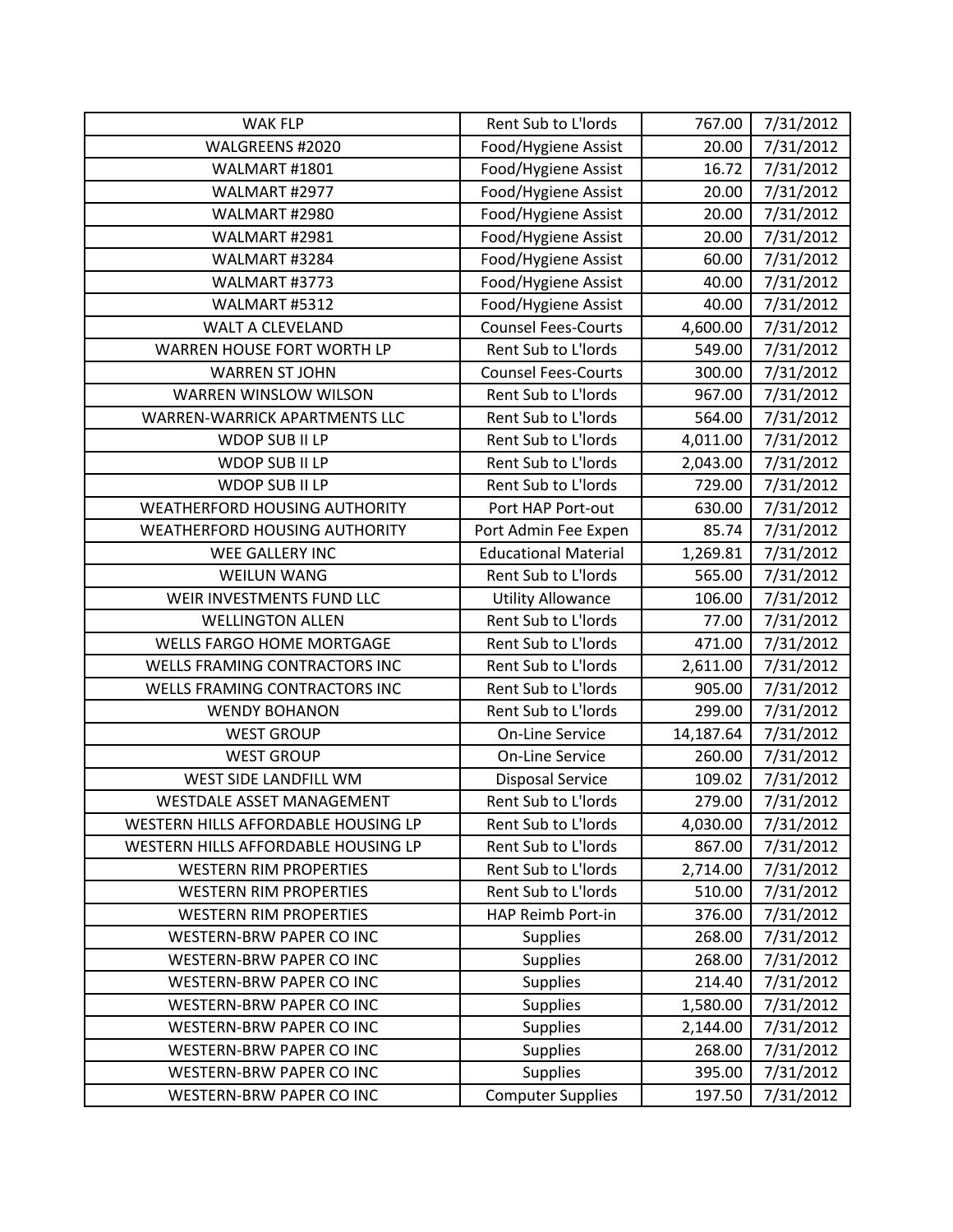| <b>WHIGHAM FLP</b>              | Rent Sub to L'Iords         | 646.00    | 7/31/2012 |
|---------------------------------|-----------------------------|-----------|-----------|
| <b>WHITNEY ILLIES</b>           | Rent Sub to L'Iords         | 847.00    | 7/31/2012 |
| WILC/MVL LLP                    | Rent Sub to L'Iords         | 905.00    | 7/31/2012 |
| WILDWOOD BRANCH TOWNHOMES LP    | Rent Sub to L'Iords         | 1,374.00  | 7/31/2012 |
| WILLARD ELDON WILLIAMS SR       | Rent Sub to L'Iords         | 725.00    | 7/31/2012 |
| <b>WILLIAM ALLEN SHEARER</b>    | Rent Sub to L'Iords         | 997.00    | 7/31/2012 |
| WILLIAM BRIAN GOZA              | <b>Counsel Fees-Courts</b>  | 450.00    | 7/31/2012 |
| <b>WILLIAM BRIAN GOZA</b>       | <b>Counsel Fees-Courts</b>  | 237.50    | 7/31/2012 |
| <b>WILLIAM BURK ROSENTHAL</b>   | Rent Sub to L'Iords         | 466.00    | 7/31/2012 |
| WILLIAM H BILL RAY PC           | <b>Counsel Fees-Courts</b>  | 912.50    | 7/31/2012 |
| WILLIAM H MCDOWELL              | Rent Sub to L'Iords         | 950.00    | 7/31/2012 |
| <b>WILLIAM H NORRIS</b>         | Rent Sub to L'Iords         | 448.00    | 7/31/2012 |
| <b>WILLIAM P BURCH</b>          | Rent Sub to L'Iords         | 712.00    | 7/31/2012 |
| <b>WILLIAM RUCKER</b>           | Rent Sub to L'Iords         | 1,650.00  | 7/31/2012 |
| <b>WILLIAM S HARRIS</b>         | <b>Counsel Fees-Courts</b>  | 1,650.00  | 7/31/2012 |
| <b>WILLIAM S HARRIS</b>         | Cnsl Fees-Crim Appls        | 4,175.00  | 7/31/2012 |
| <b>WILLIAM S HARRIS</b>         | Crim Appeal-OthrCost        | 72.74     | 7/31/2012 |
| <b>WILLIAM THOMAS</b>           | Rent Sub to L'Iords         | 1,114.00  | 7/31/2012 |
| <b>WILLIE F LESTER</b>          | Rent Sub to L'Iords         | 640.00    | 7/31/2012 |
| <b>WILLYE WILLIAMS ESTATE</b>   | Rent Sub to L'Iords         | 1,028.00  | 7/31/2012 |
| <b>WM BARRY NORMAN</b>          | Psych Exam/Testimony        | 1,200.00  | 7/31/2012 |
| WM BARRY NORMAN                 | Psych Exam/Testimony        | 400.00    | 7/31/2012 |
| <b>WM BARRY NORMAN</b>          | Psych Exam/Testimony        | 400.00    | 7/31/2012 |
| WOODMONT APARTMENTS LP          | Rent Sub to L'Iords         | 10,938.00 | 7/31/2012 |
| WOODMONT APARTMENTS LP          | Rent Sub to L'Iords         | 489.00    | 7/31/2012 |
| WOODMONT APARTMENTS LP          | HAP Reimb Port-in           | 2,767.00  | 7/31/2012 |
| WOODWAY ON THE GREEN APTS INC   | Rent Sub to L'Iords         | 815.00    | 7/31/2012 |
| <b>WOOF BROTHERS LLC</b>        | Rent Sub to L'Iords         | 1,443.00  | 7/31/2012 |
| WORLD WIDE INTERPRETERS INC     | <b>Professional Service</b> | 4.26      | 7/31/2012 |
| WORLDPOINT ECC INC              | <b>Educational Material</b> | 173.55    | 7/31/2012 |
| <b>WORTHINGTON POINT LP</b>     | Rent Sub to L'Iords         | 10,347.00 | 7/31/2012 |
| <b>WORTHINGTON POINT LP</b>     | Rent Sub to L'Iords         | 438.00    | 7/31/2012 |
| <b>WORTHINGTON POINT LP</b>     | Rent Sub to L'Iords         | 406.00    | 7/31/2012 |
| <b>WORTHINGTON POINT LP</b>     | <b>HAP Reimb Port-in</b>    | 780.00    | 7/31/2012 |
| <b>WRBD LP</b>                  | Rent Sub to L'Iords         | 4,196.00  | 7/31/2012 |
| <b>WRBD LP</b>                  | Rent Sub to L'Iords         | 2,879.00  | 7/31/2012 |
| <b>WRBD LP</b>                  | Rent Sub to L'Iords         | 594.00    | 7/31/2012 |
| <b>WRBD LP</b>                  | HAP Reimb Port-in           | 1,439.00  | 7/31/2012 |
| WS NRB INCORPORATED 80          | Rent Sub to L'Iords         | (257.00)  | 7/31/2012 |
| WS NRB INCORPORATED 80          | <b>HAP Reimb Port-in</b>    | 522.00    | 7/31/2012 |
| WW SALEM PARK LP                | Rent Sub to L'Iords         | 688.00    | 7/31/2012 |
| Y LETICIA SANCHEZ VIGIL         | <b>Interpreter Fees</b>     | 50.00     | 7/31/2012 |
|                                 |                             |           |           |
| YMCA OF METROPOLITAN FORT WORTH | <b>Subrecipient Service</b> | 4,033.62  | 7/31/2012 |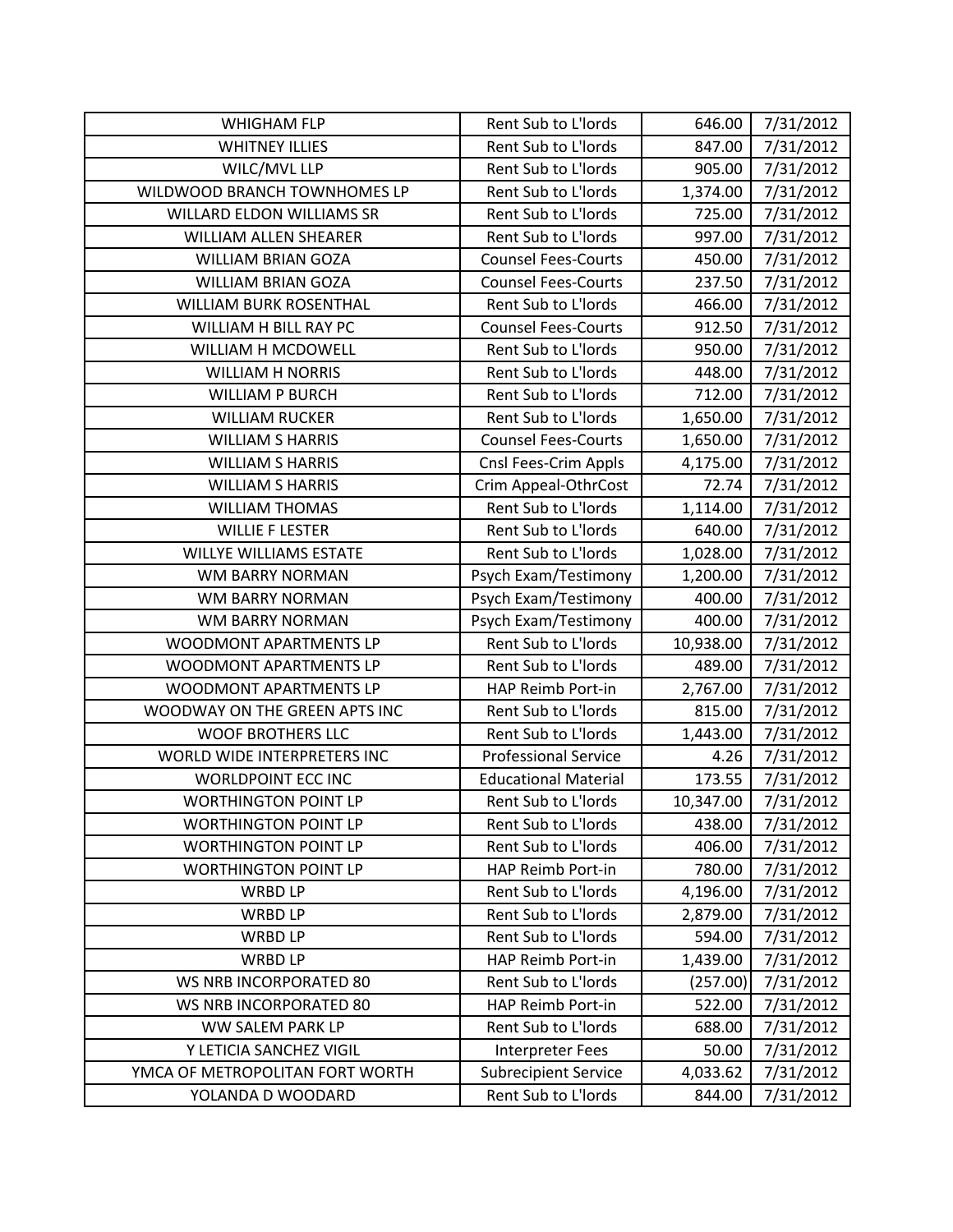| YOLANDA SMITH                      | Rent Sub to L'Iords                               | 925.00             | 7/31/2012         |
|------------------------------------|---------------------------------------------------|--------------------|-------------------|
| YOUNG ENERGY LLC                   | <b>Utility Allowance</b>                          | 676.00             | 7/31/2012         |
| YUEN LING LI                       | Rent Sub to L'Iords                               | 650.00             | 7/31/2012         |
| YVONNE ELAINE ROSS                 | Rent Sub to L'Iords                               | 585.00             | 7/31/2012         |
| <b>ZEP MFG</b>                     | Kitchen Supplies                                  | 2,616.89           | 7/31/2012         |
| <b>ZEP MFG</b>                     | <b>Laundry Services</b>                           | 717.21             | 7/31/2012         |
| <b>ZHIJIAN LI</b>                  | HAP Reimb Port-in                                 | 110.00             | 7/31/2012         |
|                                    | <b>COMMISSIONERS' REPORT OF CLAIMS - Addendum</b> |                    |                   |
|                                    | FOR THE WEEK ENDING - July 31, 2012               |                    |                   |
|                                    |                                                   |                    |                   |
| <b>Vendor Name</b>                 | <b>Item Description</b>                           | <b>Paid Amount</b> | <b>Check Date</b> |
| Alice Whitten                      | 5006 Chapter 13 Levy                              | 230.76             | 7/31/2012         |
| <b>Baytech Supply Inc</b>          | <b>Building Maintenance</b>                       | 546.60             | 7/31/2012         |
| Carolyn S Sims                     | <b>Meeting Expenses</b>                           | 252.00             | 7/31/2012         |
| Delta Dental                       | <b>Dental Claims</b>                              | 22,868.32          | 7/31/2012         |
| Delta Dental                       | <b>Dental Claims</b>                              | 2,160.00           | 7/31/2012         |
| East Fort Worth Montessori School  | Trust - Constable 8                               | 1,000.00           | 7/31/2012         |
| <b>GC Services LP</b>              | 5002 Student Loan Levy                            | (14.48)            | 7/31/2012         |
| General Revenue Corporati          | 5002 Student Loan Levy                            | (21.57)            | 7/31/2012         |
| Hampton Inn                        | Education                                         | 213.90             | 7/31/2012         |
| Hon George Gallagher               | Education                                         | 1,152.12           | 7/31/2012         |
| Hon Sharen Wilson                  | Education                                         | 716.00             | 7/31/2012         |
| Intersect Systems Inc              | Software Maintenance                              | 2,850.00           | 7/31/2012         |
| <b>IRS FICA EE</b>                 | FICA-Employee                                     | (2,665.76)         | 7/31/2012         |
| <b>IRS FICA ER</b>                 | FICA-Employer                                     | (3,933.40)         | 7/31/2012         |
| <b>IRS FIT</b>                     | FIT Withholding                                   | (2,012.85)         | 7/31/2012         |
| <b>IRS MED EE</b>                  | Medicare-Employee                                 | (919.54)           | 7/31/2012         |
| <b>IRS MED ER</b>                  | Medicare-Employer                                 | (919.54)           | 7/31/2012         |
| Janie Brownlee                     | Investigative                                     | 250.00             | 7/31/2012         |
| Law Office of Lindsay D Devos      | <b>Counsel Fees-Courts</b>                        | 2,000.00           | 7/31/2012         |
| Leticia Martinez & Jeffrey Cureton | <b>Medical Claims</b>                             | 15,846.66          | 7/31/2012         |
| Lincoln Financial Group            | Deferred Comp                                     | 170.00             | 7/31/2012         |
| Lutheran Social Serv of the South  | <b>Residential Servc</b>                          | 10,092.25          | 7/31/2012         |
| Maaco Collision Repair & Auto      | Vehicle Maintenance                               | 920.00             | 7/31/2012         |
| Metropolitan Life                  | Metlife                                           | 27.25              | 7/31/2012         |
| Ms Dustie L Sanders                | Education                                         | 327.22             | 7/31/2012         |
| Nationwide Property & Casualty     | Damage Claims                                     | 20,501.92          | 7/31/2012         |
| Nationwide Retirement Sol          | Deferred Comp                                     | 5.00               | 7/31/2012         |
| New Horizons Ranch & Center Inc    | <b>Residential Servc</b>                          | 8,295.00           | 7/31/2012         |
| <b>NTJPCA</b>                      | Education                                         | 75.00              | 7/31/2012         |
| <b>NTJPCA</b>                      | Education                                         | 25.00              | 7/31/2012         |
| Oklahoma Guaranteed Stude          | 5002 Student Loan Levy                            | (21.72)            | 7/31/2012         |
| Patricia L Summers                 | Counsel Fees - CPS                                | 1,050.00           | 7/31/2012         |
| PayFlex                            | <b>Dependent Care Claims</b>                      | 4,083.33           | 7/31/2012         |